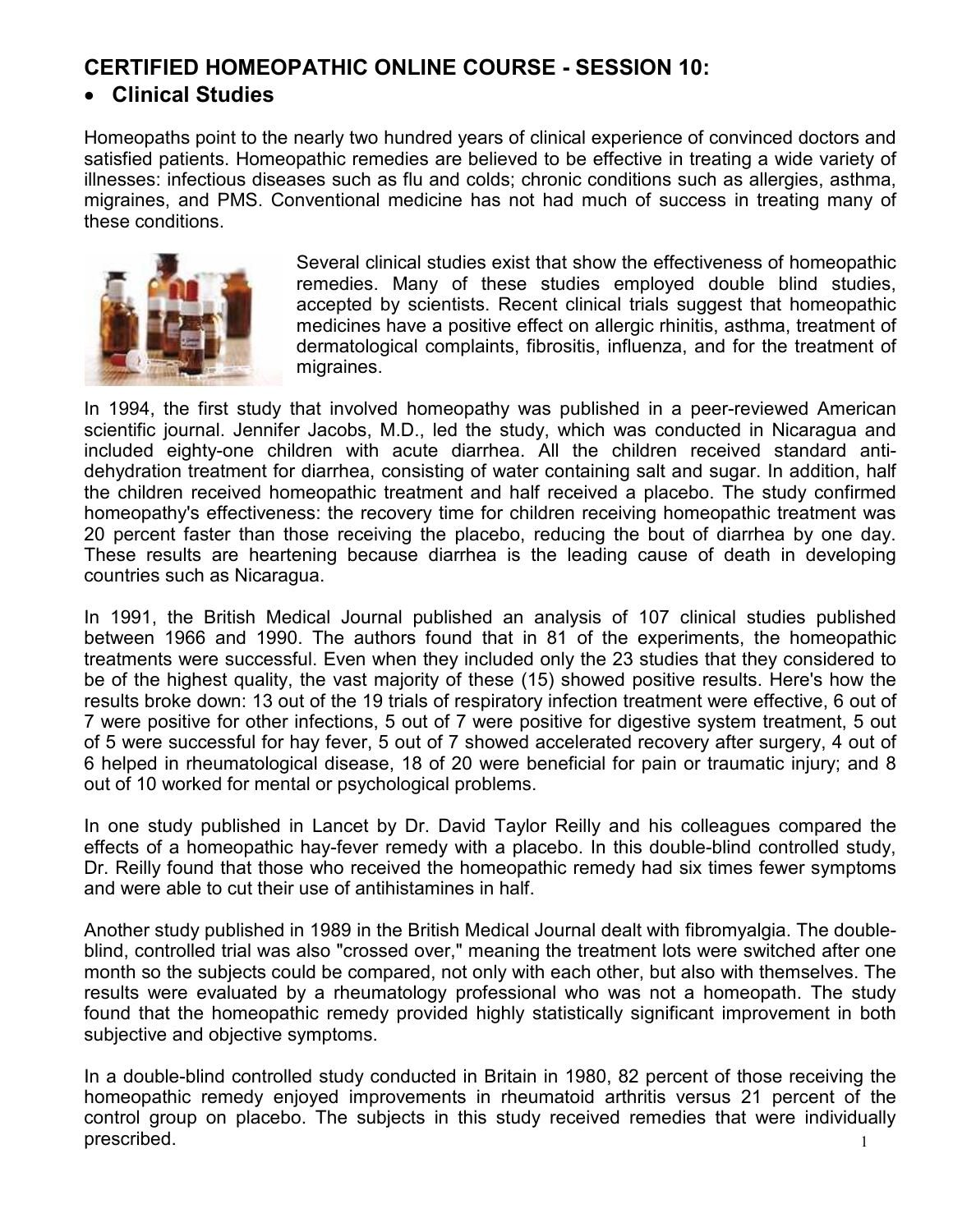Other significant positive studies show homeopathy helps in pain following tooth extraction (76 percent versus 40 percent for a placebo}; reduces vertigo and nausea; reduces labor time in pregnant women (5.1 hours versus 8.5 hours}; and reduces risk of abnormal labor (11.3 percent versus 40 percent).

Two double-blind studies compared Quietude, a combination of homeopathically prepared plant extracts that has been very popular in France, with diazepam (Valium). The subjects were adults and children who were nervous and suffered from sleeplessness. The results showed that the homeopathic product increased sleep time, reduced interruptions during sleep, and reduced nervousness. Both products relieved insomnia and minor nervous tension 63 percent of the time. However, the homeopathic remedy produced no side effects: there was no daytime dizziness, as opposed to 13 percent of the diazepam group. Homeopathic remedy group suffered no daytime drowsiness, but 53 percent of the diazepam group felt drowsy. In addition, Quietude was better at reducing children's nightmares, and 74 percent of the Quietude patients said the product was better than other treatments, as opposed to 48 percent of the diazepam group who felt this way.

A study, conducted in 1985, found that patients who took the homeopathic product Oscillococcinum, derived from duck heart and liver, experienced reduction in their fever much rapidly (in two days ) than those who took placebo. Shivering disappeared by day four. In another controlled study, published in 1989 in the British Journal of Clinical Pharmacology, 66 percent more of the Oscillococcinum group recovered within forty-eight hours as compared to the placebo group.

Clinical studies show the effectiveness of homeopathic remedies in treating infectious diseases. In a French study published in 1987, silica, prepared homeopathically to the 10c potency, stimulated macrophage activity by nearly 70 percent. Macrophages are white cells belonging to the immune defense system that destroy harmful cells and microorganisms. Homeopathic remedies were also shown to be effective in correcting immunological disorders in mice. In other studies, eight out of ten homeopathic remedies tested were able to inhibit the growth of viruses (in chicken embryos) by 50 to 100 percent.

Other studies show the usefulness of homeopathic remedies in treating diabetes. A 1992 study examined sixty people with retinal problems due to diabetes. In approximately half of the patients taking the homeopathic remedy (Arnica), the eye condition improved; only 1 percent of the subjects receiving placebo improved a like amount. The subjects were evaluated using objective measuring instruments, indicating that homeopathy may prove valuable in helping this group of diabetics preserve their sight.

Conventional physicians often belittle homeopathic remedies and their effectiveness to placebo effect. However, several studies on animals and infants show that homeopathic remedies do work. Obviously, animals and infants are less likely to be influenced by placebo. In Germany, poultry farmers are treating their hens with homeopathic remedies instead of antibiotics for coughs, colds, and digestive problems. Farmers also treat their cats, dogs, horses, cattle, and birds homeopathically.

Other animal studies add to the evidence. A 3x potency of Chelidonium lowered cholesterol in rabbits by 25 percent. Micro doses of Arsenicum (10x up to 30x; and 5c up to 15c) helped rats eliminate toxic doses of arsenic from their systems, a study that has important implications for humans who are increasingly exposed to many heavy metals in the environment. And pigs given Caulophyllum had half as many stillbirths as those who received a placebo. Homeopaths have been reporting good results when treating infants for common health problems such as teething, colic, eczema, and fever.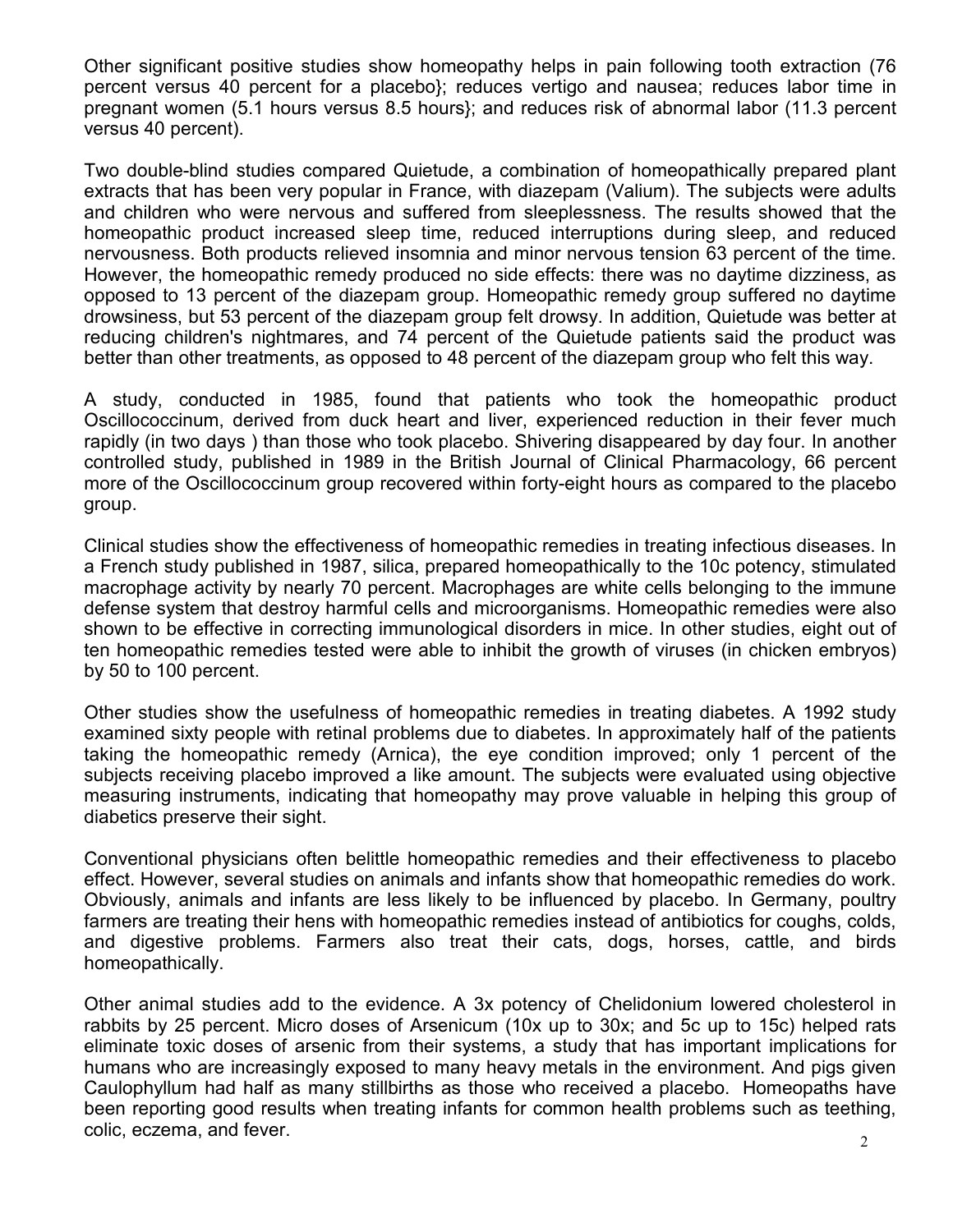# **Names of Homeopathic Medicines**

Most of the Homeopathic medicines are referred to by their Latin names. The table below shows some of the common Homeopathic medicines and their Latin names. (Source: Natures Cures, by Michael Castleman)

Table: Latin Name and Common Names of Homeopathic Medicines

| <b>Latin Name</b>      | <b>Common Name</b>            |
|------------------------|-------------------------------|
| Allium cepa            | Onion                         |
| Apis                   | <b>Crushed bee</b>            |
| Arnica                 | Mountain daisy                |
| Belladonna             | Deadly nightshade             |
| <b>Bellis perennis</b> | Daisy                         |
| <b>Berberis</b>        | <b>Barberry</b>               |
| Bryonia                | Wild hops                     |
| Calcarea carbonica     | Calcium carbonate             |
| Calendula              | Marigold                      |
| Cantharis              | Spanish fly                   |
| Caulophylium           | Blue cohosh                   |
| Chamomilla             | Chamomile                     |
| Cimicifuga             | <b>Black snakeroot</b>        |
| Colocynthis            | <b>Bitter cucumber</b>        |
| Cuprum metallicum      | Copper                        |
| Eupbrasia              | Eyebright                     |
| Ferrum phos            | Iron phosphate                |
| Gelsemium              | Yellow jasmine                |
| Hepar sulph            | Hahnemann's calcium sulphide  |
| Lachesis               | Venom of the bushmaster snake |
| Ledum                  | Marsh tea                     |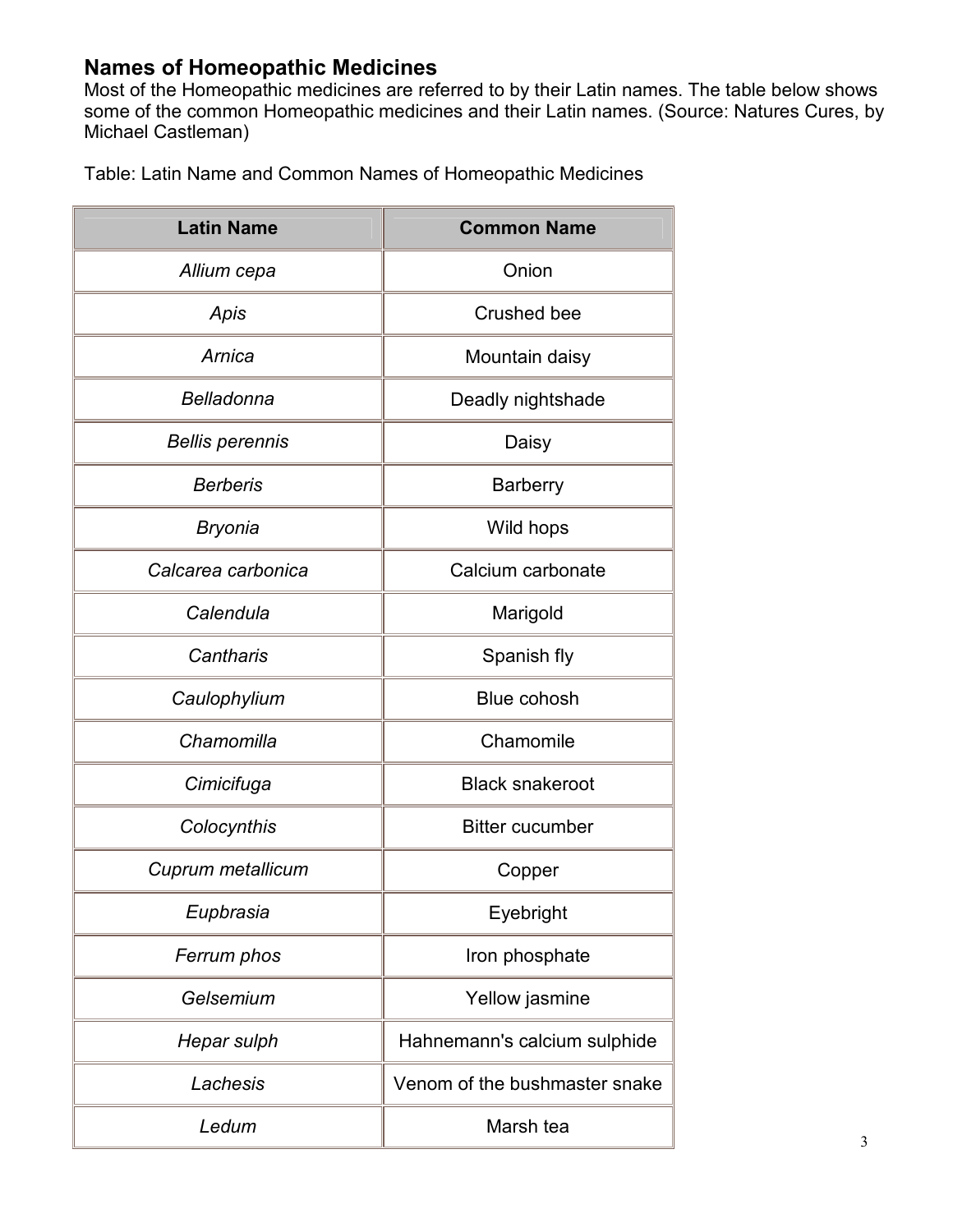| Magnesia phosphorica (Mag phos) | Magnesium phosphate  |
|---------------------------------|----------------------|
| <b>Mercurius</b>                | Mercury              |
| Natrum mur                      | Salt                 |
| Nux vomica                      | Poison nut           |
| Oscillococcinum                 | Duck heart and liver |
| Pulsatilla                      | Windflower           |
| Rhus tox                        | Poison ivy           |
| Sarsaparilla                    | <b>Wild licorice</b> |
| Sepia                           | Cuttlefish           |
| Sulphur                         | Sulphur              |
| Urtica urens                    | Stinging nettle      |
| Zincum                          | Zinc                 |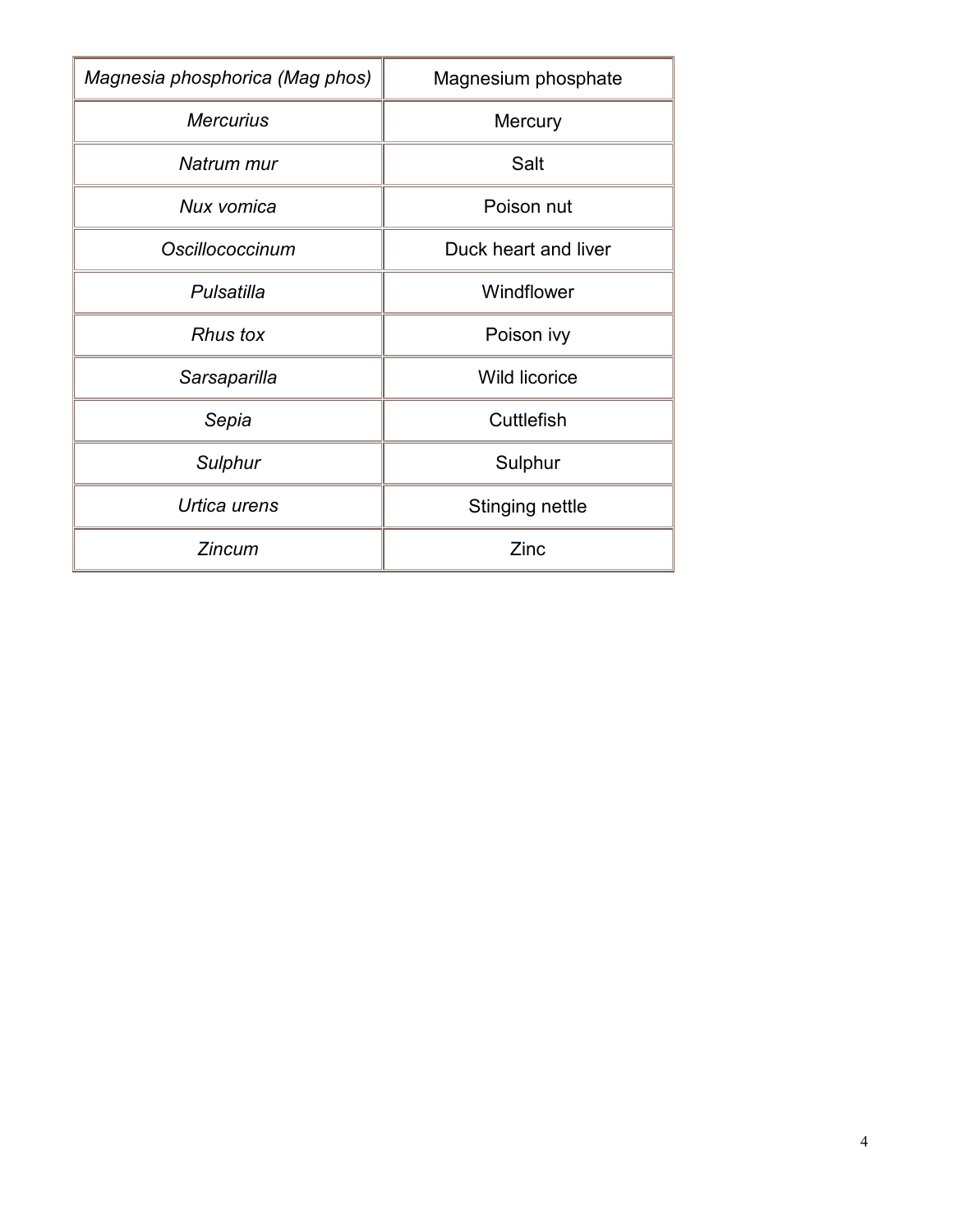# **Which Problems Respond Well to Homeopathic Treatment?**

Ailments such as colds, constipation, vomiting, and diarrhea respond well to homeopathic treatment. It can help in the treatment of rheumatoid arthritis, fibrositis and psoriasis. Homeopathy also helps in the emotional, mental or physical complaints. For example, there is a remedy available to help people to stop smoking. The following are a list of conditions for which Homeopathy has a known remedy:

- 1. Abdominal Pain and Indigestion
- 2. Acne
- 3. Allergies: Contact Dermatitis {Skin Rash), Eczema, Hives, Upper-Respiratory- Tract Allergy {Hay Fever)
- 4. Anxiety and Fear
- 5. Asthma: Allergic, Reactive, Psychogenic
- 6. Back and Neck Problems: Stiff Neck, Lower Back Pain, Sacroiliac Sprain, Coccyx Injury,
- 7. Sciatica
- 8. Bedwetting {Enuresis)
- 9. Bladder Infections {Cystitis) Boils
- 10. Canker Sores and Cold Sores
- 11. Chicken Pox
- 12. Colds
- 13. Conjunctivitis {Eye Inflammation or Pinkeye)
- 14. Constipation
- 15. Coughs
- 16. Diaper Rash
- 17. Diarrhea
- 18. Earaches: Otitis Media, Otitis Externa
- 19. Fever
- 20. Flu
- 21. Food Poisoning
- 22. German Measles
- 23. Grief and Sadness
- 24. Headaches: Muscle Contraction (Tension) Headache, Vascular {Migraine) Headache,
- 25. Other Headaches
- 26. Hemorrhoids
- 27. Hepatitis
- 28. Herpes Simplex
- 29. Herpes Zoster {Shingles)
- 30. Impetigo
- 31. Insomnia
- 32. Irritability and Anger
- 33. Laryngitis
- 34. Measles
- 35. Menstrual Cramps and Premenstrual Syndrome (PMS)
- 36. Mononucleosis
- 37. Motion Sickness
- 38. Mumps
- 39. Nausea
- 40. Neck Pain
- 41. Poison Oak or Ivy
- 42. Prostatitis
- 43. Ringworm and Other Related Fungal Infections
- 44. Sciatica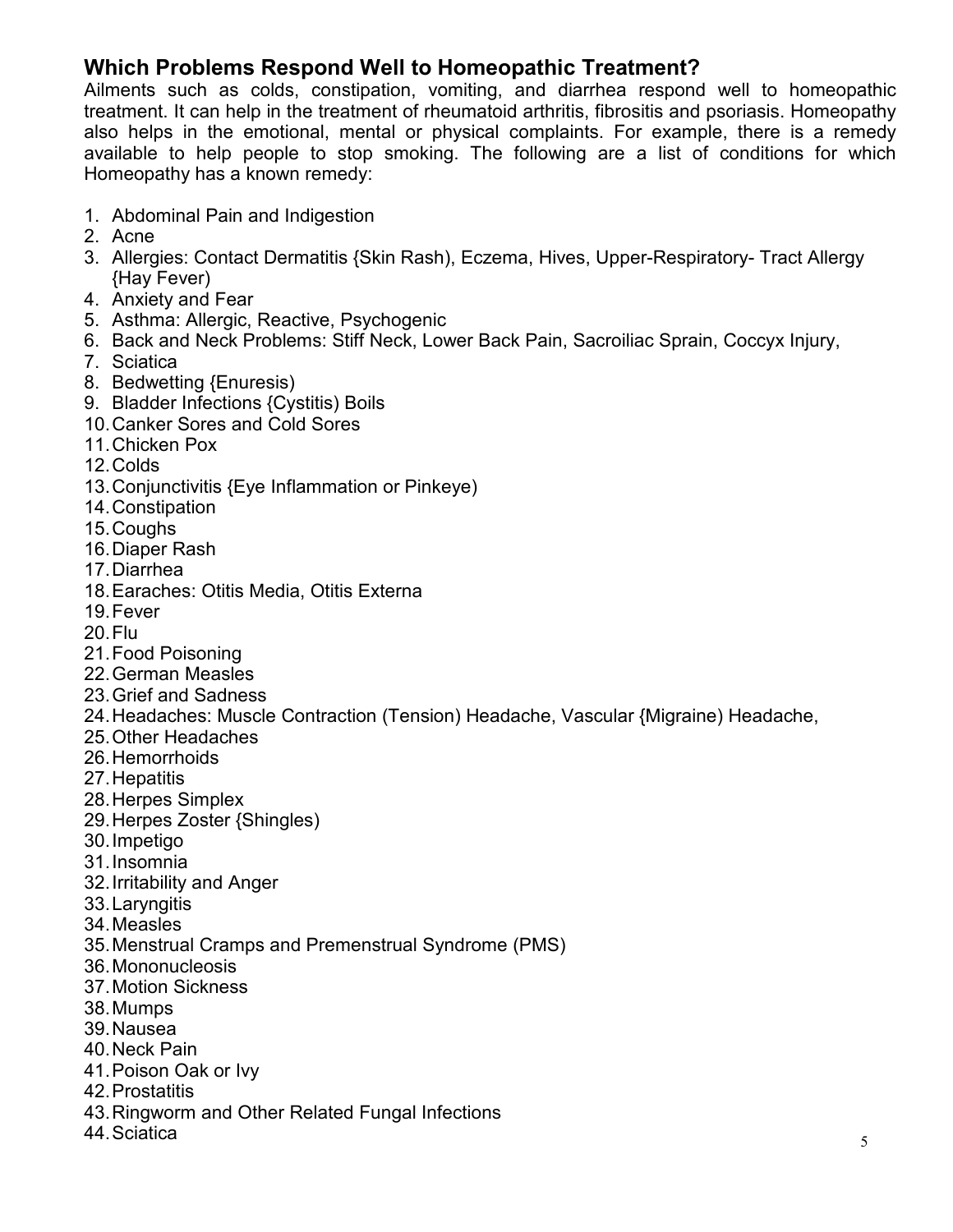- 45. Sexually Transmitted Diseases
- 46. Sinus Problems (Sinusitis)
- 47. Sore Throats: Noninfectious, Viral, and Strep
- 48. Styes
- 49. Teething
- 50. Thrush
- 51. Urethritis
- 52. Vaginitis: Yeast Infections, Bacterial Infections, Trichomonas Infections, and Noninfectious Vaginitis
- 53. Vomiting
- 54. Warts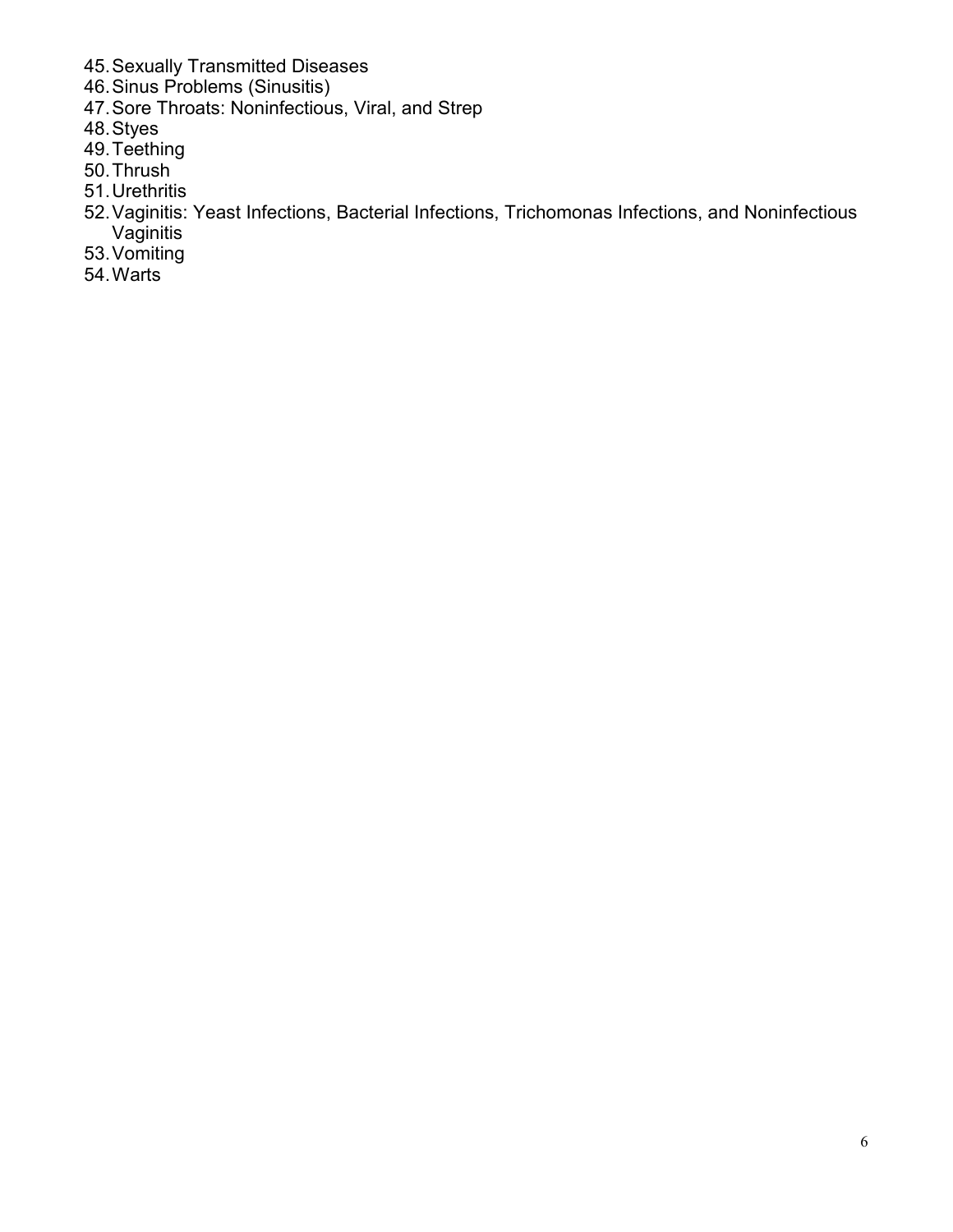# **Angina**

Approximately three million Americans experience angina pain. The cause of this is the accumulation of fatty deposits in the arteries, a condition called arteriosclerosis. Blood and oxygen passage through the arteries are severely depleted due to these constrictions. When times of exertion or stress, this becomes critical. Heart does not get enough of the oxygen and blood and the result is an onset of angina.

Angina can be manifested in different ways. Some people may get pain so mild that it is often mistaken for indigestion. For others, the pain can be excruciating. If you are in doubt, contact your doctor or go to the nearest emergency room. It may mean the difference between life and death. For immediate relief during an acute attack, Cactus grandiflorus (30c) may be used. Homeopathic practitioners may also recommend long-term remedies such as Nux vomica and arsenicum album.

## **Symptoms of Angina:**

- Pain that is crushing, constricting, strangling, suffocating, sharp, or burning. It is normally felt in the chest but may also occur in the peripheral areas such as the jaw or abdomen. Where you feel the pain may differ from person to person.
- Dull pain, pressure, or squeezing in center of chest that may feel like indigestion or heartburn.
- Pain that occurs with exertion and recedes with rest.
- Weakness, sweating, shortness of breath, anxiety, palpitations, nausea, light headedness.

## **IMPORTANT:**

Call your doctor or emergency room immediately if

- If the attack lasts more than 15 minutes. You may be experiencing a heart attack.
- Attacks have become more intense, frequent, prolonged, and unpredictable. These are signs of unstable angina.

## **Identifying Angina Pectoris or Angina**

Angina pectoris is a precursor to a heart attack. Usually, what happens is this: During physical exertion, during stress or an emotionally charged situation, in cold weather or after a big meal, the heart beats faster. Heart requires more oxygenated blood flow to the heart muscle to maintain the beating. But if the channels by which the blood and oxygen flow to the heart are narrowed, not enough nutrients get to the heart muscle tissue. It suffers oxygen deficiency, and the heart tells you about this with a pain called angina pectoris.



7 The pain is quite distinct. It is described as: "a heavy, strangulating, suffocating experience-far more intense than anything like indigestion, chest wall injuries, pleurisy or spasms of the esophagus that you are familiar with. The pain may seem to start under the breastbone,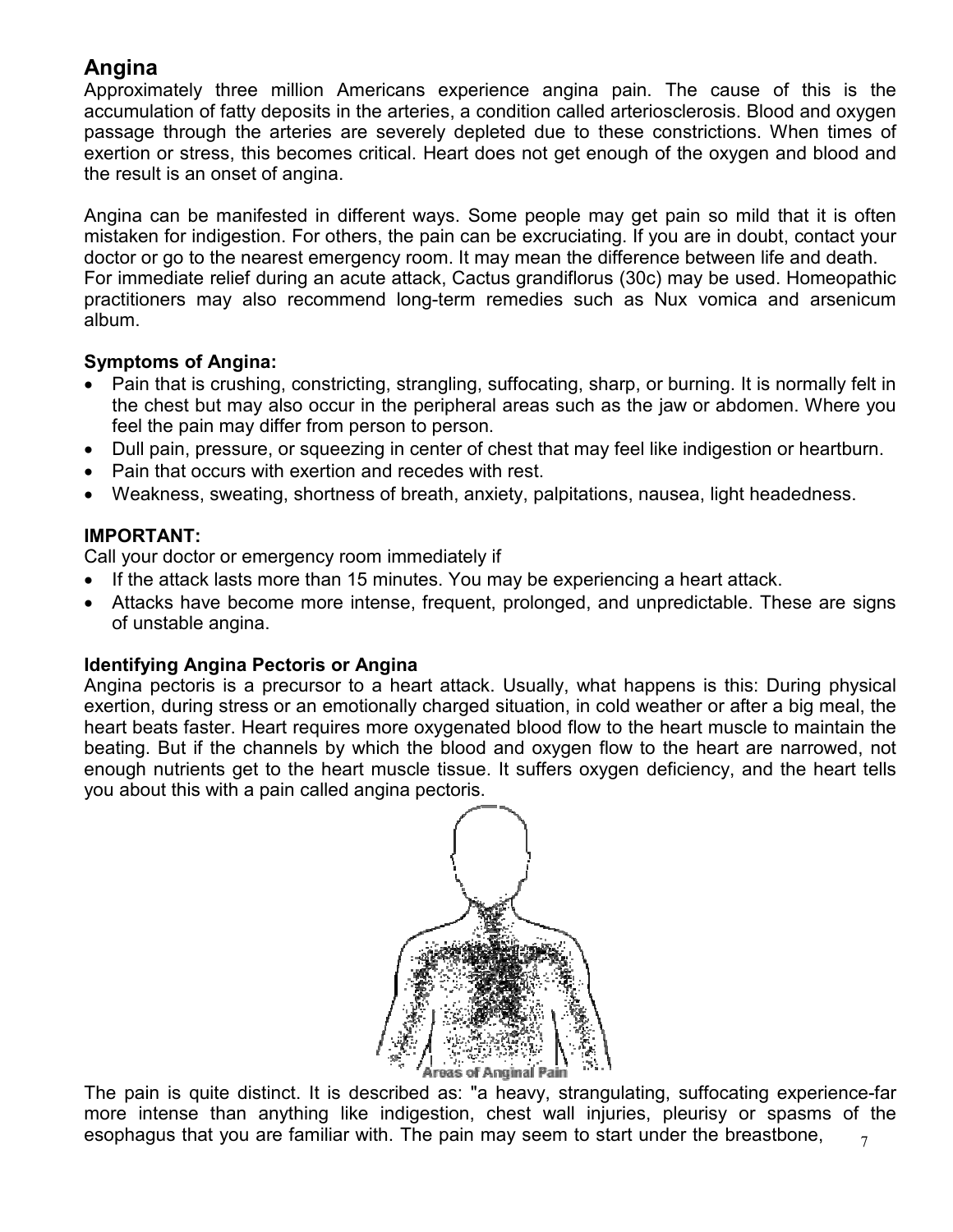on the left side of the chest, and sometimes radiates out to other places: throat, neck, jaw, left shoulder and arm and, occasionally, on to the right side.

Angina is an intense, scary episode. But with rest and calm (or by placing nitroglycerin or another kind of nitrate under the tongue), angina attacks usually go away in about 15 minutes or so. If they last longer than that, go to the hospital and have a thorough check up. Long-lasting angina attacks may be the prelude to heart attacks.

If you have never been diagnosed with heart disease but develop any of the following symptoms, consider the possibility that you have angina. Make an appointment with your doctor, and arrange for a cardiac screening as soon as possible.

- Chest pain that comes with physical exertion and eases with rest.
- Chest pain that is brought on by emotional stress.
- New or unusual shortness of breath-if you suddenly find you're winded after climbing a flight of stairs when you used to be able to take the same flight of stairs in stride, for example.
- Indigestion, particularly if indigestion is unusual for you, if it does not respond to antacids, or if you do not associate its occurrence with eating.

The statistics show that half of those with angina pectoris suffer sudden deaths, a third have heart attacks, and most victims are older men. And an estimated 350,000 new cases of angina occur each year.

#### **Conventional Treatments for Angina**

Maintaining an overall healthy life style is very important. This includes proper diet, exercise, weight management, and no smoking.

There are three classes of angina drugs- nitrates, beta-adrenergic blockers, and calcium channel blockers. Often a combination of the three medications is used to treat angina.

**Nitrates** cause arteries to expand and allow for greater blood flow. Nitroglycerin (Nitrostat) is the most widely nitrate. Relief is normally obtained within a few minutes after taking the medication. Some users may develop headaches, flushing and dizziness as a result of taking this medication. People who have frequent attacks may require longer lasting preparations. Drugs such as isosorbide dinitrate (Isonate, Isordil, Sorbitrate) and the new isosorbide mononitrate (Ismol) are examples of longer lasting preparations. These help prevent attacks from occurring. One problem with these preparations is that your body may develop tolerance as you use it for a while. They also are more likely to cause side effects such as headache and dizziness. It is also important to use fresh medications. Nitrates lose their effectiveness very quickly. Store them in a dark, tightly closed bottle.

**Beta-adrenergic blockers** lower blood pressure and reduces the cardiac oxygen consumption. They work by inhibiting the transmission of nerve signals to the heart. This slows the heart and hence the heart consumes less oxygen. Usually beta blockers are given to reduce the heart rate and is effective in combination with nitrates or alone. Examples of prescription drugs that fall under beta blockers are: metoprolol (Lopressor) and propranolol (Inderal). Beta blockers are considered quite safe. But some patients may experience insomnia, nightmares, and fatigue. It may cause a slight rise in cholesterol levels, possibly leading to more angina pain. A new generation of beta blockers (e.g.., acebutolol (sectral)) can help stop anginal pain without causing rise in cholesterol levels.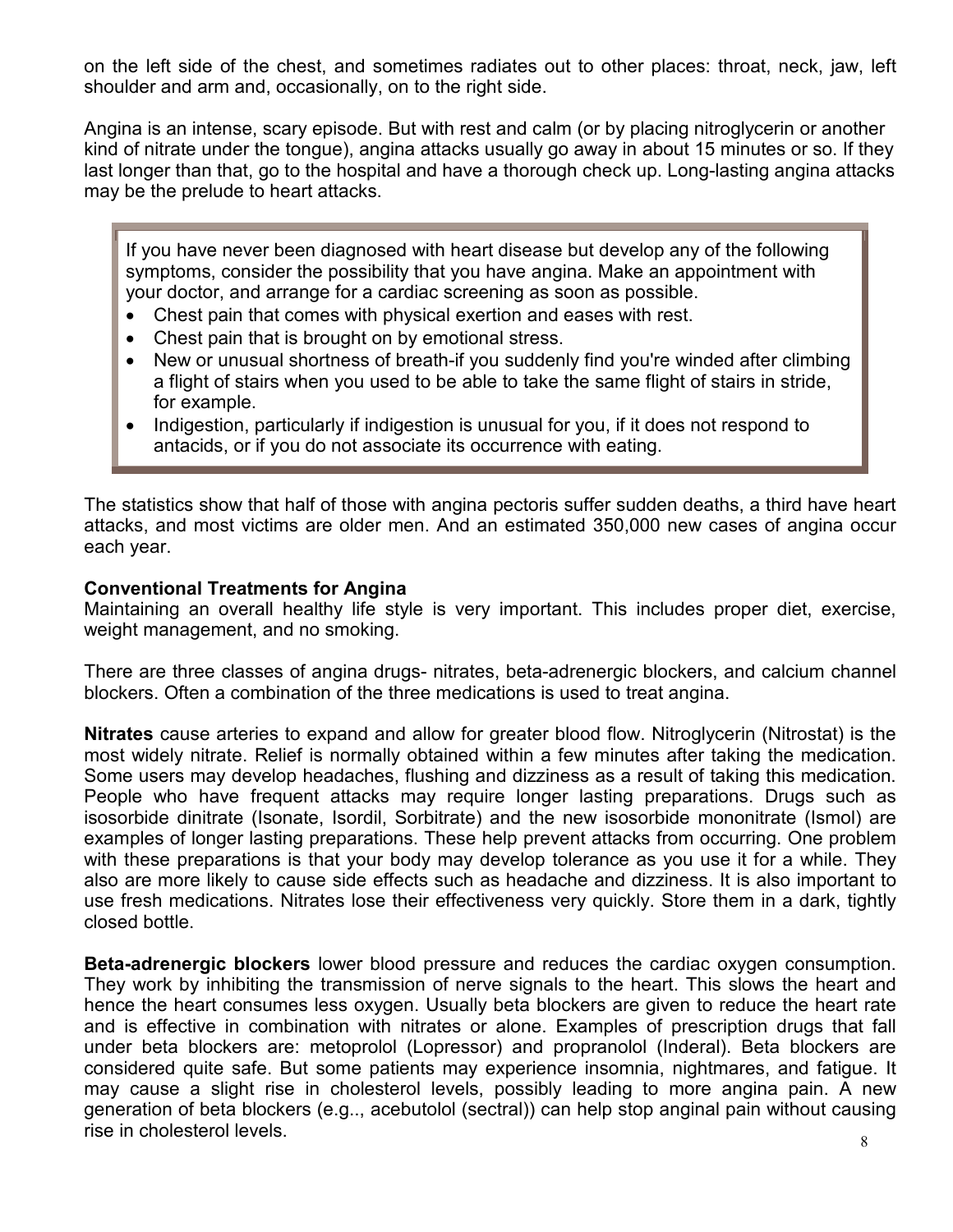**Calcium channel blockers** work by relaxing muscles that surround the blood vessels. This causes the vessels to widen, allowing more blood and oxygen to reach the heart. Prescription medications such as diltiazem (Cardizem), nifedipine (Adalat, Procardia) and verapamil (Calan, Isoptin, Verelan) are all Calcium channel blockers. Some patients may feel dizzy and light headed after taking calcium channel blockers. Some have reported ankle swelling.

Patients with severe unstable angina are often treated with the anticoagulant heparin in conjunction with aspirin, nitrates, and beta blockers. If drug therapy does not work, or is not enough, coronary artery angioplasty or bypass surgery may be required.

#### **Common Sense Care for Angina**

**IMPORTANT:** If you experience any symptoms of angina or heart attack, contact your doctor immediately or go to the nearest emergency room or call. Time is of essence. Many victims die within three to four hours of the onset of heart attack. Hence heart attacks require immediate attention. The alternative treatments described here can be used after your condition has been stabilized to prevent an onset of angina in the future, but **NOT FOR THE TREATMENT OF AN ANGINA IN PROGRESS.** 

Follow the steps below to minimize your chances of getting an angina.

- Forfeit fat: avoid all foods that are high in saturated fats and cholesterol. Research has documented tremendous improvement in heart patients who stuck to a diet containing only 10 percent of calories from fat. Increase your daily intake of fresh fruit and fresh vegetables and eat more whole grains such as whole wheat, rice, and oats.
- Cease smoking. This may be the best thing you can do for your heart. Studies have found that angina patients who quit smoking cut their death rate in half compared to those who continue to smoke.
- Add your intake of Omega-3 fatty acid. One of the best sources of this is fish (mackerel, cod, tuna).
- Take an aspirin a day aspirin makes your blood less sticky, so there is less chance of it clotting.
- Get exercise- A suitable exercise program is essential to maintain a healthy heart. Aerobic exercises such as cycling or jogging is particularly good. (If you had angina consult with your doctor before you start an exercise program).
- Reduce stress: Sudden stress, whether it is from exertion or from emotional excitement, can bring on an attack of painful angina. Spend 15 to 20 minutes everyday practicing some form of stress management such as meditation or relaxation.

#### **Acupressure for Angina**

Applying pressure for at least one minute to several acupressure points may relieve angina symptoms.

#### **1. (Pc 6, Inner Gate)**

This point is located on your wrist at the palm side. It is located two thumb widths above the wrist crease in the center of the arm. According to oriental medicine, the inner point (Pc 6) regulates ch'i as well as blood in the chest. Hence, it is the point of choice for any pain or discomfort of the chest.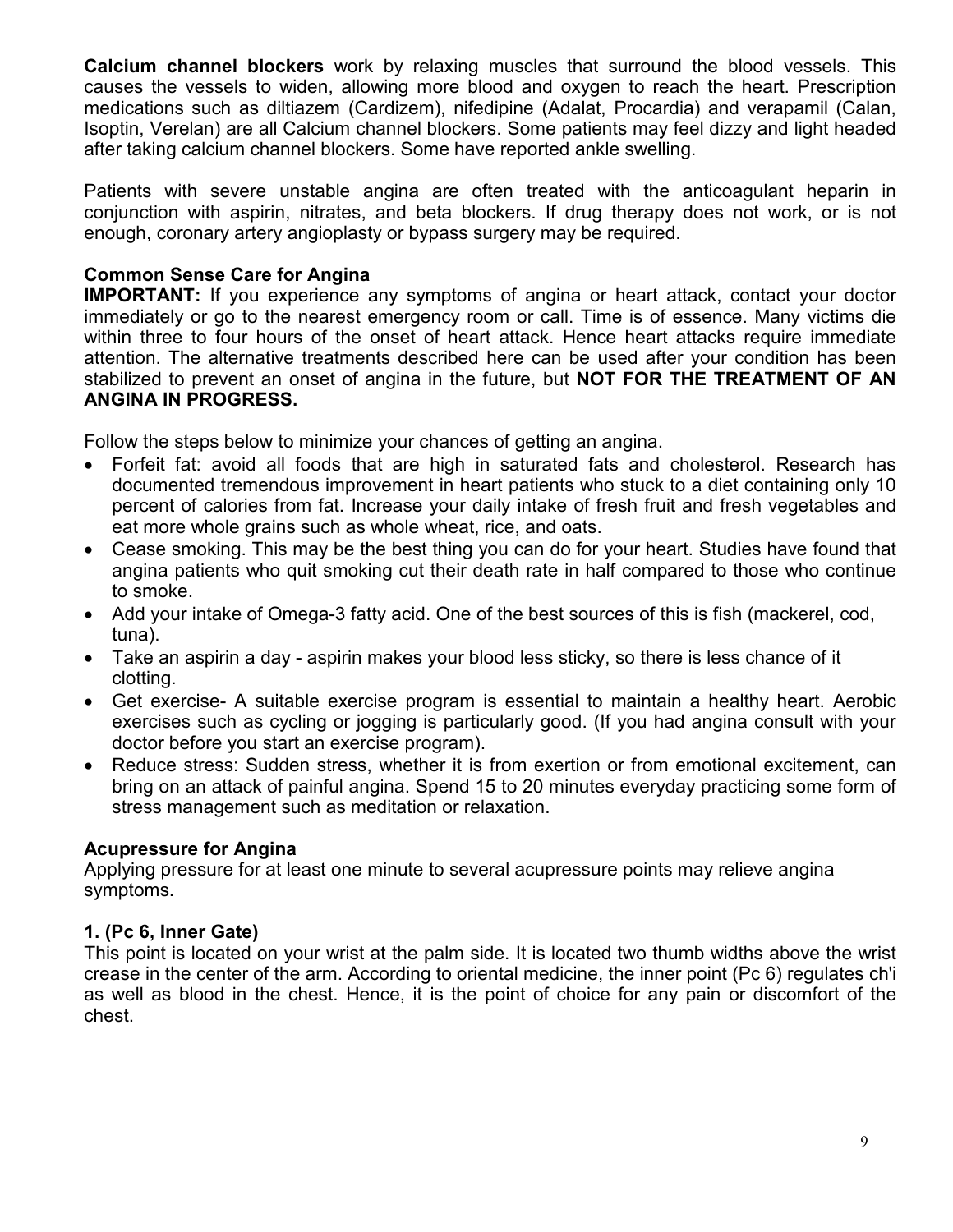Start with applying medium pressure. Build it up gradually. Hold about a minute, and gradually release the pressure. Do it on both wrists.



### **2. (Pc 4, Cleft Gate)**

This point is also located on the palm side of your wrist. To locate it, find the midpoint between the wrist crease and elbow crease. From this point, go down one thumb width toward the wrist. Pc 4 is located right in the center. Cleft gate (Pc 4) is very powerful for any discomfort in the chest area. When the pain is intense or acute, this is the point of choice for acupressure. In Chinese medicine, cleft gate is also used for heart palpitations and arrhythmia. Use medium pressure for about a minute. Repeat applying the pressure several times if pain is acute. Make sure that you work on both arms.

### **3. (Sp 10, Sea of Blood)**

To locate Sp 10, find a point about 2 thumb widths above the top edge of the knee. Here you will feel a bulge in your thigh muscles on the top of your leg, toward the inside. Apply pressure to the point by pressing firmly for a minute with your thumb or the knuckle of your middle finger.

### **Ayurvedic Treatment of Angina**

An Ayurvedic mixture of herbs and minerals known as Abana may significantly reduce the frequency and severity of angina attacks. Consult a qualified practitioner. Ayurvedic herb Guggul is shown to reduce the serum cholesterol levels. There are many other Ayurvedic herbs that have shown to be important in maintaining cholesterol levels.

## **Chelation Therapy for Angina**

Chelation Therapy is sought by thousands of angina sufferers. The proponents claim that it is less costly and as effective as conventional treatments.

## **Diet Therapy for Angina**

The principal goals of nutritional therapy for angina are to improve the blood flow to the heart and the energy metabolism of the heart so that it requires less oxygen.

- The first step is to consume less saturated fat and cholesterol.
- Magnesium in your diet will improve the energy metabolism. Include plenty of leafy green vegetables, such as spinach, kale, mustard greens and turnip greens. These are good sources of magnesium.
- Studies have shown that when people follow a diet that includes no animal sources except for skim milk, egg whites, and low fat yogurt, angina pain diminishes in a few weeks.
- Eat a diet that is well balanced and contains plenty of fiber. Eat plenty of raw foods. For protein, eat broiled fish and skinless turkey and chicken, which are low in fat.
- Include in the diet garlic, onions, and lecithin. They are shown to reduce serum cholesterol levels.
- Add raw nuts (except pea nuts), olive oil, pink salmon, trout, tuna, Atlantic herring, and mackerel to your diet. These foods contain essential fatty acids.
- Do not consume stimulants such as coffee and black tea, that contain caffeine. Also avoid tobacco, alcohol, chocolate, sugar, butter, red meat, fats (especially hydrogenated oils and animal fats), fried foods, and processed and refined foods.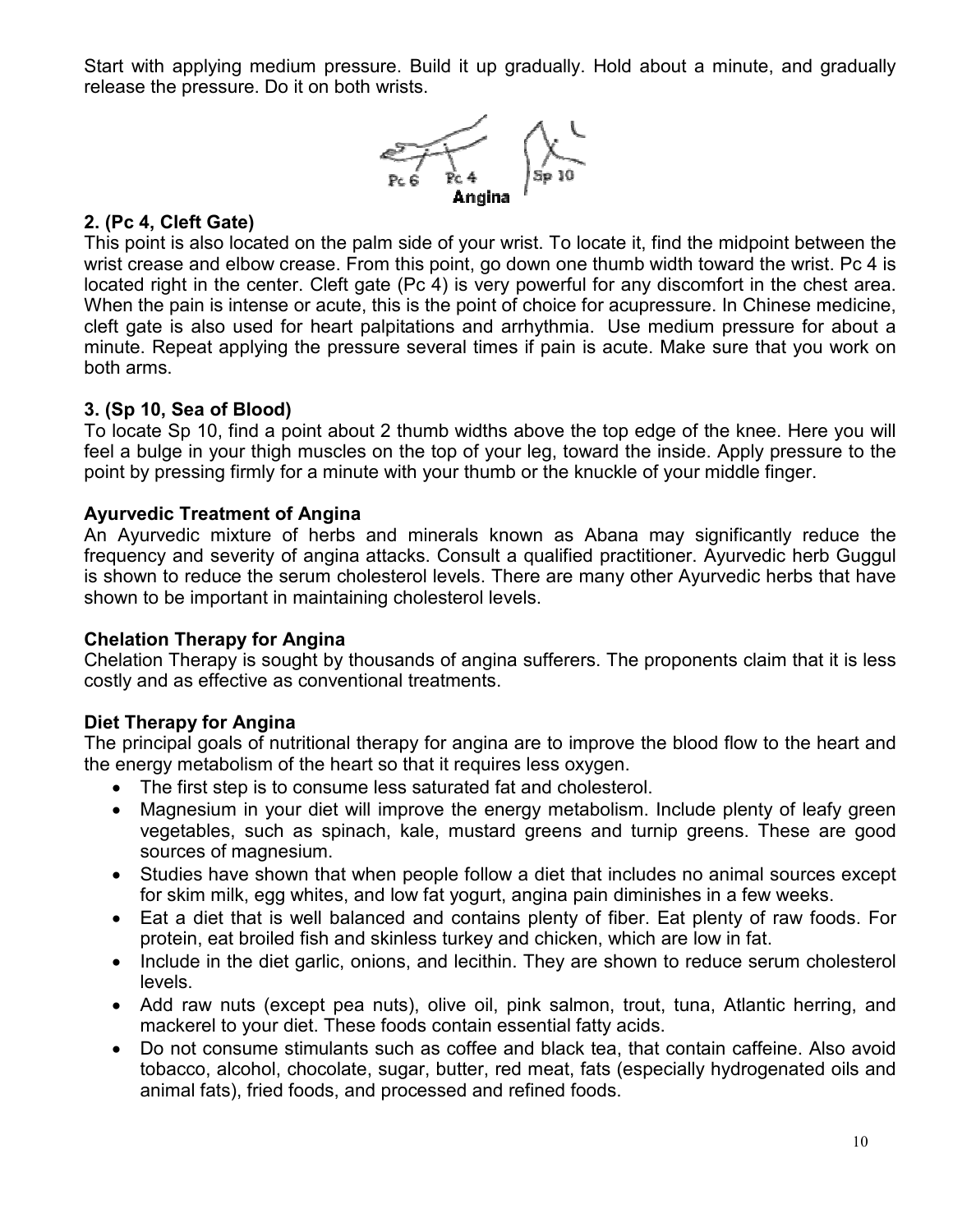### **Herbal Medicine for Angina**

- **Green Tea** may help keep cholesterol from clogging arteries.
- **Garlic** prevent the oxidation of LDL cholesterol, may prevent the liver from producing excess fat and cholesterol.
- **Hawthorn** dilates coronary blood vessels, improving the flow of blood to the heart. It also strengthens the heart muscle and works to help the body rid itself of excess salt and water.
- **Turmeric** lowers blood cholesterol levels by stimulating the production of bile. It also prevents the formation of dangerous blood clots that can lead to heart attack.
- **Ginkgo biloba** improves the flow of blood throughout the body. It is also an antioxidant.
- **Alfalfa**: Alfalfa leaves and sprouts help reduce the blood cholesterol levels and plaque deposits on artery walls.
- **Ginger** reduces cholesterol. It also reduces blood pressure and prevents blood clots.
- **Citrin** an extract from the plant Garcinia cambogia, inhibits the synthesis of fatty acids in the liver.
- **Guggul** This ayurvedic herb is shown to reduce cholesterol
- Other herbs that are beneficial for cardiovascular disorders include barberry, black cohosh, butcher's broom, cayenne (capsicum), dandelion, ginseng, and valerian root.

**Caution:** Do not use barberry or black cohosh during pregnancy. Do not use ginseng if you have high blood pressure. Also avoid the herbs ephedra (ma huang) and licorice, as they cause a rise in blood pressure.

### **Homeopathy**

Heart disease is a manifestation of a chronic condition that should not be treated by homeopathy alone. A homeopath, on the other hand, may be able to provide you some complementary medication. Some homeopathic remedies useful for cardiovascular conditions include:

**Aconitum napellus**: Useful when you are anxious and impatient. You imagine the worst happening. You feel that a strong pain envelops the heart and left arm. The problem is worse at night and when you are warm, and feel better with rest and fresh air.

**Argentum nitticum**: Useful when you are impulsive and fearful. Chest pain is stronger at night, after eating and with stress.

**Aurum metallicum:** Indicated when you are depressed, feel worthless and are very sensitive to pain. Other symptoms include depression and night-time chest pain.

**Baryta carbonica:** Useful when you are suffering from hypertension, palpitations and confusion, made worse with exposure to dampness or cold.

**Cactus grandiflorus:** When you are sad and in great pain. The pain seems to be "squeezing" the chest, making it difficult to breathe. You feel worse around noon and with exertion, but better with fresh air.

**Carduus marianus** Useful for cases with a history of alcoholism and a propensity for drinking beer. This remedy helps regulate the heart and can slowly reverse symptoms.

**Crataegus** A general remedy that helps regulate the heart. Should a heart attack occur, you should go to the emergency room and seek help immediately. Time is of essence. There are some homeopathic first-aid remedies that may be useful while you are waiting for EMT or while on the way to the doctor. These include: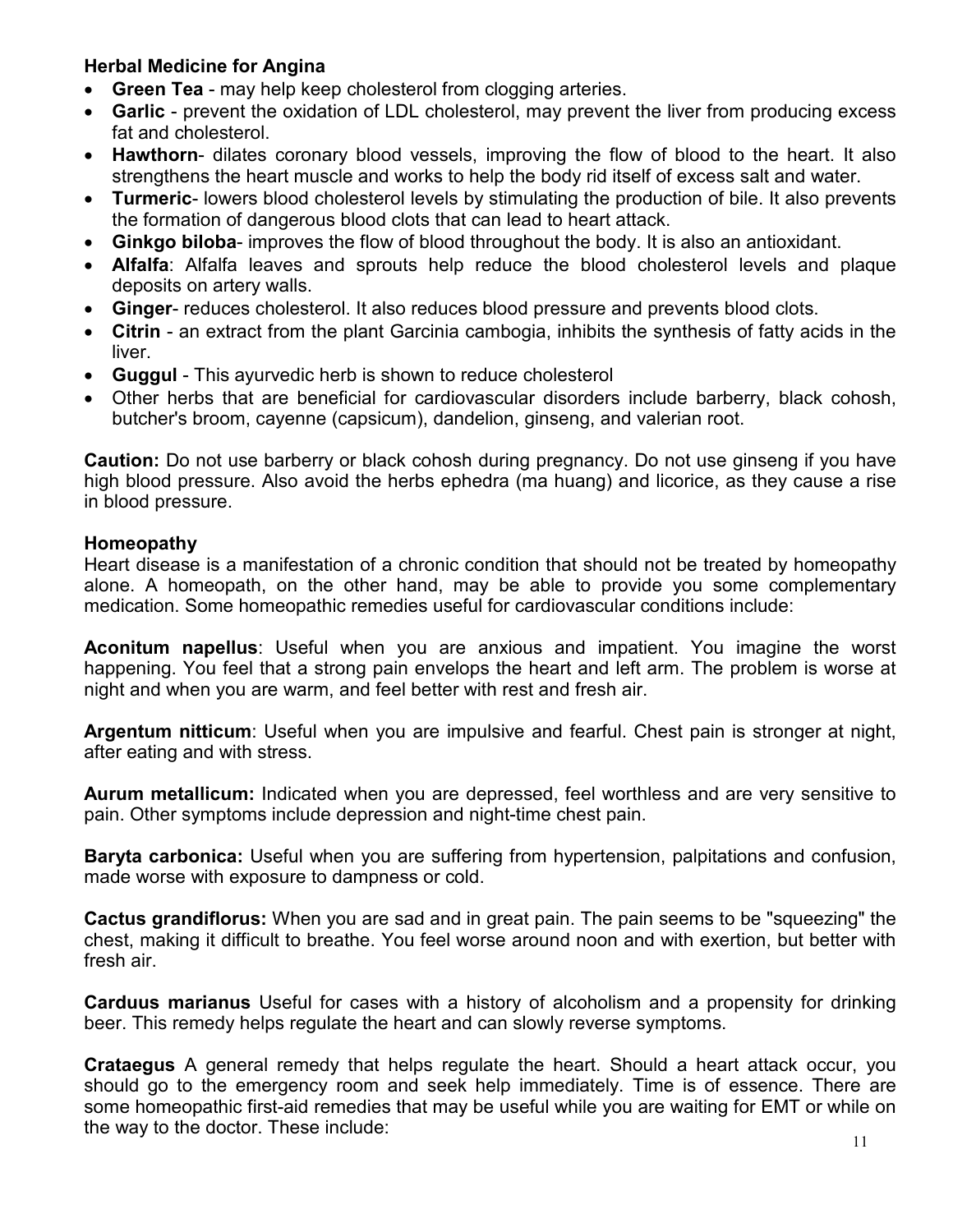**Aconitum napellus:** When you have difficulty breathing. You are anxious, but feels better sitting up.

**Cactus grandiflorus:** When the hear attack strikes between approximately noon and midnight. You feel as if something is "squeezing" the heart or the pain is severe enough to make you cry, shout or whimper.

**Digitalis:** When your symptoms include blue skin, numbness and weakness of the left arm, a slow pulse and great fear.

#### **Juice Therapy for Angina**

Take two eight ounce glasses of cantaloupe juice a day. Cantaloupe contains adenosine, that may help heart patients to thin blood and prevent angina attacks.

### **Reflexology for Angina**

To help relieve acute angina pain, grasp the tip of the little finger of your left hand (the area above the first joint) with your right thumb and forefinger, and hold it tightly. Grasping the little toe in the same way also helps. Then work on the heart reflex area in either your left hand or left foot. This is located on the sole of the left foot between the diaphragm line and the base of the toes. Work the entire area, thumb walking up, down, and across. Take your time and work this area thoroughly. You can also work on the corresponding areas on the palm of your left and right hands, instead of or in addition to working your feet.

#### **Relaxation and Stress Management**

These techniques are especially useful if you have difficulty controlling your emotions or if you are under tremendous stress. A variety of techniques from biofeedback to yoga may be useful in relaxation. See our section on Stress Management for more information on these alternative therapies.

#### **Shiatsu for Angina Pain**

Angina pain follows the path known as Heart Meridian as defined in Oriental medicine. This meridian goes from the armpit down the arm to the tip of the little finger. To relieve angina, apply pressure to points along the route of the pain. Note: The points along this meridian may be quite tender and painful when pressed.

- 1. Search out sore or tender areas in the chest above the nipple line. Press for a few seconds, using a slightly vibrating, rotating pressure. (Caution: Don't press on the breasts of women. Press only on points above or below.)
- 2. Feel under the left armpit for more tender spots, and use gentle repeated pressure of 5-10 seconds duration.
- 3. With the palm of your left hand facing up, use your right hand to follow the line of the heart meridian from the armpit down to the little finger, tracing along the inside of the upper arm and forearm to the hand. When you find tender spots, press and vibrate the sore areas until they feel eased.

Now, start again at the top of your arm and trace the same line again, except move an inch or so closer to the top of the bicep. This will now trace the Heart Protector or Pericardium meridian. Look for and press any tender spots. When you reach the elbow crease, press a few extra times on the point just to the inside of the biceps tendon which is located in the center of the crease. Continue tracing down the center of the forearm across the palm to the little finger. Give particular attention to the area on the lower half of your forearm. This area has several useful points. After working your left arm, switch and repeat this for the right arm.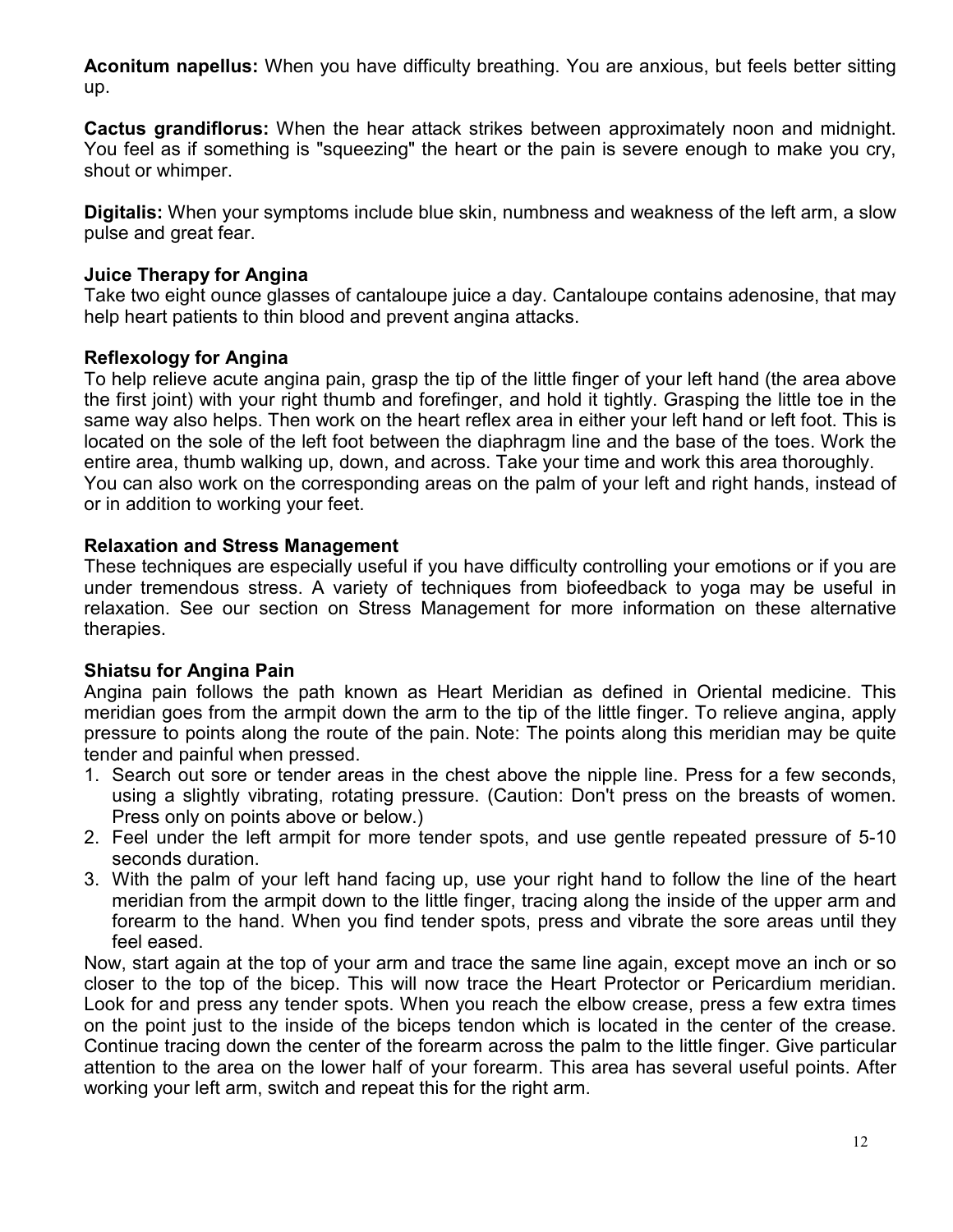## **Sound Therapy for Angina**

Listen to at least 10 to 20 minutes of relaxing music each day can be helpful to ease the pain of angina. Turn on the music, then sit or lie comfortably, close your eyes and take a deep breath. While the music is playing, let your breath slow down and become steady. Try to listen to the entire music, the notes as well as the silence in between the notes. This will help you get a more deeper relaxation.

### **Vitamin/Nutrition Therapy for Angina**

Take appropriate supplements of L-carnitine (500 mg twice daily, on an empty stomach. Take with 50 mg vitamin B6 and 100 mg vitamin C for better absorption.) and coenzyme Q10 (50-100 mg 3 times daily). L-Carnitine reduces fat and triglyceride levels in the blood, thus increasing the oxygen uptake and stress tolerance. Coenzyme Q10 increases the oxygenation of heart tissue. Studies have shown that it has prevented recurrences in individuals who had heart attacks.

- Calcium 1,500 to 2,000 mg daily important for the proper functioning of the cardiac muscles.
- Magnesium 750-1,000 mg daily.
- Garlic Lowers blood pressure and thins the blood.
- Lecithin granules 1 tbsp. 3 times daily acts as the fat emulsifier.

#### **Yoga**

Gentle yoga stretching can improve circulation to the heart, thus helping to reduce the cause of angina. Recommended poses/asanas are:

- The Sun Salutation
- Cobra
- Locust
- Savasana
- Gentle Spinal Twist
- Yoga Nidra for relaxation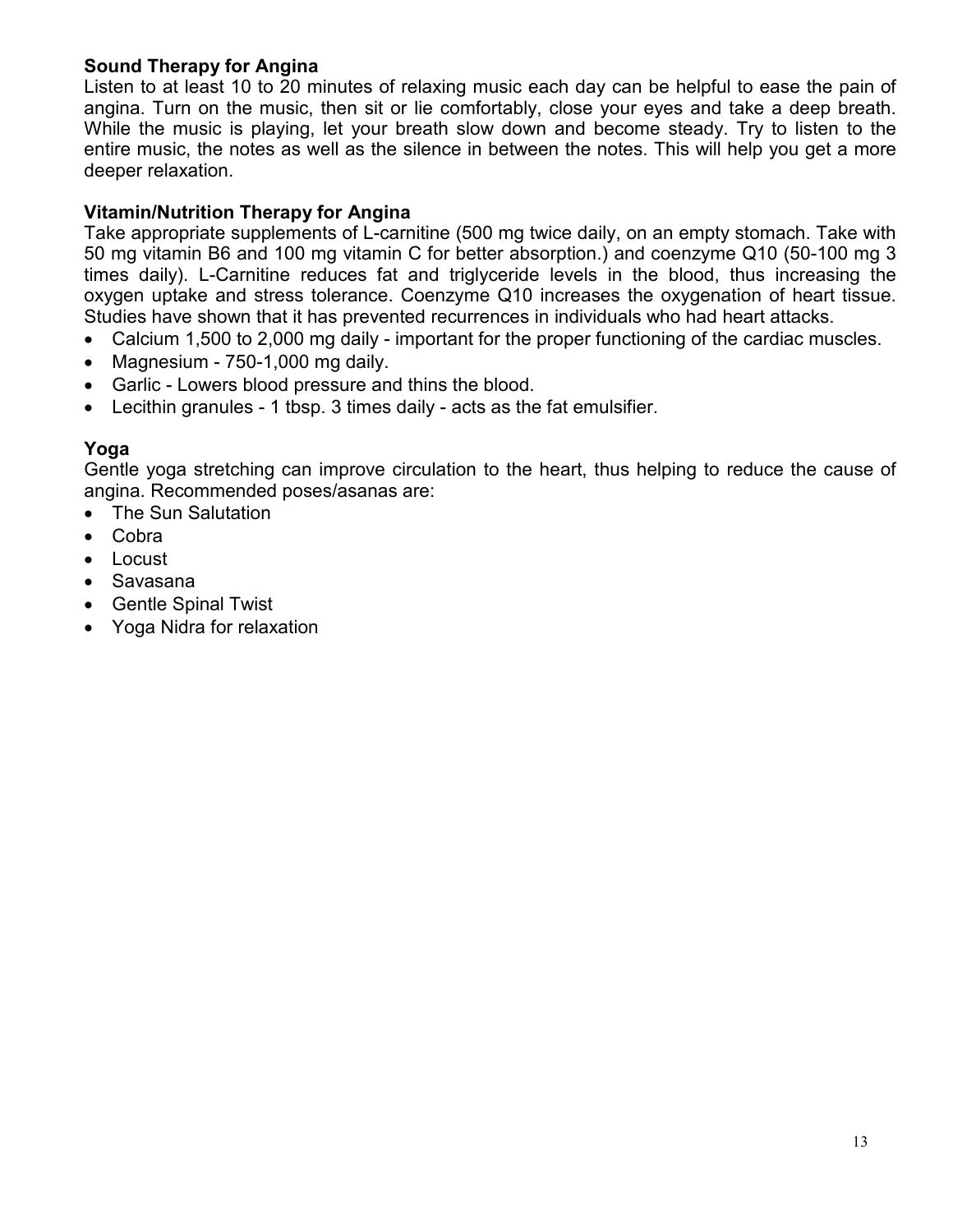## **Anthrax**

Bacillus anthracis, the etiologic agent of anthrax, is a large, gram-positive, non-motile, sporeforming rod-shaped bacteria. The three virulence factors of B. anthracis are edema toxin, lethal



toxin, and a capsular antigen. Human anthrax has three major clinical forms: cutaneous, inhalation, and gastrointestinal. If left untreated, anthrax in all forms can lead to septicemia and death.

#### **What does anthrax look like?**

In its most destructive form -- an aerosol sprayed into the air -- it is invisible and odorless. Anthrax spores can only be seen through a microscope that magnifies 50 to 100 times.

### **What is the difference between exposure to B. anthracis and disease caused by B. anthracis?**

A person is exposed to B. anthracis when he or she comes in contact with the anthrax bacteria or is present in an environment that contains B. anthracis. A person can be exposed without having disease. Disease caused by B. anthracis occurs when there is some sign of illness, such as the skin lesion that occurs with cutaneous anthrax. A person who is exposed to B. anthracis but given appropriate antibiotics can avoid getting anthrax.

### **How much anthrax does it take to make someone sick?**

According to CDC, roughly 8,000-10,000 spores are needed to be inhaled to make a fatal exposure. However, other experts claim that there is no such thing as a "safe exposure limit" for today's dry, fine anthrax powder. According to them even few spores may make you sick.

### **How is anthrax diagnosed?**

Anthrax is diagnosed by isolating B. anthracis from the blood, skin lesions, or respiratory secretions or by measuring specific antibodies in the blood of persons with suspected cases.

## **What are the signs and symptoms of anthrax?**

Anthrax exposures can be classified into three types based mainly on the route of entry of the anthrax into the human body and some of the clinical manifestations or the symptoms. Symptoms of disease vary depending on how the disease was contracted, but symptoms usually occur within 7 days.



**Cutaneuous anthrax**, where your skin surface is exposed to anthrax and you develop a skin lesion. The incubation period ranges from 1-12 days. The skin infection begins as a small papule, progresses to a vesicle in 1-2 days followed by a necrotic ulcer. The lesion is usually painless, but patients also may

have fever, malaise, headache, and regional lymphadenopathy. Most (about 95%) anthrax infections occur when the bacterium enters a cut or abrasion on the skin.

Skin infection begins as a raised bump that resembles a spider bite. It really looks like a swelling on the skin. It can appear anywhere on your body; but often appears on the arms or hands. Lymph glands in the adjacent area may swell. The swelling then develops a central area of ulceration of a depression, and then a scab or eschar, a very dark, blackish-brown scab (1-3 cm in diameter) forms over that central area. It can be painless and it may or may not been accompanied by a fever.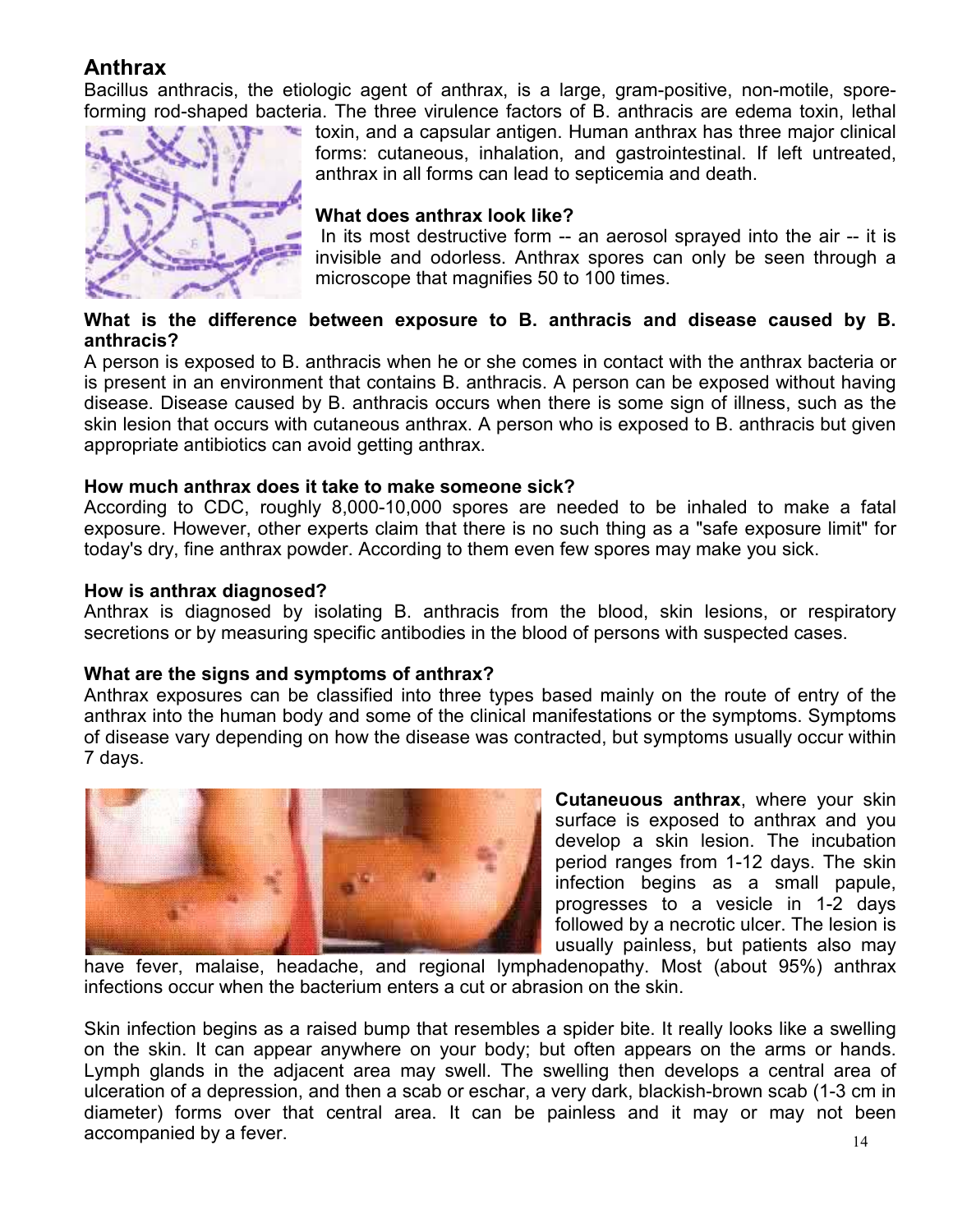

About 20% of untreated cases of cutaneous anthrax will result in death. Deaths are rare if patients are given appropriate antimicrobial therapy.

**Inhalational anthrax** is the most lethal form of anthrax and results from inhaling spores of the bacteria. The

incubation period of inhalational anthrax among humans is unclear, but it is reported to range from 1 to 7 days, possibly ranging up to 60 days. When a person inhales the spores, it become lodged in the lungs. There, they are picked up by immune-system cells called macrophages, which carry them to the lymph nodes. On the way, the spores mature into bacteria. The bacteria multiply in the lymph nodes and then enter the bloodstream. They produce a poison that causes the immune system to produce lethal doses of chemicals that are ordinarily useful to the body.

Initial symptoms of inhalational anthrax may resemble those of a common cold, such as sore throat, mild fever, muscle aches, and malaise. After several days, the symptoms may progress to severe breathing problems and shock, with meningitis frequently developing. Inhalation anthrax is often fatal.



**Gastrointestinal anthrax** usually follows the consumption of raw or undercooked contaminated meat and has an incubation period of 1-7 days. Gastrointestinal anthrax is associated with severe abdominal distress followed by fever and signs of septicemia. It is characterized by an acute inflammation of the intestinal tract. Initial signs of nausea, loss of appetite, vomiting, and fever are followed by abdominal pain, vomiting of blood, and severe diarrhea. Intestinal anthrax results in death in 25% to 60% of cases. The disease can take an oropharyngeal or abdominal form. Involvement of the pharynx is usually characterized by lesions at the base of the tongue, sore throat, dysphagia, fever, and regional lymphadenopathy. Lower bowel inflammation usually causes nausea, loss of appetite, vomiting and fever, followed by abdominal pain, vomiting blood, and bloody diarrhea.

#### **What are the fatality rates for the various forms of anthrax?**

According to CDC, early treatment of cutaneous anthrax is usually curative, and early treatment of all forms is important for recovery. Patients with cutaneous anthrax have reported fatality rates of 20% without antibiotic treatment. But the fatality rates drops to less than 1% with antibiotic treatment. So, it is very important that you get prompt treatment is you suspect exposure to anthrax bacteria. Unfortunately, the fatality rate, in this case, is extremely high even when appropriate antibiotics are given. We also do not know the impact of the delay in post-exposure prophylaxis or treatment on survival in this type of exposure. For gastrointestinal anthrax, the fatality rate is estimated to be 25%-60%. We do not know how early antibiotic treatment affects that fatality rate.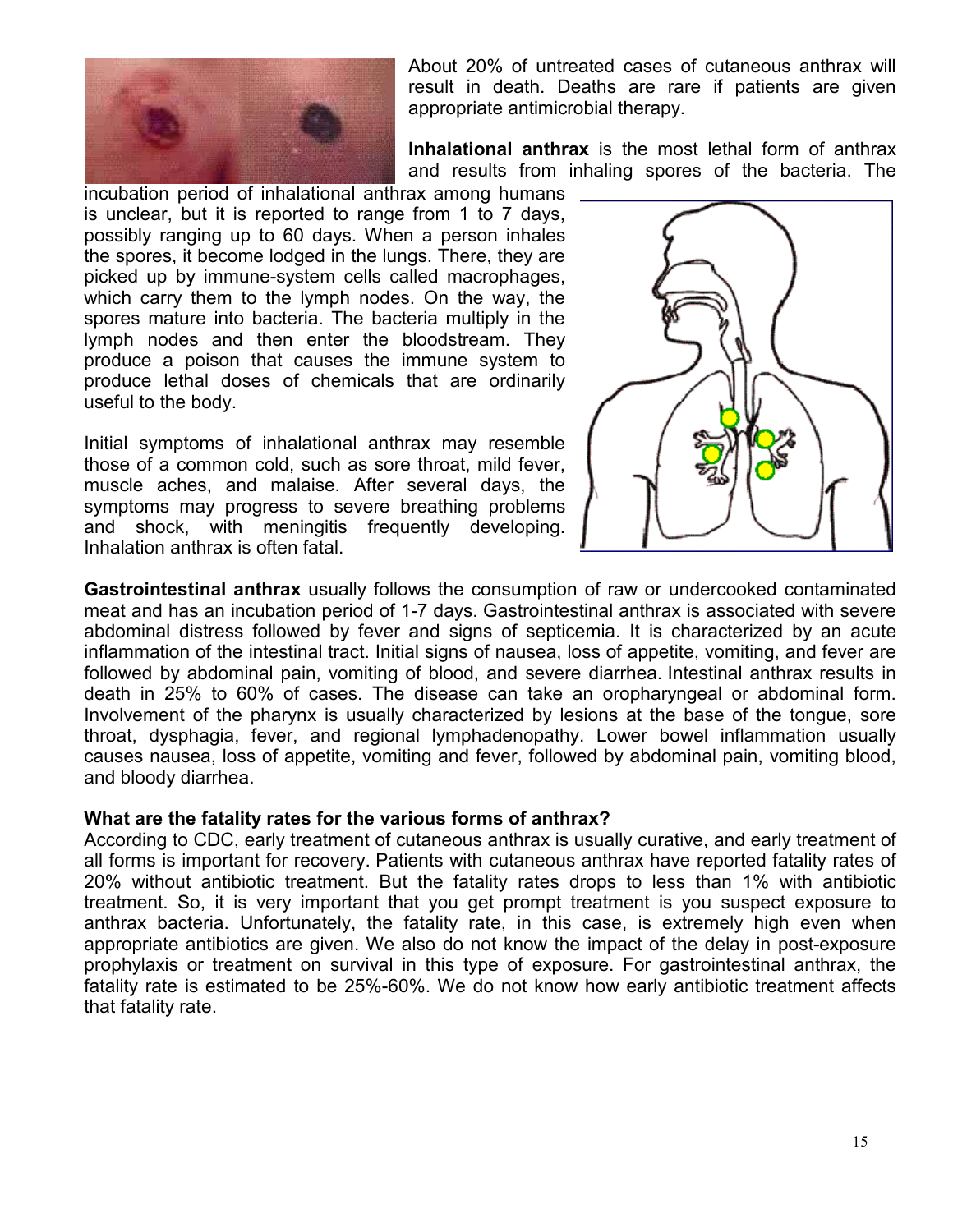#### **What is the average risk of contracting anthrax?**

The risk of any average individual in the USA contracting anthrax is infinitesimal. The risk is for people who have been in a place of known exposure. So far, the known places of exposures are one business place in Florida, a couple of locations in New York City, and a governmental office building in Washington. Few postal processing centers near Washington, DC are also affected. Persons who have not been in these circumstances are not at-risk.

### **If anthrax is on the ground, can I get it from kicking up dust?**

Probably not. The spores tend to clump together, so even if inhaled, they do not get deep into the lungs. Some of the terrorist-manufactured anthrax, however, is very fine and may be chemically treated to prevent them from clumping together. In this case, the anthrax from the ground can be inhaled under optimum conditions. (Similar to what happened to the postal workers. If you were in the vicinity of anthrax contamination, you should immediately seek medical attention.

#### **What can the average person do to protect himself/herself?**

According to Dr. Jeffrey P. Koplan, Director of the Centers of Disease Control and Prevention in the USA, the best approach to take in dealing with anthrax, is to know a little bit more about anthrax. Here are some salient facts:

Anthrax is not contagious.

Anthrax doesn't spread from person-to-person.

- It's a disease that, once exposed to, is treatable. A number of different antibiotics can be used to treat it.
- Antibiotics are also very effective in preventing a person from ever getting the disease once exposed.
- Cutaneous anthrax is readily treatable. Inhaled anthrax is more deadly.

The best defense is to have a good defense system in our body that wards off infections and entry of unwanted organisms into our body such as bacteria. We recommend that you take steps to boost your immune system. Nothing is going to prevent you from getting the intentional inflicting of biological agents such as is the case in bioterrorism. However, you may be able to buy enough time for you to seek medical treatment and also prevent you from having other complications.

#### **Can a person get screened or tested for anthrax?**

According to Dr. Jeffrey P. Koplan, Director of the Centers of Disease Control and Prevention in the USA, there is no screening test for anthrax. There is no test that a doctor can do that says a person has been exposed to anthrax or is carrying it. The only way that anthrax exposure can be determined is through a public health investigation. And in those circumstances, for example, where people work in a given office or on a given floor have been exposed, the public health officials will inform people whether they have been exposed or not. They will also advise you whether you need the treatment with antibiotics. You may have read, heard or seen reports of blood tests or nasal swabs or other tests for anthrax. According to Dr. Koplan, these are not tests to determine whether an individual should be treated. These nasal swabs and environmental tests are used to determine the extent of exposure in a given building or workplace.

#### **Is anthrax contagious?**

Anthrax cannot be spread from person-to-person. One person is not contagious to another person. We can only get it from the mechanisms of exposure to the skin, breathing it, or eating it.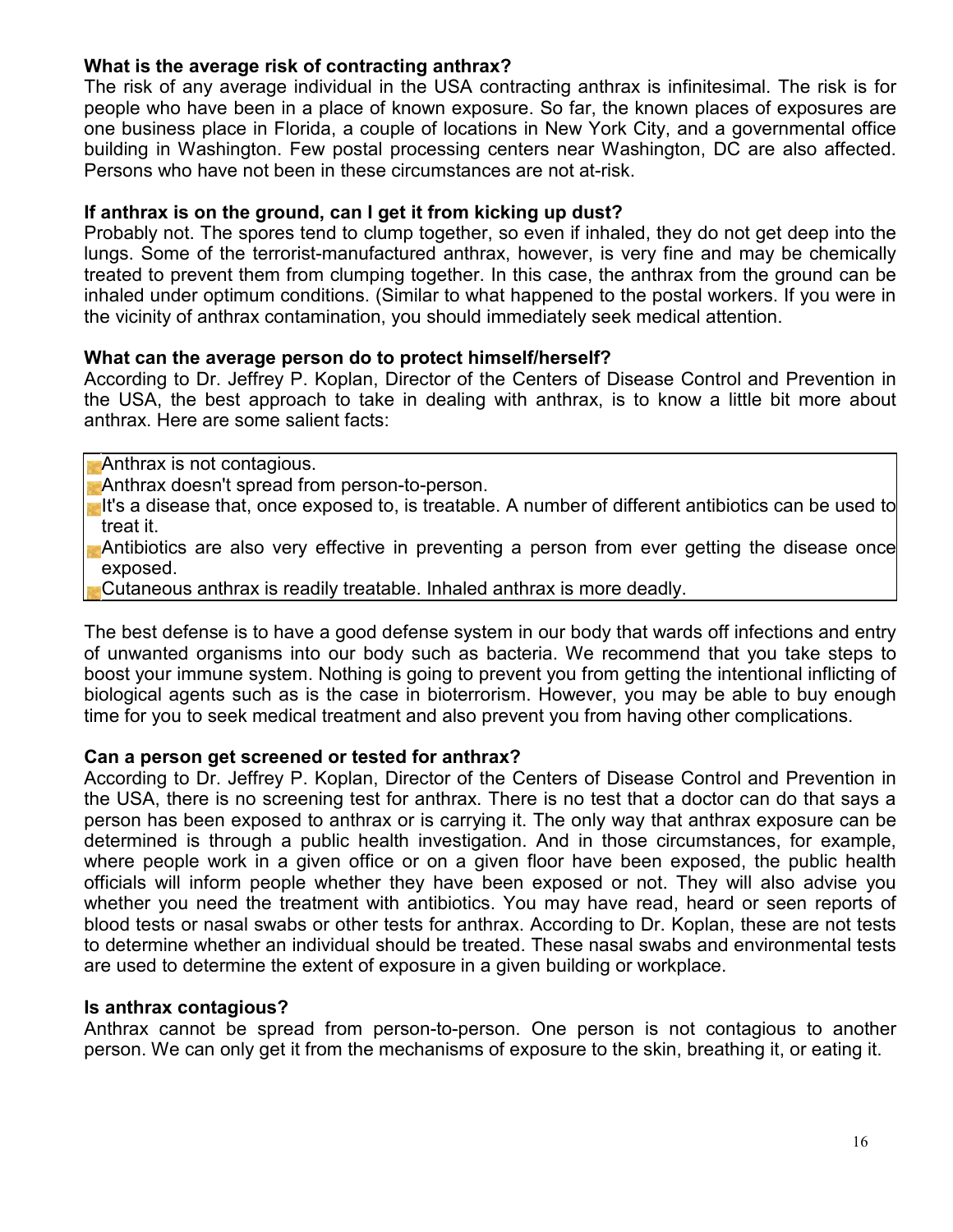#### **What should an individual do about suspicious mail?**

A suspicious envelope may be one that you are not used to getting regularly with a known return address. They may have stains on them. Other characteristics of suspicious mail include: You may feel like they have contents including powder that you can feel inside; a different postmark address than the return address; any other kinds of items inside wires or protruding elements. Here are some tips to identify suspicious packages or letters:

Excessive postage Handwritten or poorly typed addresses Incorrect titles Title, but no name Misspellings of common words Oily stains, discolorations or odor No return address Excessive weight Lopsided or uneven envelope Protruding wires or aluminum foil Excessive security material such as masking tape, string, etc. Visual distractions Ticking sound Marked with restrictive endorsements, such as "Personal" or "Confidential" Shows a city or state in the postmark that does not match the return address

If you find something suspicious in your mail be it a package or a letter, be calm. If you've picked it up, put it down. If you have a plastic bag or envelope handy, garbage bag, something for food small enough, just slip it in it and close it. If you don't have such a plastic item available, cover it with a towel or some cloth or even a newspaper --- just cover it so that it is protected over its borders. Wash your hands with soap and water. Call local law enforcement and describe what you've got and can they come and help you.

#### **If a patient is suspected of being exposed to anthrax, should he or she be quarantined or should other family members be tested?**

There is no need to quarantine people suspected of being exposed to B. anthracis or to treat contacts (e.g., household contacts, friends, or coworkers) of people ill with anthrax, unless the contacts were also exposed to the same source of infection.

## **Treatments**

#### **What drugs are FDA approved for PEP and treatment?**

Ciprofloxacin and doxycycline are FDA approved for PEP, and ciprofloxacin, doxycycline, and amoxicillin are FDA approved for treatment. In the current situation of intentional anthrax distribution, doxycycline and ciprofloxacin as the recommended drugs for prophylaxis

#### **What is ciprofloxacin?**

Ciprofloxacin is a broad-spectrum antibiotic agent active against several bacteria. It is one of the antibiotics used in the treatment of anthrax. But there are several others. The use of ciprofloxacin is warranted only under the supervision of a physician. Ciprofloxacin is one antibiotic often recommended to prevent anthrax after a person has been exposed to B. anthracis.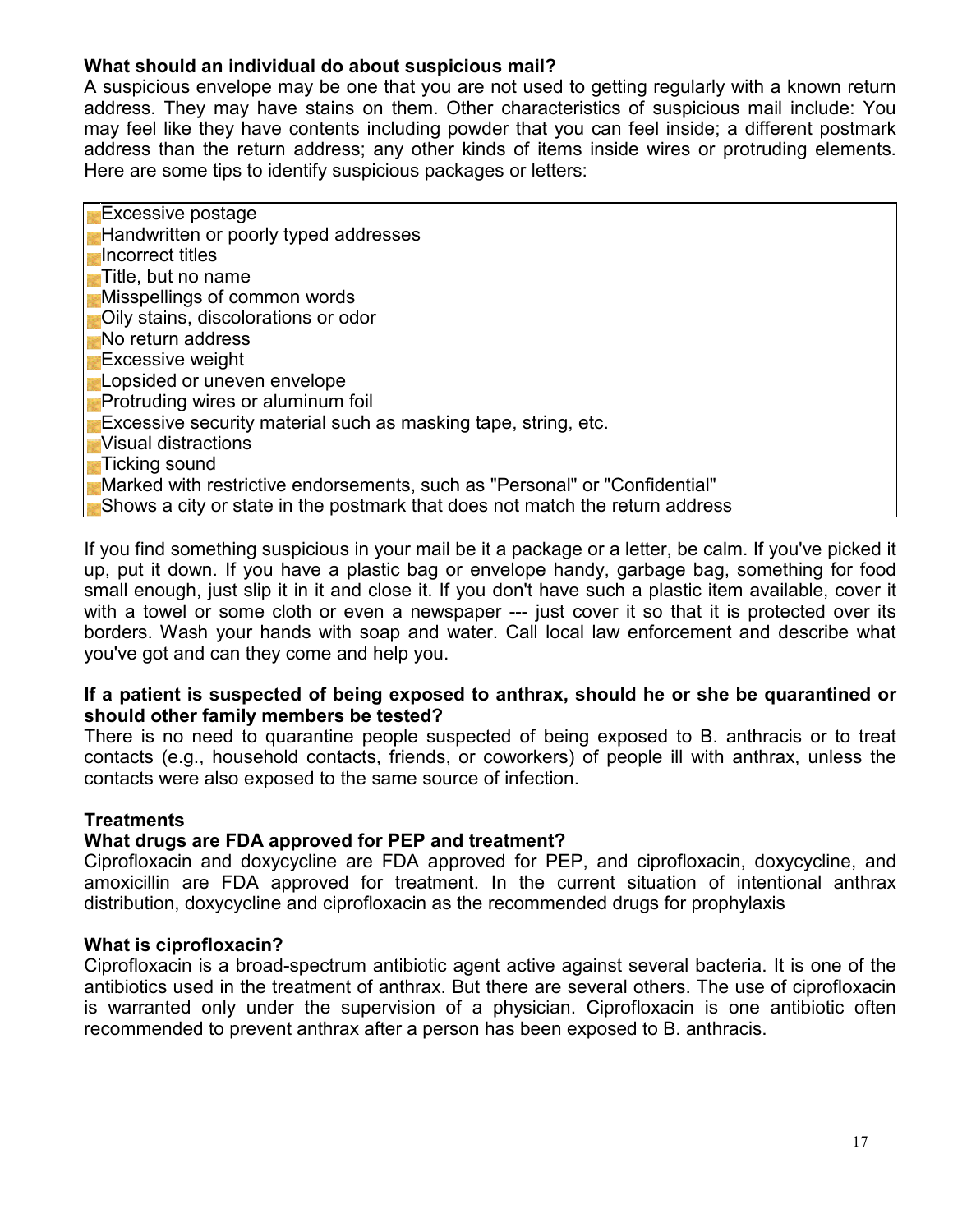#### **What are the side effects of ciprofloxacin?**

Ciprofloxacin is a broad spectrum fluoroquinolone indicated for use in reducing the incidence or progression of inhalational anthrax. Adverse health effects include vomiting, diarrhea, headaches, dizziness, sun sensitivity and rash. Central Nervous System effects occur in <1% of patients and may be accentuated by caffeine or theophylline-containing medications.

#### **What is doxycycline?**

Doxycycline is a broad-spectrum antibiotic agent active against several bacteria. The use of doxycycline is warranted only under the supervision of a physician.

### **What are the side effects of doxycycline?**

Adverse side effects may include nausea, vomiting, or diarrhea; sensitivity to the sun; dark "furry" tongue, black tongue, or swollen tongue; or vaginal yeast infection. Serious side effects may include an allergic reaction (swelling of your lips, face, or tongue, difficulty breathing); a severe headache; vision changes; confusion; liver damage (yellowing of the skin or eyes, nausea, abdominal pain or discomfort, unusual bleeding or bruising, severe fatigue); blood problems (fever, fatigue, easy bruising or bleeding); or genital sores or itching.

### **What are the alternative drugs that may be effective against anthrax attacks?**

Ciprofloxacin, or Cipro, is the antibiotic most commonly recommended to prevent sickness among people exposed to anthrax. It works well against most types of anthrax in the lab. In addition, Cipro is a drug that most people can take without having too many side effects. However, for some people, Cipro is a bad choice. If you have had an allergic reaction to Cipro, you should not take it again. Also, Cipro is not generally recommended for pregnant women or small children. Fortunately, there are alternatives.

The Centers for Disease Control and Prevention have recommended the following antibiotics for people exposed to anthrax. For each group, several options are provided. In the event of an exposure, healthcare professionals should consider a person's medication allergies and potential drug interactions before prescribing an antibiotic.

## **Adult males (ages 18-65):**

Ciprofloxacin (500 milligrams by mouth twice a day for 60 days) or Doxycycline (100 milligrams by mouth twice a day for 60 days) or Amoxicillin (500 milligrams by mouth three times a day for 60 days)

#### **Nonpregnant adult females (ages 18-65):**

Ciprofloxacin (500 milligrams by mouth twice a day for 60 days) or Doxycycline (100 milligrams by mouth twice a day for 60 days) or Amoxicillin (500 milligrams by mouth three times a day for 60 days)

## **Pregnant adult females**

Amoxicillin (500 milligrams by mouth three times a day for 60 days) or If allergic to penicillin or amoxicillin, consult with your doctor or a specialist in infectious diseases

## **Adults over age 65:**

Doxycycline (100 milligrams by mouth twice a day for 60 days) or Ciprofloxacin (500 milligrams by mouth twice a day for 60 days) or Amoxicillin (500 milligrams by mouth three times a day for 60 days)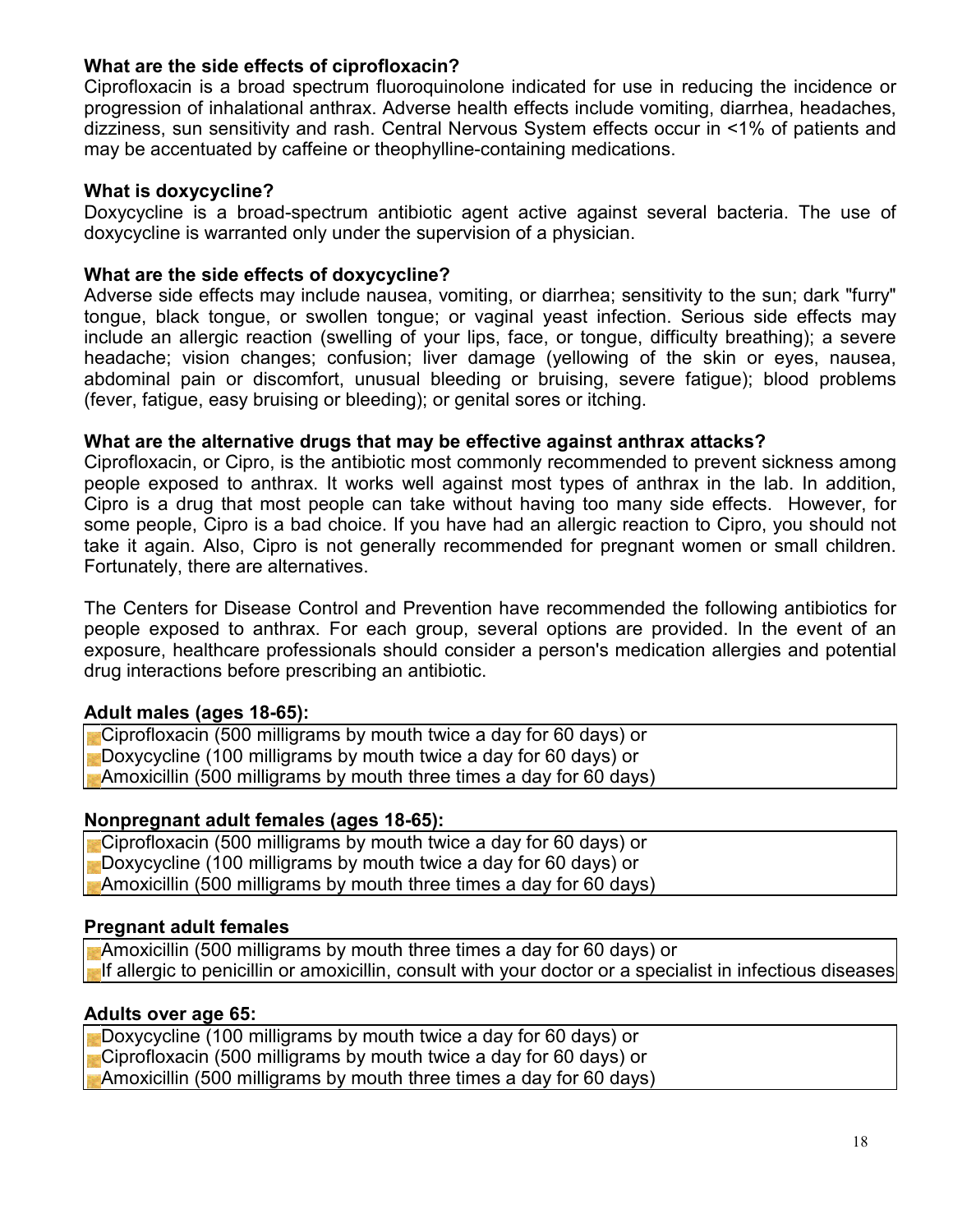In case of anthrax epidemic, homeopathic practitioners will point out that the main problem we



need to manage is the fear of contracting the disease and the paranoia in the population. This is because the risk of a person coming in contact with a lethal dose of anthrax is very small. Several homeopathic remedies are available that help you to manage your fear, panic and anxiety. Take some rescue remedy and do not panic. If you suspect that you are exposed to anthrax, you should consult a professional and do not try to self-medicate. Anthrax exposure requires prompt intervention and the time is of essence.

Homeopathic practitioners generally treat the symptoms of the disease. They can also give you a constitutional remedy that will help you to strengthen your immune system. Prophylactics and vaccinations are also sometimes given, although all homeopaths do not necessarily agree with these approaches.

It has been shown again and again that homeopathic medicines given intelligently and conforming to homeopathic principle of 'like cures like' do not only cure infectious disease speedily and easily without the development of any complications, but they also prevent these same diseases.

When looking for aggressive homeopathic remedies to treat anthrax, we come across terms like nosodes and sarcodes.

Nosodes are medicines prepared from products of diseases or diseased tissues of human beings, animals and plants. Sarcodes are medicines prepared from the secretions or healthy tissues including endocrine glands. Typically these are ground and diluted as per homeopathic procedures. The end result is a medication which has a very low concentration that can help activate body's defenses.

Several homeopathic preparations are useful for anthrax. The most important one is perhaps a remedy called anthracinum. Homeopathic practitioners claim that anthracinum can prevent anthrax from infecting human beings. Anthracinum is prepared by triturating (grinding) the puss from anthrax. It is a very effective prophylactic against anthrax, according to homeopaths. This nosode has a long history. It was made & used during the days of Hahnemann, father of modern homeopathy, by a vet surgeon called Lux. Homeopaths claim that "anthracinum works like magic. They claim that "if a person just takes a dose (of anthracinum) for two days in succession, he would be immune from anthrax for at least three months." Anthracinum can be used when word of an outbreak occurs in one's proximate geographical area. Homeopaths believe that this remedy help protect you from contracting the disease and/or mitigating its effects.

#### **Anthracinum is indicated when:**

- Black/blue blisters.
- Septic fever with chills, and painful, hard swelling of lymph glands.
- Intolerable burning with offensive pus.
- Black blood oozes from all orifices.
- Restlessness.
- Exhaustion.
- Excessive thirst but can hardly swallow.
- Succession of boils.
- Sloughing ulcers and gangrene.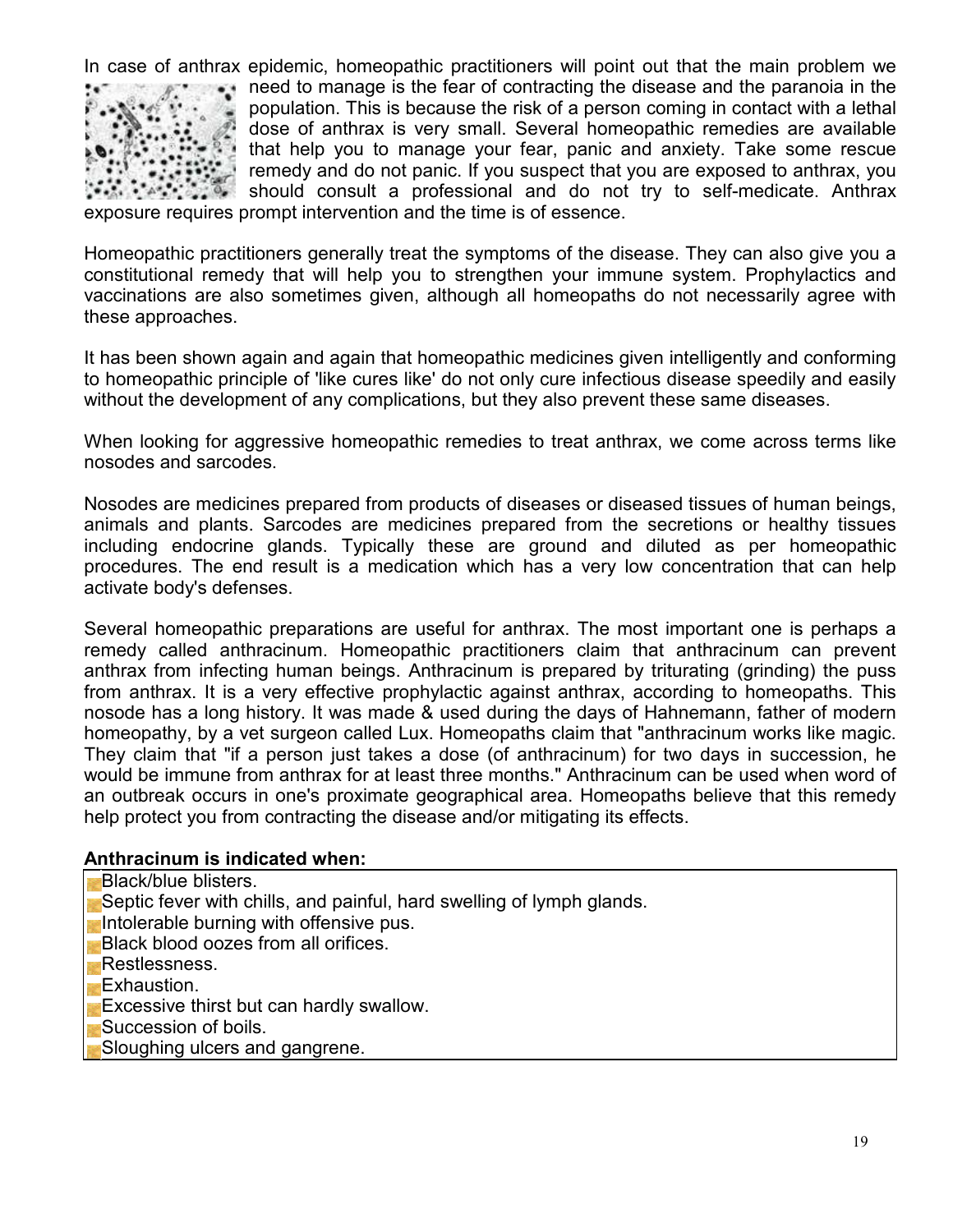#### **How to Take Anthracinum**

A healthy adult may take one dose of 30X (or whichever potency is available/selected) once a day for up to three days. Stop taking after 3 days. Children may take one dose once. Debilitated individuals, those with compromised immune systems, or people being treated for a sickness: Contact a qualified homeopath before taking additional medicines.

#### **Symptoms Indicated for Anthracinum**

Terrible, intolerable burning, as if on fire; with great exhaustion.

Black or blue blisters that slough and ulcerate with rapid decomposition.

Black blood oozes from any orifice.

Vomiting with chill followed by painless, bloody diarrhea.

Rapid loss of strength with sinking pulse, delirium and fainting.

Succession of boils.

Large boils and malignant ulcers with discharge of offensive pus.

Gangrene.

Septic fever with sweat all over and great weakness.

Swelling of painful lymph glands.

Severe pain in limbs and joints with spasms, especially of upper limbs.

Abdominal swelling with enlarged organs and swollen glands.

Diminished appetite.

Excessive thirst but can hardly swallow.

Restlessness.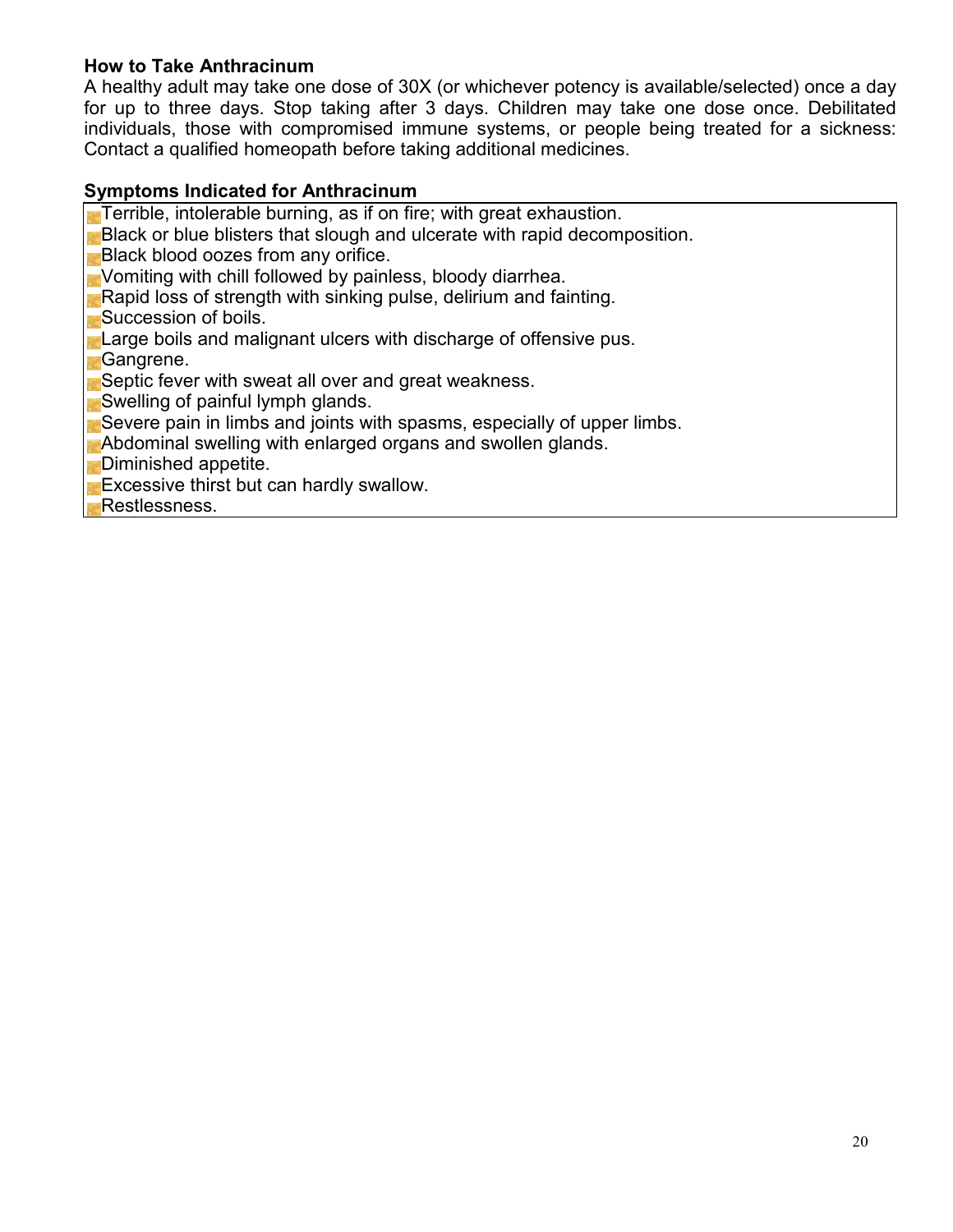# **Anxiety Disorders**

Chronic anxiety disorders can benefit by treatment from a trained homeopath. But for short



episodes of transient, self-limited anxiety, you can use the appropriate remedies.

Aconite is the medication of choice if your anxiety is the result of a sudden fright or shock. If you are grief stricken (such as when one of your loved ones die), the homeopath may give you ignatia. In situations such as stage fright and other anticipatory and performance anxiety,

gelsemium is recommended. If you have anxiety accompanied by diarrhea, gelsemium is the preferred choice. Other homeopathic remedies are described below.

Begin with a 6x potency and take two tablets every two to four hours depending on the severity, or acuteness, of the illness. Once you begin to notice improvement, increase the intervals between dosages, and when it seems that improvement is well on its way, discontinue the treatment. If you use a remedy longer than necessary, it might tend to cause the symptoms to recur. Take your remedy with a clean mouth free from drink, food, tobacco, toothpaste, or mouthwash. Allow the tablet or granules to dissolve in your mouth rather than swallowing them with water, and do not ingest anything except water for fifteen minutes after taking the remedy.

#### **Homeopathic Remedies for Anxiety Disorders**

The following remedies may be useful to you in treating symptoms of anxiety.

**Aconite** Argentum nitricum Arsenicum album Calcarea carbonica Gelsemium Ignatia amara Kali phosphoricum Lycopodium Natrum muriaticum **Phosphorus** Pulsatilla Silicea

## **Aconite (Aconitum napellus)**

A panic attack that comes on suddenly with very strong fear (even fear of death) may indicate this remedy. A state of immense anxiety may be accompanied by strong palpitations, shortness of breath, and flushing of the face. Symptoms:

- Anxiety and restlessness with complaints.
- Eye pain and injuries
- Faintness or dizziness upon waking up.
- Fears that do not subside.
- Intolerance of pain.
- Painful urination with anxiety
- Pains followed by numbness and tingling.
- Sudden fever with one cheek red, the other pale
- Sudden, intense ailments from fright.
- Throbbing headache
- Unquenchable thirst.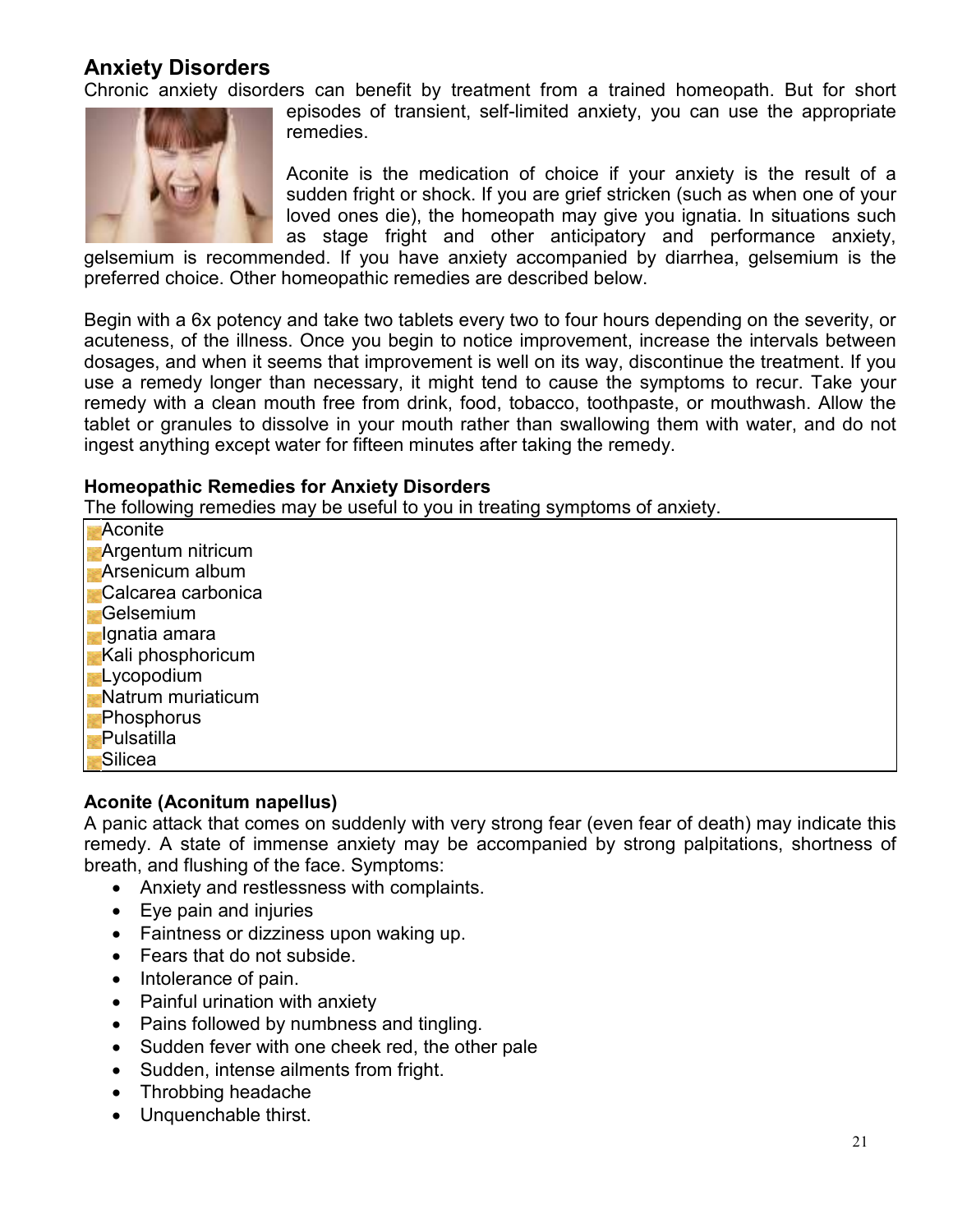## **Argentum nitricum (Arg-n)**

This remedy is indicated when anxiety develops before a big event. (Examples: an interview for job, an exam, a public speech, social engagement, marriage, etc.). Symptoms:

- Anxiety
- Craving for sweets and salt. Craving for strong flavors.
- Diarrhea
- Dizziness
- Emotional upset
- Enthusiastic and suggestible, with a tendency toward peculiar thoughts and impulses.
- Extended period of unusual or continued mental exertion
- Fear

#### **Arsenicum album (Arsenicum, Ars)**

This remedy is recommended for people who are deeply anxious about their health, and extremely concerned with order and security. Panic attacks often occur around midnight or the very early hours of the morning. The person may feel exhausted yet still be restless-fidgeting, pacing, and anxiously moving from place to place. These people may also have digestive problems or asthma attacks accompanied by anxiety. They are typically obsessive about small details and very neat. They may feel a desperate need to be in control of everything. Symptoms:

- Anxiety associated with later stages of head cold, with sneezing
- Anxious
- Asthma worse after midnight, fears suffocation while lying down
- Desires air but sensitive to cold
- Fearful
- Irritable
- Restless
- Sleepiness but insomnia
- Thirsty for frequent small drinks
- Vomiting with or without diarrhea after eating and drinking
- Weak and exhausted

#### **Calcarea carbonica (Calc)**

People who benefit most from this remedy have a chilly constitution. The slightest cold "goes right through them." They have trouble keeping themselves warm. They have a craving for sweets, and are easily fatigued. They are dependable, solid people who become overwhelmed from physical illness or too much work and start to fear a breakdown. Their thoughts can be muddled and confused when tired, which adds to the anxiety. Worry and bad news may agitate them, and a nagging dread of disaster (to themselves or others) may develop. Fear of heights and claustrophobia are also common. Symptoms:

- Aversion to fats
- Cold hands and feet
- Craving for eggs
- Dizziness
- Eyes sensitive to light
- Increased perspiration
- Large appetite with slow digestion
- Nausea
- Night sweats
- Pale face
- Ravenous hunger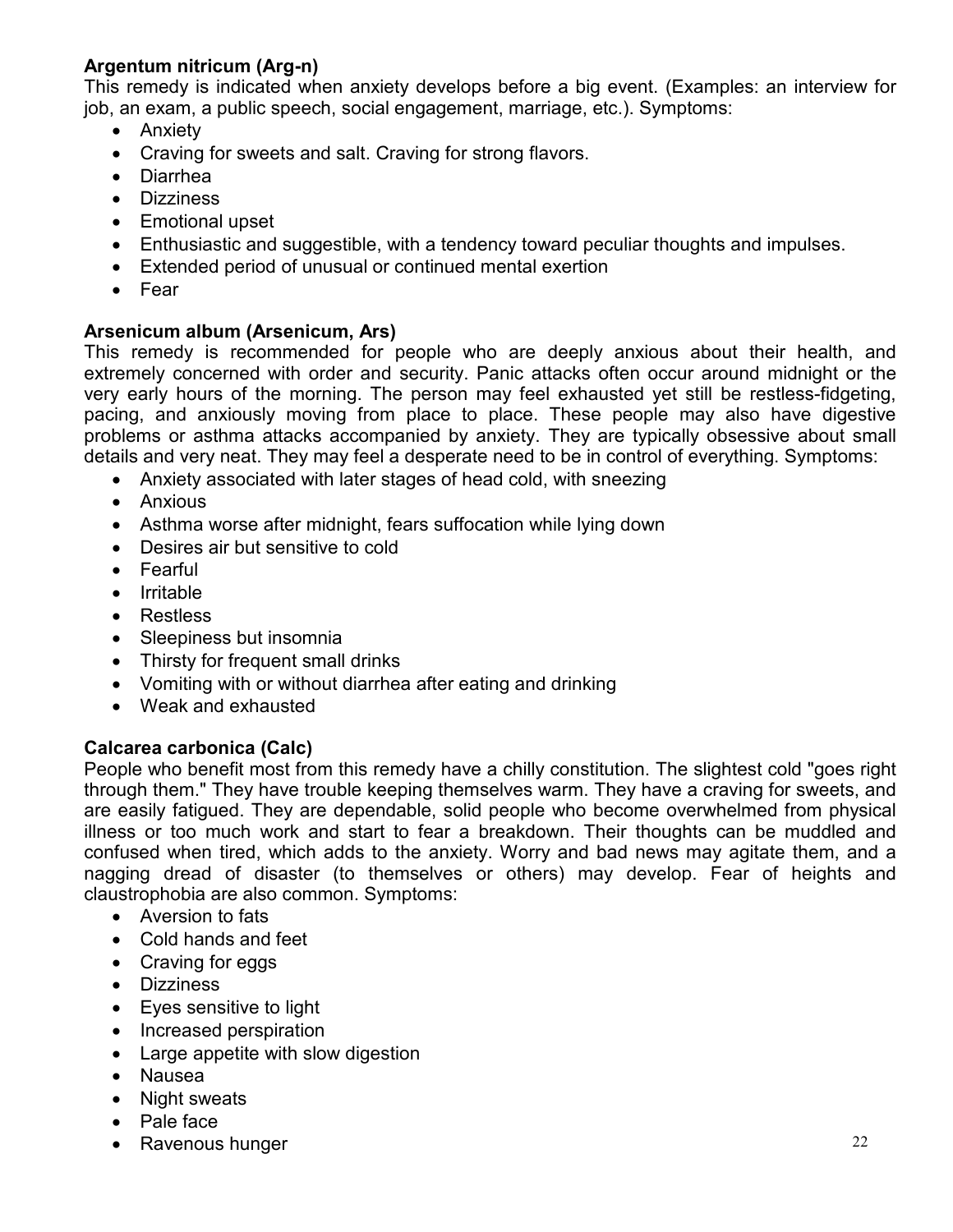## **Gelsemium (Gels)**

This remedy is indicated when you have feelings of weakness, trembling, and mental dullness (being "paralyzed by fear"). It is also useful when a person experiences anxiety about an upcoming event such as stage-fright about a public performance or interview, or anxiety before a test, impending visit to the dentist, or other stressful events. Chills, perspiration, diarrhea, and headaches will often occur with nervousness. Fear of crowds, a fear of falling, and even a fear that the heart might stop are other indications for Gelsemium. Symptoms:

- Anxiety prior to an examination or public performance
- Apprehension
- Dizziness, trembling, fatigue, dullness
- Fatique and aching of whole body
- Headache
- Lack of thirst
- Limbs, head, eyelids heavy
- Nervousness
- Scalp sore to touch
- Sore throat

### **Ignatia amara (Ignatia, Ign)**

A sensitive person who is anxious because of grief, loss, disappointment, criticism, loneliness (or any stressful emotional experience) may benefit from this remedy. The primary factor for this remedy is emotional stress, especially disappointment or grief. Other indications are a defensive attitude, frequent sighing, and mood swings. The person may burst unexpectedly into either tears or laughter. Symptoms:

- Brooding
- Chills relieved by warmth
- Chills with fever
- Cramping pains in the abdomen or back
- Disappointed
- Eating intensifies hunger
- Grieving
- Headaches that feel like a nail driven into the side of the head
- Insomnia from emotional distress
- Introspective
- Nausea relieved by eating
- Rejects company
- Sad
- Sensation of a lump in the throat
- Skin very sensitive to drafts
- Tearful
- Thirst during chills
- Vomiting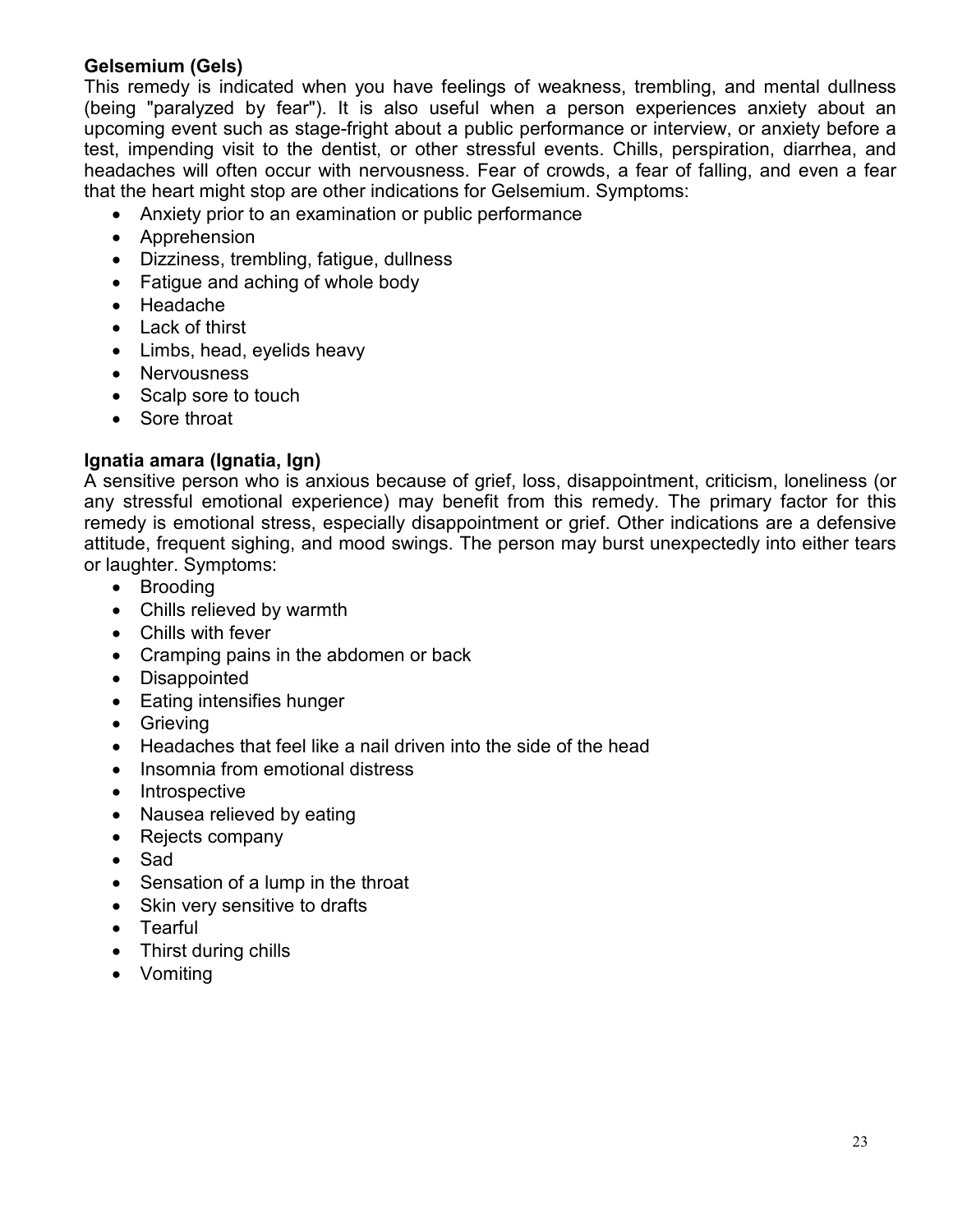### **Kali phosphoricum**

Indicated when a person has been exhausted by overwork or illness. Feels a deep anxiety and inability to cope. Jumpy and oversensitive. May be startled by ordinary sounds. Hearing unpleasant news or thinking of world events can aggravate the problems. Insomnia and an inability to concentrate may develop, increasing the sense of nervous dread. Eating, warmth, and rest often bring relief. Symptoms:

- Backaches
- Deep anxiety and inability to cope
- Exhaustion
- Headaches
- Jumpy and oversensitive
- Nervous digestive upsets
- Startled by ordinary sounds

### **Lycopodium (Lyc)**

Lycopodium patients attempt to cover an inner sense of inadequacy by putting up fronts, by pretending to be something they are not. They feel anxiety from mental stress and suffer from a lack of confidence. They can be self-conscious and feel intimidated by people they perceive as powerful. They can feel a deep anxiety and fear of failure, when they take on responsibility. They usually do well, once started on a task. Symptoms:

- Breaking down under stress
- Bullying tendency
- Claustrophobia
- Cranky on waking
- Craves sweets, warm food and drink
- Digestive upsets with gas and bloating
- Facial contortions
- Fear of failure
- Gassy, constipation or diarrhea
- Irritability
- Night cough
- Shakes head without any apparent cause
- Sour belching
- Wants to be alone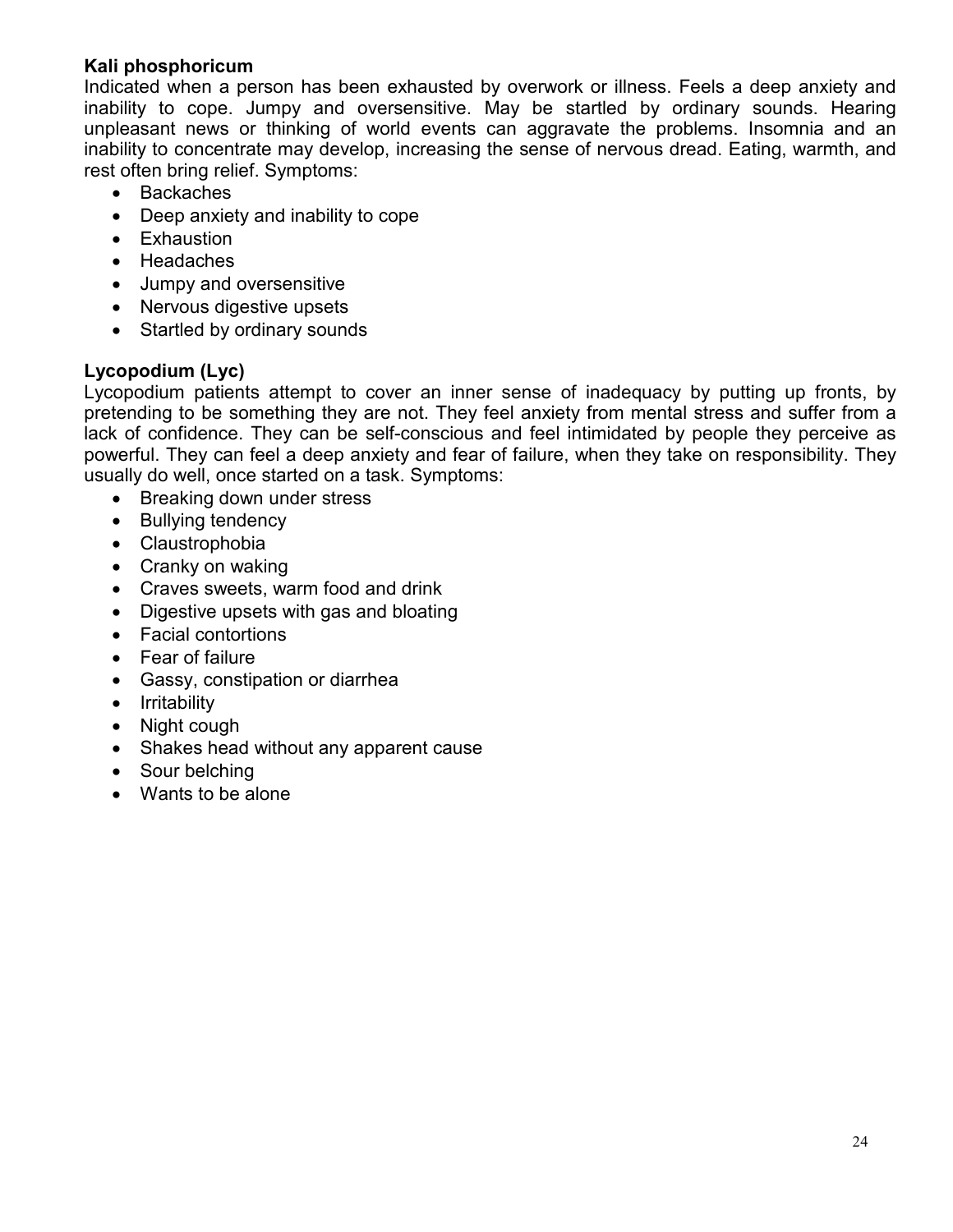### **Natrum muriaticum (Nat mur)**

The primary candidates for this remedy are personally aloof but have a social conscience and a desire to help others. Deep emotions and a self-protective shyness can make these people seem reserved, aloof, and private. Even when feeling lonely, they tend to stay away from social situations, not knowing what to say or do. Easily hurt and offended, they can brood, bear grudges, dwell on unhappy feelings, and isolate themselves. They refuse consolation even when they want it. They are often sympathetic listeners to other people's problems. Claustrophobia, anxiety at night (with fears of robbers or intruders), migraines, and insomnia are often seen when this remedy is needed. Symptoms:

- Angry from isolation
- Claustrophobia
- Consolation aggravates them
- Craves salt and dry foods
- Depressed
- Fright, grief, anger
- Insomnia
- Migraine headache
- Mucous membranes dry
- Nausea
- Nervous, discouraged, broken down
- Pains around eyes
- Tongue feels dry
- Vomiting
- Weepy but won't let others see it. (Wants to be alone to cry.)

#### **Phosphorus**

Indicated when the victims are openhearted, imaginative, excitable, easily startled, and full of intense and vivid fears. Strong anxiety can be easily triggered just by thinking of almost anything. They are nervous and sensitive to others. They can overextend themselves with sympathy to the point of feeling exhausted and "spaced out" or even getting ill. They need a lot of company and reassurance. They often feel better from conversation or a back-rub. Easy flushing of the face, palpitations, thirst, and a strong desire for cold, refreshing foods are other indications for Phosphorus. Symptoms:

- Anxious
- Associated with hoarseness
- Burning pains in stomach, abdomen, between shoulder blades
- Dry rasping cough
- Fearful
- Nausea
- Night sweats
- Thirst for cold drinks that are vomited
- Tight heavy chest
- Weak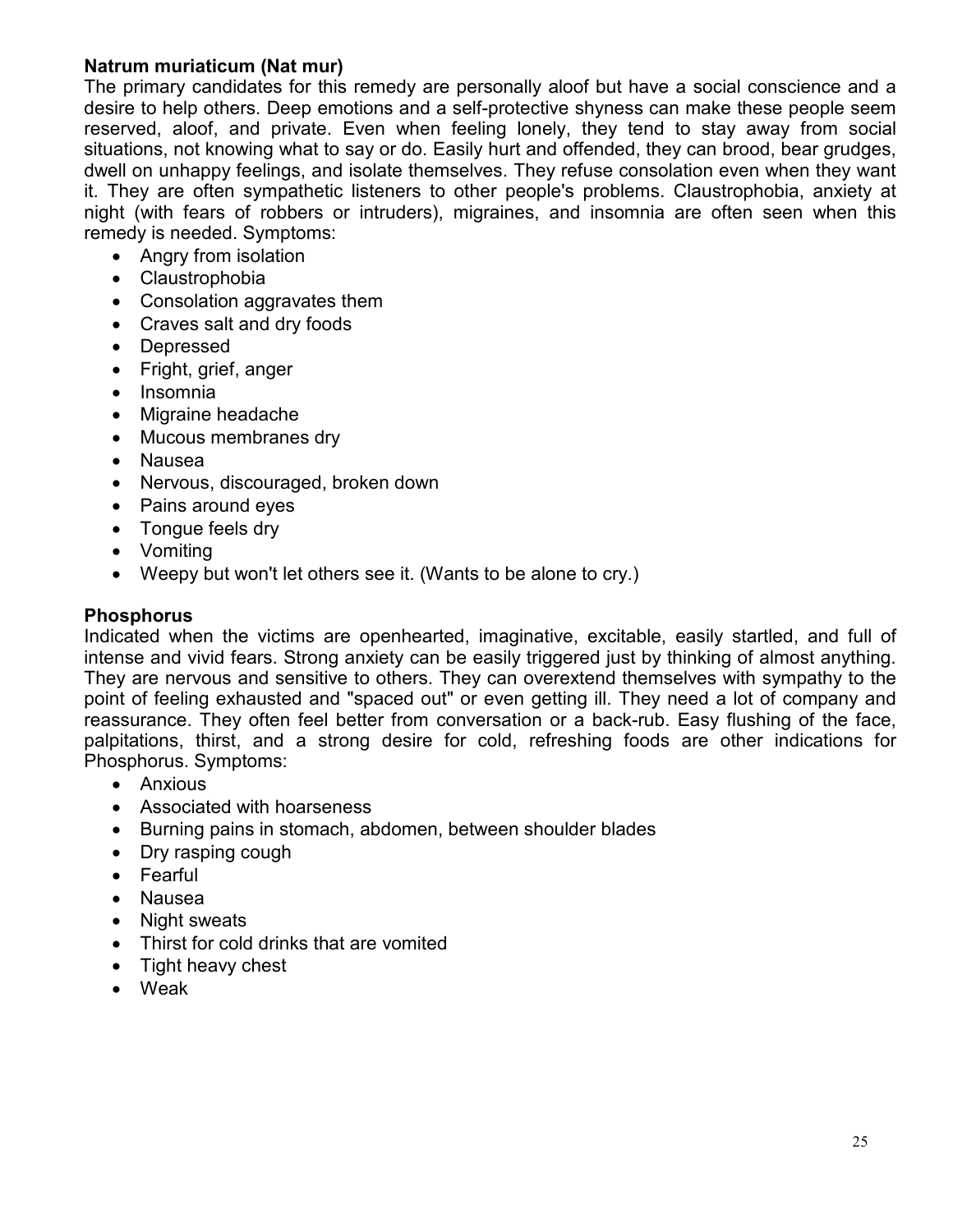## **Pulsatilla (Puls)**

People who need this remedy often express anxiety as insecurity and clinginess, with a need for constant support and comforting. They fear being alone. They are easily discouraged, moody, tearful, whiny, even emotionally childish. Getting too warm or being in a stuffy room often increases anxiety. Anxiety around the time of hormonal changes (puberty, menstrual periods, or menopause) often is helped with Pulsatilla. Symptoms:

- Changeable symptoms and moods
- Craves open air
- Delayed menstrual period with scanty flow
- Dry mouth with lack of thirst
- Head colds
- Insomnia from recurring thought
- Loose cough, worse at night
- Rich food upsets stomach
- Sensitive
- Sensitive to heat
- Wants attention and sympathy
- Weepy

### **Silicea (Silica)**

Indicated for those who are capable and serious, yet are also nervous, shy, and subject to bouts of temporary loss of confidence. Anxiety can be extreme when they are faced with a public appearance, interview, examination, or any new job or task. Worry and overwork can bring on headaches, difficulty concentrating, and states of exhaustion, oversensitivity, and dread. Symptoms:

- Difficulty concentrating
- Exhaustion,
- Frequently catch colds, sore throats, or other illnesses.
- Headaches
- Low stamina
- Overreact and devote attention to tiny details
- Oversensitivity
- Overwork
- Worry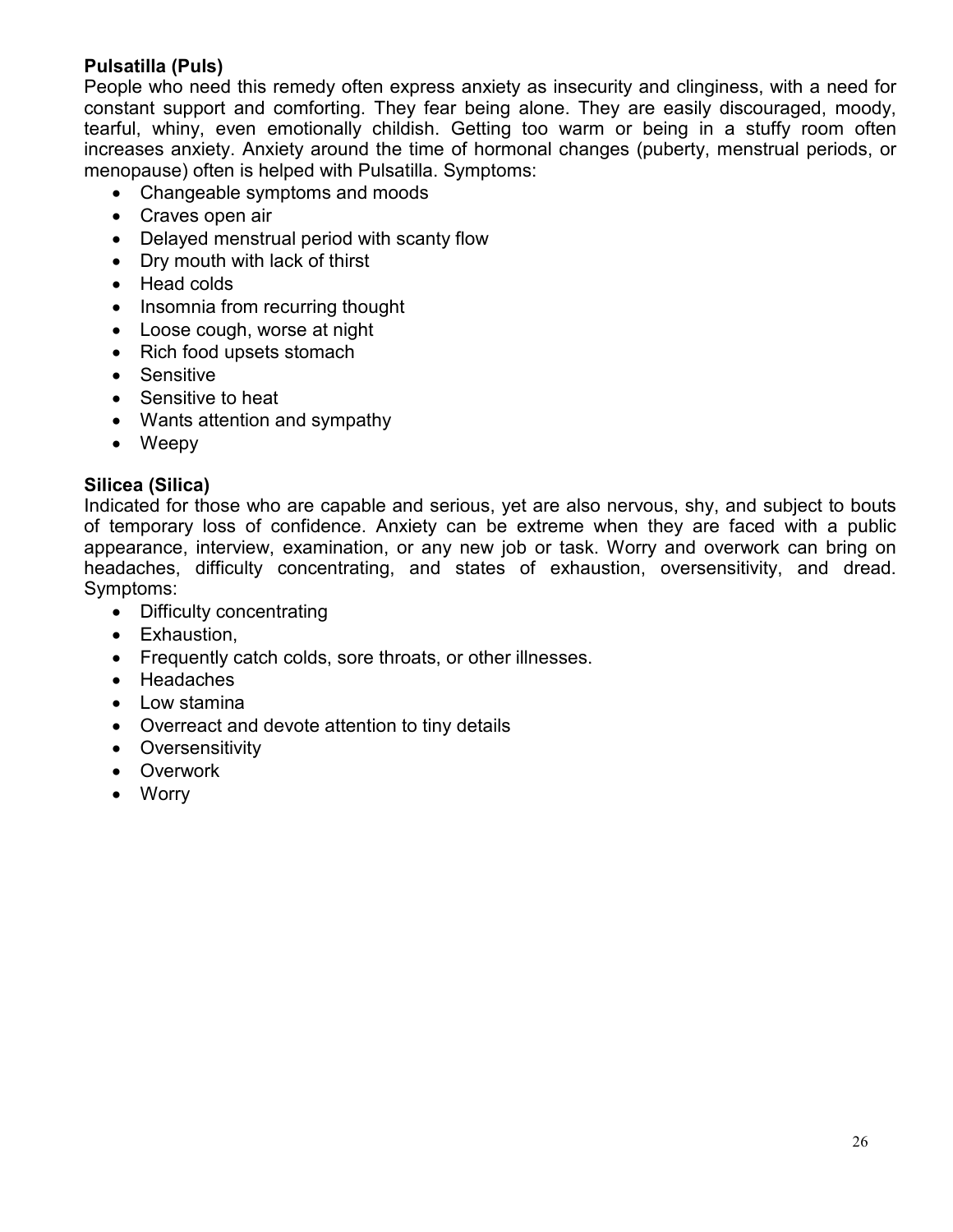# **Arthritis**

About 50 million people in the United States suffer from some form of arthritis. For more than 20 million of these people, the symptoms are severe enough to cause them to seek medical attention.



Arthritis is not a single disease. The name arthritis means an inflammation of one or more joints. Arthritis is an inflammation of the joints usually caused by wear and tear; injury, or infection. Some are genetic. Its causes and consequences are many and varied. The inflammation is often accompanied by pain, swelling, redness and motion limitation. X-rays may show horrifying damage to the joints of

people who feel no pain at all, or they may show relatively little damage in people who feel great pain.

There are more than 100 types of arthritis. There's osteoarthritis, rheumatoid arthritis, gouty arthritis, psoratic arthritis, juvenile rheumatoid arthritis, bursitis, systemic infectious arthritis, arthritis associated with a venereal disease and many others. The most common types of arthritis are osteoarthritis, rheumatoid arthritis, and gout.

**Osteoarthritis**, also known as degenerative arthritis or wear-and-tear-arthritis, refers to the pain and inflammation that can result from the systematic loss of bone tissue in the joints. It is the most common form of arthritis especially in the elderly.

**Rheumatoid Arthritis**, also known as rheumatism or synovitis, tends to affect people over 40. Women get this two to three times as frequently as men. It is characterized by inflammation and pain in the hands, especially the knuckles and second joints, as well as in the arms, legs and feet, and by the general fatigue and sleeplessness. Organs such as the eyes and lungs may become inflamed as well.

Gout usually occurs in men over 40 and is caused by the elevated blood levels of uric acid, which forms crystals in the joints. The immune system reacts to these crystals as if to a foreign invader. The joint, as a result, becomes inflamed and painful.

The four "cardinal signs" of arthritis are:

- 1. Pain
- 2. Swelling
- 3. Redness and
- 4. Limitation of motion.

All four don't have to be present at once, although they may be. Other possible warning signs of arthritis include:

Early morning stiffness Warmth in a joint Weakness combined with joint pain Increased pain when the weather changes Unexplained fever "Cracking" sounds when moving joints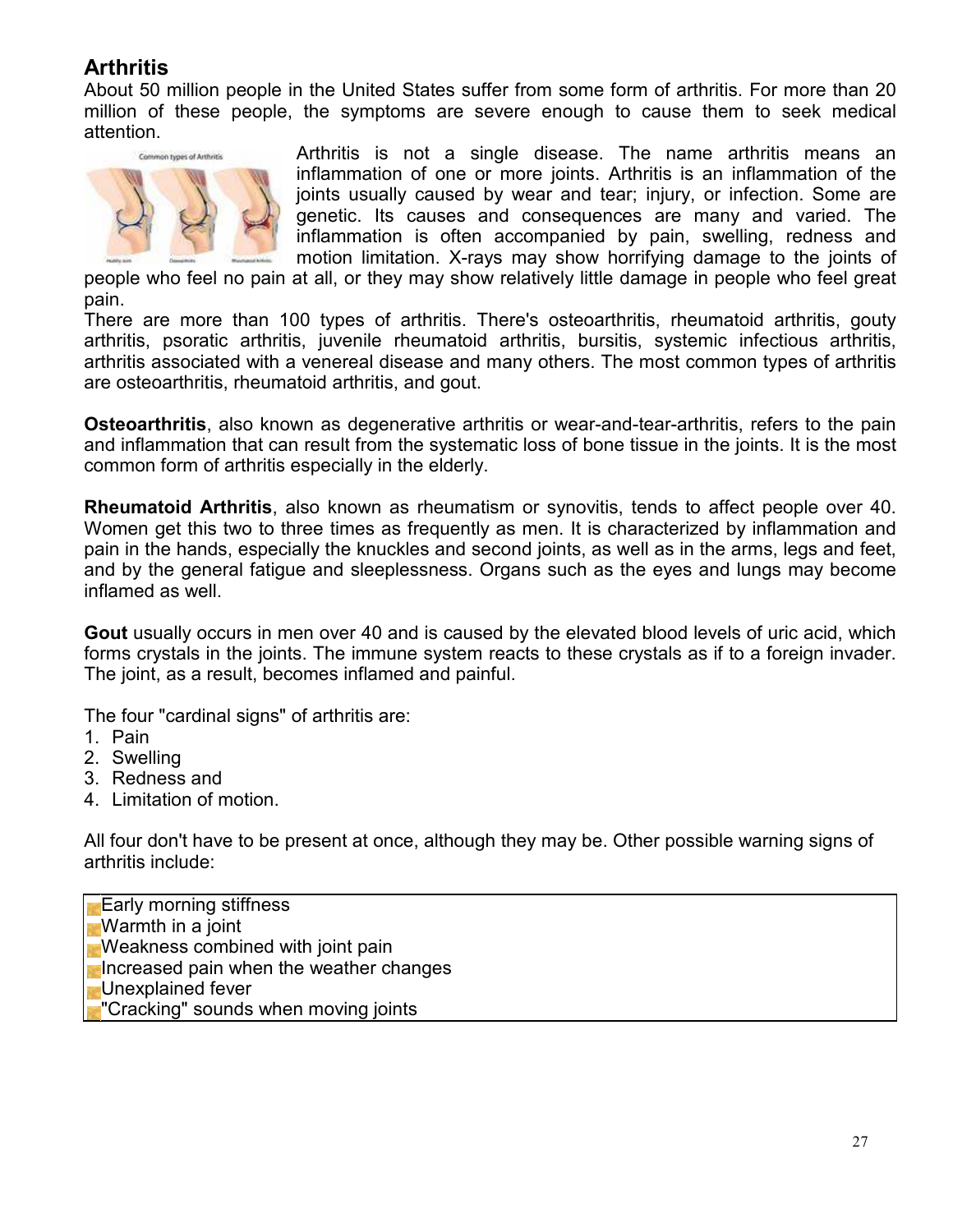## **Osteoarthritis:**

Joint pain that is made worse by movement.

Stiffness in the morning

Knobby growths on the joints of the fingers

Pain and progressive stiffness without noticeable swelling, chills, or fever during normal activities probably indicate the gradual onset of osteoarthritis.

#### **Rheumatoid arthritis:**

Painful, red, swollen joints that may feel warm.

Low fever, loss of appetite, and weight loss; feeling "sick all over".

Stiffness in the morning.

Skin lumps, usually on the elbows, fingers and buttocks.

Dry eyes and mouth.

Painful swelling, inflammation, and stiffness in the arms, legs, wrists, or fingers in the same joints on both sides of the body, especially on awakening, may be signs of rheumatoid arthritis.

#### **Gout:**

Severe, sudden pain in a joint, often the wrist, big toe, or knee. Redness, swelling around joint.

Fever.

#### **Infectious Arthritis:**

Fever, joint inflammation, tenderness, and sharp pain, sometimes accompanied by chills and associated with an injury or another illness, may indicate infectious arthritis.

#### **Juvenile Rheumatoid Arthritis:**

In children, intermittent fever, loss of appetite, weight loss, anemia, or blotchy rash on the arms and legs may signal juvenile rheumatoid arthritis.

Arthritis is caused by a variety of factors, including:

Joint instability Age-related changes Altered biochemistry Hormonal factors Genetic predisposition Environmental factors Psychological factors Stress - Stress disrupts the body's hormonal balance. Stress- induced cortisone deficiency can be a factor in some forms of arthritis. When stress occurs, body systems release adrenalin and cortisone, a process that weakens the immune system. As a result, bacteria and other detrimental organisms such as Candida albicans spread throughout the body. Arthritis And Dental Amalgams - Arthritic symptoms are often found to be associated with mercury dental amalgams. It was found that once the amalgams are removed, the symptoms of arthritis usually disappear.

Arthritis can lead to severe pain, loss of joint mobility, joint deformation, shrinkage of muscles that are unused because of pain and sometimes an inability to perform daily activities as simple as getting dressed. Arthritis of the spine can cause pain in the upper back, neck, head, arms and chest. And the drugs used to treat arthritis may have side effects as well, some of them severe.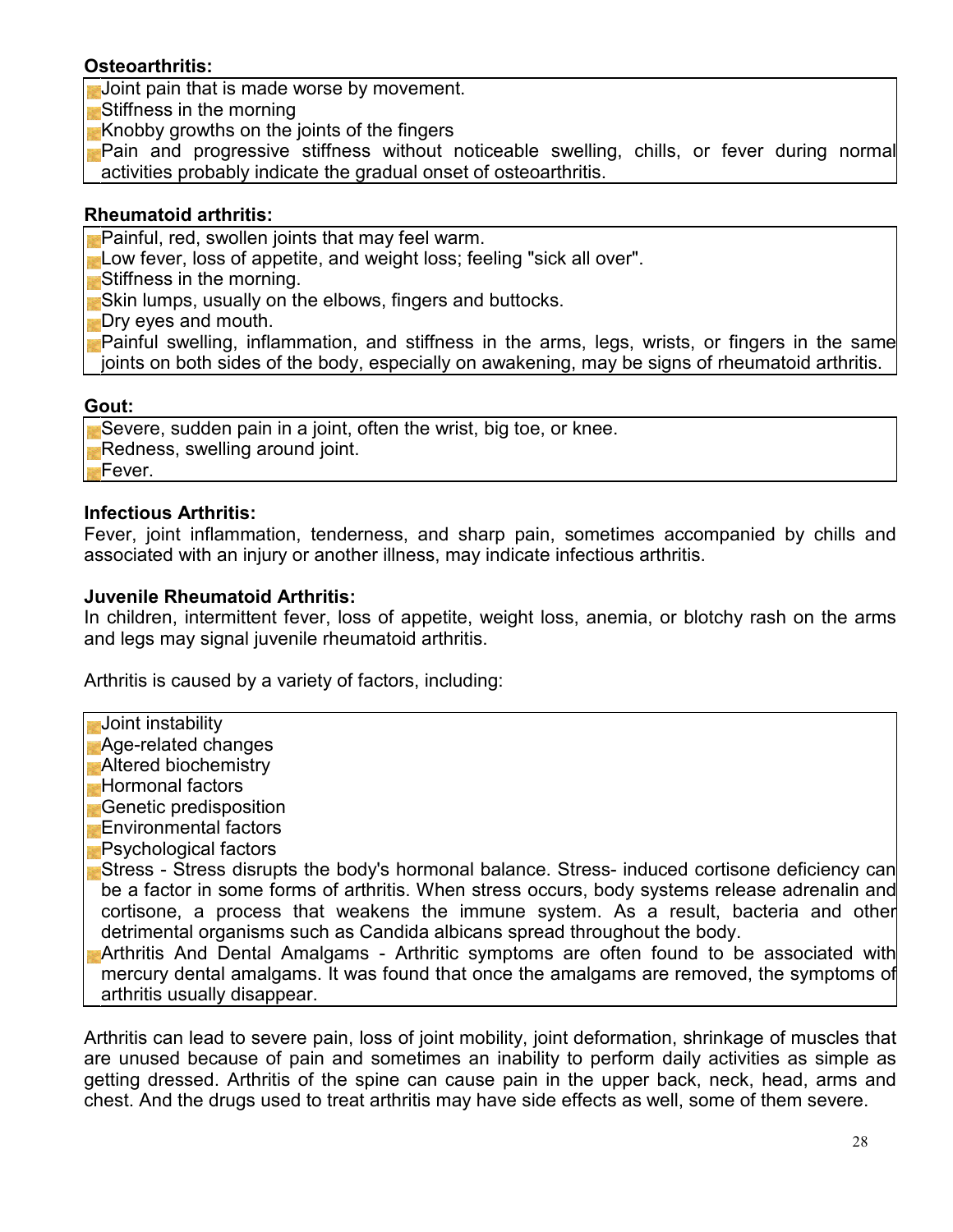Proper diagnosis is important, so be sure to see a physician before beginning any treatment. See your doctor if experience any of the following:

The pain and stiffness come on quickly, whether from an injury or an unknown cause; you may be experiencing the onset of rheumatoid arthritis.

The pain is accompanied by fever; you may have infectious arthritis.

You notice pain and stiffness in your arms, legs, or back after sitting for short periods or after a night's sleep; you may be developing osteoarthritis or another arthritic condition.

Your joints are stiff in the morning but loosen up later in the day.

Your stiffness lasts for more than six weeks.

You have severe joint pain that doesn't respond to heat, ice packs or aspirin.

Your joint is hot, red, swollen and very painful.

You experience stiffness after an injury to the joint.

Your joints remain swollen even after you take aspirin or ibuprofen.

You have chills or fever as well as swollen joints.

You have already been diagnosed with arthritis but notice a new or different type of swelling in your joints.

Osteoarthritis afflicts the weight-bearing joints: the knees, hips, and spine. It causes the cartilage in the joints to degenerate. It often manifests after an injury or from repetitive physical tasks that place excess stress upon joints.

Rheumatoid arthritis is the most severe type of inflammatory joint disease. It is an autoimmune disorder in which the body's immune system attacks and damages joints and surrounding soft tissue.

There is no cure for arthritis, especially if the bone or cartilage has deteriorated. While arthritis medications may help many people, they can have severe side effects, including immune system suppression, intestinal bleeding, nausea, abdominal pain, diarrhea, depression, headaches and elevated blood pressure.

Standard Western medical treatment for arthritis consists of:

Nonsteroidal anti-inflammatory drugs (NSAIDs), such as aspirin, Advil (ibuprofen) and Orudis (ketoprofen).

Oral steroids, such as prednisone and hydrocortisone.

Powerful painkillers, such as codeine, and synthetic narcotics, such as Vicodin.

Antirheumatic medications, such as gold injections, an immune system suppresser named Methotrexate and an antimalaria drug called Plaquenil. (See details below.)

Ultrasound.

Heat therapy.

Surgery to "clean up" ends of bones.

- **Supervised exercise program**: For mild to moderate arthritis, a supervised exercise program may be prescribed to improve joint function without aggravating the situation.
- **Injection of synthetic corticosteroids** into the most affected joint spaces. This helps to minimize the use of oral forms of these drugs, which have a greater risk of causing such systemic effects as fluid retention and suppression of adrenal and immune function.

**Joint-replacement surgery**: If destruction progresses to the point that pain or lack of mobility becomes unbearable, joint-replacement surgery may be recommended.

For rheumatoid arthritis, alternating applications of heat and cold, alternating rest and exercise therapies, and splints and other assistive devices may be prescribed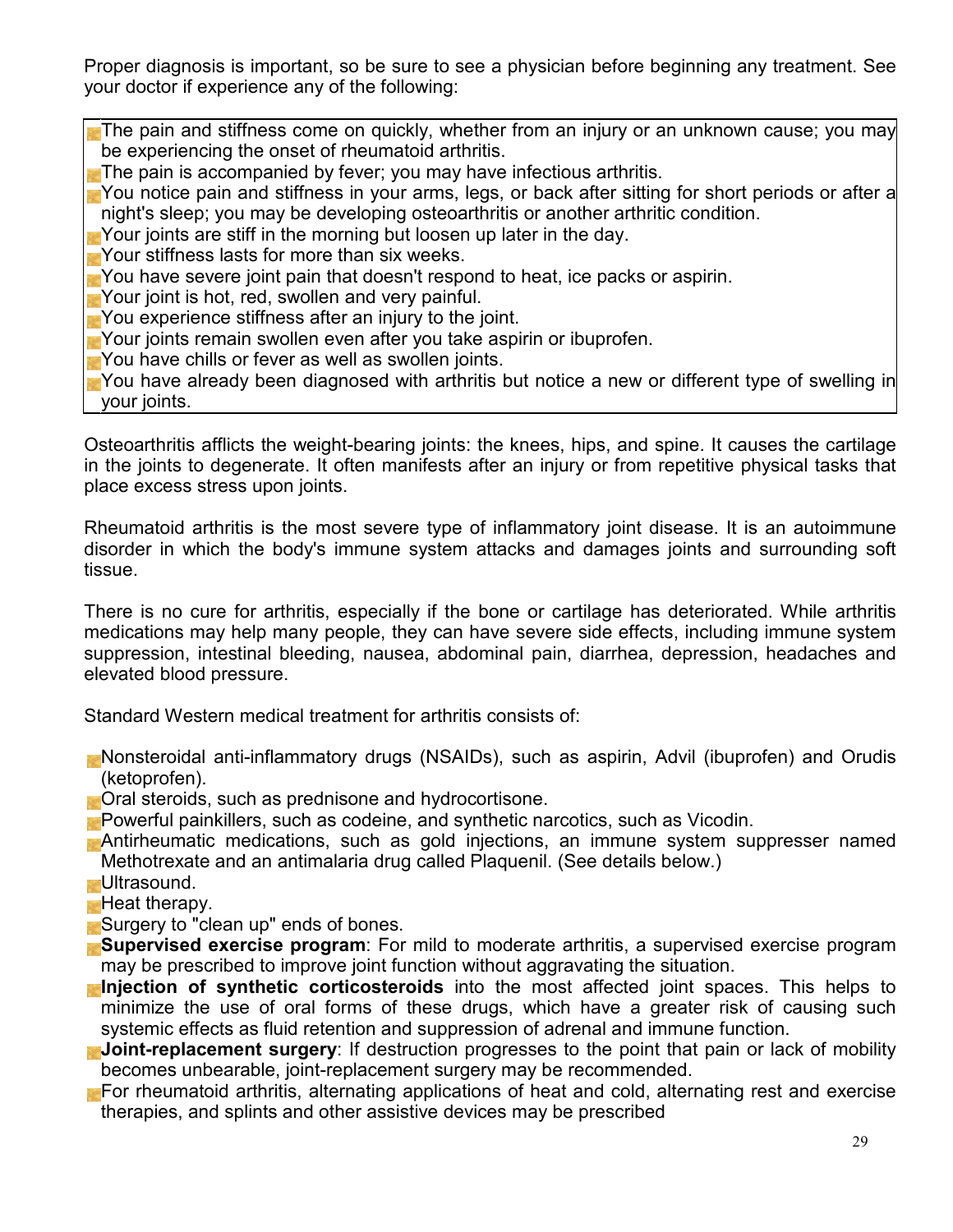**Methotrexate (Rheumatrex)** is a cancer chemotherapy drug that inhibits the synthesis of DNA, thus interfering with cell replication, particularly in fast-growing cells. Why it helps people with rheumatoid arthritis is not known, but it can be effective within about a month of treatment, sometimes highly so.

**Caution:** Methotrexate is highly toxic. It can cause bone-marrow suppression, liver damage, and severe lung damage, and other serious side effects. Its use must be very closely monitored by a physician experienced with this kind of therapy.

**Gold salts:** These are most often administered by injection. They are sometimes used to treat rheumatoid arthritis if other drugs have failed.

**Examples:**

- aurothioglucose (solganal)
- gold sodium thiomalate (Myochrysine)
- auranofin (Ridaura).

Mode of action is unknown. About half the people who receive this treatment experience improvement, but they rarely improve completely, and side effects are not uncommon. **Caution:** This may cause side effects such as suppression of the bone marrow resulting in blood abnormalities, kidney damage, liver damage, lung damage, colitis, rashes, skin pigment changes, itching, nausea, and nerve damage.

The antimalarial drug **hydroxychloroquine (Plaquenil)** also is used in some cases of rheumatoid arthritis. The reason for this drug's effect on rheumatoid arthritis is not understood. It results in improvement in fewer than half the cases treated and can take up to 6 months for effect; however, it is considered less toxic than some other drugs used for this condition. **Side effects:** skin rash, itching, hair loss, skin pigment changes, nausea, weight loss, blood abnormalities, and irreversible vision damage.

**Penicillamine (Cuprimine, Depen)** - A chelating agent that may be prescribed for some people with severe rheumatoid arthritis.

**Side effects**: Side effects are common. Up to half of those who take penicillamine may experience adverse effects, including blood abnormalities, kidney damage, autoimmune disorders, rashes, mouth ulcers, and loss of the sense of taste.

**Sulfasalazine (Azulfidine)** is a common second-line drug tried for rheumatoid arthritis due to its potential toxicity. Blood counts should be taken frequently, as blood abnormalities are frequent.

**Experimental treatments deliberately aimed at suppressing the immune system:** These involve the use of such agents as cyclophosphamide (Cytoxan) or chlorambucil (Leukeran). These are cancer chemotherapy drugs with extremely powerful and serious effects. Side effects can be severe, including blood abnormalities, bone-marrow suppression, serious lung disease, and cancer.

Fish-oil and oral cartilage supplements.

Some women experience arthritic symptoms around the time of menopause. If this happens to you, consult with your gynecologist or other health-care practitioner. Often, balancing a woman's hormones can quickly reduce these aches and pains.

Heat and rest-traditional remedies for arthritic pain-are very effective in the short term for most people.

#### **Glucosamine**

For osteoarthritis, try taking glucosamine. Research is suggesting that it can be very helpful. The current recommended therapeutic dose is 500 mg 3 times a day. A combination of glucosamine and chondroitin is recommended.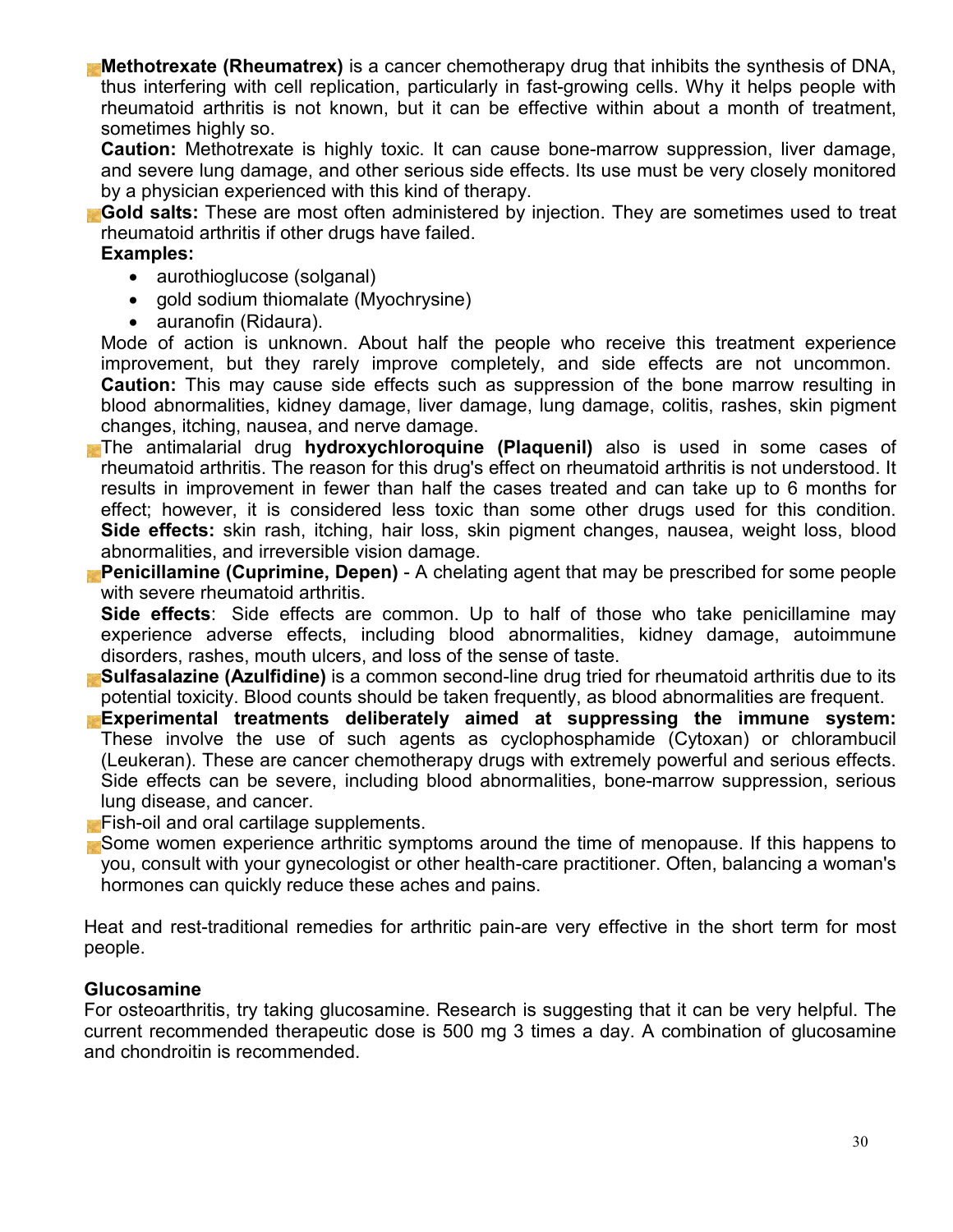#### **Slim down, if necessary**

Although obesity does not cause arthritis, it certainly doesn't help painful, inflamed joints in the hips, knees or ankles if they are forced to carry excess weight. Take a load off your joints by slimming down to your ideal body weight. Weight control is important especially when arthritis strikes the lower back and legs.

If arthritic pain comes on unexpectedly, supplement an over-the-counter painkiller with dry heat from a heating pad or moist heat in the form of a hot bath or a hot-water bottle wrapped in a towel. However, do not use heat if you have infectious arthritis.

### **Eat Carefully**

Certain foods seem to aggravate arthritic conditions. Many experts recommend that you avoid the nightshade family of foods (tomato, white potatoes, eggplant, and peppers), greatly reduce or eliminate dairy products, and stop eating red meat. Try a vegetarian or largely vegetarian diet. If your arthritis tends toward inflammation (not all types get inflamed) and is very painful, avoiding spicy foods and citrus fruits may help.

### **Strengthen the body with good nutrition**

Adopting a healthful diet based on fresh vegetables and fruits, plus whole grains and small amounts of protein and dairy products is a good way to begin strengthening the body. Nutritional supplements are useful for general health and strength. The regimen may include:

## **Recommended Nutrition for Arthritis**

- Beta carotene. Plenty of beta carotene from yellow and orange vegetables and fruits and green leafy vegetables. At least one serving of a beta-carotene-rich food every day.
- **B** complex. Use one that contains 50 mg of the major B vitamins. Take twice a day. B vitamins can also be found in whole grains, dried beans and legumes such as split peas and lentils.
- Niacin. 25 mg of this form of vitamin B3, three times a day. Food sources include barley, buckwheat, split peas and whole grains.
- Vitamin C. Up to 1,000 mg three times a day with meals, to start. Good sources of vitamin C include citrus fruits, cantaloupe, broccoli and Brussels sprouts.
- Vitamin E. 400 mg of vitamin E in the form of D-alpha tocopherol with breakfast, and the same with lunch. Vitamin E can also be found in wheat germ, nuts and green leafy vegetables.

Selenium. 200 micrograms a day. Selenium is also found in almonds, barley and oranges.

Zinc. 220 mg of zinc sulfate a day. Take twice a day if arthritis is flaring up. Sources of zinc include turnips, corn and oysters.

#### **Keep your joints flexible**

For all types of arthritis, regular exercise is important to keep the joints mobile. The exercises can be as simple as walking or riding a bicycle. Other simple exercises include lifting your arms above your head several times to the front and several times to the sides, rotating your arms in circles at your sides, twisting at the waist from side to side and reaching over to touch your knees or toes. Many simple but beneficial exercises can be done while sitting in a chair or lying in bed. Yoga also helps to improve flexibility.

#### **Massage**

A gentle massage with some warm oil over the affected joints once or twice each day for a few minutes can help relieve pain,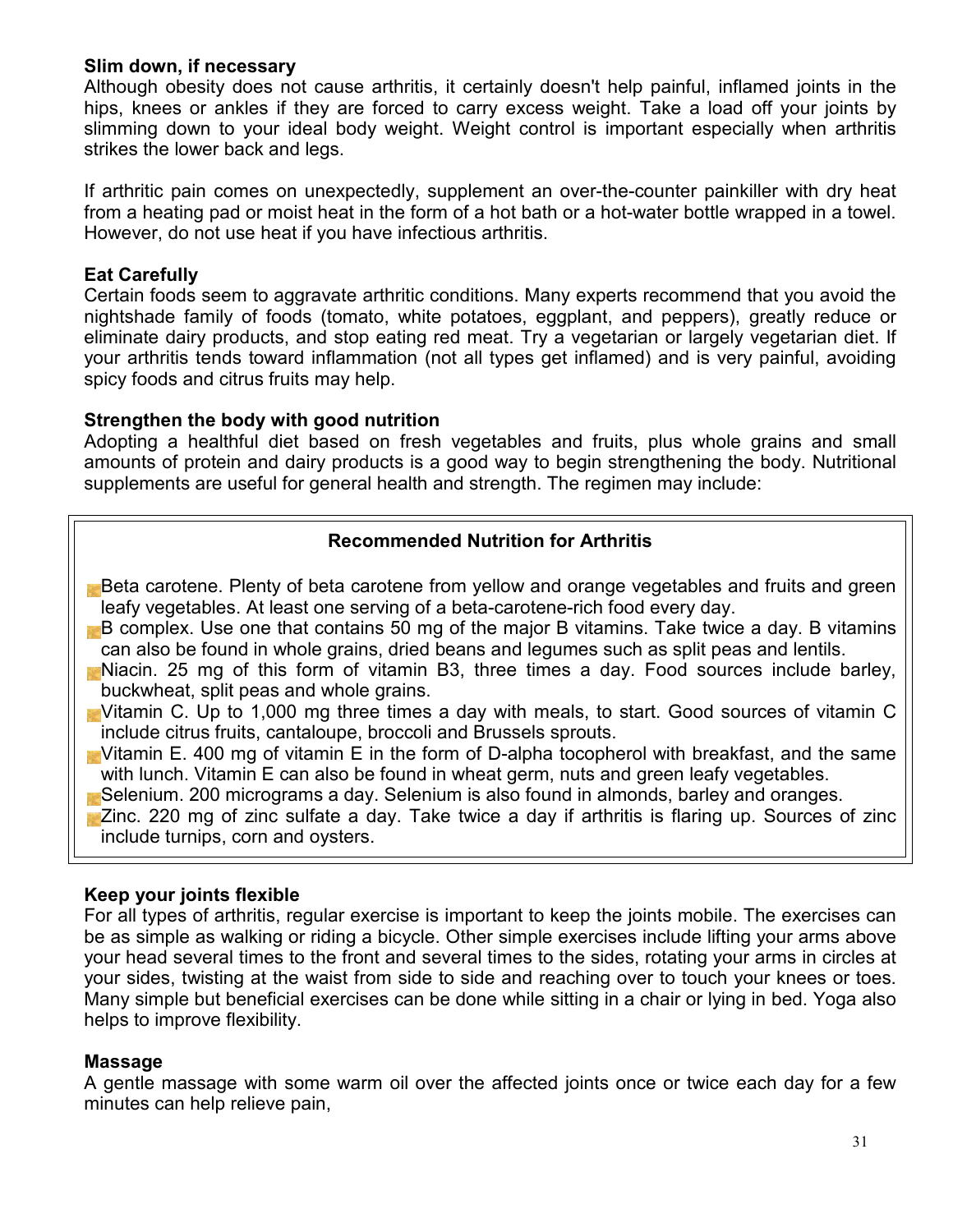### **Vitamin C**

Some experts believe vitamin C can help heal arthritis. Try taking about 500 mg. over the course of the day for a week or so, preferably not on an empty stomach, and see if it helps. If you feel it might be aggravating your condition, discontinue.

#### **Visualize your joints move**

Use the power of the mind/body connection to "see" your pain go away. Practice "seeing" yourself healthy for 20 minutes, three times a day.

### **Relax**

Pain tends to worsen with stress and tension. Most pain can be lessened by relaxing. Sit with eyes closed and take five slow, deep breaths. Keep your eyes closed and allow your breathing to return to normal, but follow it with your attention, "watching" the inhalation and exhalation. Sit quietly watching the breath for 10 to 20 minutes. Open your eyes but sit another minute or two before standing up.

Wash painful areas with apple cider vinegar water. Mix 1 part apple cider vinegar to 6 parts water. Spread quark on the painful area and cover with gauze.

Heat coarse salt in a frying pan (no oil), put in cotton cloth and place warm on the painful area. Mix three boiled potatoes (in skin) with 2 tbsp. bran. Place on joints for fifteen minutes. Cornmeal porridge is excellent as a poultice since it remains hot for a long time. Apply as hot as you can bear it.

- Mix clay with hot water to make a thick paste and place on the painful area for thirty minutes.
- Fill a soap dish with water, and place in the freezer to make an ice-block to rub on painful areas.
- Diet plays an important role in arthritis. A diet high in proteins and saturated fats aggravates arthritis. A vegetarian diet is often beneficial for arthritis sufferers. Food allergies and sensitivity to environmental toxins are problems in individual arthritis cases. Avoid toxins of all kinds including alcohol, cigarettes and coffee.
- Some people find that copper bracelets are effective against rheumatoid arthritis.
- With osteoarthritis, do gentle exercises to strengthen muscles to hold joints in place.
- At night use a linen comforter (duvet) cover filled with equal parts of dried thyme, hyssop, sage and rue.

Do not sleep in feather beds. Feathers do not breathe, and retain dampness. Use sheep fleece to line the mattress. Use sheep wool for comforters. Wear fleece- lined (sheepskin) slippers to fend off dampness.

# **Flexibility and Strengthening Exercises**

Stiff, achy joints can be relieved with daily acupressure treatments. Acupressure improves blood circulation for rheumatic conditions. To soothe discomfort in the neck and lessen the general irritability that arthritis pain can cause, use your thumbs to press both GB 20 points. These points are situated below the base of the skull, two inches out from the middle of your neck. Press for one minute. Work on these points regularly, several times each day, in combination with other therapies. The GB 20 point is a good overall pain-relieving point and is one of the several antiinflammatory points. (other points are given below.)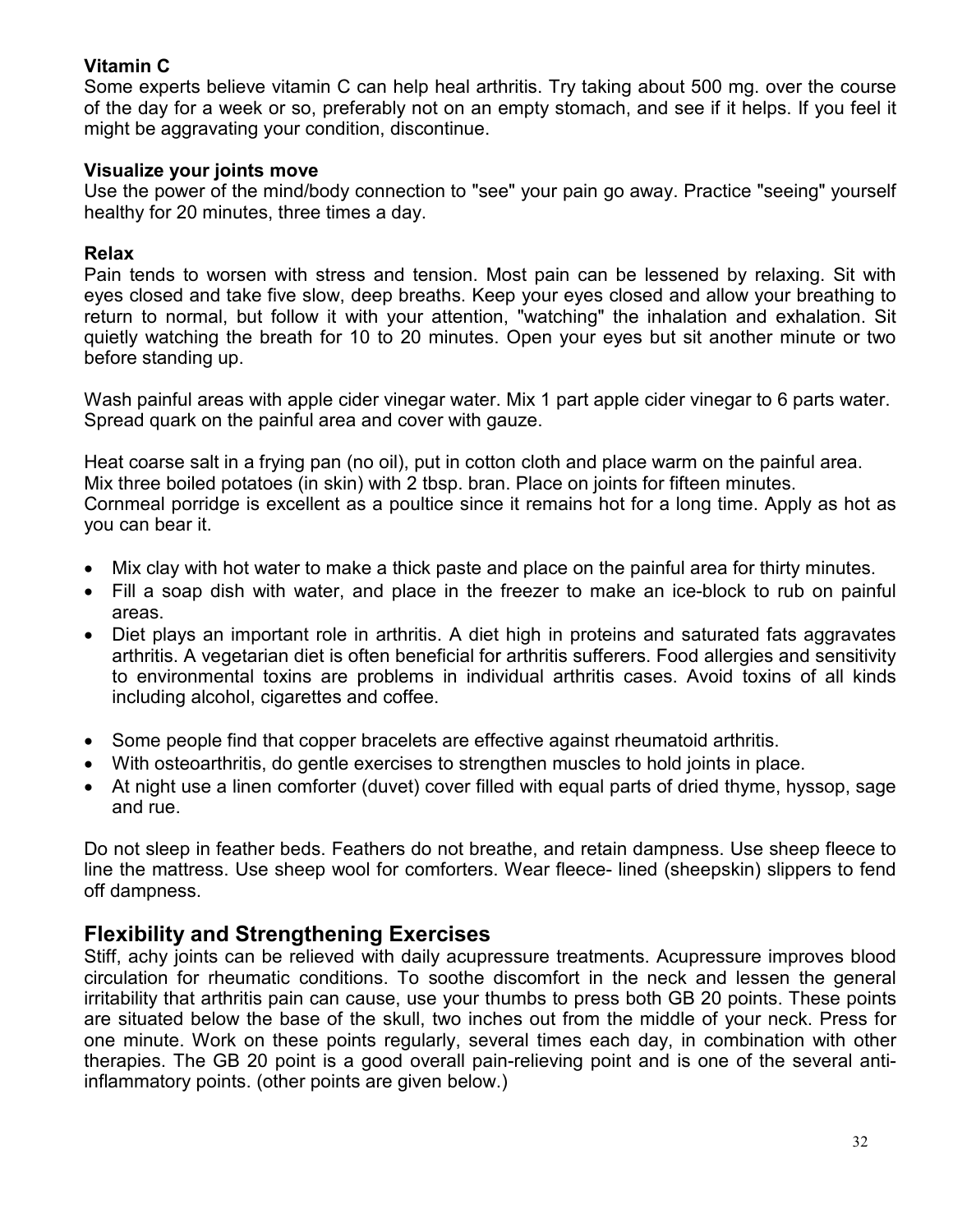# **Acupressure Points**

For elbow and wrist pain: LU 5, PC 3, HT 7, PC 7, LU 9, TW 10, LI 11, LI 5, TW 4

For ankle pain: SP 5, KI 3, ST 41, UB 60

The acupuncture points used will depend on the type of arthritis and where the symptoms are felt. Here are some examples. (Note: Acupuncture should be performed by an experienced and qualified therapist. Do not do this treatment yourself.)

If the arthritis is in the shoulder joints, points called the Large Intestine 15 and Triple Heater 14 might be used. (You can find this point by the little "dimples" that appear on the shoulder when you raise your arms straight out from the side of your body.)

If the arthritis afflicts the elbows, Large Intestine 11 (by the bend in the elbow) may be used. The Large Intestine 4, or "Joining of the Valleys" point on the hand may also be used. (To find this point, push your thumb against your forefinger. As you do, you'll notice a small mound of flesh popping up at the base of your thumb. The highest area on the mound is the point.)

If the arthritis is in the hip, Gall Bladder 30 (in the buttocks) may be used.

If the problem is in the knees, the "Eyes of the Knee" points are used. (If you put your fingers on the bottom of your kneecaps and slide them off, they'll fall into a little indentation right below the kneecap. The acupuncturist will place the needle there and direct it under the knee cap.)

If the arthritis is in the foot, the acupuncture point located on the spot where the toes meet the feet will be used.

For any arthritic problems with the face or head, Large Intestine 4 (the Joining of the Valleys point) is useful.

In cases of arthritis at the ankle, spine and jaw, local points beside the problem areas are used.

## **Acupuncture Points**

- For arthritis of jaw: ST 7, SI 19, TW 17, LI 4
- For arthritis of vertebrae: M-BW-35 (yiayi) corresponding to area of pain, UB 51, UB 40, GV 26
- For arthritis of shoulder: LI 15, TW 14, M-VE-48 (yianneiling), SI 11, TW 3, GB 34
- For arthritis of elbow: LI 11, TW 10, LI 4
- For arthritis of wrist and metacarpal fingers: TW 5, 11 10, 11 5, TW 4
- For arthritis of lumbosacral: GV 3, M-BW-25 (Shigizhuixia), UB 30, UB 26, UB 40, UB 60
- For arthritis of sacroiliac: UB 27, UB 28, local sore points
- For arthritis of hip: GB 29, GB 30, GB 34, GB 39
- For arthritis of knee: M-LE-27 (heding), M-LE-15 (xixia), ST 35, ST 34, ST 36, GB 34, SP 9
- For arthritis of ankle: ST 41, GB 40, GB 41, K 3, UB 60, GB 35, K 8
- For arthritis of metatarsophalangeal: M-LE-41 (shangbafeng), SP 4, UB 65, GB 38, SP 5
- Ear points: Sympathetic Neurogate Points of tenderness corresponding to region of pain in body.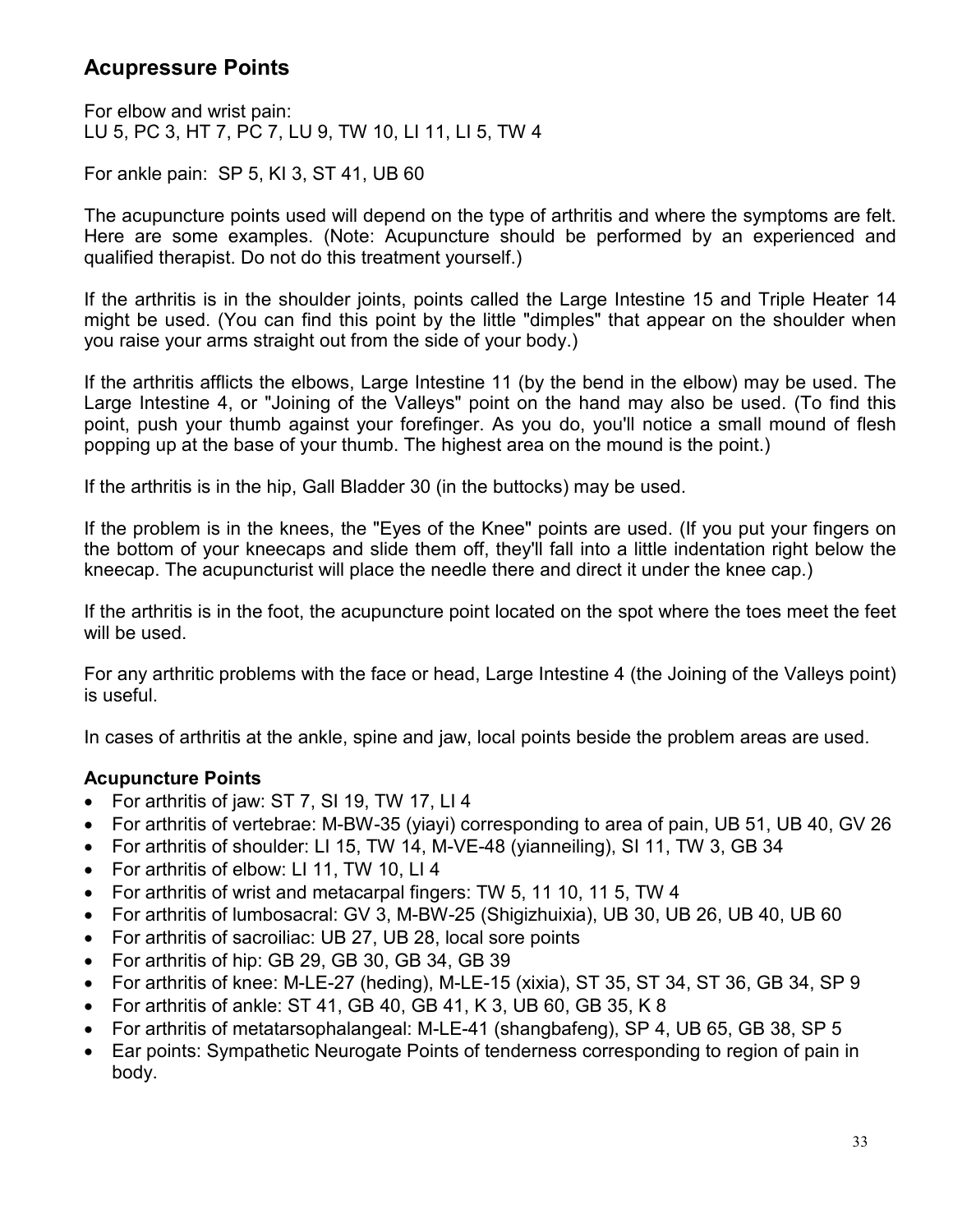### **Frequency of Treatment:**

Daily treatment is required if you are suffering from acute arthritis.

For chronic problems, treatment may be given every other day.

Oriental medicine uses a multidimensional approach in treating arthritis. The steps involve:

- 1. Determine the "type" of arthritis. Oriental doctors use terms such as Xing Bi and Tong Bi to classify different types of arthritis.
- 2. Treat with herbs and spices, diet, acupuncture, "ear acupuncture" and other therapies, as necessary depending on the type of arthritis and the symptoms.

#### **Types of Arthritis from Oriental Medicine Perspective**

- **Xing Bi.** With this "migratory" arthritis, the pain moves around the body. It's caused by wind, dampness and cold invading and obstructing the chi (energy) and blood circulation. The patient is often thin, dislikes wind and has a white coating to the tongue.
- **Tong Bi.** In this "painful" type of arthritis, severe pain stays in place at one or more joints. It's caused by excessive cold, which slows the circulation of chi and blood. It's made worse by cold and lack of movement, but feels better with heat. There is typically no inflammation or redness at the afflicted joint.
- **Zuo Bi.** This is a "fixed" type of arthritis characterized by dampness and internal stagnation, in which the afflicted parts of the body become heavy and numb. The tongue typically has a greasy white coating, and the pain is worse on rainy and cloudy days.
- **Re Bi.** Caused by the conversion of pre-existing problems into heat, this "hot" arthritis produces swelling, tenderness and sharp pain in one or more joints. The patient's tongue is typically covered with a dry yellow coating, and the pulse is "slippery" and fast.

#### **Treatment**

After determining the "type" of arthritis, the Oriental medicine practitioner tries to relieve the symptoms and to strengthen the body. A combination of herbs and spices, diet, acupuncture, "ear acupuncture" and other therapies, are used, as necessary.

#### **Herbs and Spices**

A variety of herbs and spices are used. The actual herb used and the quantity and frequency will depend upon the condition of the person being treated. Dried ginger is a popular herb in oriental medicine. It is a hot substance that warms the intestines while toning the stomach, lungs and spleen.

Very often combinations of herbs are used. Some of the herbal formulas that are useful to treat arthritis include:

Chen Pu Hu Chien Wan Feng Shih Hsiao Tung Wan Guan Jie Yan Wan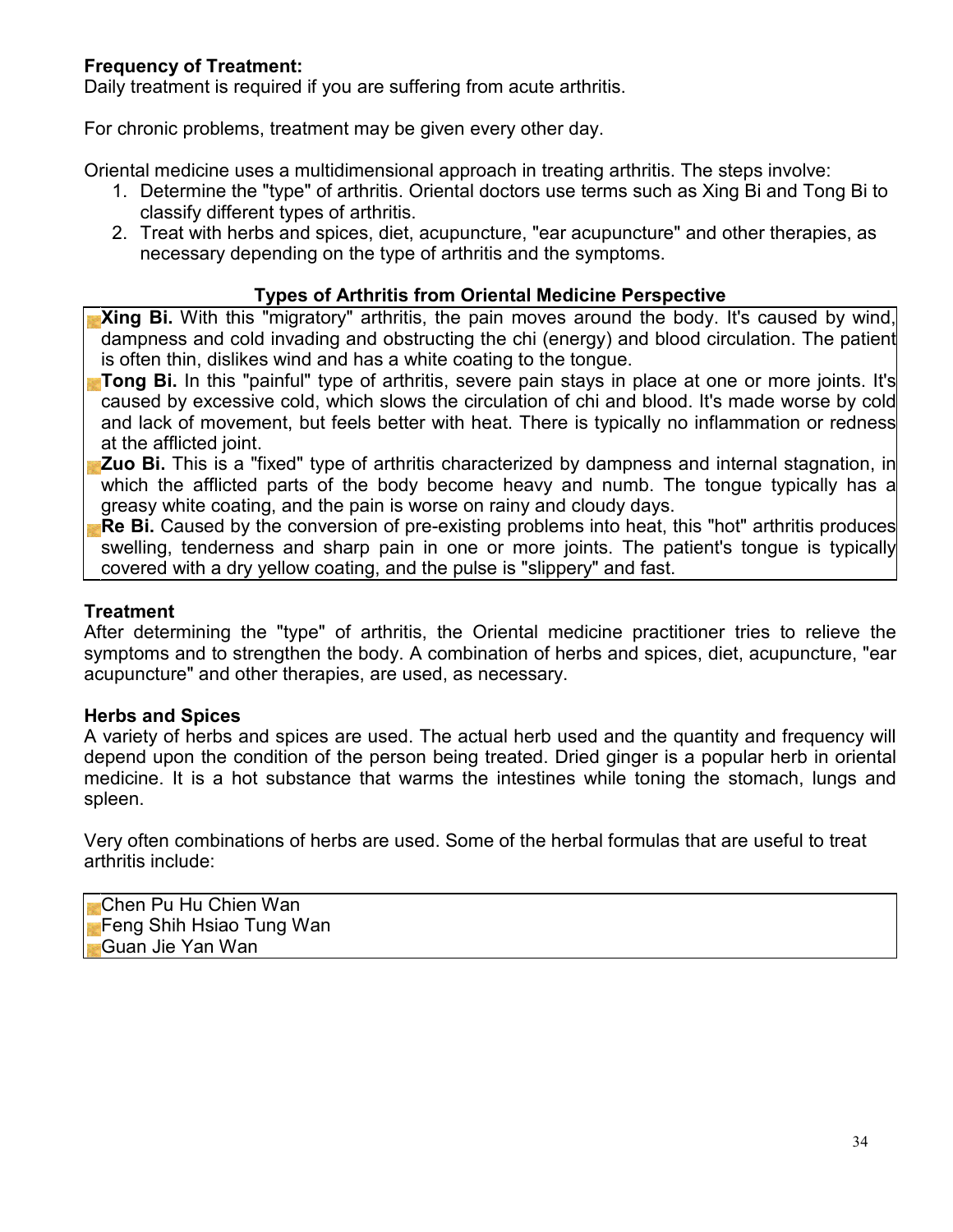### **Herbal Formula for those with a robust constitution (strong, loud voice, and thick tongue coating):**

- 1 part black cohosh root
- 1 part burdock root
- 1 part prickly ash bark
- 2 parts devil's claw root
- 2 parts dried gingerroot
- 2 parts sassafras root bark
- 4 parts chaparral leaf

**Herbal Formula for Individuals who are weaker and more deficient (frail, pale, little or no tongue coating, introverted personality):**

- 11/2 parts cinnamon bark
- 11/2 parts Siberian ginseng
- 2 parts angelica root
- 4 pans prickly ash bark
- 4 parts motherwort
- 4 parts oshaaigusticum root
- 4 parts suma root

#### **Diet**

The following foods are useful for arthritis:

Black soybean - increases blood circulation. Useful for rheumatoid arthritis.

Cherry - useful to treat rheumatism.

Grape - Increases energy while strengthening the lungs, spleen and kidneys.

Papaya - Useful for rheumatoid arthritis

Royal jelly - Useful for rheumatoid arthritis.

Cortisone is commonly used for relief of arthritis pain. You can reduce the dependence on cortisone for your arthritis by stimulating the reflex areas for the adrenal glands. It is suggested that pressing certain reflex areas stimulates the body to produce natural cortisone.

To increase flexibility throughout the body and facilitate the flow of healing energy, thumb walk up, down, and then across the spine reflexes on the inside of your feet. These reflexes are located on the inside edge of both feet (zone 1) and extend from the heel nearly to the top of the big toe.

Work the entire area of the arch of the foot, from the "midline" to the "diaphragm line." Use the thumb walk to go up, down, and back and forth in this area. This will naturally stimulate the adrenal glands in a balanced way, along with working the kidneys, liver, and other internal organs. Work the whole foot and especially the reflexes of the kidneys, and the pituitary, thyroid, adrenal glands and solar plexus.

Many arthritis sufferers experience that their pain and inflammation is temporarily relieved following sex. There is no scientific validation of this and we are not quite sure what is the mechanism. It is possible that sexual activity encourages the production of endorphins, norepinephrine, dopamine, adrenaline and other substances in the body that help to lift the mood, temporarily reduce inflammation and pain, and otherwise make one feel good. In addition, the pleasurable aspects of sex can take one's mind off of other problems, at least temporarily.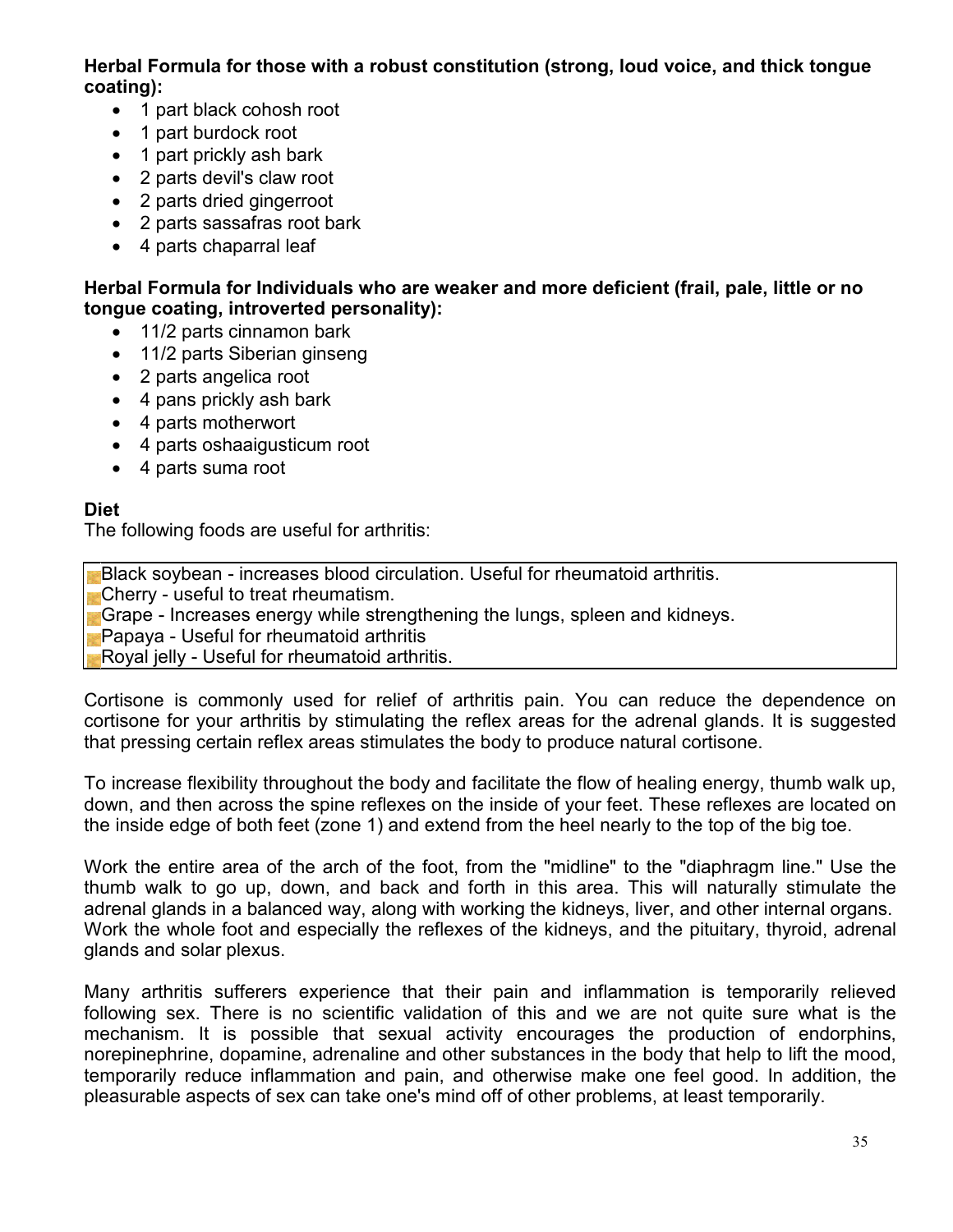Take 4 tablets under the tongue three times daily, or hourly if the pain is acute.

Ferr phos - use in the beginning stage or when the inflammation is at its height. Pain on movement is accompanied by stiffness and possibly fever.

Kali muriaticum: 6X to 30X in the second stage of the disease together with ferrum phosphorica with swelling of the joints when movement increases the pains. Take the three or four times per day, ten tablets each.

Nat phos - restores balance if the body is too acidic, noticeable if perspiration is sour or if the tongue is coated a creamy yellow. Take with the ferrum and kali muriaticum.

Kali sulph - helps a wandering arthritis. Symptoms tend to be worse in warm, stuffy rooms.

Calc phos - use when fatigue is present and the joints feel cold and numb. Drafts, motion and weather changes adversely affect the joints.

Calc fluor - useful for gouty enlargements of the finger joints.

Silica: 6X. To reduce accumulation of urates lodgings around the joints and muscles, especially in gout.

# **Flexibility and Strengthening Exercises**

These exercises are useful to get you in shape for more vigorous aerobic exercise or as part of your warm-up and cool-down routines.

# **Neck Exercises**

**Heads Up**

- This exercise relieves jaw, neck, and upper back pain.
- Sit or stand straight.
- Gently slide your chin back.
- Keep looking forward as your chin moves backward. You will feel the back of your neck
- lengthen and straighten. Put your finger on your nose and then draw straight back from
- your finger.

## **Two-Way Neck Stretch**

- In heads-up position (Exercise 1), and with your shoulders relaxed,
- Turn slowly to look over your right shoulder. Then turn slowly to look over your left shoulder.
- Tilt your head to the right and then to the left. Move your ear toward your shoulder. Do not move your shoulder up to your ear.

## **Hand and Wrist Exercises**

Do these exercises at a table that supports your forearms.

## **1. One Two Three Finger Exercises**

For best hand function, you should be able to touch the tips of your fingers to the palm and straighten the fingers completely. Use one-two- three approach to stretch and strengthen fingers. To bend fingers:

- Begin bending the joint closest to the tip of the finger
- Bend the middle joint
- When your fingertips are touching the palm, or are as close as possible, bend the knuckle joint.

To straighten your fingers, just do the movements in reverse:

- First straighten the knuckles
- Then the middle joint , and
- Straighten the fingertips.
- You can exercise your fingers individually or together, using your other hand to help.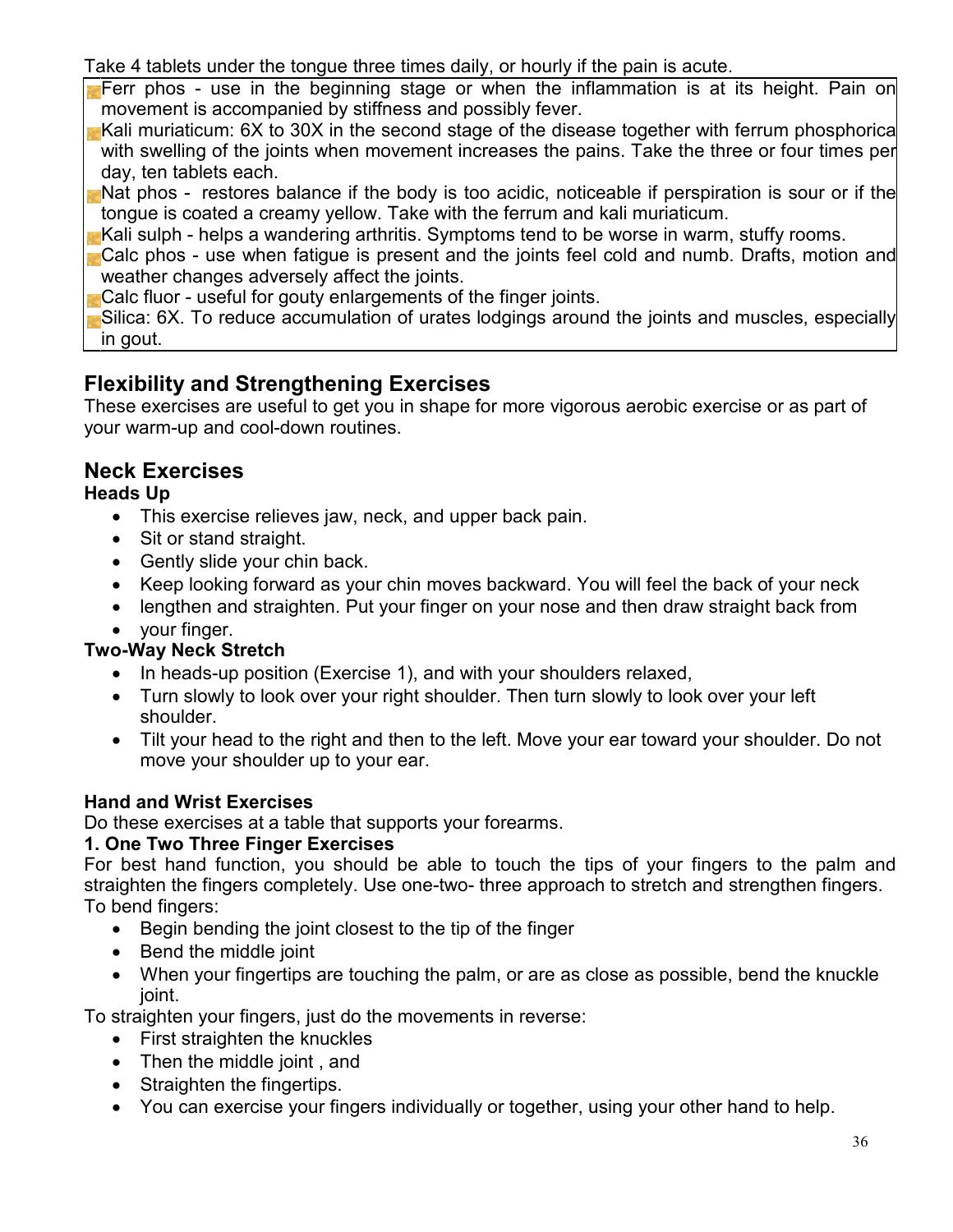## **2. Thumb Walk**

- Holding your wrist straight, form the letter "O" by lightly touching your thumb to each fingertip.
- After each "O" straighten and spread your fingers. Use the other hand to help if needed.

# **3. Hi and Bye**

- To strengthen and limber your wrist, rest your forearm on a table with your hand over the edge. Keep fingers relaxed and bend your wrist up and down.
- To strengthen the small muscles of the hand, slide your arm back until your fingers hang over with your knuckles at the table edge. Keeping your fingers straight and together and your palm flat, move your fingers up and down.

## **4. Door Opener**

- This exercise stretches the muscles and ligaments that rotate the forearm, letting you turn doorknobs, use a screwdriver, of put your hand in your back pocket.
- Start with your forearm resting on a table, palm down.
- Keeping your little finger on the table, turn your hand so the palm faces up.
- If you use your other hand to help, grip your forearm, not the wrist or hand.

# **Shoulder Exercises**

## **1. Pendulum**

- This is good for a painful or limited shoulder. It helps to relax shoulder muscles and moves the joint in all directions.
- You can do this exercise either standing or sitting.
- Lean slightly forward. Let your arm hang freely in front of you. Relax and feel the weight of your arm.
- Keeping the arm relaxed, begin to make small circles. Gradually increase to larger circles.
- Exercise just past the point of discomfort, but don't push too hard.

# **2. Shoulder Cradle**

- Grasp one arm near the elbow with your other hand and raise the arm up over your head.
- Holding your arm as high as it will go, bend and straighten your elbow. If your shoulder is painful or tight, you may do this exercise lying down.

# **3. Wand Exercise**

- If one or both of your shoulders are particularly tight or weak, this exercise is good for you.
- Use a cane, yardstick, or mop handle as your wand.
- Place one hand on each end and raise the wand as high overhead as possible.
- This exercise can be done standing, sitting, or lying down.

# **4. Shoulder Pulley**

- Fasten a hook or pulley in a beam or on the top of a door frame.
- Place a piece of rope or clothesline through the hook. Start with enough rope to let you sit while exercising.
- Hold one end of the rope in each hand. If gripping the rope is uncomfortable, add padding or handles.
- As you pull down with one arm, the other arm will be raised. Move your arms up and down in front of you and also out to the side.

# **5. Pat and Reach**

- This exercise helps increase flexibility and strength for both shoulders.
- Raise one arm up over your head and bend your elbow to pat yourself on the back.
- Move your other arm to your back, bend your elbow, and reach up toward the other hand. Can your fingertips touch?
- Relax and switch arm positions. Can you touch on that side?
- For most people, one position will work better than the other.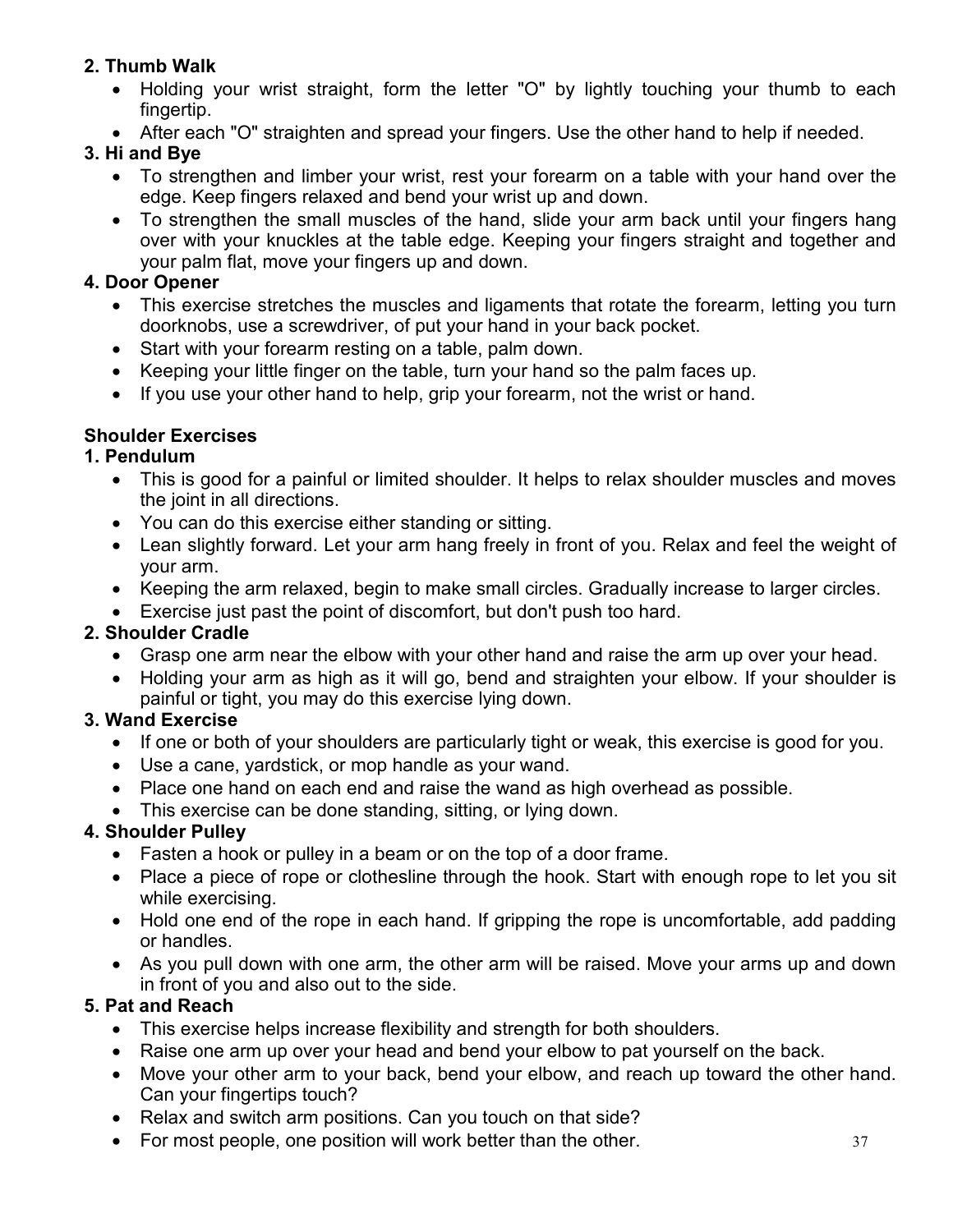## **6. Shoulder Blade Pinch**

- This is a good exercise to strengthen the middle and upper back and to stretch the chest.
- Sit or stand with your head in heads-up position and your shoulders relaxed.
- Raise your arms out to the sides with elbows bent.
- Pinch your shoulder blades together by moving your elbows as far back as you can.
- Hold briefly, then slowly move your arms forward to touch elbows.
- If this position is uncomfortable, lower your hands to touch your shoulders.

# **Back and Abdominal Exercises**

# **1. Knee-to-Chest Stretch**

- Lie on the floor with knees bent and feet flat.
- Bring one knee toward your chest, using your hands to help.
- Hold your knee near your chest for ten seconds and lower the leg slowly.
- Repeat with the other knee.
- Relax and enjoy the stretch.
- Note: You can also tuck both legs at the same time if you wish.

# **2. Pelvic Tilt**

- An excellent exercise for low back pain.
- Lie on your back with knees bent, feet flat.
- Place your hands on your abdomen.
- Flatten the small of your back against the floor by tightening your stomach muscles and your buttocks.
- Imagine bringing your pubic bone to your chin, or trying to pull your tummy in enough to zip a tight pair of trousers.
- Hold the tilt for five to ten seconds. Relax.
- Arch your back slightly.
- Relax and repeat the Pelvic Tilt.
- Keep breathing. Count the seconds out loud.
- Once you've mastered the Pelvic Tilt lying down, practice it sitting, standing, and walking.

# **3. Back Lift (1)**

- This exercise improves flexibility along your spine.
- Lie on your stomach and rise up onto your forearms.
- Straighten your elbows. Breathe naturally and relax.
- Note: If you have moderate to severe low back pain, do not do this exercise unless it has been specifically prescribed for you.

# **4. Back Lift (2)**

- This exercise is good for strengthening your back muscles.
- Lie on your stomach with your arms at your side or overhead.
- Lift your head, shoulders, and arms. Do not look up.
- Keep looking down with your chin tucked in.
- Count out loud as you hold for a count of ten.
- Relax. You can also lift your legs off the floor instead of your head and shoulders.

# **5. Low Back Rock and Roll**

- Lie on your back and pull your knees up to your chest with your hands behind the thighs.
- Rest in this position for ten seconds, then gently roll knees from one side to the other, rocking your hips back and forth.
- Keep your upper back and shoulders flat on the ground.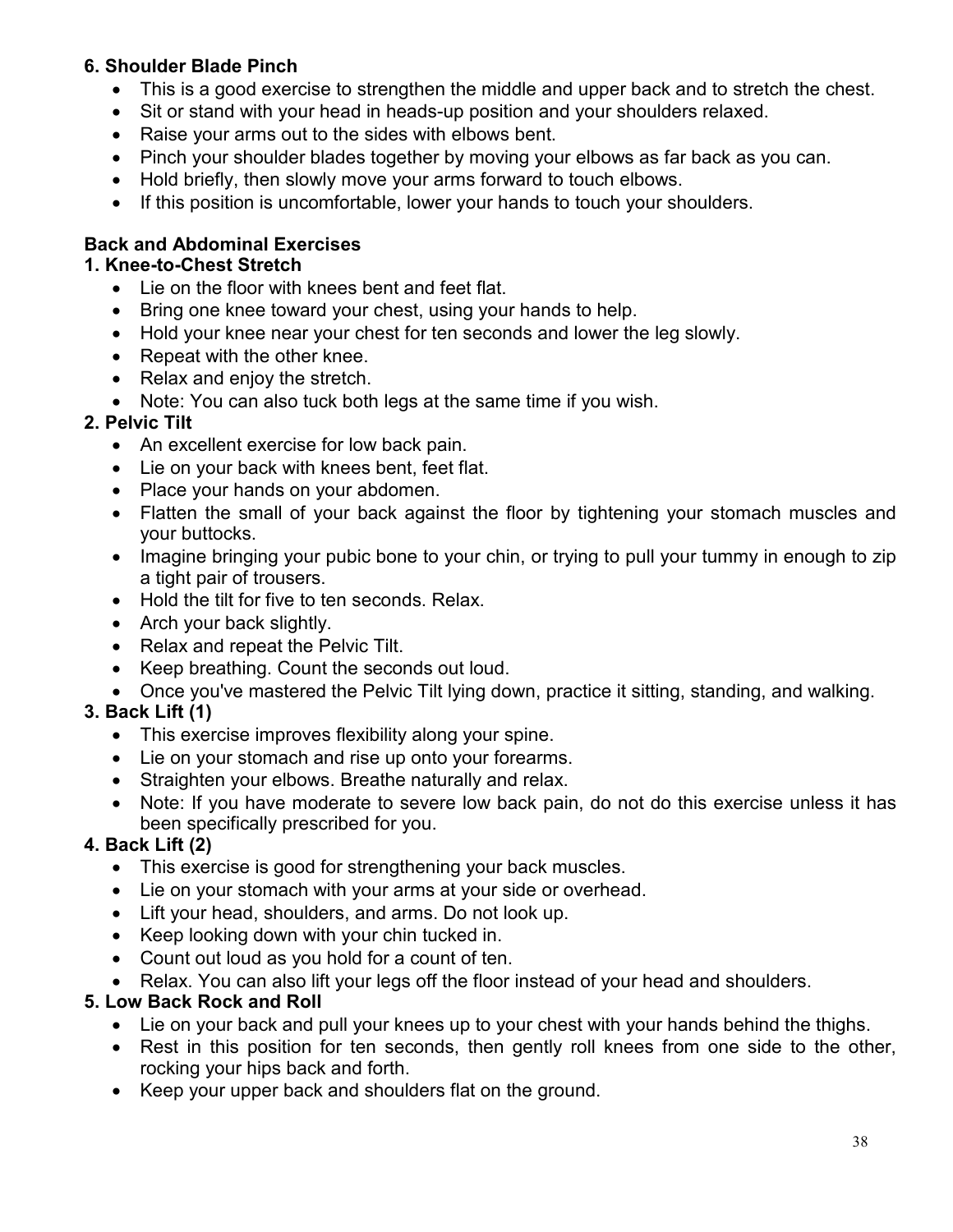# **6. Curl Up**

- This exercise is great for strengthening your abdominal muscles.
- Lie on your back, knees bent, feet flat.
- Do the Pelvic Tilt (exercise 2 above).
- Slowly curl up to raise your head and shoulders.
- Uncurl back down, or hold for ten seconds and slowly lower.
- Breathe out as you curl up, and breathe in as you go back down. Do not hold your breath.
- **Caution:** If you have neck problems, or if your neck hurts when you do this exercise, do not do this exercise. Do the exercise 7 below instead. Never tuck your feet under a chair or have someone hold your feet!

## **7. Roll Out**

- This exercise is a good abdominal strengthener. It is also easy on the neck. This exercise is recommended instead of the Curl Up (exercise 6) above if you have neck pain. If neck pain is not a problem, you can do both these exercises.
- Lie on your back with knees bent and feet flat.
- Bring one knee up to your chest.
- Do the Pelvic Tilt (Exercise 2) and hold your lower back firmly against the floor.
- Slowly and carefully, move one leg away from your chest as you straighten your knee.
- Move your leg out until you feel your lower back start to arch. When this happens tuck your knee back to your chest.
- Reset your pelvic tilt and roll your leg out again.
- Breathe out as your leg rolls out. Do not hold your breath.
- Repeat with the other leg.
- Note: You are strengthening your abdominal muscles by holding your pelvic tilt against the weight of your leg. As you get stronger, you'll be able to straighten your legs out farther and move both legs together.

# **Hip and Leg Exercises**

# **1. Straight Leg Raise**

- This exercise strengthens the muscles that bend the hip and straighten the knee.
- Lie on your back, knees bent, feet flat.
- Straighten one leg. Tighten the muscle on the top of that thigh and straighten the knee as much as possible.
- Keeping the knee straight, raise your leg one to two feet (about 50 cm) off the ground. Do not arch your back.
- Hold your leg up and count out loud for ten seconds.
- Relax. Repeat with the other leg.

# **2. Hip Hooray**

- This exercise can be done standing or lying on your back.
- If you lie down, spread your legs as far apart as possible. Roll your legs and feet out like a duck and then in, pigeon-toed.
- If you are standing, move one leg out to your side as far as you can. Lead out and in with the heel.
- Hold onto a counter for support.

# **3. Back Kick**

- This exercise increases the backward mobility and strength of your hip.
- Hold onto a counter for support. Move the leg up and back, knee straight. Stand tall and do not arch your back.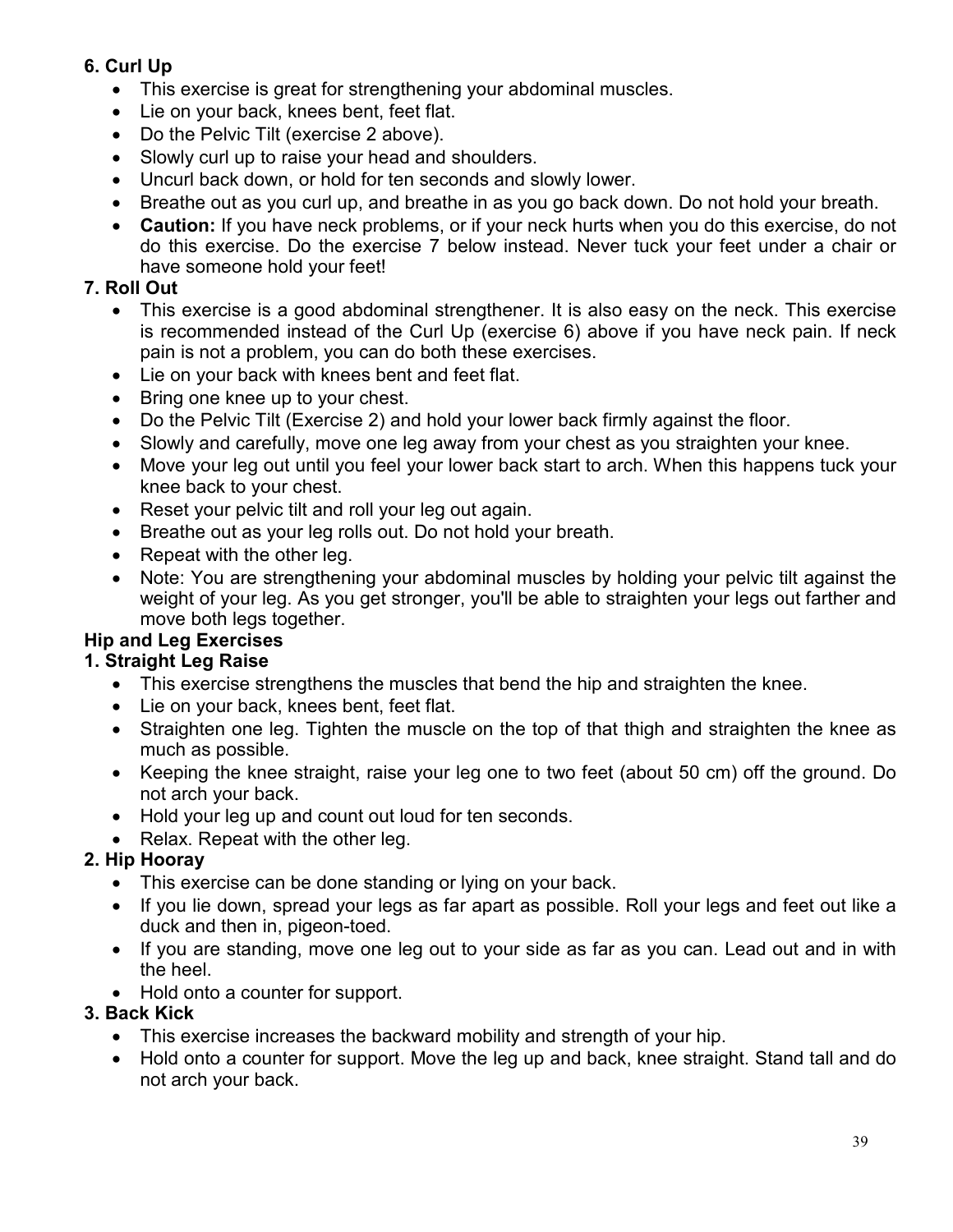## **4. Knee Strengthener**

- This exercise strengthens the knee.
- Sitting in a chair straighten the knee by tightening up the muscle on top of your thigh.
- Place your hand on your thigh and feel the muscle work.
- Holding your knee as straight as possible, push out with your heel and then point your toes.
- Make circles with your toes.
- As your knee strengthens, see if you can build up to holding your leg out for thirty seconds. Count out loud. Do not hold your breath.

## **5. Power Knees**

- This exercise strengthens the muscles that bend and straighten your knee.
- Sit in a straight-backed chair and cross your legs above the ankles.
- Your legs can be almost straight, or you can bend your knees as much as you like. Try several positions.
- Push forward with your back leg and press backward with your front leg.
- Exert pressure evenly so that your legs do not move. Hold and count out loud for ten seconds.
- Relax. Change leg positions. Be sure to keep breathing.

# **6. Hamstring Stretch**

- This is a good exercise to do if you get muscle cramps in the back of your thigh.
- **Caution:** If you have unstable knees, or "back knee" (a knee that curves backward when you stand up), do not do this exercise.
- Lie on your back, knees bent, feet flat. Grasp one leg at a time just above the knee and hold the leg at a right angle with the body.
- Holding the leg out at arm's length, slowly straighten the knee. Hold the leg as straight as you can as you count to ten.
- **Caution:** Be careful. It's easy to overstretch and be sore with this exercise.

# **7. Achilles Stretch**

- This exercise helps maintain flexibility in the Achilles tendon, the large tendon at the back of your ankle. This exercise is especially helpful for cooling down after walking or cycling, and for people with ankylosing spondylitis or psoriatic arthritis and also for calf cramps.
- Stand at a counter or against a wall. Place one foot in front of the other, toes pointing forward and heels on the ground.
- Lean forward, bend the knee of the forward leg and keep the back knee straight, heel down. You will feel a good stretch in the calf.
- Hold the stretch for ten seconds. Do not bounce, Move gently.

# **8. Tiptoes**

- This exercise strengthens your calf muscles and makes walking, climbing stairs, and standing less tiring.
- Hold on to a counter or table for support and raise up on your tiptoes.
- Hold for ten seconds. Lower slowly.
- How high you go is not as important as keeping your balance and controlling your ankles.
- It is easier to do both legs at the same time.
- If your feet are too sore to do this standing, start doing it while sitting down.
- These exercises are useful to get you in shape for more vigorous aerobic exercise or as part of your warm-up and cool-down routines.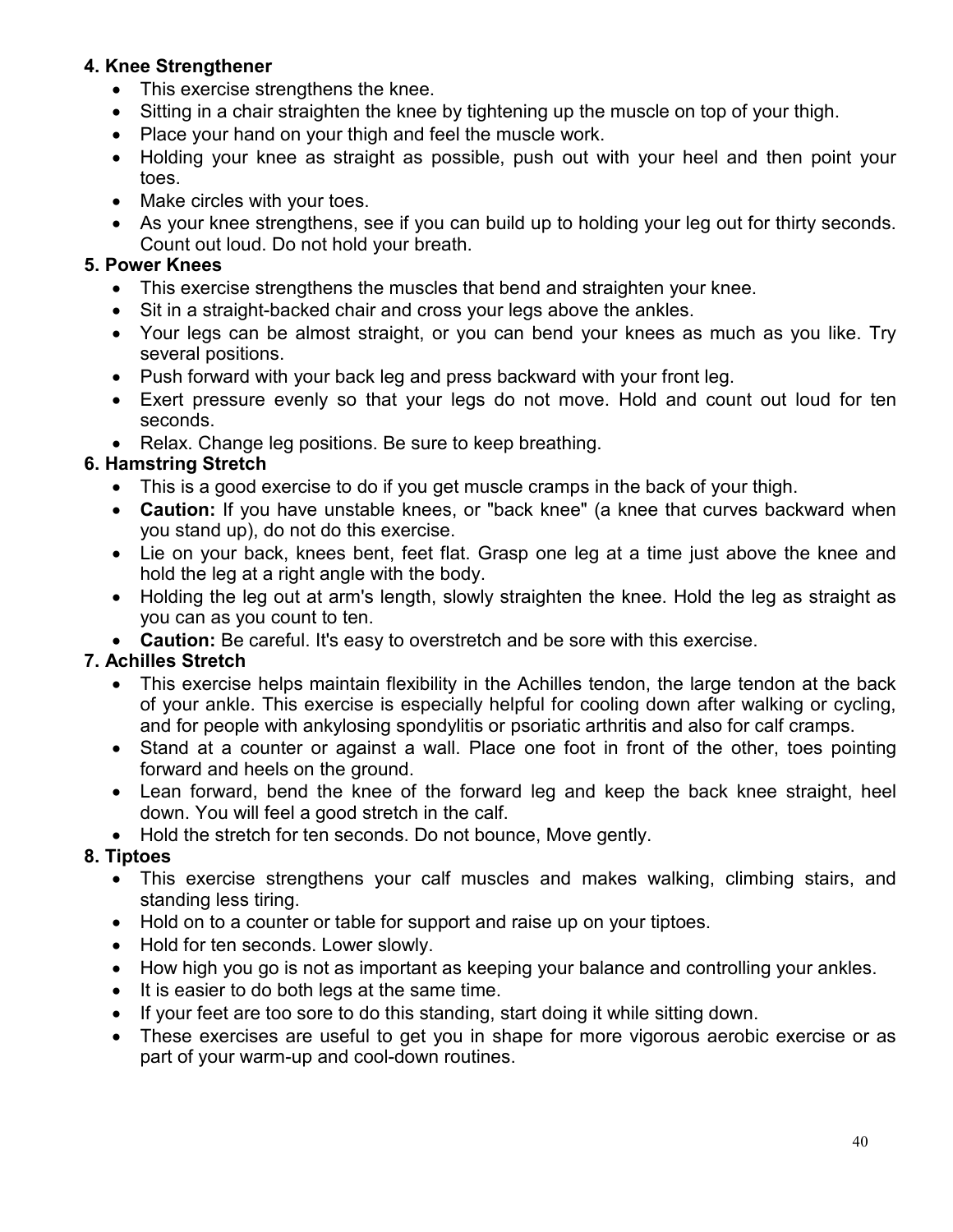## **Ankle and Feet Exercises**

These exercises are for flexibility, strength, and comfort.

### **1. Ankle Circles**

- Sit in a straight-backed chair with your feet bare.
- Hold your feet slightly off the ground and slowly circle your ankles to the right and then to the left.
- Go as far in each direction as you can.

## **2. Towel Grabber**

- Sit in a straight-backed chair with your feet bare.
- Spread a towel out in front of your chair.
- Place your feet on the towel with your heels on the edge closest to you. Keep your heels down.
- Scoot the towel back underneath your feet by pulling it with your toes as you arch your feet.
- When you have done as much as you can, reverse the toe motion and scoot the towel out again.

## **3. Marble Pickup**

- Do this exercise one foot at a time.
- Sit in a straight-backed chair with your feet bare.
- Place several marbles on the floor between your feet. Keep your heel down and pivot your toes toward the marbles.
- Pick up a marble in your toes and pivot your foot to drop the marble as far as possible from where you picked it up.
- Repeat until all the marbles have been moved.
- Reverse the process and return all the marbles to the starting position.
- If marbles are difficult, try other objects like jacks, dice, or wads of paper.

## **4. Foot Roll**

- This exercise stretches the ligaments in the arch of the foot.
- Sit in a straight-backed chair with your feet bare.
- Place a rolling pin (or a large dowel or closet rod) under the arch of your foot and roll it back and forth.
- These exercises are useful to get you in shape for more vigorous aerobic exercise or as part of your warm-up and cool-down routines.

## **The Whole Body Exercise**

## **The Stretcher**

- This exercise is a whole-body stretch. Do it lying on your back. You can start the motion at your ankles as explained here, or reverse the process if you want to start with your arms first.
- Point your toes, and then pull your toes toward your nose. Relax.
- Bend your knees. Then flatten your knees and let them relax.
- Arch your back. Do the Pelvic Tilt. Relax.
- Breathe in and stretch your arms above your head. Breathe out and lower your arms. Relax.
- Stretch your right arm above your head, and stretch your left leg by pushing away from you with your heel. Hold for a count of ten.
- Switch to the other side and repeat.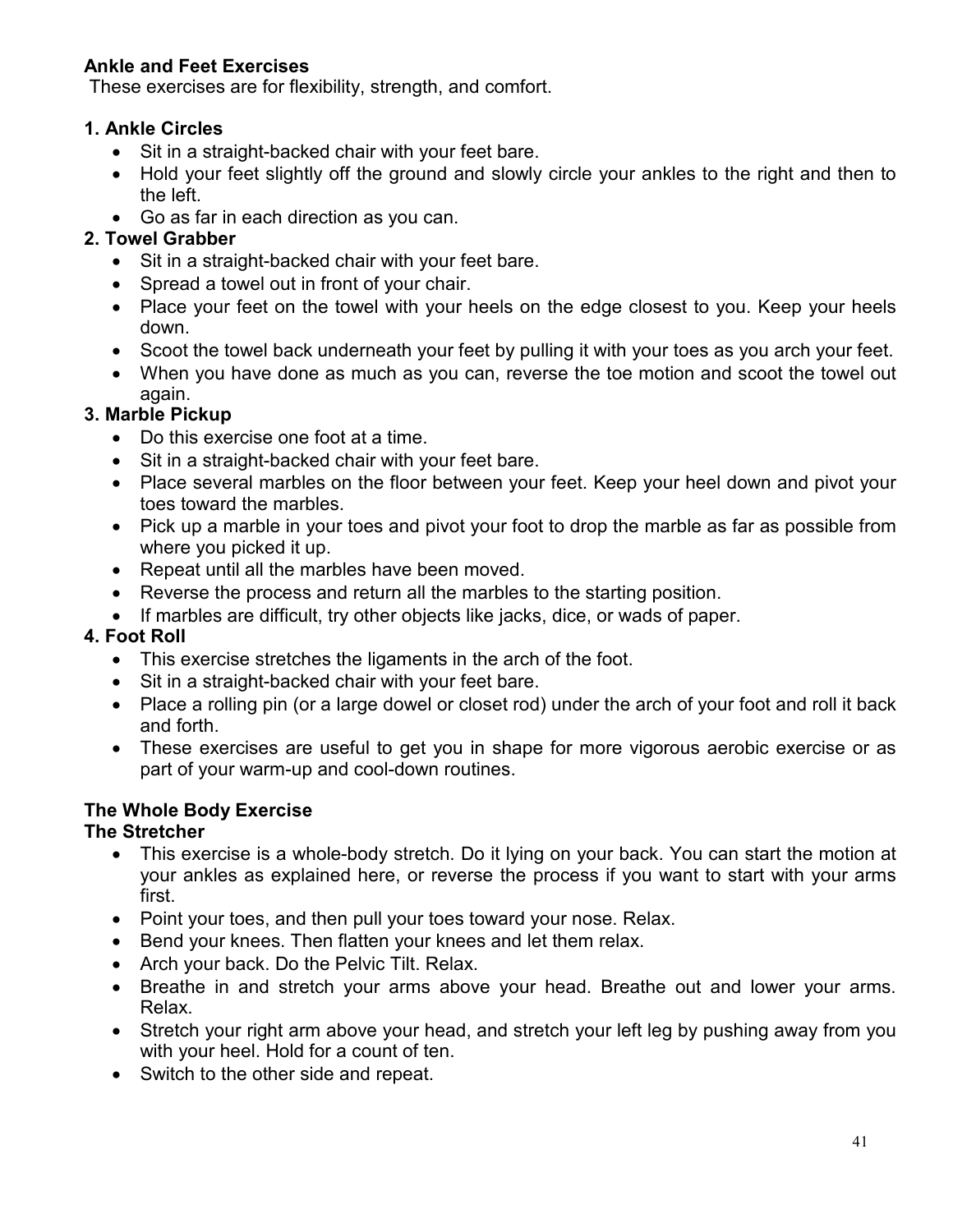Most of the major homeopathic remedies are useful to treat arthritis. Homeopathic remedies to relieve immediate pain and joint stiffness may include Rhus toxicodendron or Bryonia. What remedy is selected depends on the symptoms. Some homeopathic remedies include:

- Aconitum: 3X, every hour in rheumatic subjects with fever, restlessness, anxiety.
- Actea spic The arthritis is centered in the hands and feet. Joints are painful and swollen.
- Apis mellifica: 3X for much swelling, little pain.
- Arctium: 6X, every four hours for pain in joints, colalgia, neuralgia.
- Arnica montana The person is in denial. Denies that anything is wrong and prefers to be left alone. Is nervous and overly sensitive. The person may be suffering from rheumatoid arthritis related to cold, damp conditions. Soreness and bruising are problems.
- Belladonna The pain strikes suddenly. The person does not like stimulus of any kind. The afflicted joints are swollen and red. The pain is "sharp" and related to chills or getting wet.
- Berberis vulgaris: 1X, every four hours for chronic synovitis of the knee.
- Bryonia alba: 3X for pain worse with movement, part sensitive to touch.
- Calcarea carlionica-ostrearum The person is fearful and confused. Suffers from rheumatoid arthritis affecting the shoulders and upper back, which is made worse with wet or damp conditions.
- Chamomilla Useful when the person is angry and restless. The pain is severe.
- Cimicifuga racemosa The person is overly talkative and restless, appearing to be alternately happy and miserable. The pain appears more in the muscles than in the bones.
- Dulcamarta: 3, hourly for subacute rheumatism due to cold and wetness.
- Hepar sulphurls calcareum: 6, four d when suppuration has taken place.
- Kalmia latifolia: 3 T 3h for acute nonfebrile rheumatism with migratory pains.
- Mercurius: 12, every two hours for pain and swelling of joints, worse at night, profuse sweat, pericardial complications.
- Mercurius sulphuricus: 6, every four hours for rheumatic synovitis.
- Pulsatilla nigricans: 3X, every hour in women and children with pain worse by heat, better by cold.
- Rhus toxicodendron The person is apprehensive and depressed, particularly at night. Lack of movement causes pain and stiffness. F
- Sulphuricum: 1-30, every two hours when the pains are worse at night, by warmth.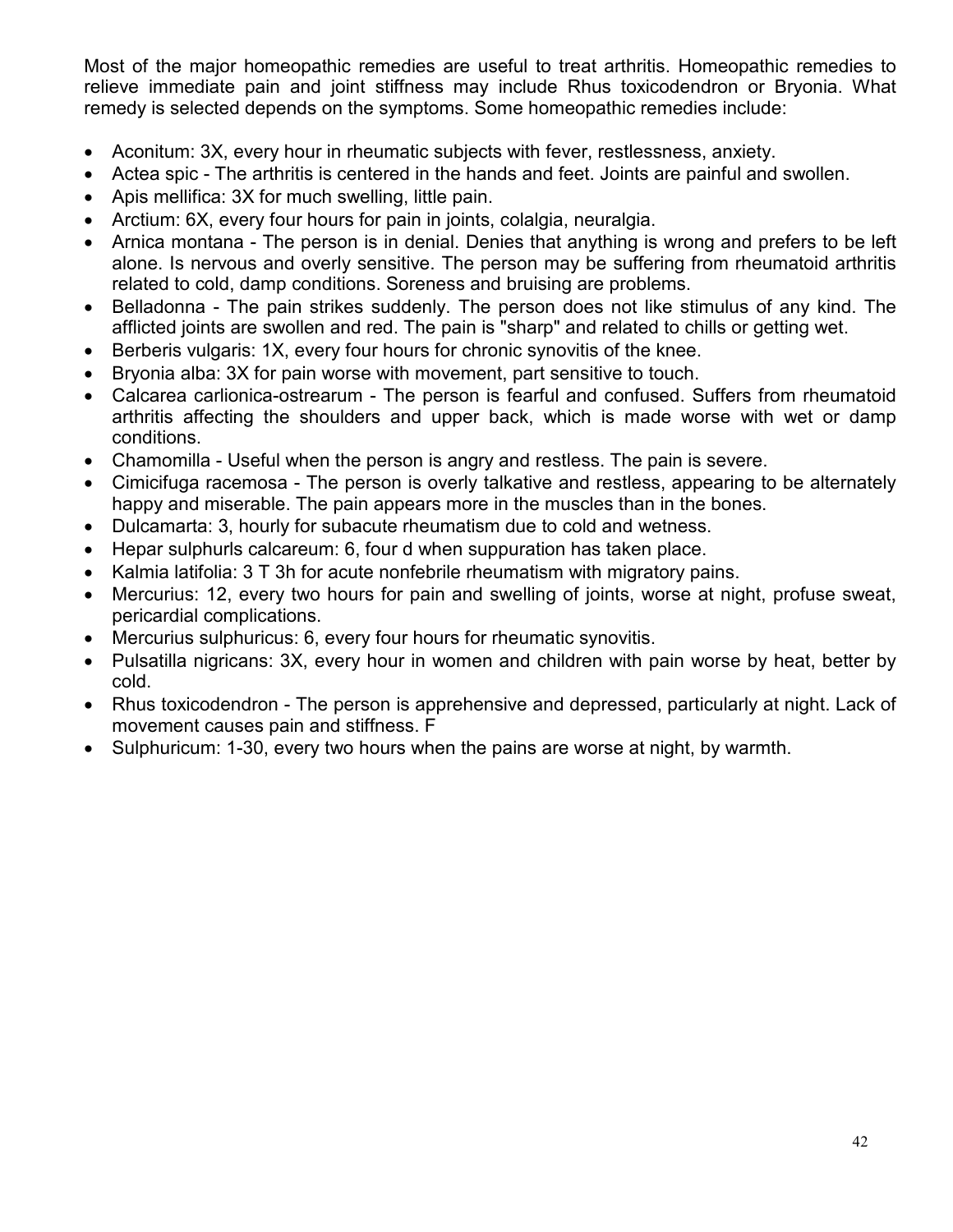# **Back Pain**

Back pain is the leading cause of disability for people under the age of forty-five. Eighty percent of all Americans suffer from back pain at some point in their lives. In spite of this common occurrence, most people are completely unaware of the things they do that contribute to this



problem. Alternative medicine offers a number of systems for healing aching backs. There are a number of steps you can take to minimize future problems and pain.

Chronic pain has a high social cost. More than 11.7 million Americans are significantly impaired and 2.6 million are permanently disabled by back pain alone. One national survey found that more than 550 million days are lost from work each year because of pain. The cost in disability compensation and toss of productivity associated with pain in the USA is estimated to be as high as \$100 billion annually.

Back problems affect all kinds of people, men as much as women and young as well as old. Even among 16-24 year olds, one in three had back pain in the past year. It's most common among the middle

aged: almost half of those aged 45-64 had back pain in the last year. Young people are more likely to have brief, acute episodes of back pain, while chronic pain is more characteristic of older people. Just over one in four people over the age of 65 suffered back pain for the whole year. The following table shows the demographics of back pain sufferers in U. K:

| Men Women 16-24 25-44 45-54 55-64 65+                 |  |  |  |
|-------------------------------------------------------|--|--|--|
| $\sqrt{40\% \left  41\% \right }$ 33% 36% 47% 47% 40% |  |  |  |

Many people who contract pain find that there is no satisfactory cure for it after prolonged treatment. This makes them desperate and irritable. To make things even worse, many people, including their doctors, often wonder whether the pain is real or the person is exaggerating for personal gain (such as disability, lazy to go back to work, etc.). This makes them more irritable and often the patient ends up in distancing from the friends and other social circles. Now we have a situation of pain combined with emotional stress and pain to make the situation even worse than what it was before.

Studies conducted at the University of Pittsburgh's Pain Evaluation and Treatment Institute and elsewhere have documented the important role that thoughts, feelings, and other people's responses can play in chronic pain. These studies showed that psychological problems rarely cause pain; but the longer chronic pain exists, the more likely it is that emotional factors are prolonging it. The good news is that there are psychological interventions that can help make the pain much more manageable, if not totally eliminate it. Similarly, chiropractic techniques are found to be very useful in alleviating the back pain as well as drug therapy for short term management of pain.

We will take a look at each of these options. We will also discuss the theories of pain in order that we can understand how the mind-body interventions and therapies such as acupuncture manage pain.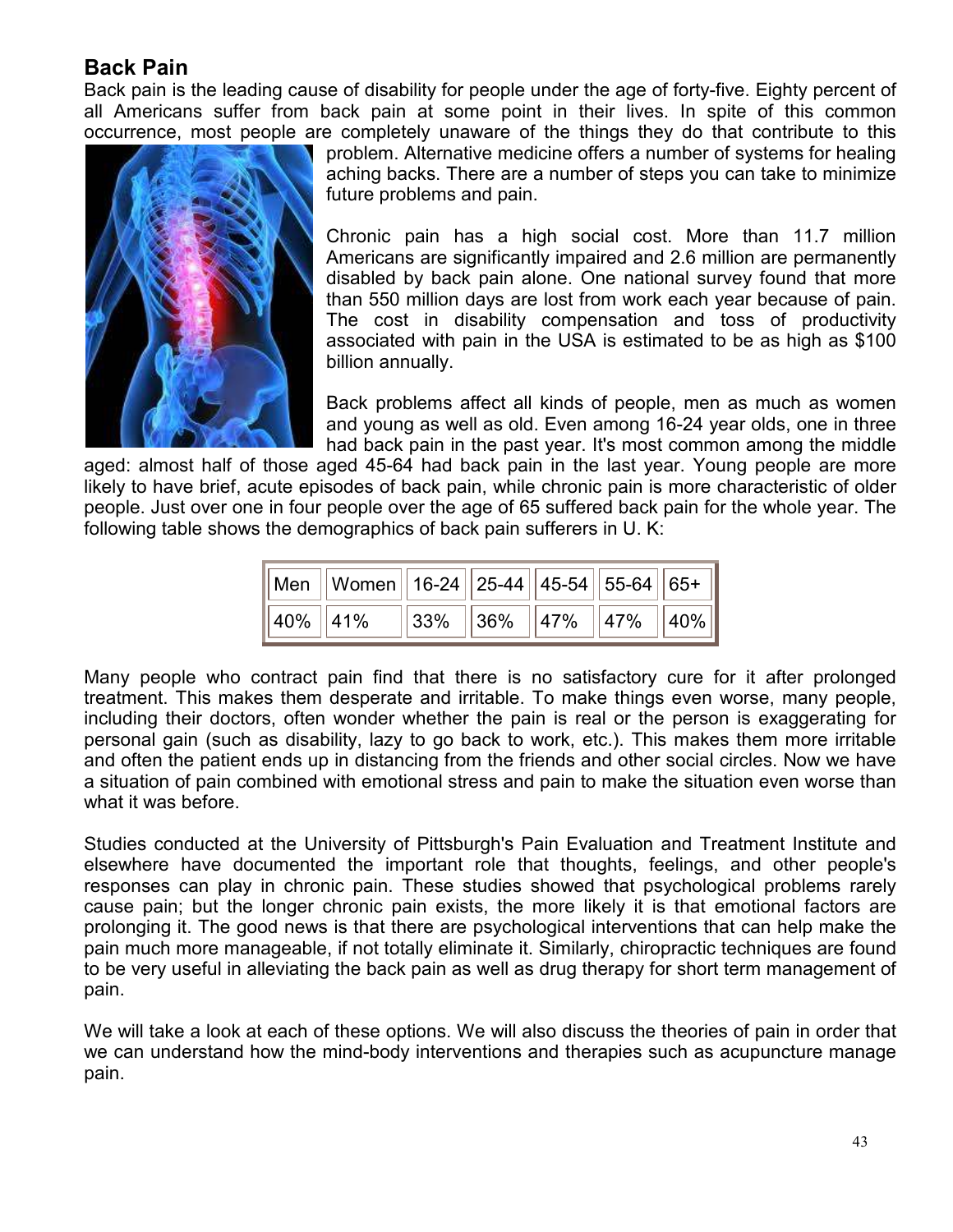- Persistent aching, pain or stiffness anywhere along your spine, from the base of the neck to the hips. Although pain can occur anywhere in the back, the majority of back pain occurs in the lower back, where it is better known as lumbago.
- Sharp, localized pain in the neck, upper back, or lower back, especially after lifting heavy objects or engaging in other strenuous activity.
- Chronic ache in the middle or lower back, especially after sitting or standing for extended periods.
- Occasionally there is visible curvature of the spine, but usually there are no apparent external symptoms.

## **Call Your Doctor Immediately If**

- The pain increases when you cough or bend forward at the waist; this may be the sign of a herniated disk. Immediately after the onset of pain, lie flat with a pillow under your knees.
- The pain follows an injury and is accompanied by sudden loss of bladder or bowel control, if you have difficulty moving any limb, or if you feel numbness, pain, or tingling in a limb, do not move, but call for medical help immediately. You may have hurt your spinal cord.
- Back pain is accompanied by nausea, vomiting, fever, muscle weakness, pain down an arm or leg, or bowel or bladder disturbances, or if pain is unrelieved by 2-3 days of rest.
- Pain lasts longer than seventy-two hours, if the pain radiates into the legs, or if other symptoms such as unexplained weight loss occur, consult your health care provider.
- You have pain in one side of the small of your back, feel sick, and have a fever, see your physician immediately. You may have a kidney infection.
- The pain in your back extends downward along the back of the leg; you may be suffering from sciatica.
- The pain is accompanied by fever; you may have a bacterial infection.
- You have dull pain in one area of your spine when lying in or getting out of bed, especially if you are over 50; you may be suffering from osteoarthritis.
- Intense pain makes movement impossible. A tumor could be putting pressure on the spinal column and causing pain.
- Pain is felt in both thighs when walking. This can be a symptom of spinal stenosis, the formation of bony growths on the vertebrae that cause the lower spinal canal to narrow.
- Acute back pain is accompanied by changes in bowel or bladder habits.
- Pain is worse at night, and there is a history of cancer in your family.
- You feel numbness or weakness in your legs or feet.
- Pain is making you feel anxious or depressed.

## **What Is Back Pain?**

Most people suffer from back pain at some point in their lives.

Human spinal column is an extraordinary mechanism, providing the stability we use to stand upright and the flexibility we need for active movement. The spine, also known as backbone, is actually a stack of 24 individual bones called vertebrae. A healthy spine is S-shaped when viewed from the side, curving back at the shoulders and inward at the neck and small of the back. Spine houses the spinal cord-the intricate sensory network that runs through the vertebrae to transmit feeling and control movement throughout the entire body.

44 The main reason we suffer from back problems is that we are increasingly becoming sedentary creatures. The upright posture is designed for walking. Today, a high proportion of people spend the better part of their working day sitting at desks, at work stations, or in cars and trucks. These changes in human behavior have had a profound-and largely negative- impact on human physiology.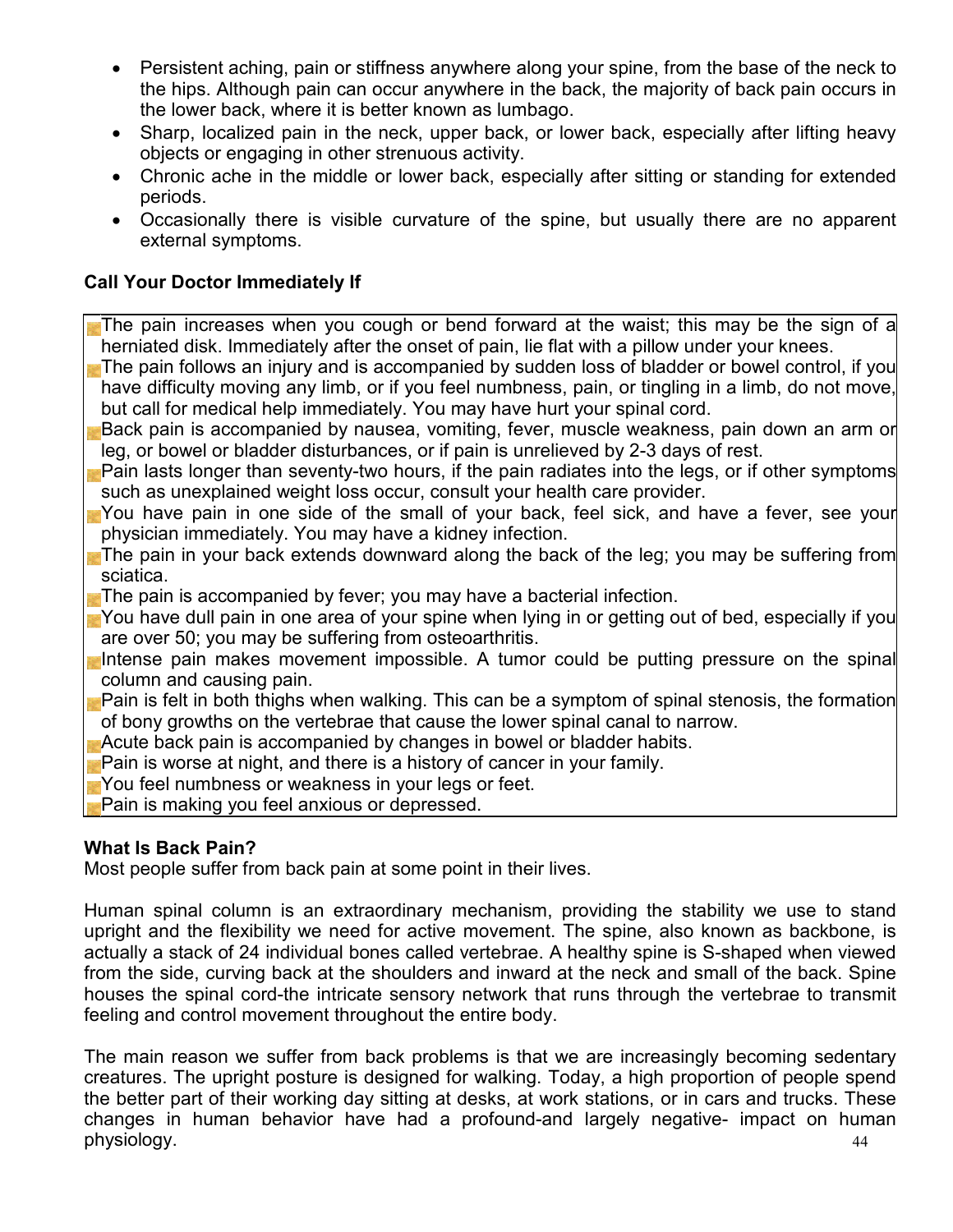Women are very vulnerable to back pain. Childbearing and child rearing put a heavy load on women's backs. During the last two trimesters of pregnancy, the fetus can shift the center of gravity of women's back. This alters the curve of their spine, resulting in back pain. Soon after pregnancy and when children are toddlers, women experience back pain from bending and lifting. Women have two-thirds the muscle mass as compared to men of same size. This means that women need more muscle power to do the same work. We generally do not think about the implication of what we routinely do. Most of us are careful when we lift weights or heavy objects. But we won't think of much when we pick up a toddler and a 10-pound bag of groceries while still carrying a briefcase crammed with books and papers. (Add up the weight.) This puts severe strain on the back-muscles.

#### **Causes**

Back problems are mostly self-inflicted. Most of our back troubles happen because of bad habits, generally developed over a long period of time: poor posture: overexertion in work and play; sitting



incorrectly at the desk or the steering wheel; pushing, pulling, and lifting things carelessly. Sometimes the effects are immediate, but in many cases back problems develop over time. The most common type of back pain comes from straining the bands of muscles surrounding the spine. Although such strains can occur anywhere along the spine, they happen most often in the curve of the lower back; the next most common place is at the base of the neck.

For many years, it was assumed that back pain was the result of spinal degeneration or injury, especially damage to the intervertebral disks.

These are structures located between the vertebrae that act as cushions. Each disk consists of a tough, fibrous outer layer surrounding a soft interior that provides the cushioning. With the ordinary wear and tear of living, the disks show signs of aging and may be injured. When a disk begins to degenerate, a strain-even something as small as a sneeze-can cause the disk to rupture, or herniate, allowing the soft interior material to protrude out of the disk and press against the spinal cord.

A herniated disk can cause severe intermittent or constant back pain. However, disk disease are not the main cause of back pain. That is because most adults past the age of forty-whether they experience back pain or not--have some degree of disk degeneration. In most instances, disk degeneration and even herniation do not produce any symptoms of back pain.

It is now believed that the leading cause of back pain is simple muscle strain. Symptoms may come on suddenly and can be acutely painful; but back pain, in actuality, develops over a long period of time. When muscles contract, lactic acid and pyruvic acid are produced as byproducts of muscular activity. It is the lactic acid in the muscles that produces the sensation of muscle fatigue following strenuous activity. If high levels of these acidic byproducts accumulate in the muscles, they cause irritation that can eventually turn into pain and interfere with the normal conduction of electrical impulses in the muscle tissue. This results in a phenomenon called delayed-onset muscle soreness (DOMS). Problems with acidic buildup are often made worse by dehydration.

In most cases, the back pain has an associated psychological component. It could be a deepseated emotional or stress-related problem.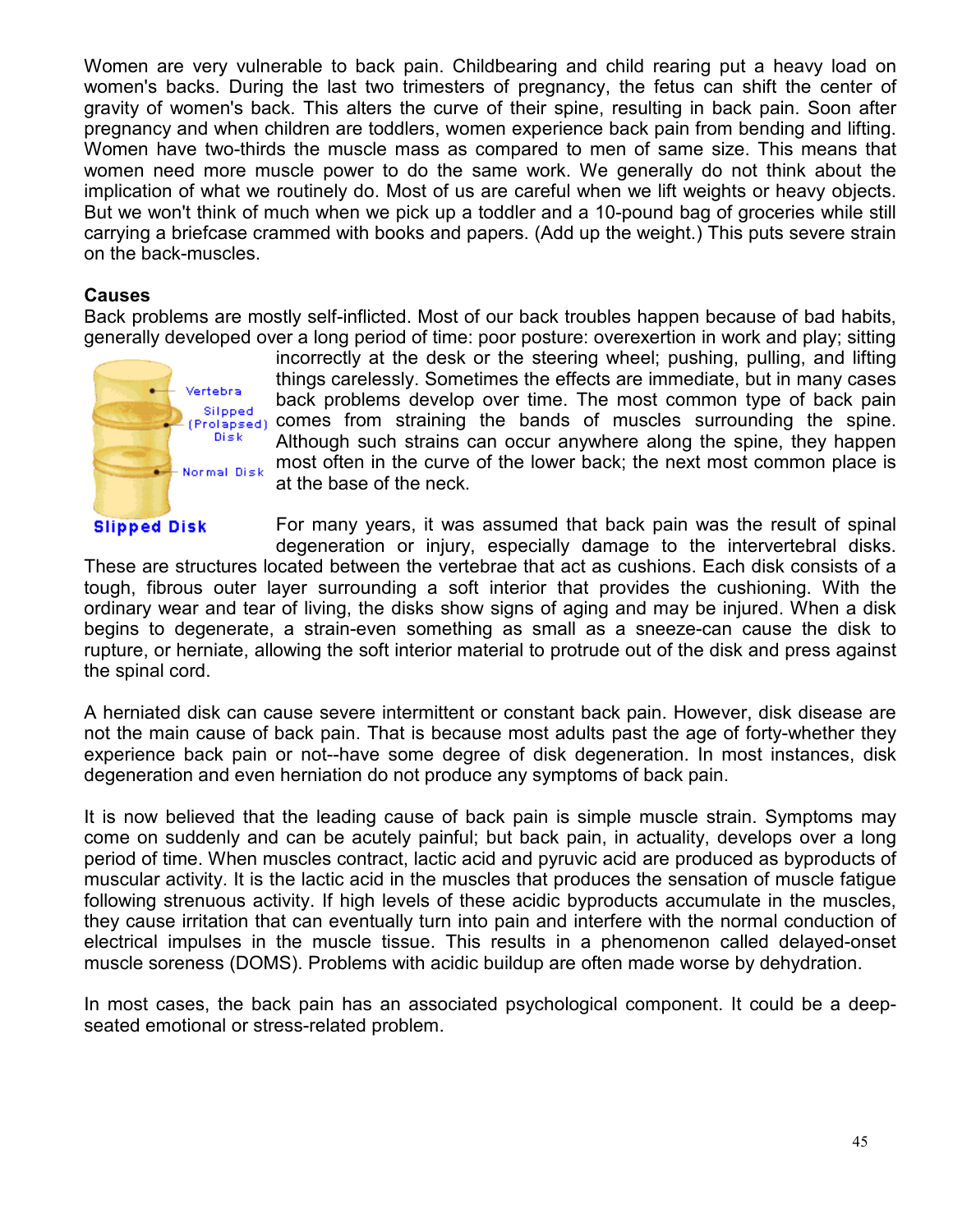The factors that contribute to back pain include:

**Abnormal curvature of the spine Arthritis** Bone disease Calcium deficiency Constipation may produce back pain Female pelvic disorders Improper footwear and walking habits Improper lifting, lifting heavy objects Kidney, bladder, and prostate problems Poor posture **Pregnancy** Prolonged sitting, especially in a chair that does not adequately support the back Rheumatism Sleeping on a mattress that is too soft Slouching when sitting Straining individual muscles **Stress** 

Fractures are rarely the cause of back pain. Sometimes backache occurs for no apparent reason. They may develop from weakened muscles that cannot handle everyday walking, bending, and stretching. In other cases, the discomfort seems to come from, or is aggravated by, general tension, lack of sleep, or stress.

## **Neck and Back Pain**

Both neck and back pain are caused by conditions that affect the spine. The spine is built from a



series of bones called vertebrae, which are separated by disks of cartilage that keep the bones from grinding together. When a disk herniates, or "slips," a small bulge of cartilage pushes out from within the disk and can press against and pinch one of the nerves that extends out from between the vertebrae, or even press into one of the nerves that run down the center of the spinal column. This can cause local pain and inflammation but can also project pain along the length of the nerve as it branches out from the spinal column.

A herniated disk in the neck can cause shoulder pain, pain in the arm, and tingling or numbness in the fingers. The pain seems worse on awakening, after the neck has stiffened or twisted in sleep.

A herniated disk in the lumbar spine, or lower back, can cause back pain, tingling or numbness in the foot, or sciatica: a shooting pain that runs along the length of one of the nerves extending through the buttocks and down into the leg.

Whether in the neck or the back, the herniated disk can be extremely painful and debilitating and can prevent normal work and activity. Over time, pressure

1. Osteoarthritis

2. Fibrositis

3. Kidney infection on a nerve can cause a state of chronic inflammation, which is difficult to treat.

4. Lower back pain Parts of the body can go numb or lose all sensations.

5. COCCVX

6. Sciatica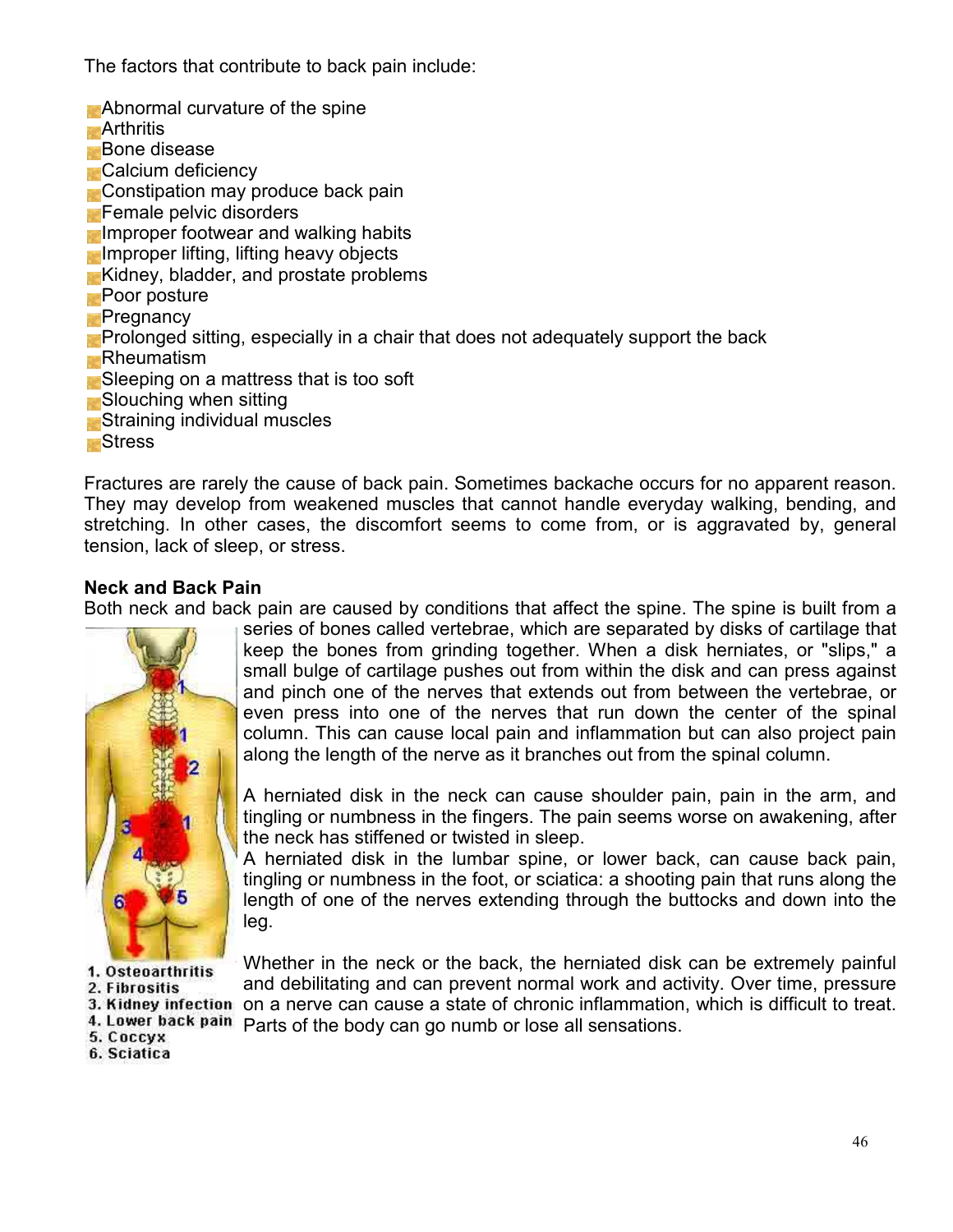#### **Conventional Treatment for Neck and Back Pain (Herniated disk)**

The standard treatments for this condition include anti-inflammatory medications, bed rest, traction, and microsurgery to remove the herniated portion of the disk.

In extreme conditions, the entire disk of cartilage is sometimes removed, and a 'splint' of bone from elsewhere in the body or from a donor bone is used to fuse the two vertebrae together so that they can't move and grind against each other.

Surgery is not always effective, however, and the problem persists in some people even after surgery.

#### **Disk Herniation Does Not Always Means Pain**

Disk abnormalities may not always be the cause of the pain. In one study, MRI scans were used to examine the spines of people with no back pain. Two thirds of them had spinal abnormalities, including herniated and degenerated disks. If these problems had been seen in someone with back pain, they probably would have led to surgery.

#### **Gate Control Theory of Pain**

The gate control theory was first proposed in 1965 by psychologist Ronald Melzack and anatomist Patrick Wall. They suggested that there is a "gating system" in the central nervous system that opens and closes to let pain messages through to the brain or to block them.

According to the gate control theory of pain, our thoughts, beliefs, and emotions may affect how much pain we feel from a given physical sensation. The fundamental basis for this theory is the belief that psychological as well as physical factors guide the brain's interpretation of painful sensations and the subsequent response. Many athletes do not experience pain during the intense activity of the game. After the game, when they turn their attention to their injuries, the pain suddenly appears to come from nowhere. Many pain sufferers find that their pain is worst when they feel depressed and hopeless-feelings that may open the pain gate-and that it's not so bothersome when they are focused on doing something that demands attention or is enjoyable. Although the physical cause of pain may be identical, the perception of pain is dramatically different.

Here's how the gate control theory works. (See also acupuncture for a description of the gate control theory and how that is used to explain the effect of acupuncture in controlling pain.

First, sensory messages travel from stimulated nerves to the spinal cord-the body's pain highway. There, they are reprocessed and sent through open gates to the thalamus, the brain's depot for tactile information. Sharp pains, such as a sudden burn, stimulate different nerves than gnawing, dull pains.

Once the nerve signal reaches the brain, the sensory information is processed in the context of the individual's current mood, state of attention, and prior experience. The integration of all this information influences the perception and experience of pain, and guides the individual's response.

The brain's response to these information will determine the extent of pain we get. If the brain sends a message back down to close the gate, the pain signals to the brain are blocked and we experience lower pain. (That message may be carried by endorphins, natural painkillers in the body that are chemically similar to morphine.) If the brain orders the pain gates to open wider, the pain signal intensifies and we can often feel debilitating pain such as migraine headache.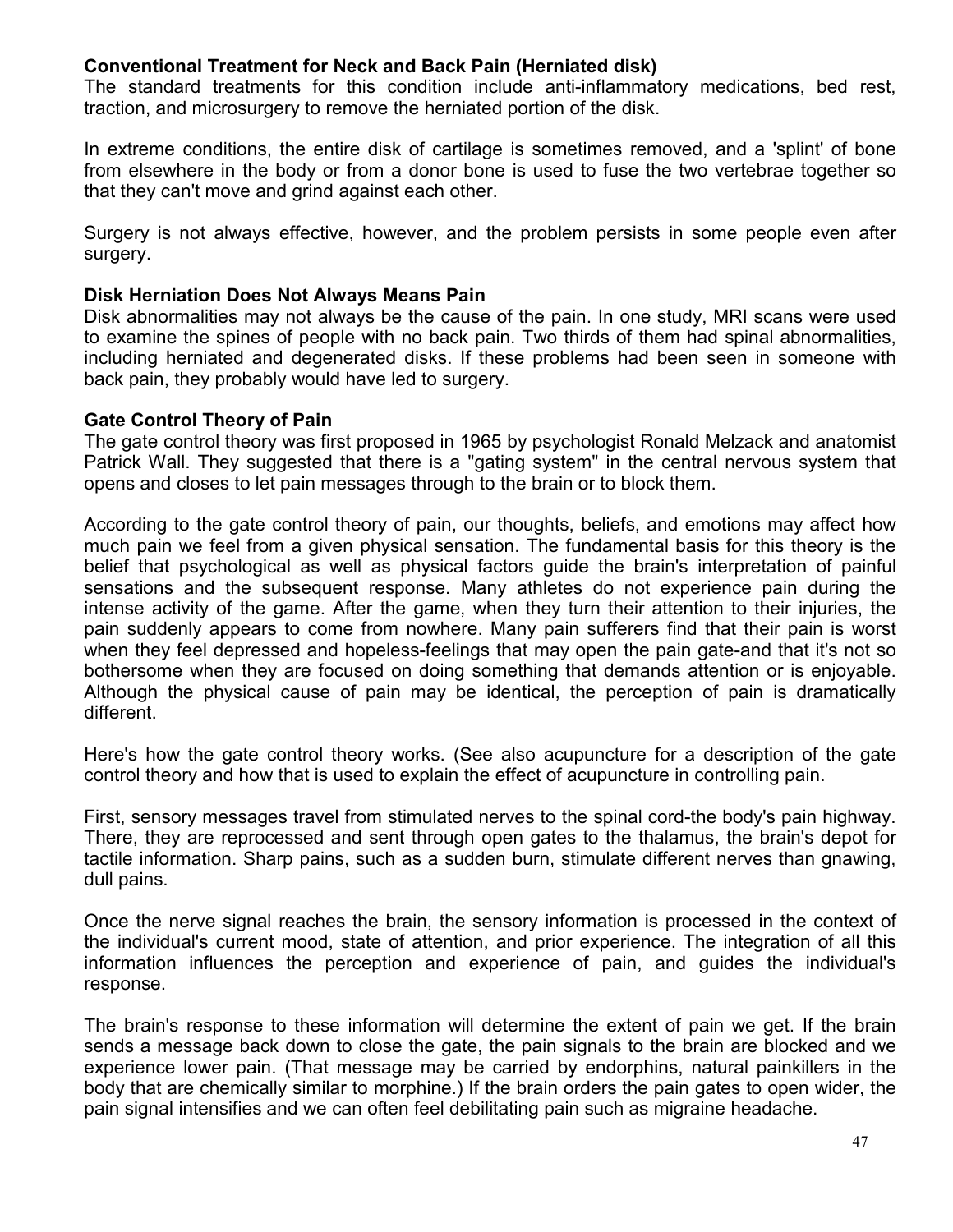#### **Conventional Treatment**

Traditionally, rest and painkillers are prescribed for back pain. The popular solution had been to go to bed until it goes away. But this is the wrong way! The medical experts now say that the best path to recovery is the one that keeps you moving.

A physiotherapist may use mobilization techniques backed by ultrasound, laser, or heat treatment. If the problem is severe and there is no improvement after several weeks, X rays and possibly an MRI scan may be suggested. Treatment can include anti-inflammatory and muscle-relaxant drugs, traction, a collar or surgical corset, painkilling epidural anesthetic injections, antidepressants, TENS or, in the case of a prolapsed disk, surgery.

### **Surgery**

Back surgery is generally considered when pain is unremitting or getting worse. Surgery always entails a degree of risk; there is always the chance of permanent damage and impaired mobility. According to U.S. government data, only 1 percent of those who suffer from back pain appear to benefit from surgery.

Back surgery is useful only for problems in four broad categories:

- Disk displacement (a protruded or "slipped" disk).
- Painful (and abnormal) motion of one vertebra in relation to another.
- Narrowing of the spine around the spinal cord itself from overgrowth of bone (spinal stenosis).
- Some cases in which misalignment of one vertebra with another (spondylolisthesis) leads to pain.

The physical therapy refers to a group of healing practices that include massage, stretching, ultrasound, electrostimulation, heat and cold applications, and muscle strengthening. A physical therapist will know which tendons, bones, and specific muscle groups are involved in a pain syndrome and can massage muscles and teach stretching exercises to release spasms and 'knots.'

The physical therapist will also teach specific exercises designed to strengthen muscles that are causing misalignment or joint pain because they're underdeveloped. They have a variety of techniques at their disposal to treat the pain. Cold applications can reduce inflammation; heat can relax a muscle group and increase healing circulation. Ultrasound can relax deep muscle tissue; electrostimulation can relax muscle spasms by overloading them with neural messages.

#### **Exercise**

People suffering from back pain often avoid exercising certain muscles because movement can hurt. But strengthening muscles despite discomfort can diminish pain by improving muscle tone, strength, flexibility, and endurance. Exercise can also bolster your sense of control over your body. Workouts can also ease pain by facilitating the release of neurotransmitters called endorphins, the natural painkillers in the body.

You should set up a specific goal for the day and try to attain it, however much it hurts. A beginning goal might be to walk half a block a day and increase the distance gradually over time. Doctors and physical therapists can help determine safe and effective ways to recondition your bodies. Initially, it will hurt. The muscles have not been used for a long time. The pain signifies that the muscle being exercised has been weakened by lack of use. Gentle stretching exercises such as yoga are very useful.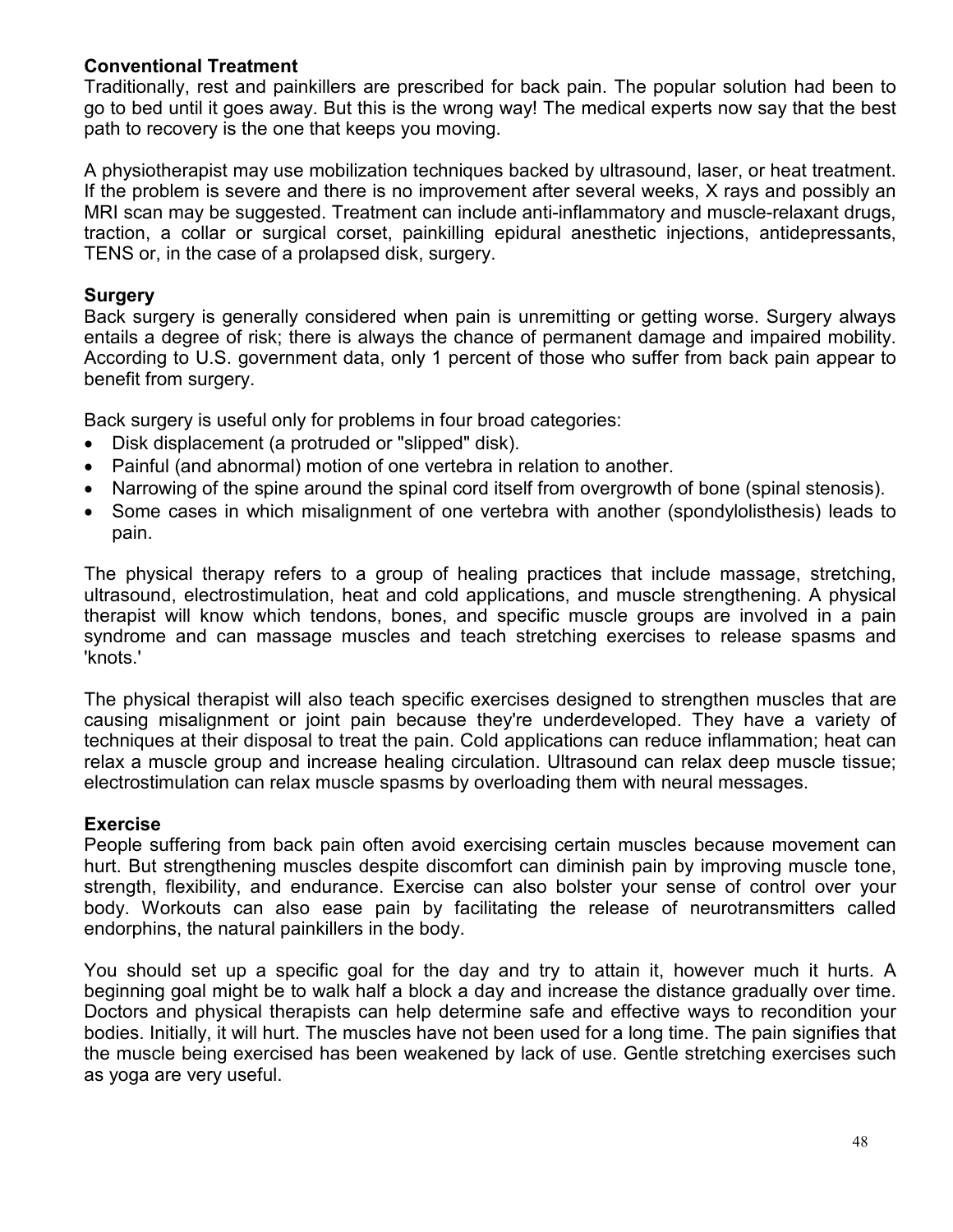Learn to pace your activities. Rest only after attaining your goals for the day. In other words, do not stop as soon as the exercise begins to hurt. Using a chart to monitor exercise and keep track of progress can help you increase your physical functioning in a careful, gradual way. Gradually, you will learn to become more active without increasing your level of pain.

Here are some suggested exercises

Aerobic exercise for at least thirty minutes, three to four times per week **Stretching exercises daily.** 

#### **Stretching For Relief of Back Pain**

Stretching is more important for the relief of back pain than strengthening exercises. The key is to find what muscles or muscle groups are asymmetrically tight or imbalanced, causing postural problems and strain leading to back pain. One of the most common muscles associated with this kind of back pain problem is the rectus femoris. This muscle runs from above the hip down through the kneecap into the front of the tibia (the inner, longer bone of the leg between the knee and ankle). If the muscles in both legs are tight, it can produce, what doctors call, an anterior pelvic tilt, where the whole pelvis leans forward. This often results in a lordosis in the back or an excess amount of lumbar curve. This condition is commonly referred to as sway back.

### **Chair Exercise**

- Sit in chair and lean forward until pain is felt; breathe out and slowly lean farther, stretching muscles further.
- Stand and put the knee of the leg you want to stretch on the seat of a chair. Hold on to the back of the chair with the opposite hand for balance. Pull the heel of the leg you want to stretch to the buttocks, and push forward with the pubic bone. This will push the pelvis backward, and you'll feel the stretch all the way from the knee, up the leg to the front of the thigh.

#### **Knee Pulls**

- Sit in a straight-backed chair. Lift your right knee and clasp it in both hands and pull it as close to your chest as possible. Exhale deeply as you feel tension or mild pain in your back. Do the same with your left leg. Do several repetitions.
- Do the same exercise while lying on mat placed on the floor. While lying on the mat, pull both knees toward your chest. Breathe out as you pull your knees toward your chest and as you feel the tension.

#### **Pelvic Jack**

- The Pelvic Jack is another easy stretch to help with low back pain. You can do this while sitting in a chair.
- Simply sit up straight, back against the chair back so that you have the normal low back curve. Then just allow your pelvis to roll back as if you were going to slouch into the chair. Hold that for a few seconds and then come back up into the straight position with the normal lumbar curve.

#### **Reverse Ankle Pull**

- Stand at the back of a straight-backed chair. Bring your right ankle up behind you, grasp it with your right hand, and gently but firmly pull upward toward your back so that your thigh muscles stretch. Exhale as you pull.
- Do the same with both legs.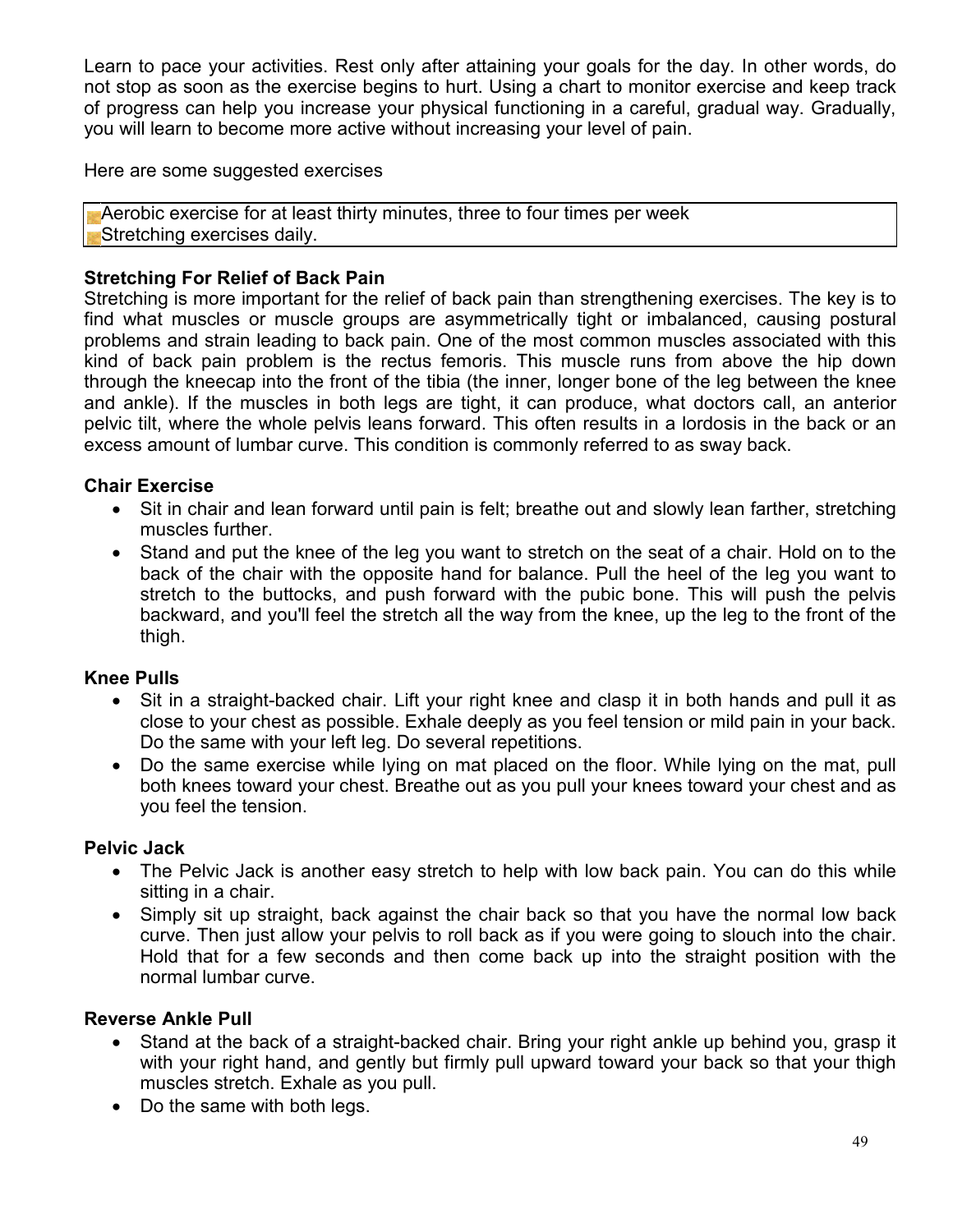## **"Cat-Cow" Yoga Position**

• Another very effective stretching posture is the "Cat-Cow" yoga position, where you're on your hands and knees, and you alternately drop your back into a sway back position, and then arch it like a cat.

Frequently, a person suffering from extreme acute back pain can't move much, or is stiff in the morning or has trouble getting out of bed. Here is how to do the stretch:

- Lie flat on your back, perhaps with a pillow under the knees so as not to put too much of a strain on the lower back.
- Alternately push one foot out and then the other. You don't really have to be pushing against anything. What you are doing is pushing out with your heel. It is like you're trying to make your leg longer. What you're doing actually is rocking the pelvis back and forth instead of from front to back as in the Pelvic Rock.

### **Press-ups**

- Press-ups are something like half of a push-up. It is a great exercise to strengthen your lower back.
- Lie on the floor on your stomach. Keep your pelvis flat on the floor and push up with your hands, arching your back as you lift your shoulders off the floor.
- Do press-ups once in the morning and once in the afternoon.

## **Crunch sit-up**

- Lie flat with both feet on the floor and your knees bent.
- Cross your arms and rest your hands on your shoulders.
- Raise your head and shoulders off the floor as high as you can while keeping your lower back on the floor. Hold for 1 second, then repeat.

## **Swim on Dry Land**

- This is great for extending and strengthening your lower back.
- Lie on your stomach and raise your left arm and your right leg.
- Hold for 1 second, then alternate with your left leg and right arm as if you were swimming.

## **Swimming**

- Swimming is great exercise for the back.
- A good exercise for acute low back pain is to get into a warm pool and swim.

**Caution: Know your limit.** If the exercise you're doing hurts or aggravates your condition, stop immediately. Make sure that before you stretch any muscles it must absolutely be relaxed. It must be relaxed in order for it to stretch at all. Do the stretch, hold it for five to ten seconds, then release and relax for five to ten, then go back into the stretch and hold it for five to ten seconds.

## **Yoga**

Yoga is an excellent way to keep the body limber and in shape. Yoga breathing exercises (pranayama) gently work the muscles of the upper back. The yoga breathing exercises and postures also have the potential to reduce much of the tension and stress that can contribute to back pain. A primary focus of yoga is therapeutic relaxation through gentle exercise and meditation. Yoga teachers believe that by focusing the mind inward, one is able to profoundly relax and revitalize the body and achieve a greater sense of harmony and well-being. It can also help you be aware of your bodies and emotions. It can help you lessen back pain by making you aware of what brings it on.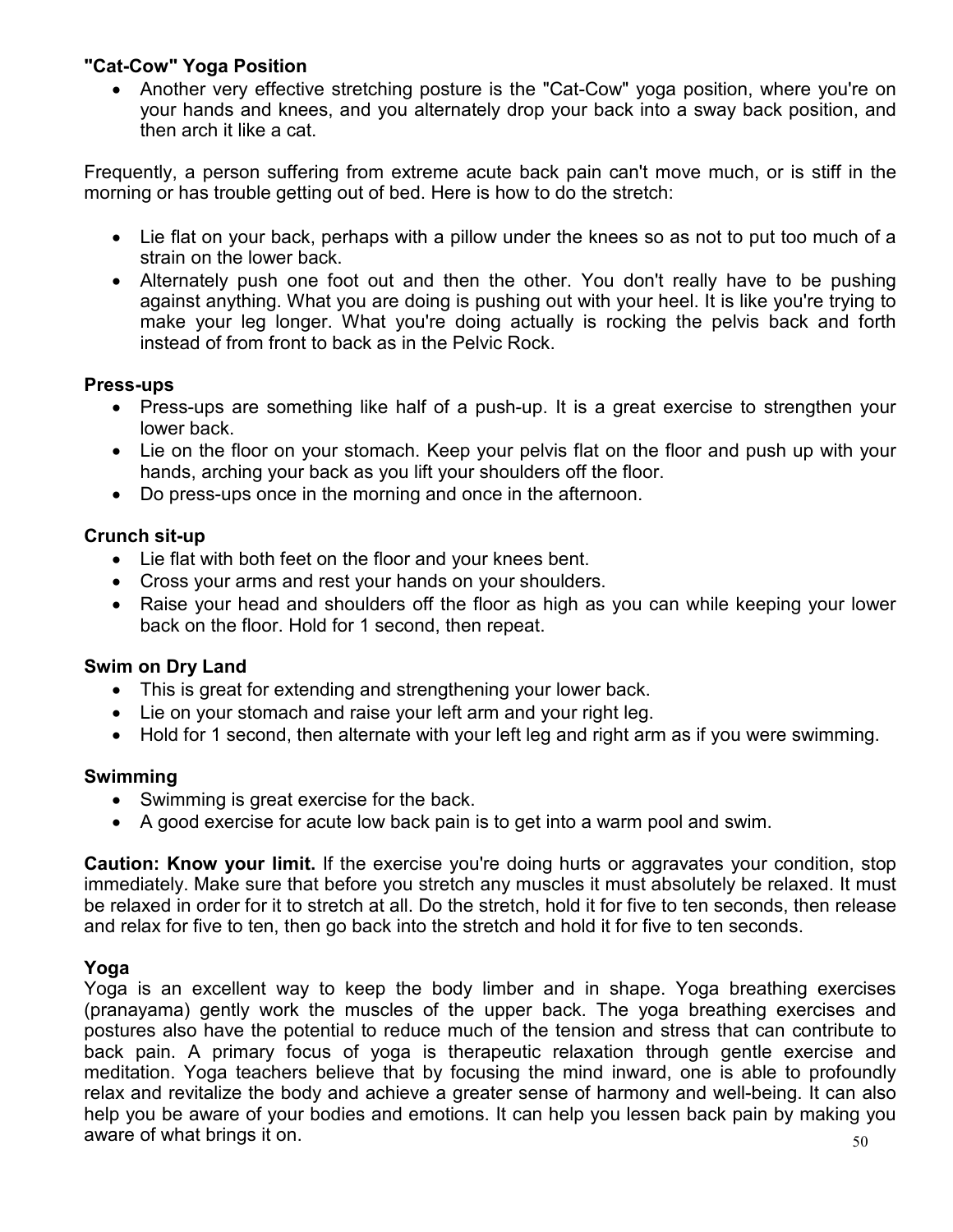Yoga is an excellent therapy to relax. When your attention is directed inward, your body receives messages that you are safe and secure and that it is appropriate to relax. So muscles relax, blood pressure drops, nerves are calmed, anxiety is decreased, immunity is heightened, and healing is enhanced. All of these things can greatly improve one's ability to deal with both the symptoms and causes of back pain. Yoga is also excellent to prevent back pain.

A qualified yoga professional can tailor a specific yoga program to your needs. Lying flat on your back (the Corpse posture) is helpful for releasing tension and relieving pain, rotating the back (the Spinal Twist) eases tension in the upper back and shoulders, and back rolls (the Cat Stretch or Cobra) can increase the flexibility of the spine.

The other yoga postures that may be helpful:

- Camel pose
- Cow pose
- Forward Bend
- gentle, modified Fish pose
- Locust pose
- Lotus pose
- Palm Tree pose

All these postures may be used both as a preventive measure and to help remedy back pain.

In a 1985 survey published in a US magazine, 96% of respondents who practiced yoga reported relief from persistent back pain, compared to 23% who were seeing neurosurgeons.

### **Caution:**

Be sure to get advice from a trained teacher. When you have a backache, you should not do any yoga postures without expert guidance. This is especially true if your pain comes from a slipped disk.

## **Bodywork**

Bodywork includes all the various forms of massage, deep tissue, and movement awareness therapies that can be applied to the treatment of back pain. There are several techniques of bodywork available to choose from for back pain.

Some of the more common forms of bodywork used for back pain and the postural problems that can cause it, include Rolfing and Hellerwork. Both of these techniques involve the strenuous manipulation of the muscles, connective tissues, and joints in order to allow the body, muscles, and connective tissue to realign themselves. Movement awareness therapies such as the Feldenkrais Method and the Alexander technique have also proved effective for realigning and correcting the body's posture. These methods use light touch as well as visualization and suggestion in order to reprogram the body's ingrained image of itself. By relearning proper posture and movement with these techniques, one is often able to alleviate a lot of unnecessary back pain.

Other hands-on techniques that effectively treat back pain through energy healing include acupressure, shiatsu, and reflexology.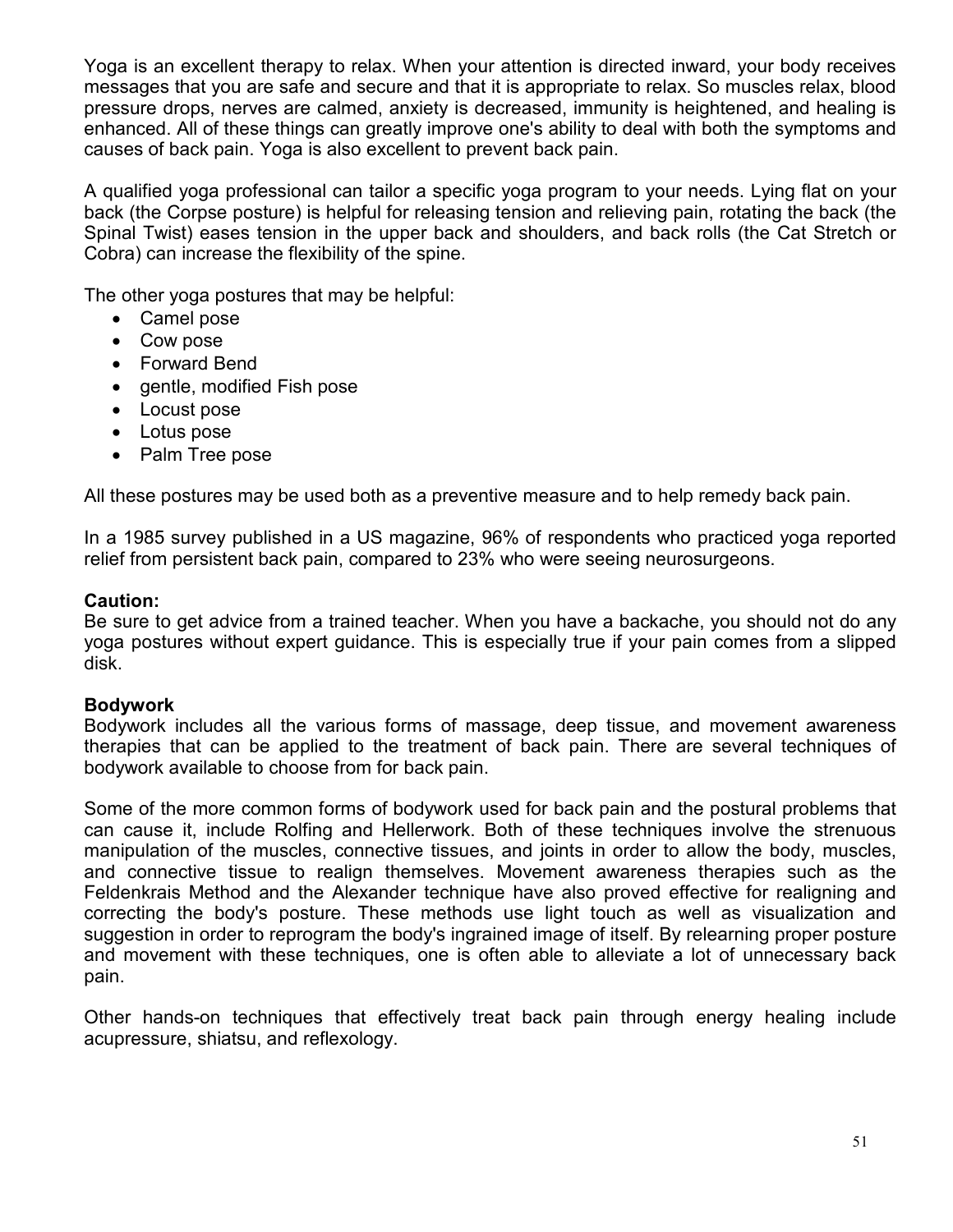The following exercise is a variation of Feldenkrais exercise that can greatly benefit an aching back.

- Lie on your back and take a few deep breaths.
- Notice how your spine is resting on the carpet.
- Do all the vertebrae touch, or are there spaces between your back and the floor?
- Does one side of your back touch the floor differently than the other?
- Does one side feel heavier than the other?
- Send both legs, putting your feet flat on the carpet.
- Gently drop your knees to one side, noticing how far down they seem to go.
- Bring them back to center and drop them once again to the same side noticing any differences.
- Repeat this twenty-five times and then rest, stretching your legs back out.
- How does your back now touch the floor?
- Does your breathing seem any different than before?
- Bend your legs again and drop them to the other side, noticing how far they seem to go.
- How does this side compare to the other?
- Bring your legs back to center and rest.
- Now imagine doing this movement in the most relaxed and fluent manner.
- Do this in your mind ten times, and then actually bend your knees to that side.
- Is the movement easier and fuller than before?
- Do this movement another twenty times, paying attention to how it makes your head move.
- When your legs drop, does your chin move toward or away from your chest?
- How does this movement affect your breathing?
- Now stretch your legs back out and rest, noticing how your back now touches the ground.
- What differences do you notice in your breathing, neck, and head?
- Stand up, and walk around slowly, noticing how your body moves and feels.

Many people will notice surprising differences in their movement and posture. Indeed, some people find that their backs now lie completely flat on the ground for the first time in their lives and those with chronic pain may find the problem completely alleviated from this simple five- minute exercise.

#### **The Alexander Technique**

An Alexander teacher will train you to become more aware of how you move and hold yourself, and reeducate you to correct your posture. This realignment of the musculoskeletal structure eases areas of muscle tension and nerve pressure in the neck and back, and allows the body to move more effectively.

#### **Reflexology**

Press the following points every hour until pain is over, five minutes each point:

- 12-spine- press in the most painful place
- 52-autonomic nervous system
- 55-general pains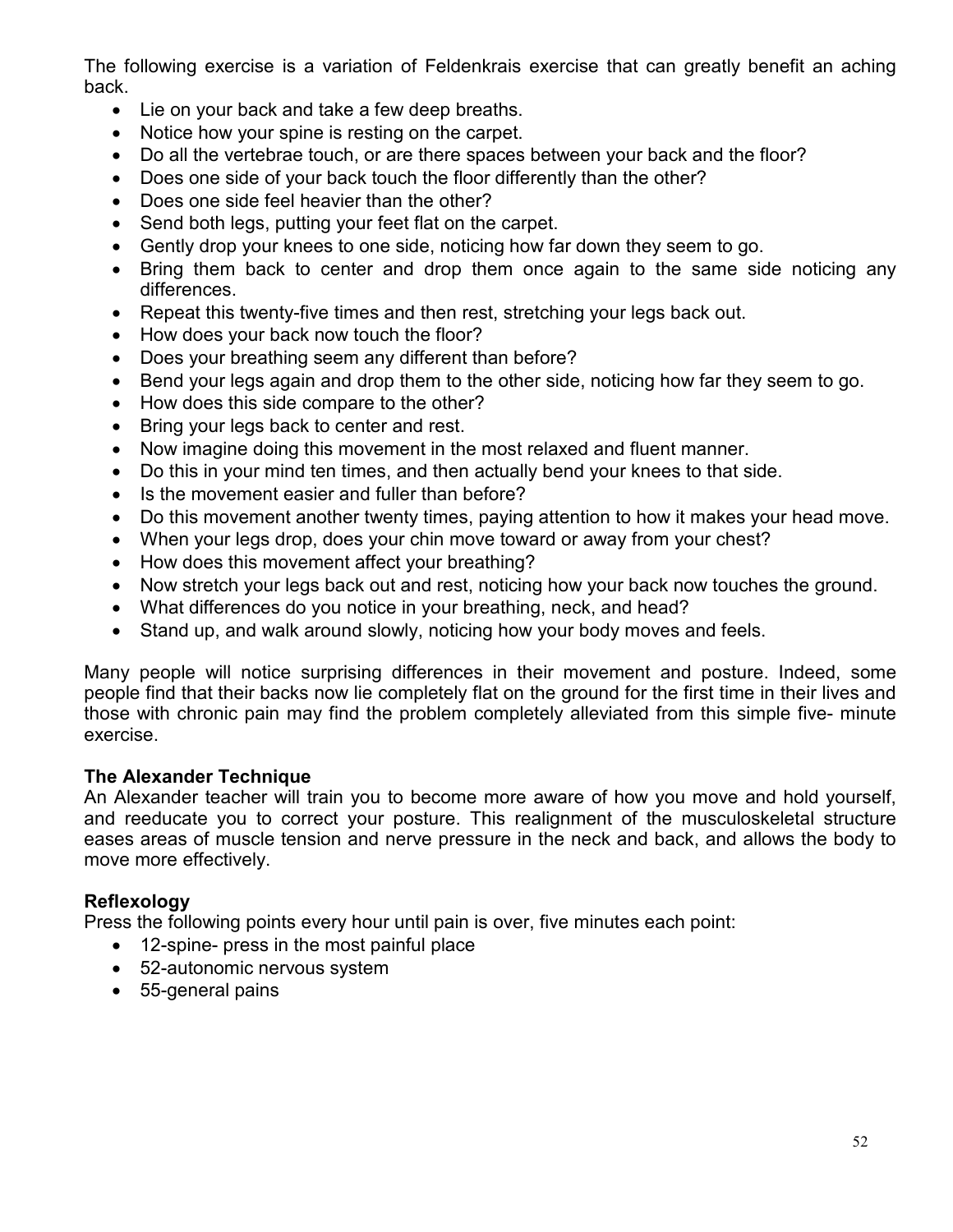Work on your hands and feet focusing on the following reflexes:

| Arm                 |
|---------------------|
| Diaphragm           |
| Hip                 |
| <b>K</b> nee        |
| ⊫Leg                |
| <b>Neck</b>         |
| Sciatic Nerve       |
| Shoulder            |
| <b>Solar Plexus</b> |
| Spine               |

Gently apply pressure with your thumb to one of the reflexology points for the back. Hold for 1 minute. The area corresponding to the spine runs along the inner edge of both feet, from the toe to the heel. Press the base of the big toe for upper back pain; below the ball of the foot for middle back pain; and in the arch for lower pain back. Consider consulting a trained reflexologist if pain persists.

### **Relaxation**

Relaxation techniques provide important and useful means of managing pain. Muscle relaxation decreases or prevents muscle spasms, reduces and controls muscle tension, and helps control other physiological mechanisms (altered blood flow, changes in brain chemicals) involved in nervous system arousal and pain production. Muscle relaxation may also reduce anxiety and distress, improve sleep, and distract a person from the pain.

Several relaxation techniques are available. These encourage relaxation of the back muscles by avoiding stress-a common cause of muscular tension. These include progressive muscle relaxation, biofeedback, meditation, visualization, self-hypnosis, and affirmations. They help promote mental and emotional relaxation.

#### **Research by psychologist Francis Keefe at Duke**

University has shown that relaxation can be effective for patients with low back pain. Several other researchers on migraines and other chronic pain validates the efficacy of relaxation techniques in managing pain.

#### **Schuessler Tissue Salts**

Take 4 tablets three times daily under the tongue or hourly if the pain is severe. Stop after two or three weeks.

- Calc fluor
- Ferr phos
- Nat mur
- Use Mag phos for cramps, spasms and darting pains.

## **Trigger Point Therapy**

Trigger point therapy is based on the phenomenon of painful trigger points that develop in the muscle. These can occur as a result of muscle spasm or from tangled knots of normally smooth muscle fibers. Trigger points are often associated with junctions of the autonomic nervous system. In persons who are suffering from muscular aches and pains, the trigger point is characterized by knotted muscles and a painful tender spot. A trigger point can radiate pain and sensation through nerves to other places on the body.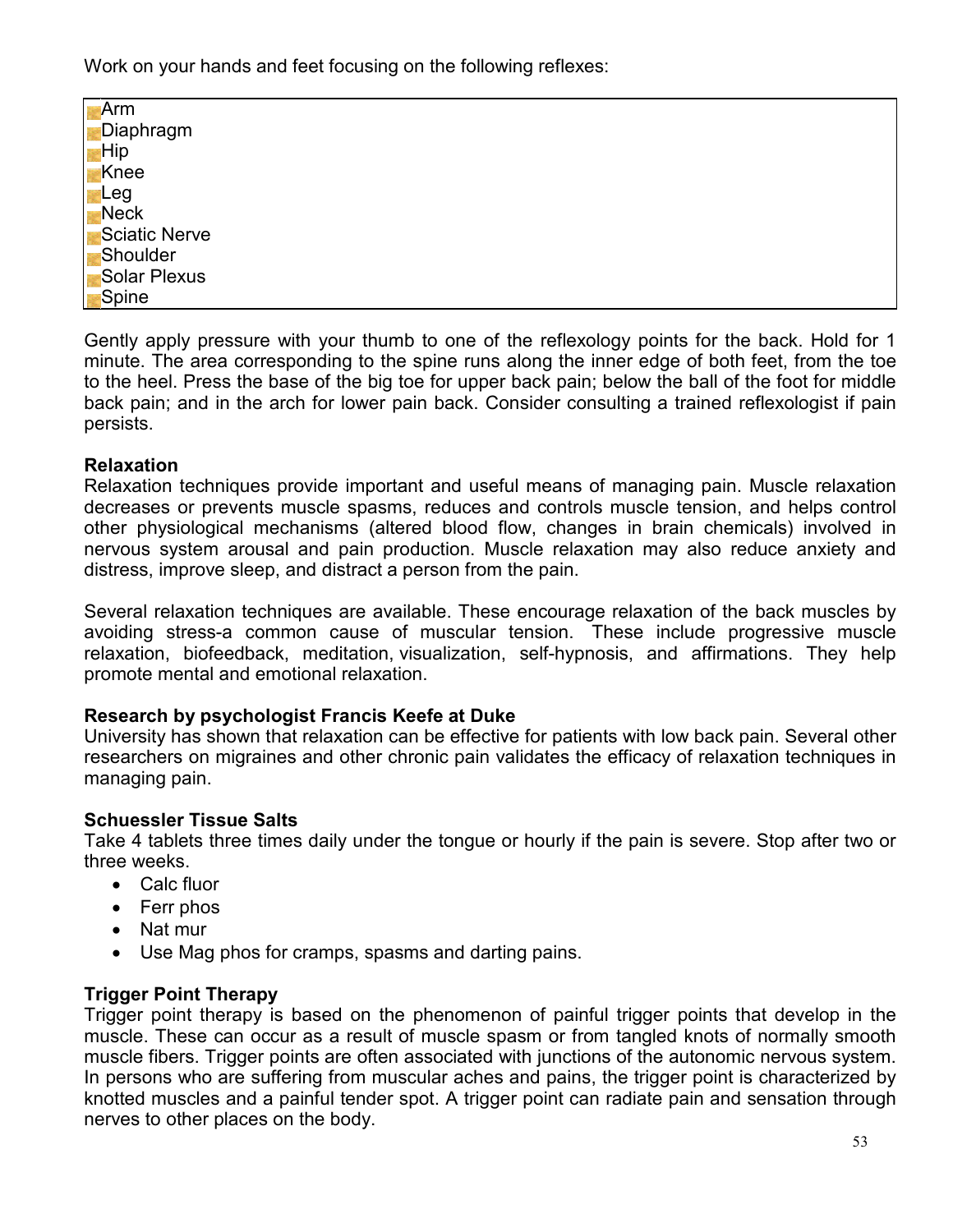The treatment involves injecting a small amount of local anesthetic into the trigger point. The anesthetic seems to 'defuse" the disturbed nerve reaction by scrambling the electrical signals that prompt pain sensation in the nerves, and switching the nerve-muscle complex back to a state of rest. A series of treatments are necessary to cause the pathologically disturbed nerve and muscle to realign normally, resulting in long- term improvement.

Trigger point therapy can be especially useful when there has been an injury to muscles and nerves, whether caused by a traumatic incident or simply by repeated strain and tension.

#### **Acupressure**

To treat persistent lower back pain, firm pressure may be applied to acupoints on the Bladder and Gallbladder meridians, relieving pain and stimulating the flow of qi.

Experts suggest that pressing the B 54 acupressure points, which are behind your knees, may help move pain and pressure away from your back. To press these points follow the steps below:

Lie on your back with your legs up and your knees bent.

Place your fingertips in the center of the crease behind each knee.

Holding on to these points, gently rock your legs back and forth for one minute as you breathe deeply.

When you're done let your feet rest flat on the floor, with your knees bent, and relax. Repeat this exercise three times a day.

#### **Chinese Medicine**

Traditional medicine regards the kidneys as the source of qi that is supplied to the entire body, but especially to the muscles of the low back. As the kidneys and the related muscles of the low back weaken, the muscles go into spasm. This causes the muscles on either side of the spine to pull unequally on the spinal vertebrae. One side pulls harder than the other, causing the spine to drift in that direction. Eventually, disks and nerves become pinched from the bending of the spine to the right or left, causing acute pain.

Middle back pain is often caused by imbalances in the liver and spleen, organs that provide qi to the muscles of the middle back. Upper back pain can be caused by excess kidney energy that is transferred upward to the neck, excessive or deficient heart energy, or tension in the shoulder muscles caused by stress and liver-gallbladder imbalances.

For backache that often results from kidney yin deficiency (or expanded kidneys) Chinese medicine recommends:

Black beans, black soybeans, and mung beans and sprouted Blackberries, mulberries, blueberries, huckleberries Kuzu root Millet and barley **Seaweeds** Spirulina and chlorella String beans Tofu Watermelon and all other melons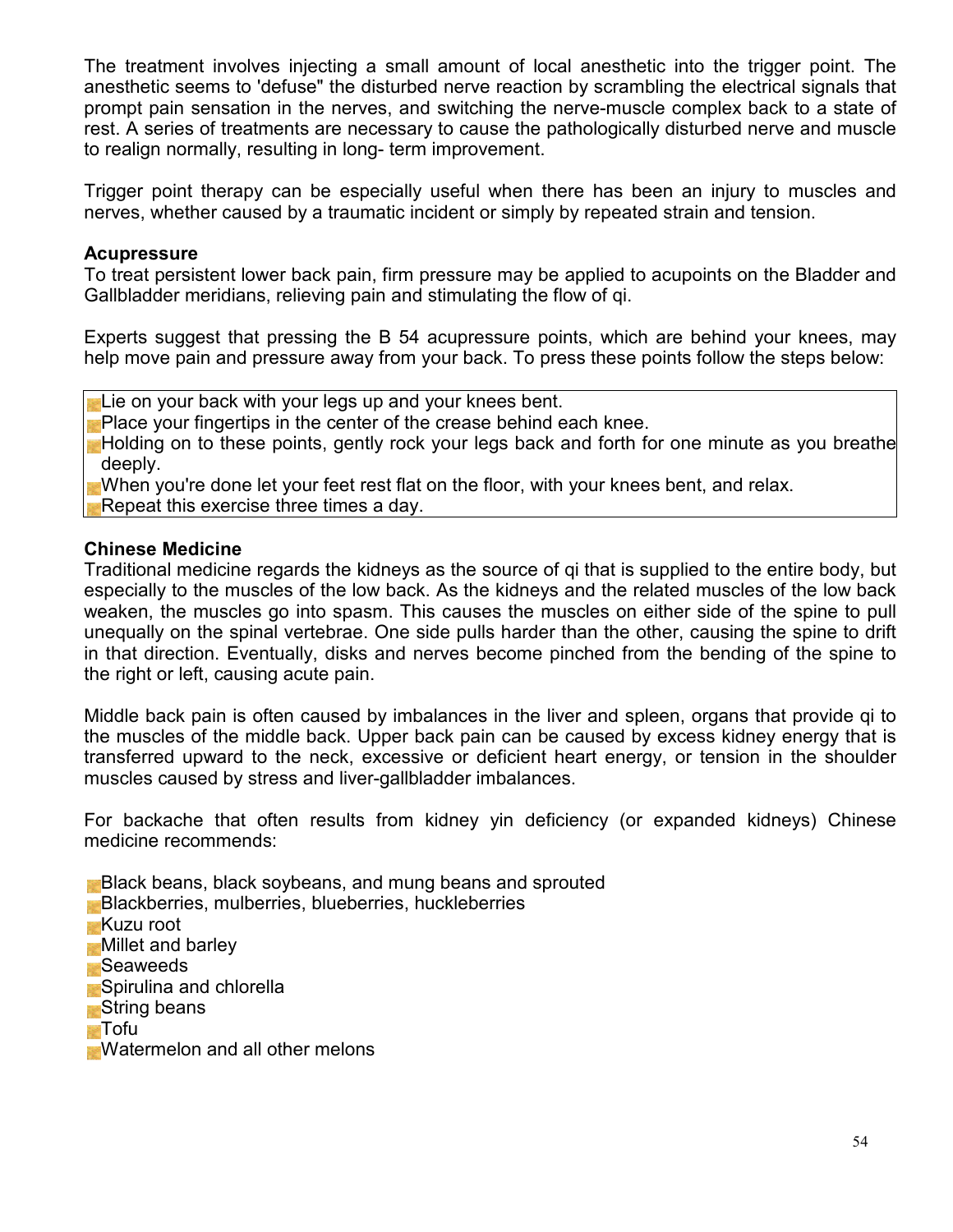## **Foods to Avoid**

Alcohol

**Animal products (They will stimulate the liver into a heat or stagnant condition and drain kidney** yin.)

Coffee

Hot spices such as cinnamon, cloves, and garlic

Tobacco

Other key aspects of Chinese medicine are: acupressure, acupuncture, tai chi and qigong. T'ai chi is an ancient Chinese discipline of slow, fluid movements. It's a great relaxation method that helps the muscles in your back. The breathing exercises and stretching activities of t'ai chi foster harmony within the body.

### **Chiropractic**

Chiropractors are shown to be helpful in dealing with low back pain, sciatica, neck pain, and other syndromes related to the spine. If you have back pain, it's reasonable to make a chiropractor's office your first stop.

It is estimated that more people see chiropractors for back problems than for all other ailments combined. Chiropractic spinal manipulation has been recognized by the U.S. Agency for Health Care Policy and Research as an effective therapy for acute low-back pain. Chiropractic treatment has been found to be more beneficial to patients with persistent back and neck complaints than other forms of manipulation. Research in Great Britain found chiropractic to provide "worthwhile, long-term benefits" for patients with low back pain in comparison to hospital outpatient management. This study also found chiropractic benefits to persist for a three-year period, indicating long-term benefits. For patients with uncomplicated, acute low back pain, chiropractic has also been found to be effective. A cost comparison study of back-related injuries showed the number of work days lost for patients treated with chiropractic to be nearly ten times less than that of patients treated under medical care. Also, average compensation costs for chiropractic care were \$68.38, compared to \$668.39 for patients treated with standard, non-surgical treatments.

Traditional chiropractic therapy relies on spinal manipulation to correct subluxations, or misaligned vertebrae, which may be responsible for problems anywhere along the spine. According to practitioners, misalignment of the vertebrae in the spine can cause the joints to press on the spinal nerves, leading to direct pain in the back and possibly "referred" pain in other parts of the body. By helping restore motion to poorly functioning vertebrae, chiropractic therapy diminishes the accompanying pain and muscle spasm.

Chiropractic is a harmless therapy and, if it does not help you, you can always go to see an orthopedist. In fact, English orthopedists are also trained to manipulate the spine unlike their American counterparts.

The straight chiropractors, who confine their practice to dealing with the bony structures of the body, can provide a great deal of relief and a healing touch for many musculoskeletal problems. They are trained to recognize what they should treat and what they shouldn't treat.

#### **Cognitive Restructuring**

Our thoughts can have a profound effect on our mood and physical state-including our perception of physical pain.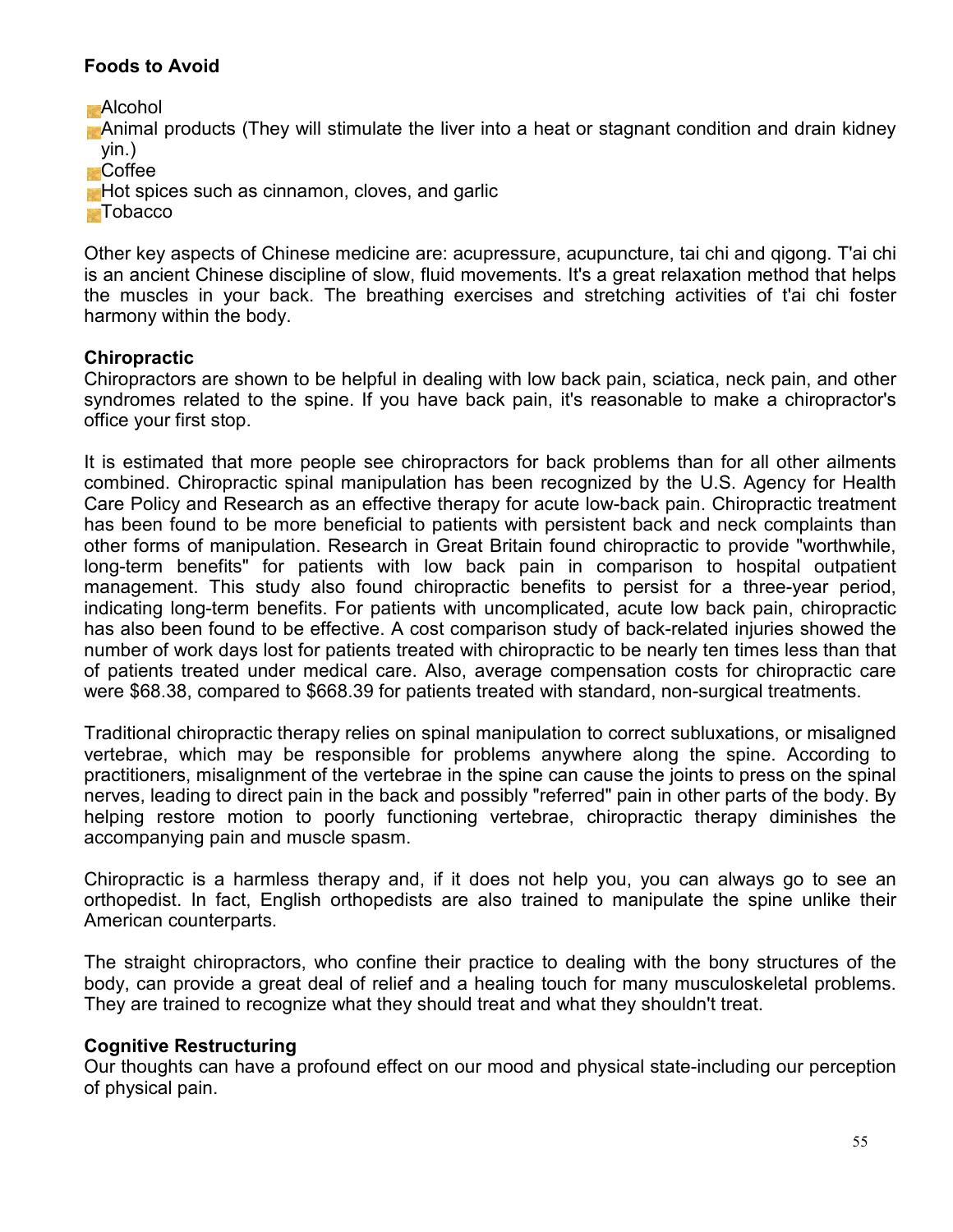If you constantly tell yourself, "I don't see how this pain is ever going to get better," or "I can't take it anymore," as many pain patients do, you may exacerbate your pain in three ways.

- It becomes hard to develop the sense of power and control necessary to fight the pain.
- These self-defeating, stressful thoughts can further tense your muscles.
- Such thoughts may alert the nervous system to widen the pain gate and increase the discomfort.

Cognitive restructuring revises the way you think about your problem by rewriting your internal "script." It has been successful in treating a number of psychological problems, most notably depression. In the treatment of chronic pain, cognitive restructuring is used as an adjunct to other approaches, such as relaxation.

In cognitive restructuring, pain sufferers use a diary to record when their pain was particularly severe; what the situation was at the time of the pain; what they thought about and felt before, during, and after the pain episode; and what they tried to do to decrease the pain. By examining these diaries, perhaps with the help of a trained professional, the pain patient can identify negative thoughts and feelings and learn to change them. For example, they may learn to identify cues that trigger tension and anxiety and find out how to view stressful situations calmly and realistically rather than as catastrophes.

#### **Mind-Body Approaches to Pain**

Thoughts, feelings, and other people's responses can affect the way you feel about pain. Several psychological interventions are available that can help make the pain much more manageable, and in some cases, totally eliminate it.

Many pain patients find that their pain is worst when they feel depressed and hopeless. The pain is not so bad when they are focused on doing something that demands attention or is enjoyable. The physical cause of pain may be identical; but the perception of pain is dramatically different.

The gate theory offers a partial explanation for such great variation in the experience of pain. But it does not give the whole story. The missing pieces may be the role of psychological factors on the pain.

For example, thoughts and emotions can directly influence physiological responses such as muscle tension, blood flow, and levels of brain chemicals that play important roles in the production of pain.

Scientists at University of Pittsburgh found that stressful thoughts lead to pain only in those parts of the body that are already physically vulnerable. They placed muscle tension sensors on the lower backs, forearms, and foreheads of three groups of volunteers: patients with back pain, patients with other types of pain, and pain-free people. Their muscle tension was monitored while they recalled and described in great detail the last time they experienced extreme pain and their last episode of severe stress. When discussing these events, people with back pain had a higher tension level in their back muscles-and only in their back muscles-than they did when the experiment began. The other two groups showed no change in back tension.

How you cope with the pain also affects your experience of pain. For example, anticipating pain before it strikes can worsen the situation. This may be more important in cases of pain such as migraine headaches.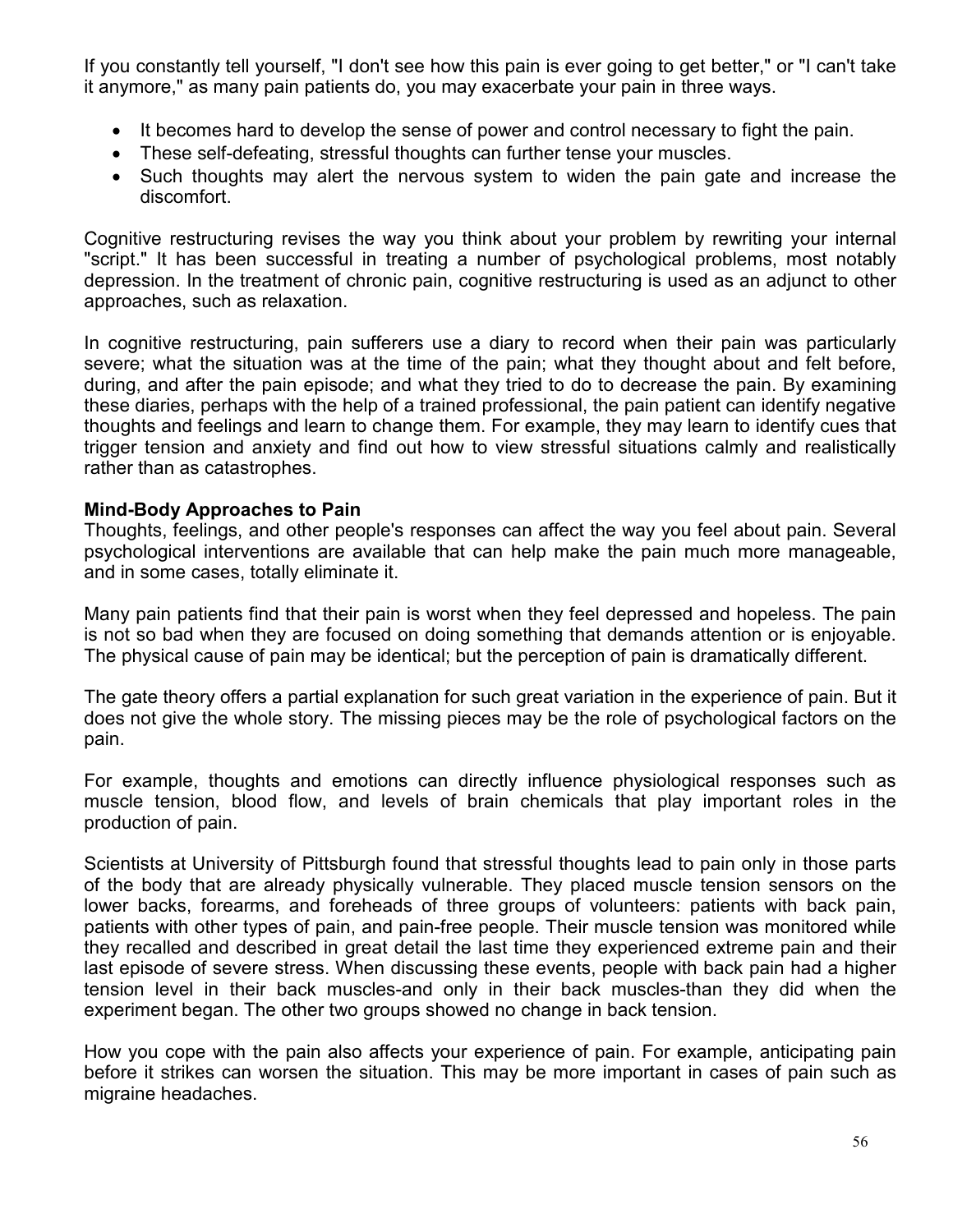You may feel that you have no control over your physical condition. This can sap you of the inner strength to fight back. Even relatively minor problems may appear very serious. The result is that you will be tempted to remain passive and inactive. Some people will try to cope with this situation by turing to excessive medication or alcohol.

Sometimes your interactions with other people can augment your discomfort by inadvertently rewarding you for the pain. We often use symbols such as moans, groans, grimaces, and limps to convey our pain to others. Your friends or family members may respond to these signals in ways that harm you in the long run. If others start paying special attention to you when pain strikes, you may unconsciously seek attention by having an episode of pain.

Mind-body interventions such as relaxation training and biofeedback work by helping control physiological responses that contribute to pain production. Others help patients manage stressinducing thoughts, emotions, and behaviors that can open the pain gates. All help increase the sense of control over pain and the factors that influence it. It is often possible to reduce the dosage of the pain medicine required by complimenting your drug therapy with mind-body therapies.

### **Pain Clinic**

Many people with persistent pain can successfully manage by using mind/ body techniques on their own. But others need professional help. You can get help from a clinic devoted exclusively to treating pain. Select a clinic that has interdisciplinary facilities that offer personalized treatment tailored to your specific physical and psychological needs.

A study conducted by researchers from University of Pittsburgh and a group of German researchers reviewed 65 studies including about 3,100 pain-clinic patients. The length of treatment varied from several weeks to several months. The clinic patients showed a 56 percent improvement in pain and disability compared with a 14 percent improvement for people in the control groups. The clinic patients also showed significantly less psychological distress and higher levels of increased physical activity and were more likely to return to work.

## **Prevention**

Improving your posture will help prevent many kinds of recurring back problems. First, analyze your posture by standing with your heels against a wall. Your calves, buttocks, shoulders, and the back of your head should touch the wall, and you should be able to slip your hand behind the small of your back. Then step forward and stand normally: if your posture changes, correct it right away. If you stand for long periods at work, wear flat shoes with good arch support and get a box or step about six inches high to rest one foot on from time to time.

Other tips:

Buy backrests for car seats and a supportive mattress for your bed. If lifting heavy objects, bend at the hips and knees, keeping your back straight. Make sure your chair supports the small of your back **Regular exercise such as swimming.** 

The best way to prevent back pain is to stay active and to exercise. Your doctor or a physical therapist will advise you as to the proper exercises to keep the back strong and supple.

Rather than spending hours sitting or standing in one position, take regular breaks and move around. This simple activity can do wonders in helping strengthen the back.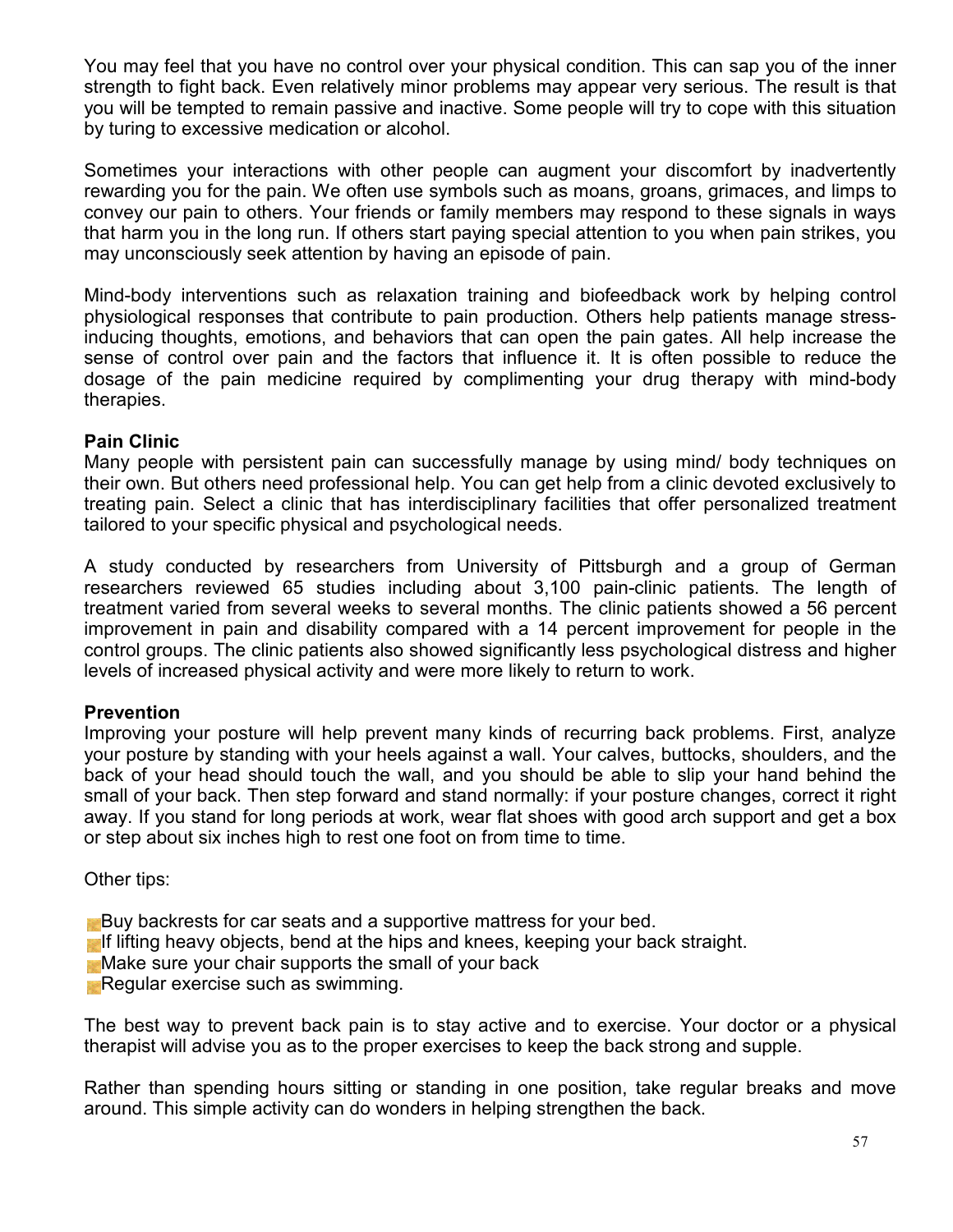## **Computer**

With the increase in computer use, doctors report that more and more people are reporting neck and back pain. The main culprit in this case is the position of the computer display terminal. Locate your terminal so that it is in level with your idea when sitting upright. You should not have to bend down to look at the terminal. In many cases, you will have to elevate the terminal to accomplish this. Take occasional breaks from the computer use to stretch. Buy one of those funny looking "ergonomic" chair. It does help by keeping your back straight. Remember the idea is to keep the posture straight. Many people tend to sit stopped or bend that put lot of pressure on their spine and back.

## **Sitting**

Most people spend long hours sitting. Make sure your chair correctly supports your body. A good chair bottom supports your hips comfortably but doesn't touch the backs of your knees. Your chair back should be set at an angle of about 10 degrees and should cradle the small of your back comfortably; if necessary, use a wedge-shaped cushion or lumbar pad. Avoid over-soft or bucketshaped chairs. Very low chairs can be uncomfortable and difficult to get in and out of, as can chairs without arms. Your feet should rest flat on the floor. Your forearms should rest on your desk or work surface with your elbows almost at a right angle.

The best way to sit down is to stand in front of the chair with one foot slightly behind the other, almost under the chair. Bend your knees, and at the same time place your hands behind you to rest on the arms of the chair (or the seat, if the chair has no arms). Then lower yourself gently on to the chair. Placing a small, firm cushion - or rolled-up towel - at the small of the back gives vital support to the lower back area and encourages correct seating posture.

## **Beds**

If you have an old or sagging mattress, put a board under it as a temporary measure. If the bed itself is causing problems, you can put the mattress on the floor. To prevent or minimize back pain at night, keep your spine in a neutral position. Don't prop your head and neck on a big pillow. Instead, choose one that keeps your head and neck in line with your upper back. Sleep only on your side or your back, but never on your stomach. Sleeping on your stomach twists your neck and back. Also, avoid extremes in surfaces, such as saggy mattresses or bare floors. A good mattress and pillow will maintain your neck and back in the correct posture even while you sleep. Pillows between your knees or along your back or sides may provide further comfort to your back and shoulders.

## **Lifting**

When you have to lift heavy objects, don't bend at the waist. Squat with your legs, keep your back upright as you grasp the object, and stand upright again. Let your legs do the lifting, not your back. A back brace may also give support and prevent back strain; its main benefit is that it won't let you bend over at the waist. Use a back brace sparingly: Long-term use can make you dependent on it and may eventually lead to weaker-not stronger-back muscles.

Learn the correct technique to lift. First stay as close as possible to the object you are going to pick up. The closer you stand to whatever you're picking up (a child, a bag of groceries or a box of office supplies) the less strain you put on your muscles. Here's the right technique. Beginning in a standing position, squat from your knees rather than bending from the waist to pick up the load. Plant your feet firmly in front of you, one foot slightly ahead. Once you have your arms around it, keep the load as close to your abdomen as possible while lifting and lowering. Use both of your hands so that you lift symmetrically.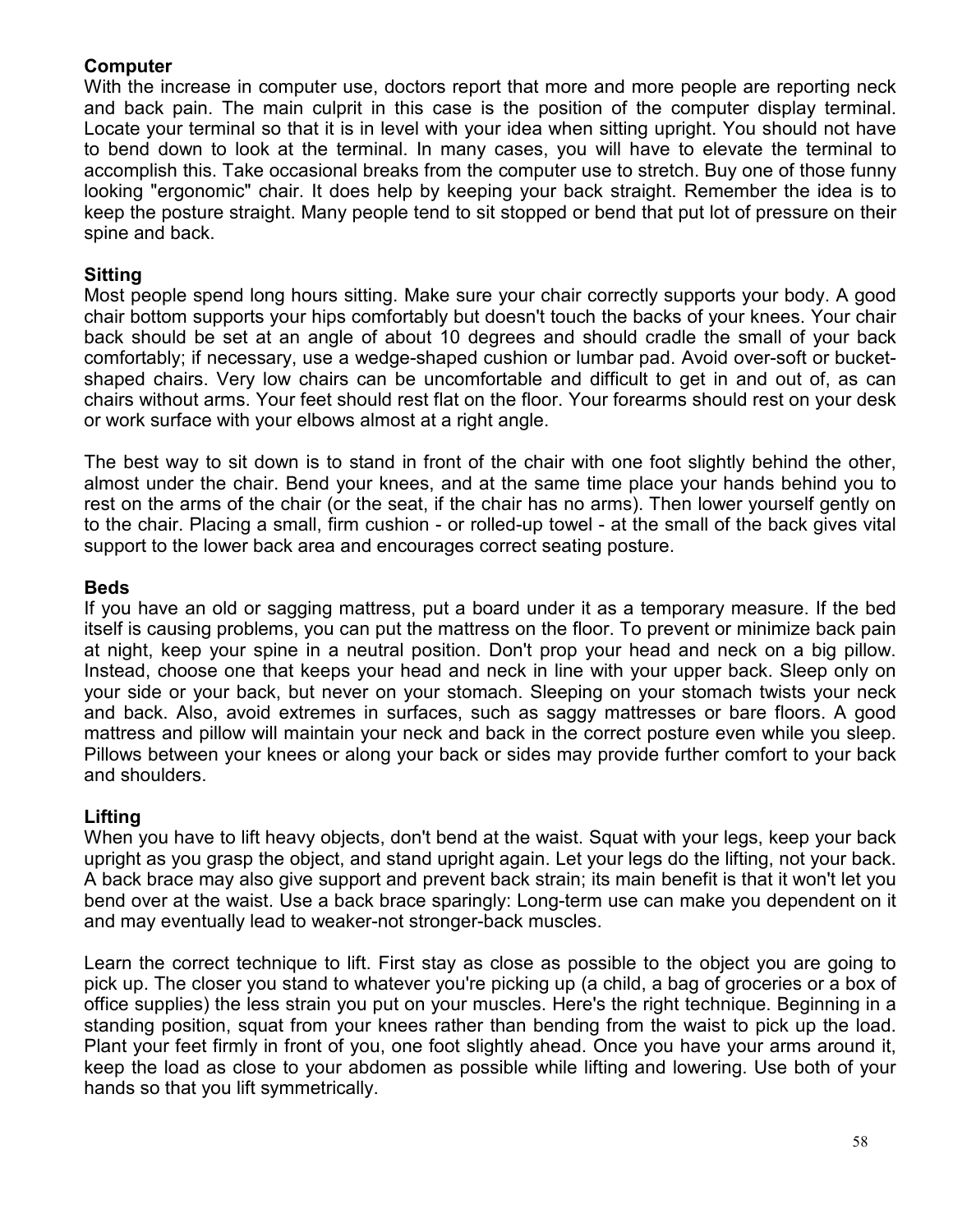Lift first, turn second. We all have a natural tendency to do things that puts strain on our backs. For example: You grab a bag of groceries and turn to load them into the car--or lift an infant up and out of a crib--in one quick movement. Don't do it. Over time, twisting can lead to herniated disks. Instead, lift your load, hold it close to your abdomen, and then turn, using your feet to get you where you want to go instead of swiveling your hips.

## **Miscellaneous**

- Housework can put a great strain on backs. Take frequent breaks between chores.
- When vacuuming, work in short stretches, keeping the vacuum cleaner close to your body and using short sweeps. Try alternating the arm you use, and make full use of the cleaner's accessories. Store the vacuum cleaner where it is easily reached.
- Organize your cupboards so that everyday items are easy to reach. If you have to get something down from a high cupboard, use safe steps - do not overstretch.
- Wet clothes are heavy. Always carry your laundry basket in front of you, not resting on one hip.
- Try ironing sitting down, or resting one foot on a raised block or low stool. Don't stand for too long without changing position.
- When making beds, kneel rather than stoop. Resist the temptation to do everything from one side of the bed by stretching over. Go to the other side!
- Avoid clothes that restrict your mobility such as tight trousers. This can encourage bad posture and back stress. Avoid or minimize the use of high heel shoes. Low-heeled shoes can sometimes help with arch support, but more than 1/2 inches will misalign the curvature of your back, which can lead to back pain. If you must wear heels, save them for special occasions.
- Wheel your belongings. Briefcases are heavy. So are big purses slung on shoulder straps. Dangling from one shoulder, those big loads create an unequal stress on your spine, which can hurt your back. You can do some common sense techniques to minimize back strain.

#### Carry the minimum in a purse.

Use a fanny pack or backpack

Use a suitcase on wheels or use a luggage cart (a lightweight metal frame with wheels).

## **Common Sense Recommendations**

Back pain can strike at any time. Most of the recommendations given here apply to short term, acute pain. If you are suffering from pain for quite some time (chronic pain), you should seek professional help.

- 1. Do not ignore the pain. It is the body's way of telling us that something is wrong. Stop doing whatever started the pain attack in the first place. Stop what you are doing and ease yourself gently into a more comfortable position.
- 2. When pain hits, immediately drink two large glasses of quality water. This often gives relief within minutes. Muscle aches and back pain are frequently connected to dehydration. The body needs a minimum of eight 8-ounce glasses of water daily to keep acidic wastes from building up in muscles and other tissues.
- 3. Try lying face down on the floor, hands by your sides, immediately the pain starts. This takes the pressure off your back.
- 4. If pain follows an injury or sudden movement, apply ice (or a bag of frozen vegetables from the freezer in an emergency) (Do not apply ice directly to your skin as it may cause a cold burn.) for the first forty-eight hours then apply heat.
- 5. Rest on a firm bed. When getting up, roll to your side, draw your knees up, push up to a sitting position, and stand by pushing up with your legs.
- 59 6. Avoid all meats and animal protein products until you are healed. Animal foods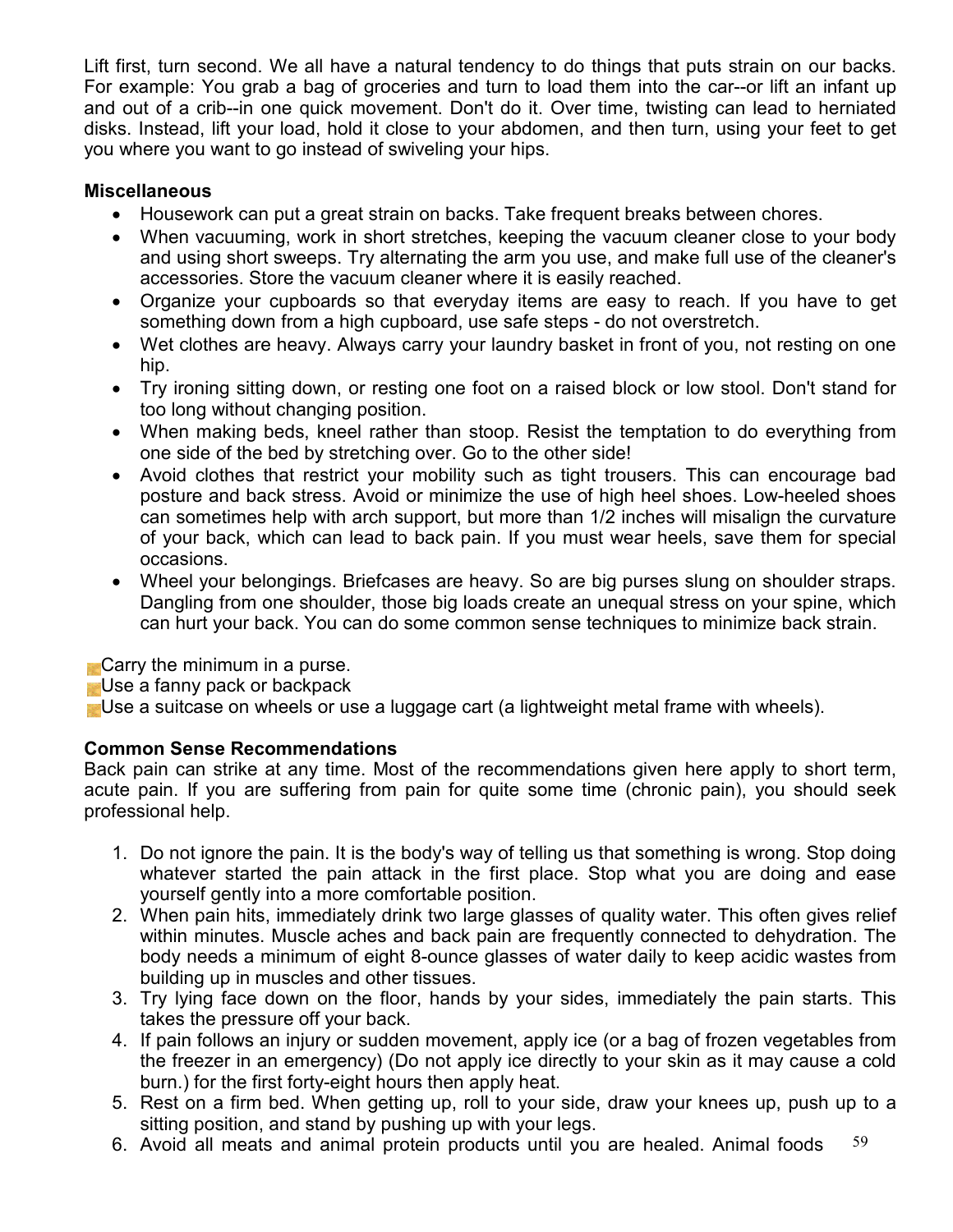contain uric acid, which puts undue strain on the kidneys that can contribute to back pain. Eat no gravies, oils, fats, sugar, or rich or highly processed foods.

- 7. Try gentle stretches. Gentle stretches can actually help you heal more quickly. While lying down, try bringing up your knees to your chest. Then, put a little pressure on your knees. Stretch, then relax. Repeat a few times unless you feel pain. If you do, stop.
- 8. See your doctor after one or two days if the pain is still bad. Before you see the doctor, make a note on how the pain started, how bad it is, what makes it better/worse etc.
- 9. Take painkillers at regular intervals. Do not exceed the recommended dose. Always read the instructions.
- 10. To relieve back muscle pain, soak in a very warm bath or apply a heating pad directly to your back.
- 11. Stop smoking. If you smoke, quit. Studies have shown that people who don't smoke are more likely to experience long-lasting relief from back pain, including less persistent problems overall than those who do smoke. Smoking also makes the disks in your back age faster and stiffen up, because it keeps oxygen and blood from getting to your back.
- 12. Once the acute pain has subsided, doing exercises to strengthen the abdominal muscles may help to prevent recurrences; these muscles help to support the back.
- 13. Use relaxation music to help calm the mind and ease body tension.
- 14. Don't do any bending, twisting or lifting. Learn the correct techniques.
- 15. Ask a friend or your partner to massage your back. Make sure, though, that they treat you gently and stop them if anything they are doing causes pain. Don't let them touch your spine.
- 16. When sitting, keep your knees a little higher than your hips and keep your feet flat on the floor.
- 17. When carrying things on your shoulder, switch the weight to the other side from time to time. Carrying heavy shoulder bags may produce neck, back, and shoulder pain.
- 18. Always push large objects; never pull them.
- 19. If you are a nursing mother, put pillows behind your back for comfort and bring your baby to your breast rather than strain your back by bending over your infant. If you're nursing in a chair, make sure that it's a chair with good back support.
- 20. Move around. Do not sit in the same position for long periods of time.
- 21. Do not sleep on your stomach with your head raised on a pillow. Instead, rest your back by lying on your side with your legs bent, so that your knees are about an inch higher than your hips. Sleep on a firm mattress with your head supported on a pillow. If your mattress is not firm enough, place a board between the box spring and the mattress.
- 22. Maintain a healthy weight and get regular moderate exercise. A lack of exercise can cause back pain. Activities that are good for the back include swimming, cycling, walking, and rowing. Avoid baseball, basketball, football, bowling, golf, tennis and weightlifting.

#### **Acupressure**

To treat persistent lower back pain, firm pressure may be applied to acupoints on the Bladder and Gallbladder meridians, relieving pain and stimulating the flow of qi.

Experts suggest that pressing the B 54 acupressure points, which are behind your knees, may help move pain and pressure away from your back. To press these points follow the steps below: Lie on your back with your legs up and your knees bent.

**Place your fingertips in the center of the crease behind each knee.** 

- **Holding on to these points, gently rock your legs back and forth for one minute as you breathe** deeply.
- When you're done let your feet rest flat on the floor, with your knees bent, and relax.
- Repeat this exercise three times a day.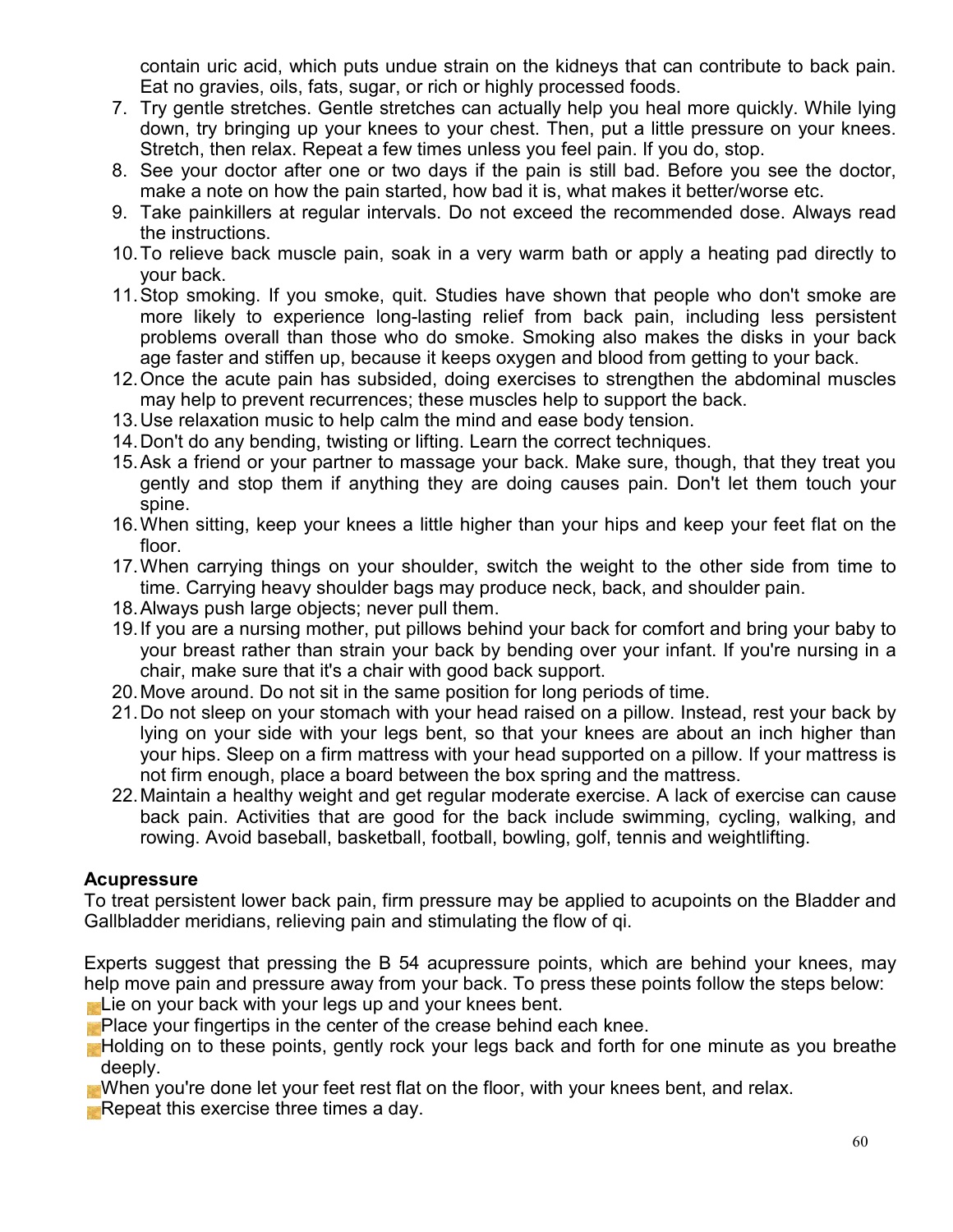### **Acupuncture**

Acupuncture is a traditional Chinese medical therapy. There is documented research that supports the physiological and therapeutic effect of acupuncture. It has a wide variety of medical uses that include regulating menstruation, reducing the cramps of irritable bowel syndrome, treating tinnitus (ringing in the ears), stimulating immune cells, and inducing anesthesia for surgery. It can be especially helpful in dealing with musculoskeletal problems, such as arthritic symptoms, bursitis, neck pain, and joint pain.

Practitioners use needles, moxibustion, or cupping to stimulate acupoints on the yang channels that flow down the back and legs, such as the Small Intestine, Kidney, and Bladder meridians, to relieve pain and restore the circulation of qi ("life energy"). In Chinese medical theory, the meridians represent paths of energy flow, but Western science has discovered that the nodes are physiologically located at junctures of the autonomic nervous system. Stimulation of the nodes thus affects the nervous system and can cause effects at some distance from the actual point of stimulation.

Many pain clinics now use acupuncture routinely, which can sometimes be helpful in dealing with persistent back pain. In the 1980s, researchers at the University of California, Los Angeles, found that acupuncture restored blood flow, relaxed muscle spasms, and strengthened weak muscles. In other US studies, patients receiving acupuncture for back and neck pain improved more than control groups.

#### **Biofeedback**

Biofeedback procedures are useful in managing back pain. The technique known as electromyographic (EMG) biofeedback alerts you to electrical activity from muscle tension, thus helping you control it and diminish the pain it causes.

In one innovative experiment, Herta Flor and her colleagues treated patients suffering from chronic back pain with 12 one-hour sessions of biofeedback. They were compared to a second group, who received the same amount of treatment but were given false feedback-the information they received came not from their own muscles, but from other patients'. The patients given accurate biofeedback reported at least a 40 percent reduction in pain intensity , and half of them experienced a drop of 75 percent; the other group reported no change. Following the biofeedback, patients were encouraged to practice relaxation at home on a regular basis. After two-and-a-half years, the first group's improvements still held.

## **Neural Therapy**

Neural therapy is a treatment for chronic pain that is vary popular in Europe and South America. It involves injection of small amounts of a local anesthetic into strategic points.

Neural therapy was discovered by a German physician Ferdinand Hueneke in 1940. Proponents of the therapy theorize that injuries, surgical procedures, and scars can create local disturbances in the autonomic nervous system that actually change the electrical fields of the body, often causing pain or dysfunction at remote sites. Injecting a local anesthetic at the original place of disruption neutralizes or depolarizes the local disturbance and relieves the pain in the distant affected area. A series of treatments may break the aberrant neurological pattern. The trick is to find the scar, the gland, or the trigger point that's causing the symptoms - it could be as ordinary as an appendix scar.

Very often dramatic results are obtained with neural therapy. The patients may be able to freely, painlessly move the painful muscles immediately after receiving the injection. This reaction is often described as "lightning reaction."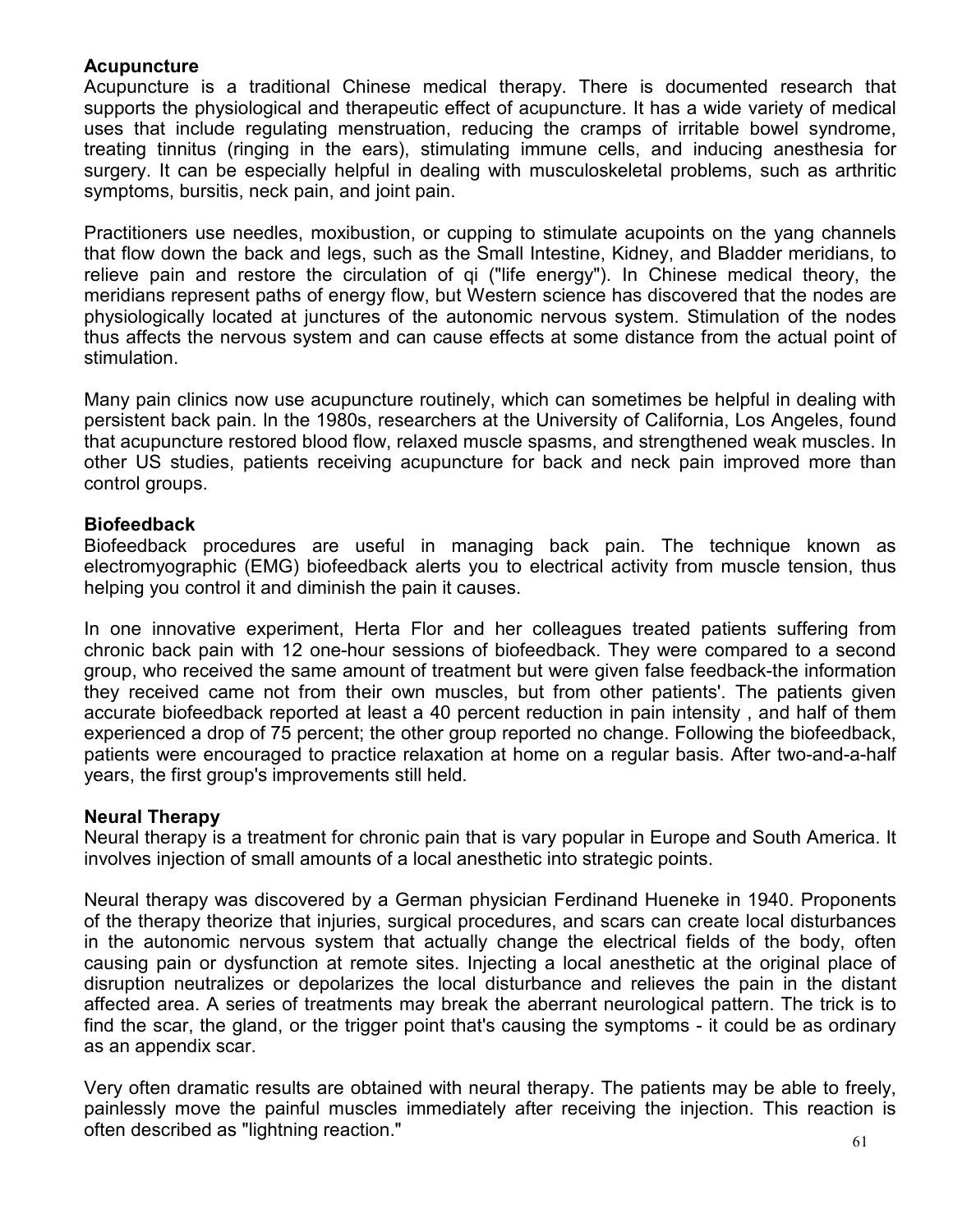#### **Nutritional Therapies**

Certain foods and nutrients can modulate the complex cellular metabolism that sustains chronic inflammation. They will not relieve pain quickly in the way that conventional medications do but generally have to be used over a period of weeks and months before they take effect. But they will affect the underlying physiological mechanisms of inflammation and degeneration, which the NSAIDs do not.

Red meat can aggravate or cause chronic back pain. Uric acid contained in red meat can cause joint inflammation. Furthermore, the body uses the arachidonic acid in animal fat to manufacture series-2 Prostaglandins, hormone-like substances which worsen inflammation. Vegetables such as potatoes, soy beans and other legumes, and cold-water fish should replace animal meat as the main source of protein.

Nuts and seeds are another excellent source of protein, and provide other significant health benefits. Nut and seed oils, as well as fish oil, contain essential fatty acids which the body converts to series-1 or series-3 Prostaglandins. These Prostaglandins derived from vegetable sources act as anti-inflammatory agents. Almonds, walnuts and peanuts are particularly beneficial, due to their high magnesium content. Magnesium is not only a constituent of bone and cartilage, but also maintains muscle tone. Chronic back pain is often a symptom of poor abdominal muscle tone.

The diet should include a wide variety of raw vegetables and fruits, and wholegrain cereals to provide the nutrients needed for the maintenance of bones, nerves and muscles, all of which contribute to a strong and supple back. Eat oatmeal, porridge or a Swiss muesli made with soaked oats every morning. These foods are excellent sources of silica, which is particularly important for building strong bones, and B vitamins, which support muscle and nerve health.

#### **Nutritional Supplements**

Calcium and magnesium are vital for the muscles and bones, and help alleviate muscle spasms if they exist. Silica is also highly recommended to improve bone structure. Bioflavonoids and vitamins C and E are essential for maintaining connective tissue, and are useful for alleviating disk injuries. Vitamin C also helps if calcium absorption is poor due to inadequate stomach acid. Evening primrose oil is an excellent, mild anti-inflammatory and is useful whether the source of the pain is sciatica or muscle spasms.

## **Recommended Daily Dosages**

## **Most Important**

- Calcium 1,000 mg
- Magnesium 500 mg

Note: Consult your physician if you are suffering from any kidney problems before taking these supplements.

#### **Helpful**

• Vitamin E, with mixed tocopherols, 400-800 IU

## **The Antioxidants and the Antioxidant Precursors and Cofactors**

62 Whenever there is an inflammatory reaction in the body, toxic substances called free radicals are released. These free radicals can cause further damage to tissue, which again increases the inflammation in a kind of vicious circle. Enhancing the antioxidant reaction in the body can help relieve symptoms caused by inflammation.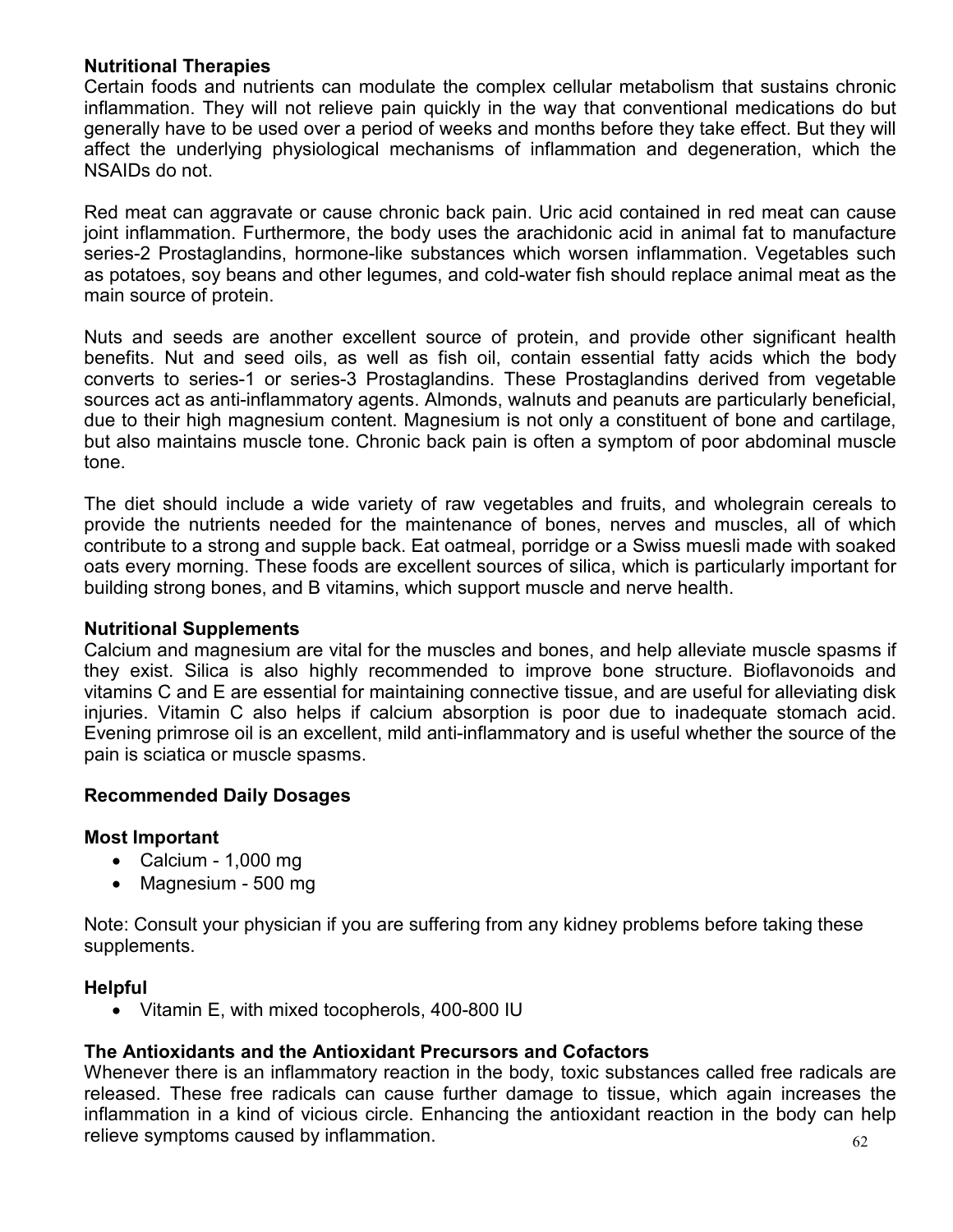## **Vitamin C**

This is an essential antioxidant, which can support healing of musculoskeletal injuries and relieve chronic pain. Recommended dosage: up to 2000-3000 milligrams per day.

#### **Bioflavonoids** such as quercetin and catechin:

Used with vitamin C. They have an antioxidant effect and also diminish capillary permeability, which can directly reduce joint inflammation and swelling.

#### **Vitamin E**

This has both an anti-inflammatory and an immune regulating effect. Recommended dosage: up to 800 International Units per day.

#### **Zinc, copper, and manganese**

These are cofactors for the activity of superoxide dismutase (SOD), the body's premier naturally produced anti-inflammatory enzyme. SOD acts as a relatively weak anti-inflammatory. Augmenting the body's own SOD with manganese, zinc, and copper, provides a stronger antioxidant effect.

Recommended dosage:

- copper 2 milligrams twice daily.
- zinc 30 milligrams twice daily.
- manganese 50 milligrams twice daily.
- Zinc and manganese also function directly as antioxidants. Excess zinc can create copper deficiency and depress immune function, so it's important not to consume more than 90 milligrams per day.
- N-acetyl-cysteine and selenium- N-acetyl-cysteine is an amino acid and selenium is a mineral that together function as precursors for glutathione peroxidase, another of the body's own natural antioxidants. Recommended dosage: N-acetyl-cysteine, 600-milligram capsule. three times daily;
- selenium, 200-microgram tablet twice daily.

## **Carotenoids**

These make up an important family of antioxidants from which the body can also synthesize vitamin A. Vitamin A is an important immune-enhancing nutrient. It is also essential for tissue repair. Recommended dosage: 25,000 International Units daily.

#### **Vitamin A**

This vitamin assists with cellular repair and regeneration. Recommended dosage: 10,000 International Units daily.

**Essential fatty acids**, including EPA (eicosapentaenoic acid), GLA (gamma-linolenic acid), and linolenic acid

These have been shown to help in treating arthritis, and particularly rheumatoid arthritis. These oils work together through different pathways to reduce inflammatory Prostaglandins. Linolenic acid is found in flaxseed oil and in cold-water fish such as tuna, salmon, herring, trout, mackerel, sardines, and cod liver. GLA is found in vegetable sources, including primrose oil, borage oil, and black currant seed oil. Borage oil is a good source of GLA, or gamma-linolenic acid. It has been shown to improve symptoms of rheumatoid arthritis as well as other types of musculoskeletal pain. Recommended dosage: six 240-milligram capsules of GLA per day. It may be necessary to build up the dosage gradually to establish tolerance.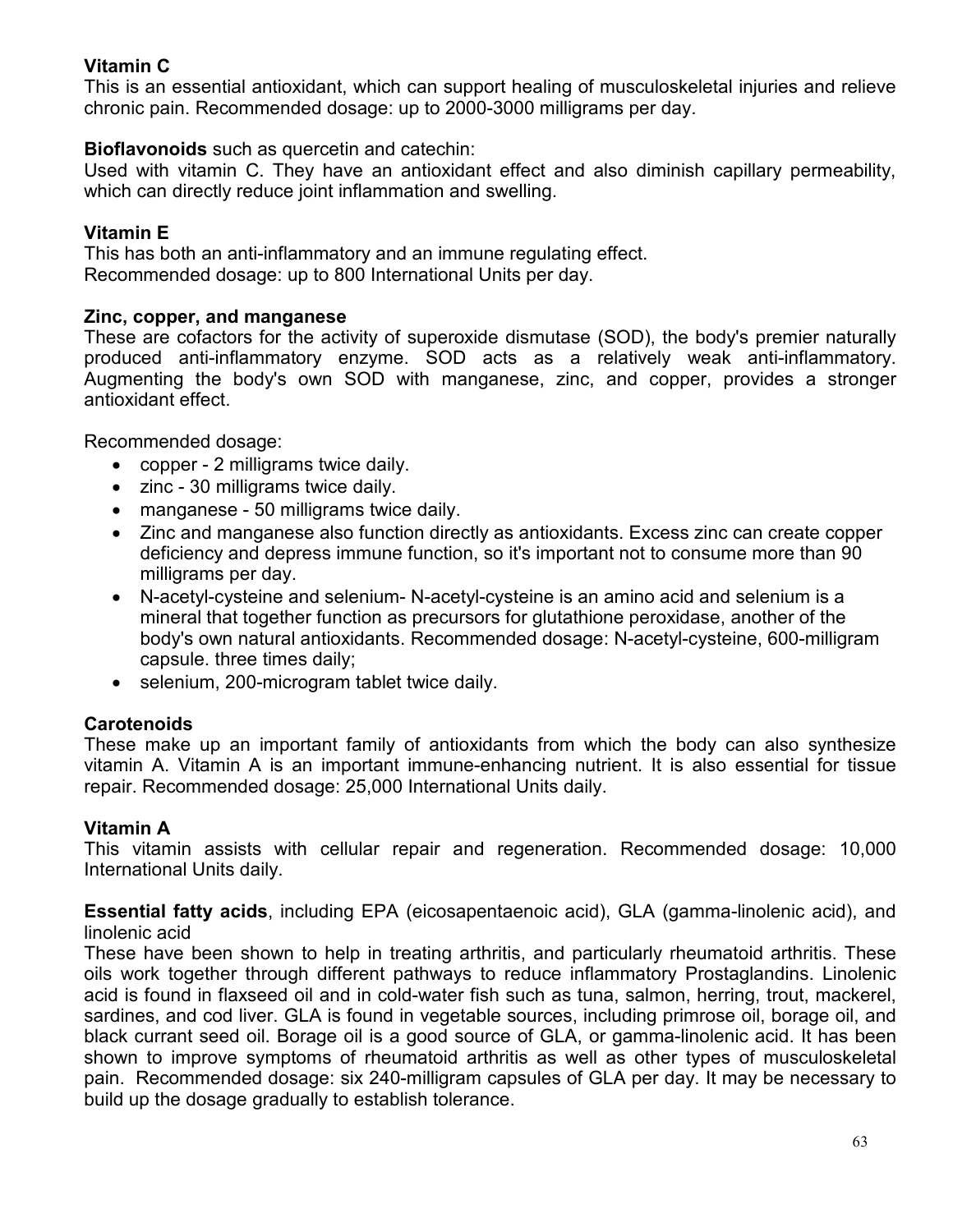### **Fish oil**

This is a source of EPA, or eicosapentaenoic acid, an omega-3 oil, which has similar effects to those of GLA through a related but different metabolic pathway. Recommended dosage: two to three 1000- or 1700- milligram capsules three times daily. Flaxseed oil in the same amounts provides a vegetarian alternative. Other nutrients are able to relieve pain and slow degenerative processes through different means.

## **Vitamin B6**

This vitamin has been shown to reduce neurological pain and may help with pain caused by pinched nerves, such as carpal tunnel syndrome. It may also help with arthritic symptoms. Recommended dosage: 50-200 milligrams daily.

**Warning:** Higher doses of vitamin B6 may cause toxic neurological side effects, especially when it is taken alone without complementary B vitamins and magnesium.

#### **Bromelain**

Bromelain is an anti-inflammatory enzyme derived from the pineapple plant. It has been shown to reduce joint swelling and impairment of mobility. Recommended dosage: 500-1500 milligrams, two or three times daily.

#### **Glucosamine Sulfate**

This is naturally present in joint cartilage and has been proposed as a therapy for arthritis and possibly disk problems. Recommended Dosage: 500 - 1000 milligrams two or three times daily.

#### **Osteopathy**

Osteopaths and chiropractors use many of the same diagnostic techniques and treatment methods. Osteopaths use manipulation and specific thrusts similar to chiropractic to restore mobility to the musculoskeletal structure of the body. Diagnostic techniques are also similar to those of chiropractic. Methods for treating acute or chronic back pain depend on the cause of the problem, and range from gentle massage to ease muscle tension, to pressure and stretching techniques to restore mobility to the joints. Several studies have shown that osteopathy can aid in the recovery from lower back pain.

#### **Problem Solving**

This approach is often used in conjunction with cognitive restructuring. As patients identify situations that trigger their pain, training in problem solving helps them deal with those situations. It helps the patients to identify the problem and then think of a reasonable solution and think about effective ways to cope with it. In some cases this may involve assertive communication to deal with the perpetrators of the pain.

Problem solving is usually used as part of a comprehensive approach to pain, which may include such strategies as cognitive restructuring, exercise, relaxation, and biofeedback. It can be a useful and important aid in dealing with any type of pain.

#### **Qigong**

This ancient Chinese system of exercises combines movement and mindfulness - a form of meditation that includes focusing on breathing and body awareness - to relax the muscles and ease stresses on the body. In 1996, the Maryland School of Medicine incorporated qigong into a program for managing chronic lower back pain.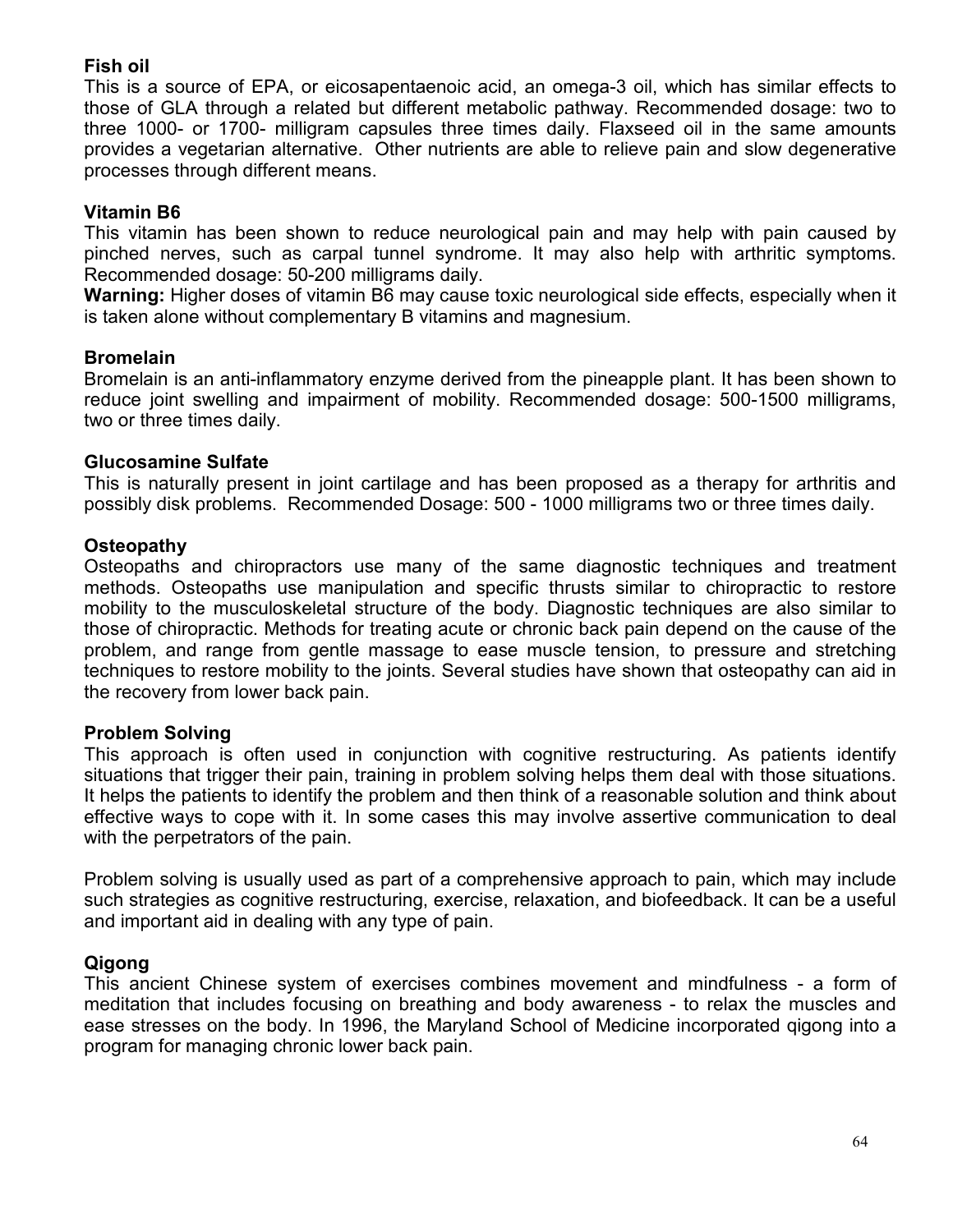## **Distraction**

Many people suffering from chronic pain become isolated and are left with nothing to focus on but their pain and misery. Learning to fill their minds with pleasant thoughts help lessen their distress. Recently, researchers have systematically evaluated several different kinds of distraction strategies for dealing with pain. A review done at University of Pittsburgh Pain Evaluation and Treatment Institute concluded that the distraction approaches can be classified into five groups. All of these have been found to be effective for mild- to-moderate pain. These are:

- 1. Pleasant images Conjure up peaceful, pain-free visions.
- 2. Dramatized images Envision situations that use the pain as part of the script (for example, imagining that you are a wounded spy trying to escape your captors).
- 3. Neutral images Think of your plans for the weekend.
- 4. Focusing on the environment Instead of paying attention to your body, count the ceiling tiles or plan how to redecorate the room, etc.
- 5. Rhythmic activity Example: Counting, singing, etc.

Researchers at University of Pittsburgh have also concluded that:

- *"Although none of these coping strategies was consistently more effective than any other, the imagery strategies collectively seemed to be more effective than other strategies that included no imagery. The more the individuals are able to become involved in the mental image, the more useful it is as a distractor. Vivid, detailed images, involving as many senses as possible, seem to work best."*
- Imagery is not a substitute for more active ways of coping with pain. But it can be a valuable part of an overall plan to manage pain.

### **Imagery**

Imagine that you're carrying a 100-pound bag on your back. Drop the bag, open it and examine the contents. There may be a lot of stuff in that bag-anger, frustration, depression, painful memories-that you can throw away to lighten your load. Do this exercise once a day for several minutes every time you have a bout of back pain.

#### **Juice Therapy**

Drink ½ to 1 cup of fresh grape juice daily, apart from meals. Grape juice made from dark grapes is the most effective. Keep the juice at room temperature and do not mix it with other juices. If the juice is too sweet for your taste, mix it with plain water to your taste. Drink the juice once a day, preferably before a meal, as a preventive.

#### **Massage**

Massage can help relax tense muscles and relieve aches and pains. Massage therapists may use firm stroking movements up either side of the spine, fanning across the shoulders; circular thumb movements over the small muscles on either side of the spine may also ease discomfort. For the occasional, mild backache, a friend could massage you in a similar manner or you can use the self-help technique described below.

## **Self Massage for Back Pain**

Here is a technique you can do yourself. You need two tennis balls and a sock.

- 1. Take a hot bath or shower.
- 2. Do some gentle stretching such as yoga.
- 3. Slide two tennis balls into a sock, tying off the open end of the sock so that the balls are touching each other.
- 4. Lie on your back on the floor. Have the socks at hand and place them under the small of your back, one ball on each side of your spine.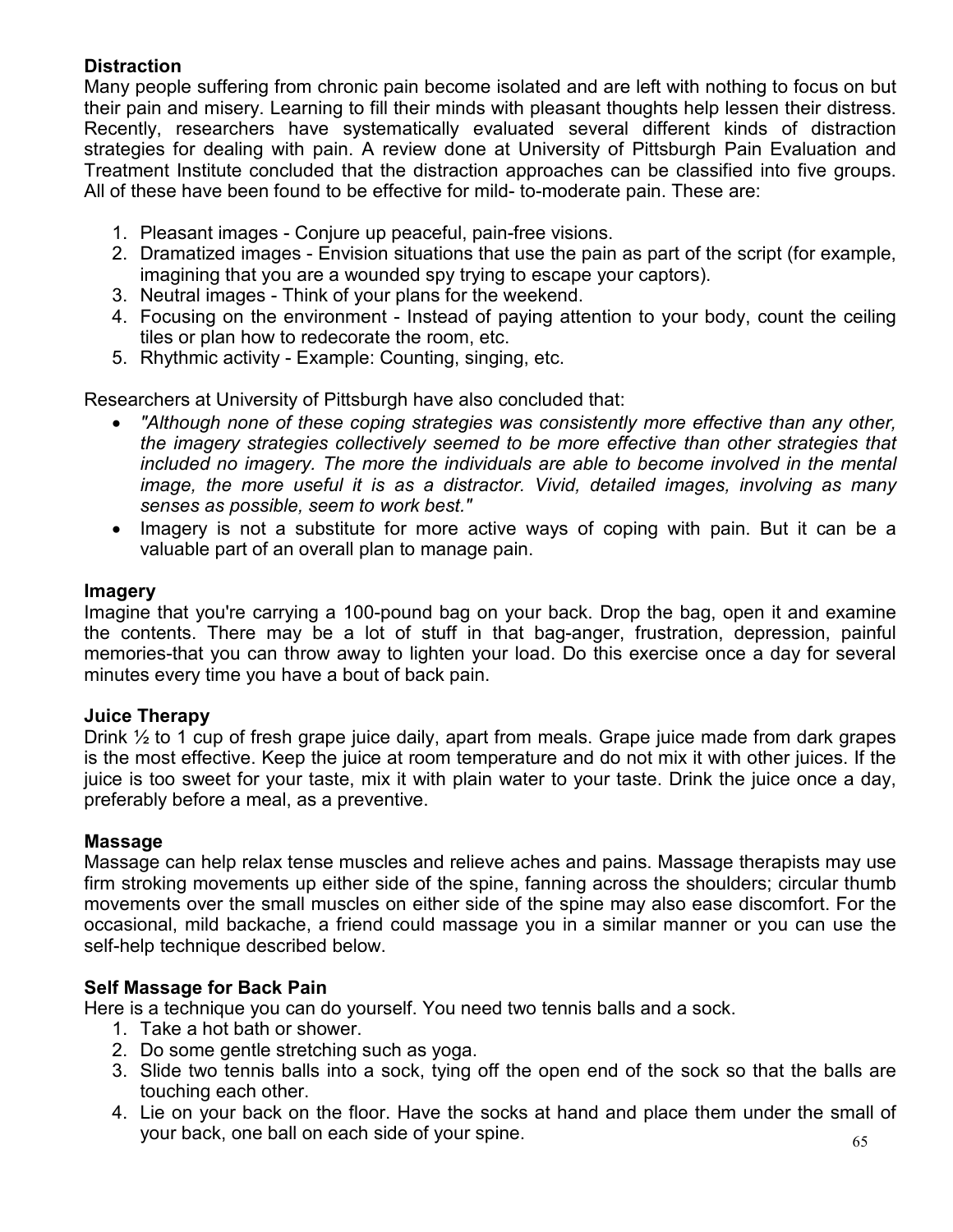- 5. Take a deep breath and let your body relax into the balls. Rock your hips gently from side to side. Then adjust your body slightly so that the balls move up your back a few inches. Hold that position briefly, then take a deep breath.
- 6. Wait until you feel a sense of softening or melting into the balls before you move them farther up your back.
- 7. Most people take about 10 to 15 minutes to work the balls up and down their back. If you have a particularly sore area on your back, spend some extra time with the balls touching that spot.
- 8. **Caution:**

Do not do massage if you have a prolapsed disk or a spinal problem. Deep massage can worsen this condition.

### **Meditation**

Practice meditation each day while lying flat on your back. Place pillows under your knees and thighs to ease pressure on your back.

### **Energy Medicine**

Energy medicine techniques such as ultrasound have been used to treat back pain. Ultrasound helps to break up local edema as well as local fibrosis where there's been inflammation. Ultrasound can also break any scarring between the muscle layers from an injury. It will also warm the tissues, which helps to relax the muscles. It can also reduce the nerve conduction velocities, which means that the rate at which a pain impulse is conducted along a nerve pathway to the brain is slowed down, causing a pain-relieving effect.

Energy devices such as the TENS unit (Transcutaneous Electrical Nerve Stimulator) are also used for the relief of back pain. The TENS, which can be used at home, works by applying an electrical current to the affected nerves in the area of the back pain, causing conduction to be blocked and pain to be relieved. TENS units and other similar energy devices are also believed to stimulate the production of endorphins, the body's own natural painkillers.

#### **Herbs**

Many of the herbs used for pain relief use the same biochemical pathways as the non-opiate painrelieving drugs, but they are not as effective. However, on the positive side, many of these herbs have multiple effects. Their antispasmodic and circulation-promoting constituents may make up for what these plants lack in prostaglandin- suppressing strength. Herbal formulas that combine prostaglandin-suppressing, antispasmodic, sedative, and antidepressant plants are commonly prescribed by professional herbalists in North America, Great Britain, and Australia

Chronic pain often creates other problems besides the pain itself. These may include: tension, spasm, insomnia, and depression. And while conventional pain medications may remedy one or two of these side effects, some formulas of herbs can address them all. A pain-reliever, an antispasrnodic, a sedative, and an antidepressant may all be in included in a typical herbal formula created by a medical herbalist. For example, one herbal combination may include equal parts of willow bark (for pain), cramp bark (for spasm), valerian (a sedative), and St. Johns wort (an antidepressant).

#### **For example, if related to drink.**

Hot, moist herbal packs help relieve the pain and increase blood circulation on painful areas, while herbal teas, juices and extracts soothe muscles and nerves.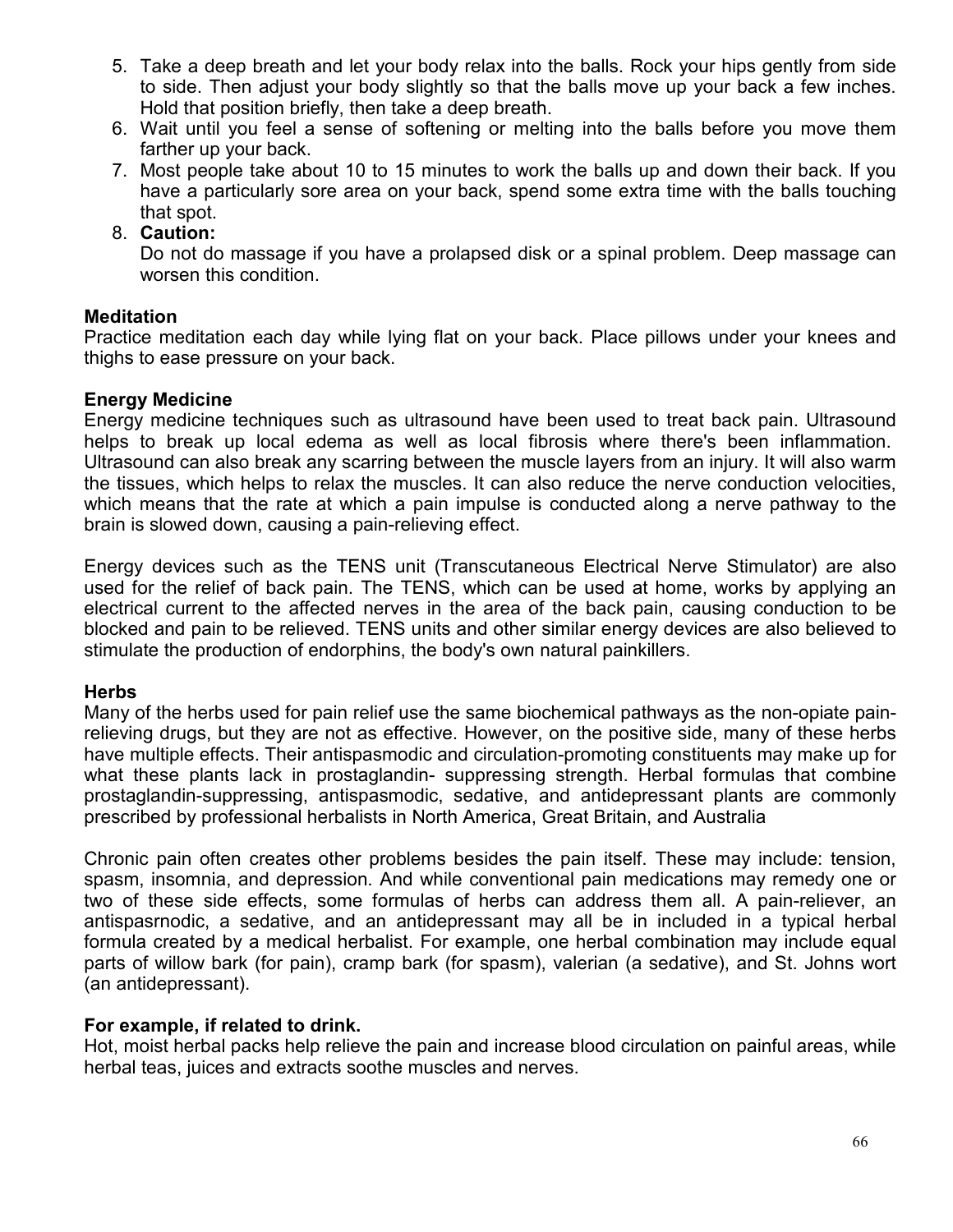- An infusion of meadowsweet three times a day combined with a rub on the area with lobelia and cramp bark is useful for physical strain or rheumatic problems.
- **Bromelain (pineapple extract) is a powerful anti-inflammatory (take 2-3 g daily at first, then 1-2 g** as the pain eases). Other anti-inflammatories, effective when drunk as teas, are valerian, St. John's wort, and Jamaican dogwood.
- **Burdock soothes the pain and purifies the blood. Take 1-3 capsules or 10-25 drops of extract in** 1 cup liquid daily.
- Camomile has a calming effect on smooth muscle tissue. Take it as 1-3 cups of tea, 10-20 drops of extract in a cup of liquid or 1-3 capsules daily.
- Fresh yarrow juice is excellent for strengthening back muscles.
- Horsetail not only heals and builds connective tissue, but also normalizes the bowels and alleviates lower-back pain, much of which can be traced to a dysfunctional intestinal tract. Take internally as per camomile.
- If the muscle tension is due to emotional stress, take borage, St. John's wort, lemon balm or valerian teas.
- Use a white or black mustard seed pack for more intense heat. A mustard pack should not be left on for more than ten minutes because it can irritate the skin.

Here are some herbs that are useful in pain relief.

### **Hot Peppers**

Cayenne pepper (Capsicum spp.) is used in formulas for liniments and plasters in the folk medicine. Red pepper contains a pain-relieving chemical--capsaicin--that is so potent that a tiny amount provides the active ingredient in some powerful pharmaceutical topical analgesics. One product, Zostrix, contains only 0.025 percent capsaicin. The exact mechanism in which red pepper works is not known. But it sure does work. Red pepper's effectiveness may be due to:

**Capsaicin interferes with our pain perception** 

**Capsaicin trigger release of the body's own pain-relieving endorphins Salicylates present in red pepper.** 

## **How to Apply**

- 1. You can buy a commercial cream containing capsaicin and use that.
- 2. Mash a red pepper and rub it directly on the painful area.
- 3. Take any white skin cream that you have on hand such as cold cream. Mix in enough red pepper to turn it pink.
- 4. Place 1 ounce of cayenne pepper in a quart of rubbing alcohol. Let the mixture stand for three weeks, shaking the bottle each day. Then, apply to the affected part during acute attacks.
- 5. Place 1 ounce of cayenne pepper in a pint of boiling water. Simmer for half an hour. Do not strain, but add a pint of rubbing alcohol. Let cool to room temperature. Apply as desired to the affected part.
- 6. **Caution:** Do not ingest any of these remedies. Wash your hands thoroughly after preparing or using red pepper. Don't get it in your eyes.
- 7. Some people are sensitive to this compound. Test it on a small area of skin to make sure that it's okay for you to use before using it on a larger area. If it seems to irritate your skin, discontinue use.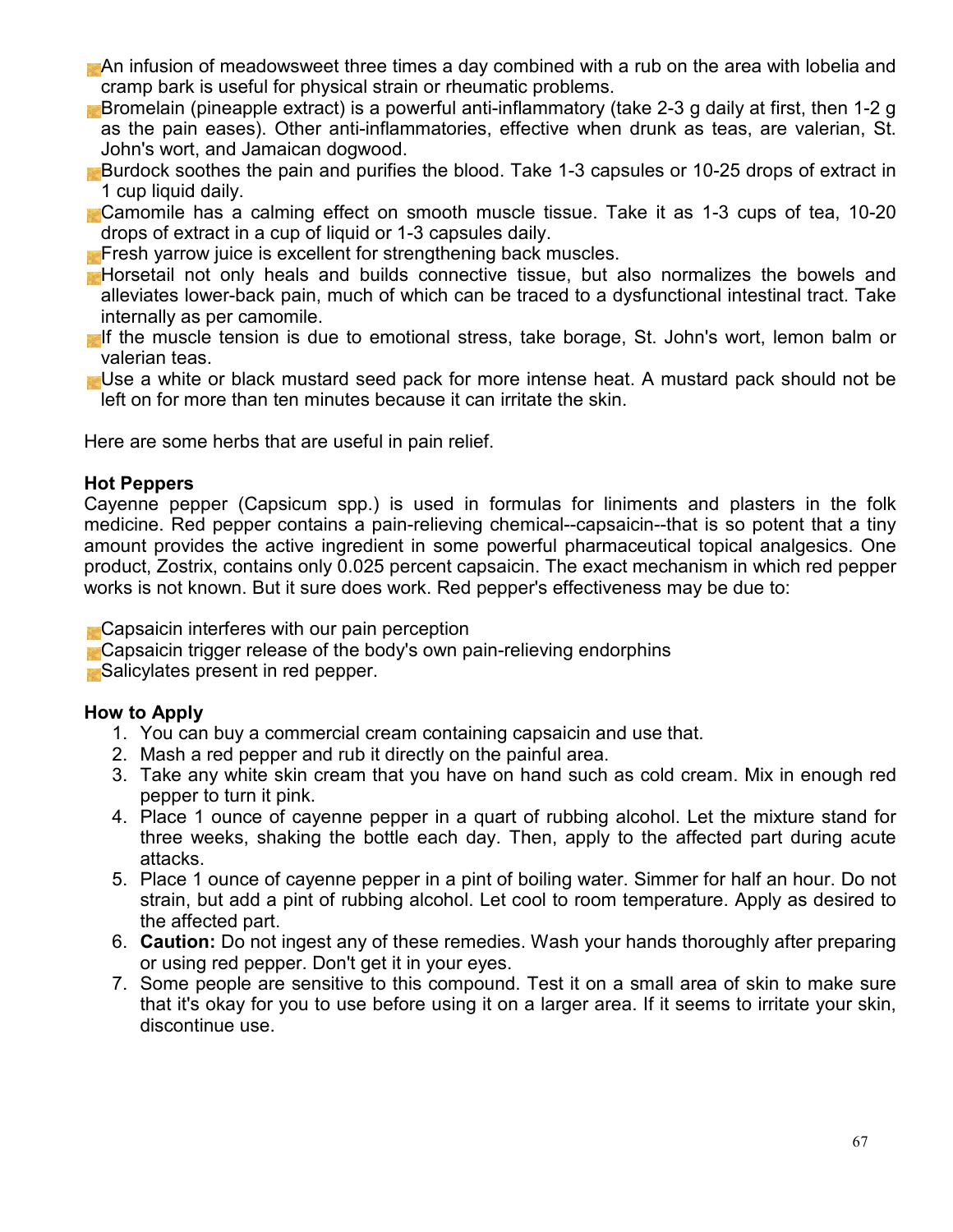#### **Cramp Bark and Black Haw**

For the treatment of spasmodic pain, both cramp bark (Viburnum opulus) and black haw (Viburnum prunifolium) have been used in American Indian medicine. The Indians used cramp bark to treat both menstrual pain and muscle spasm. Cramp bark and black haw were also used historically for arthritic or menstrual pain. The plants contain the antispasmodic and musclerelaxing compounds esouletin and scopoletin. The antispasmodic constituents are best extracted with alcohol. So use tinctures rather than teas. Black haw also contains aspirin- like compounds. **Directions:** Mix equal parts of cramp bark and black haw tinctures. Take between 1 and 4 droppers every two or three hours for up to three days.

#### **Willow Bark**

Willow bark (Salix alba) was used for treating pain by the ancient Greeks more than 2,400 years ago. American Indians throughout North America used it as a pain reliever even before the arrival of the European colonists. Investigation of salicin, a pain-relieving constituent in willow bark, led to the discovery of aspirin in 1899. The most important active constituent is salicin, but other antiinflammatory constituents also appear in the willow bark.

#### **Peppermint (Mentha piperita) and other mints.**

The compounds menthol and camphor are found in many over-the-counter backache medications. They are chemicals that can help ease the muscle tightness that contributes to many bad backs. Menthol is a natural constituent of plants in the mint family, particularly peppermint and spearmint, although the aromatic oils of all the other mints contain it as well. Camphor occurs in spike lavender, hyssop and coriander.

#### **Ginger**

Ginger is used to treat various sorts of pain in the folk medicine of China and India. It is an important pain medication in contemporary Arabic medicine. Ginger contains 12 different aromatic anti-inflammatory compounds, including some with mild aspirin-like effects. **Directions:** Cut a fresh ginger root (about the size of your thumb) into thin slices. Place the slices in a quart of water. Bring to a boil, and then simmer on the lowest possible heat for thirty minutes in a covered pot. Let cool for thirty more minutes. Strain and drink 1/2 to 1 cup, sweetened with honey, for taste if needed.

#### **Rosemary**

Drinking rosemary tea for pain is a remedy used in the contemporary Hispanic folk medicine of Mexico and the Southwest. Its leaf also contains four anti-inflammatory substances---camosol, oleanolic acid, rosmarinic acid, and ursolic acid. Carnosol acts on the same anti-inflammatory pathways as both steroids and aspirin; rosmarinic acid acts through at least two separate antiinflammatory biochemical pathways; and ursolic acid, which makes up about 4 percent of the plant by weight, has been shown in animal trials to have anti-arthritic effects. **Directions:** Put 1/2 ounce of rosemary leaves in a 1-quart canning jar and fill the jar with boiling water. Cover tightly and let it stand for thirty minutes. Drink a cup as hot as possible before going to bed, and have another cupful in the morning before breakfast.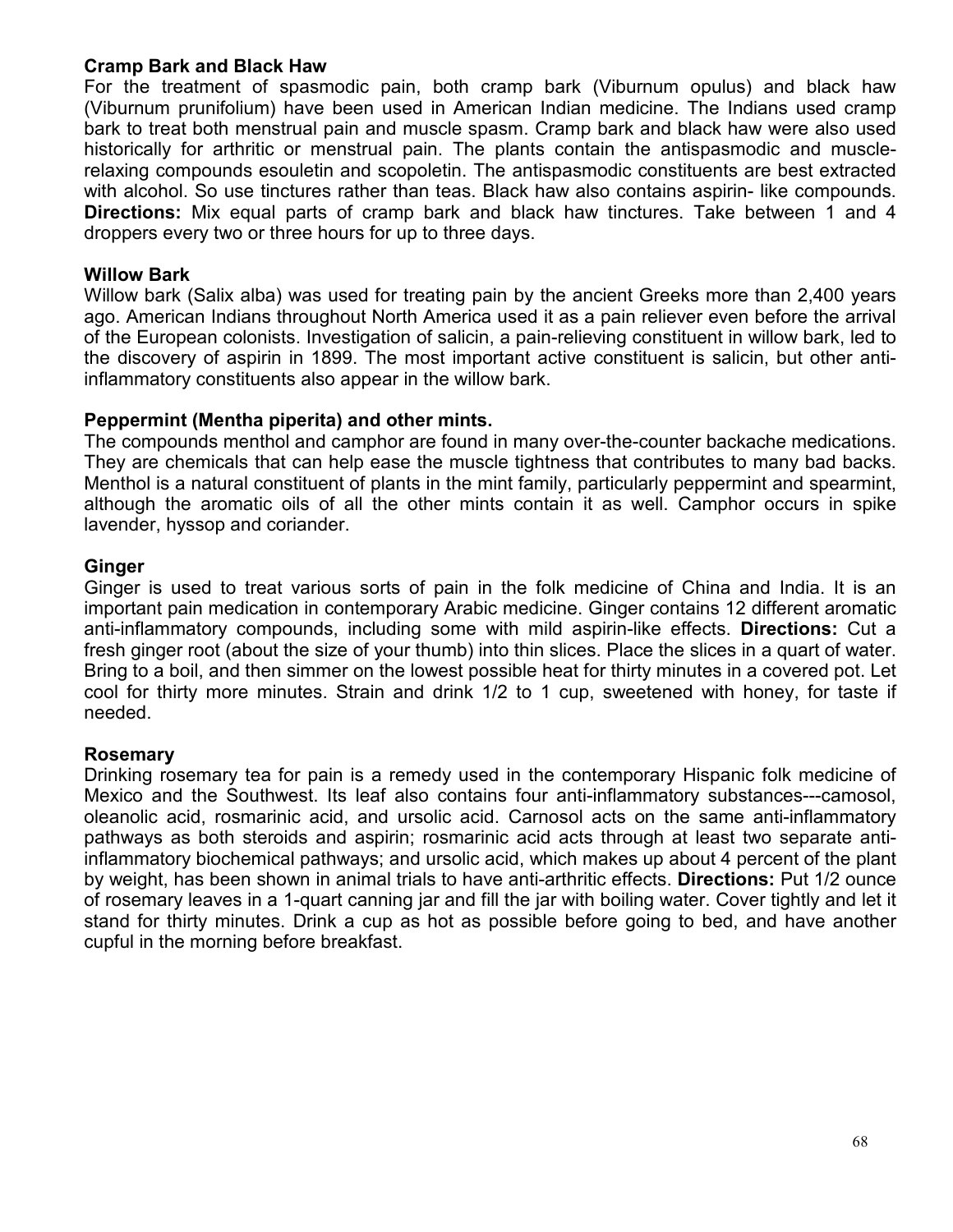#### **Epsom Salt Baths**

Folk traditions call for Epsom salt baths to relieve pain. Epsom salt was reputed to have magical healing properties. Epsom salt is primarily magnesium sulfate and has been used medicinally in Europe for more than three hundred years. The heat of an Epsom salt bath can increase circulation and reduce the swelling of arthritis, and the magnesium can be absorbed through the skin. Magnesium is one of the most important minerals in the body, participating in at least 300 enzyme systems. Magnesium has both anti-inflammatory and anti-arthritic properties. **Directions:** Fill a bathtub with water as hot as can be tolerated. Add 2 cups of Epsom salts. Bathe for thirty minutes, adding hot water if necessary to keep the bath water warm.

### **Angelica**

Various species of angelica have been used to quiet pain by American Indians throughout North America. The European species (Angelica archangelica) and the Chinese species (Angelica sinensis) have been used in the same way in the folk medicine of Europe and China respectively. The Chinese species is sometimes sold in North America under the names dang gui or dong quai. All species contain anti-inflammatory, antispasmodic, and anodyne (pain- relieving) properties. The European species of angelica has been used in European folk medicine since antiquity, as has the Chinese species in Chinese medicine. **Directions:** Place 1 tablespoon of the cut roots of either species of angelica in a pint of water and bring to a boil for two minutes in a covered pot. Remove from heat and let stand, covered, until the tea cools to room temperature. Drink the pint in 3 doses during the day.

### **Aromatherapy**

Treatment with essential oils can often help relieve the painful muscle spasms that contribute to back pain. Several of these--sage, rosemary, thyme, horse balm and mountain dittany--are rich in thymol and carvacrol, compounds that help muscles relax.

How To Use: Add a few drops to a couple of tablespoons of any vegetable oil and massage the oil mixture directly into the affected area. Alternately, you can add a few drops of the oil to a hot bath and soak for a while, inhaling the steamy vapors.

Other compounds with potent muscle-relaxing action that can relieve back spasms are borneol and bornyl-acetate. Plants rich in these chemicals include cardamom, sage and rosemary. Borneol is an effective antispasmodic compound at a very dilute concentration, making it even more potent than menthol, camphor, thymol and carvacrol.

Here are some essential oil formulae for best results.

## **Aromatherapy Oil Blend for Severe Backaches**

- $\frac{1}{2}$  ounce of carrier oil.
- 14 drops of lavender essential oil
- 4 drops of birch essential oil
- 4 drops of blue chamomile essential oil
- 4 drops of ginger or black pepper essential oil
- 4 drops of rosemary, coriander or eucalyptus essential oil
- Mix together. Use daily as needed, rubbing it into the affected area after a hot bath, when muscles are relaxed and pores are open.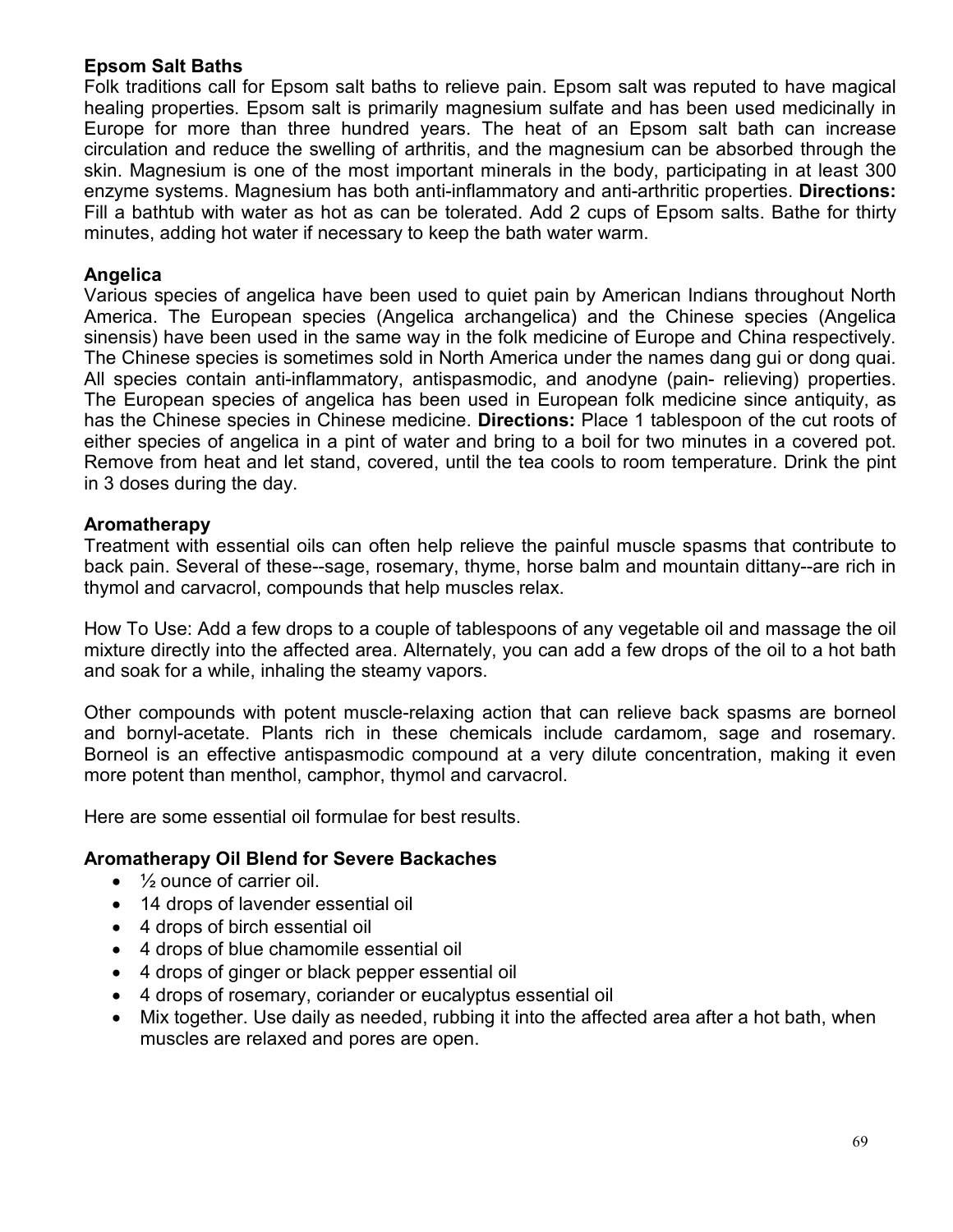## **Aromatherapy Oil Blend for Minor Aches**

- ½ ounce of carrier oil
- 2 drops of birch essential oil
- 2 drops of blue chamomile essential oil
- 2 drops of ginger or black pepper essential oil
- 2 drops of lavender essential oil
- 2 drops of rosemary, coriander or eucalyptus essential oil
- Mix together and use daily as needed, rubbing it into the affected area after a hot bath, when muscles are relaxed and pores are open.

## **Essential Oils Useful for Back Pain**

- For muscular fatigue: lavender, marjoram, rosemary, clary sage.
- For acute pain: black pepper or ginger, birch.
- **Caution:** Never ingest an essential oil. Even small quantities of some oils, on the order of a single teaspoon, can be fatal.

### **Ayurveda**

Ayurveda recommends an integrated approach to managing backache incorporating herbs, herbal oils, stretching exercises of yoga and diet to correct the underlying dosha deficiency. Most back pain can be effectively treated with these ayurvedic treatments, but a ruptured or slipped disk often requires intensive medical care.

## **Herbal Remedies**

- Kaishore guggulu 1 tablet 2 or 3 times a day.
- Musta Musta is an herb that is a muscle pain killer. Take 1/4 to 1/2 teaspoon 2 or 3 times a day with warm water.
- Tagara and valerian These are muscle relaxants. Take 1/2 teaspoon of either with some warm water. It will relax your muscles and will also help induce restful sleep.
- Yogaraj guggulu, 1 tablet 3 times a day

## **Herbal Oil Rub (Massage)**

- Rub the painful area of the back with mahanarayan oil. This is very effective for relieving the pain. Vata and pitta types should just rub the oil on the surface, while kapha types should give a deeper massage to the area for some time.
- Apply a paste made of ginger powder mixed with sufficient water to the affected area. Leave it on for 10 to 15 minutes, wash it off, and then rub the back with some eucalyptus oil.

## **Hot Herbalized Bath**

- Apply the mahanarayan oil on your back.
- Put 1/3 cup ginger powder and 1/3 cup baking soda into the hot water in your tub.
- Soak in the tub for 10 to 15 minutes.
- Repeat this bath 2 or 3 times a week.
- This provides extra healing and muscle relaxation.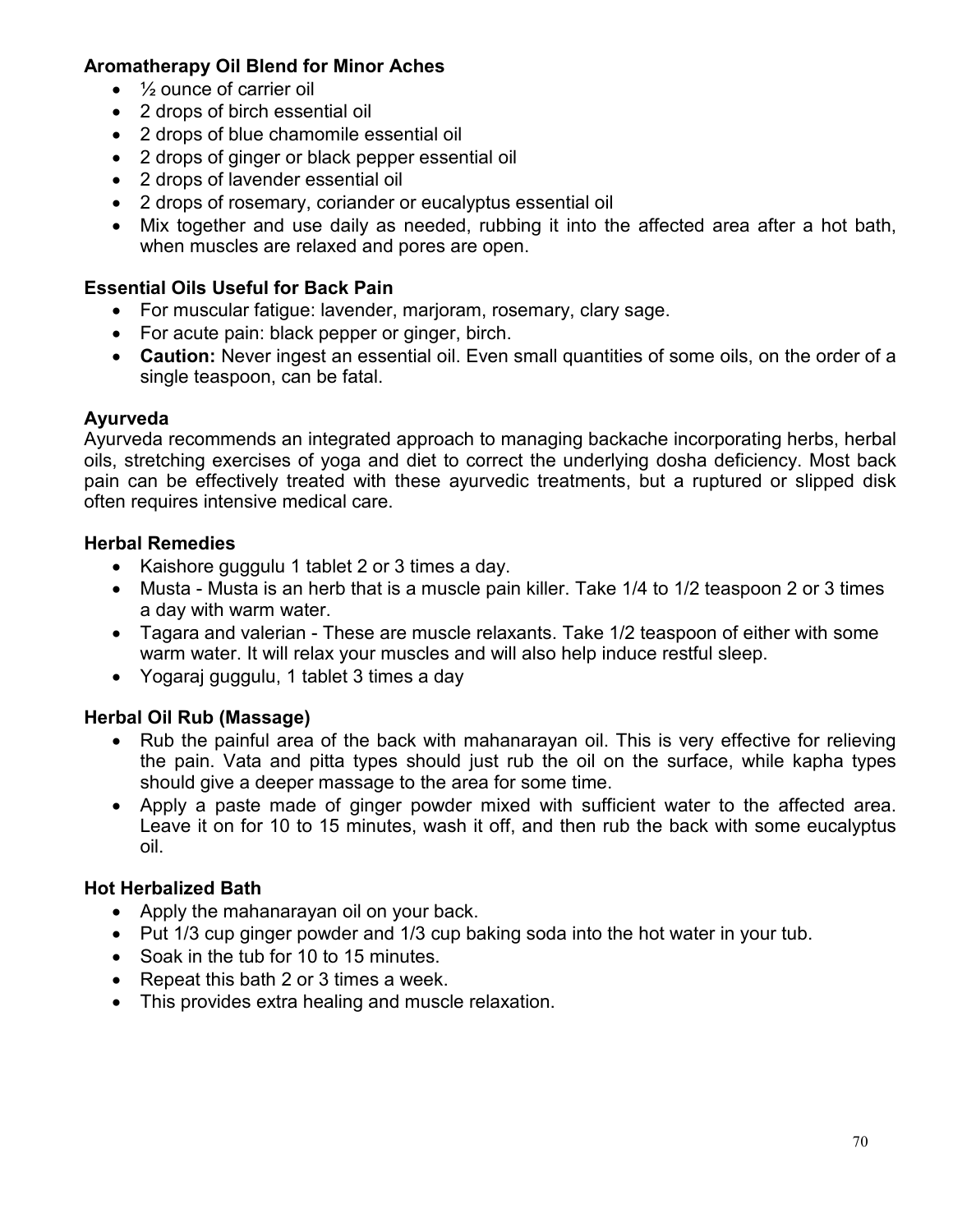## **Enema**

Individuals who suffer from backache often get constipated. It is often difficult to determine which came first - the backache or the constipation. Either one can induce the other. For example, the backache may be due to chronic constipation, or the spasming muscles and anxiety caused by the back pain may induce constipation. A simple enema of dashamoola tea will help in either case.

•

Boil 1 tablespoon of dashamoola powder in a pint of water for about 5 minutes, cool it clown, and add 1/2 cup sesame oil.

- When it is cool enough, use it as an enema, retaining the liquid for 5 to 10 minutes.
- A dashamoola-sesame oil enema is soothing to vata and will help relieve both the constipation and the pain.

## **Diet and other Tips**

Ayurveda suggests that backache is often due to excess vata.

**Avoid exposure to cold weather or cold winds.** 

- Avoid high-heeled shoes.
- Avoid strenuous exercise such as jogging, jumping, etc. Instead, opt for the gentle yoga stretching.
- Minimize sexual activity when you have back pain.
- Reduce your consumption of vata-increasing foods. Avoid most beans, including black beans, pinto beans, adzuki beans, and garbanzo beans. Avoid raw, cold salads.
- Sit quietly and meditate, or observe your breathing. This will help relax tense muscles.

### **Bach Flower Remedies**

Rescue Remedy, comprising cherry plum, clematis, impatiens, star of Bethlehem, and rock rose, is recommended for the shock of sudden, agonizing pain caused by a slipped disk. Rescue Remedy is prepared by infusing flower heads in spring water for three hours.

## **Hydrotherapy**

For sudden back pain, a practitioner may advocate applying alternate hot and cold compresses to the painful area - three minutes for the hot compress, one minute for the cold, repeated every 20 minutes. The hot compress will increase blood flow to the area and relax the muscles, while the cold compress helps reduce inflammation.

Those with or prone to chronic backaches may benefit from alternating hot and cold showers. Begin with a hot jet or strong spray aimed at the back for one to four minutes. Follow this by a cold jet or strong spray for 5 to 30 seconds. You can repeat this treatment as often as once every hour if necessary.

## **Drug Therapy/Pain-Killers**

The first line of treatment for any pain be it joint pain, back pain, or muscle spasm, is usually pain killers unless it's unusually severe.

## **Aspirin or NSAIDS**

Nine times out of ten you'll get a recommendation to try aspirin or another of the family of medications called nonsteroidal anti-inflammatory drugs, or NSAIDS, for short. These drugs reduce pain sensations and also block the release of Prostaglandins, a group of hormone like substances that can promote inflammation.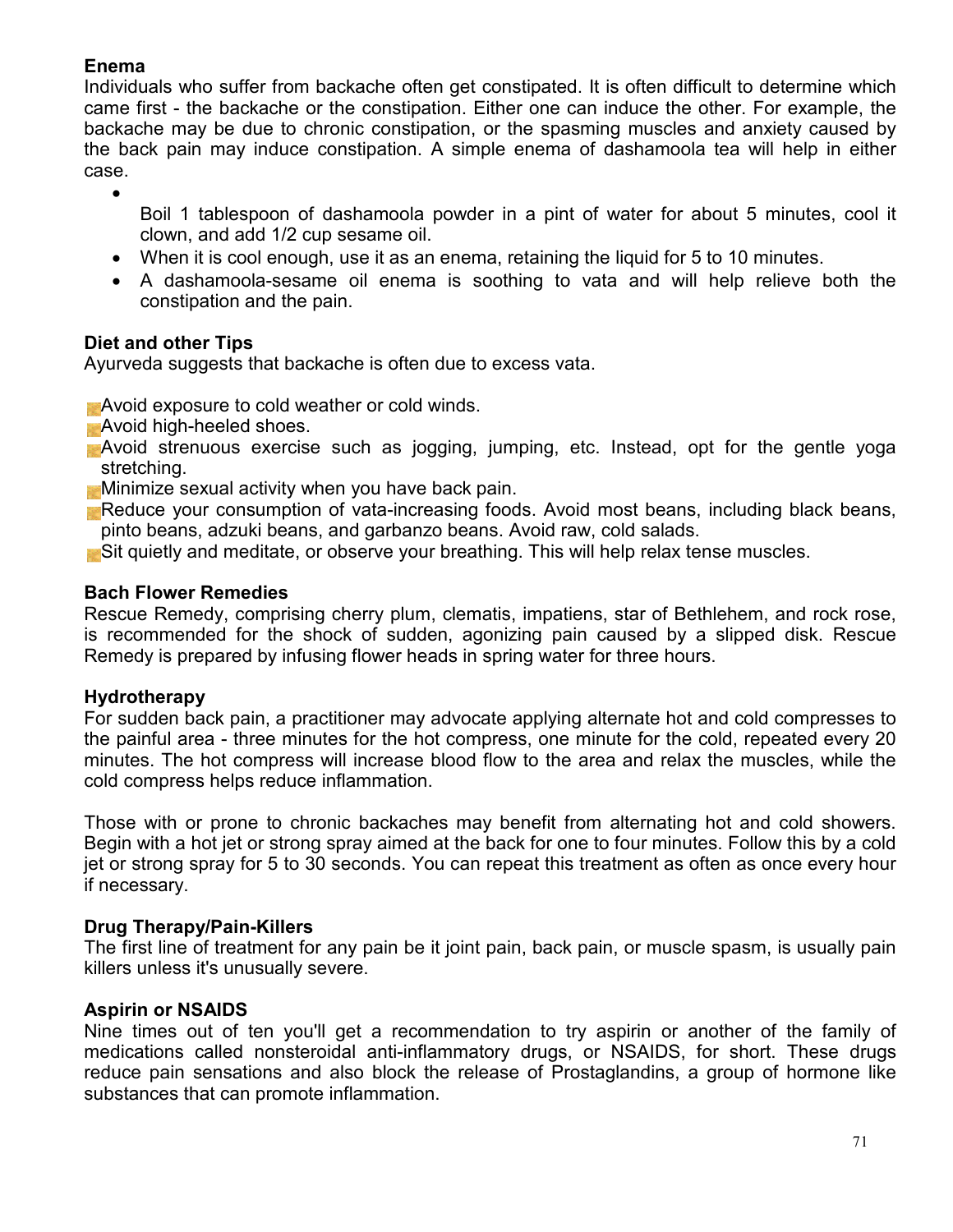## **Disadvantages of NSAIDs**

NSAIDs are effective in the temporary treatment of moderate pain but have the potential for longterm side effects.

- Cause stomach disorders
- **Cause tiny pinpoint perforations in the surface of the small intestine. This can induce "leaky gut**" syndrome," which is thought to be part of the mechanism of allergy, autoimmune disease, and even arthritis itself.

Cause ulceration and bleeding in the stomach.

Long-term use may cause kidney disorders

**Long-term use of NSAIDs may weaken the intestinal barrier. This allows allergenic substances** to pass that may actually promote inflammation in the joints.

**May induce high blood pressure.** 

Over the long term they may even accelerate the course of joint degeneration.

The NSAIDs typically cause some stomach upset.

#### **COMMON NSAIDs**

- Aspirin
- Bufferin
- Flurbiprofen (Ansaid)
- Ketoproten (Orudis)
- lbuprofen (Motrin, Nuprin, Advil)
- Indomethacin (Indocin)
- Naproxyn (Naprosyn)
- Voltaren

#### **Other medications used:**

#### **Steroids**

Steroid injections work quite well in the short term. They can relieve pain quickly and completely. Unfortunately, the effect wears off, and the second injection is a little less helpful, the third a little less than that, and so on. You can only give a limited number of steroid injections to a joint, after which you run the risk of actually killing off tissue and weakening bones.

#### **Codeine/Tylenol combination (Tylenol 3):**

This certainly blocks pain, but does nothing for the underlying causes of chronic pain. It is a powerful narcotic. You can build up a tolerance to it and require a higher dosage for the painkilling effect. People also experience a dulling effect on mental processes. There is also a high risk of addiction.

#### **Homeopathy**

Homeopathy is most helpful in the acute stage, to combat inflammation when the symptoms are clear. If the problem is persistent and recurring, constitutional treatment under the advice of a homeopath is recommended, as there are many backache remedies.

For a sciatica or a slipped disk, treatment can be found under those conditions.

Bryonia is useful when each movement causes excruciating pain, and possibly great irritability - Use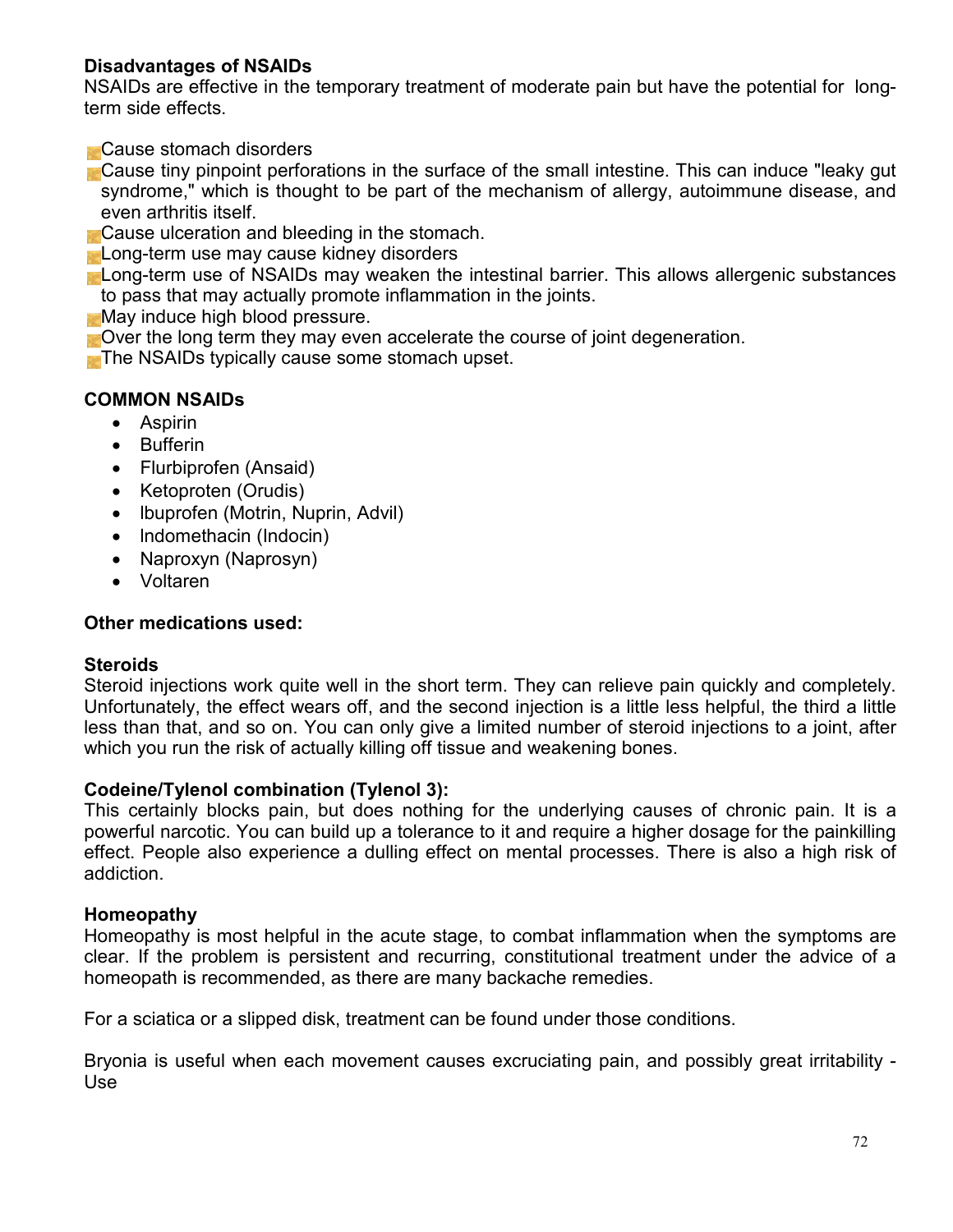Rhus toxicodendron is helpful for relieving strains which are hardly noticeable while moving about, but are painful and stiff upon getting up or first moving. The pain causes restlessness, and heat and warmth help - Use

Dulcanwra is used for back pain that comes on during wet weather or after getting cold and wet, and is relieved by warmth -

If you feel bruised and sore and don't want to be touched, and if the pain is better while you're lying down use arnica 6C or 12C three or four times a day until you begin to notice improvement. Arnica 6c helps overcome the shock of severe pain.

If your lower back gives out, accompanied by dull pain that is worse after walking or stooping use aesculus 6C or 12C three or four times a day until you begin to notice improvement.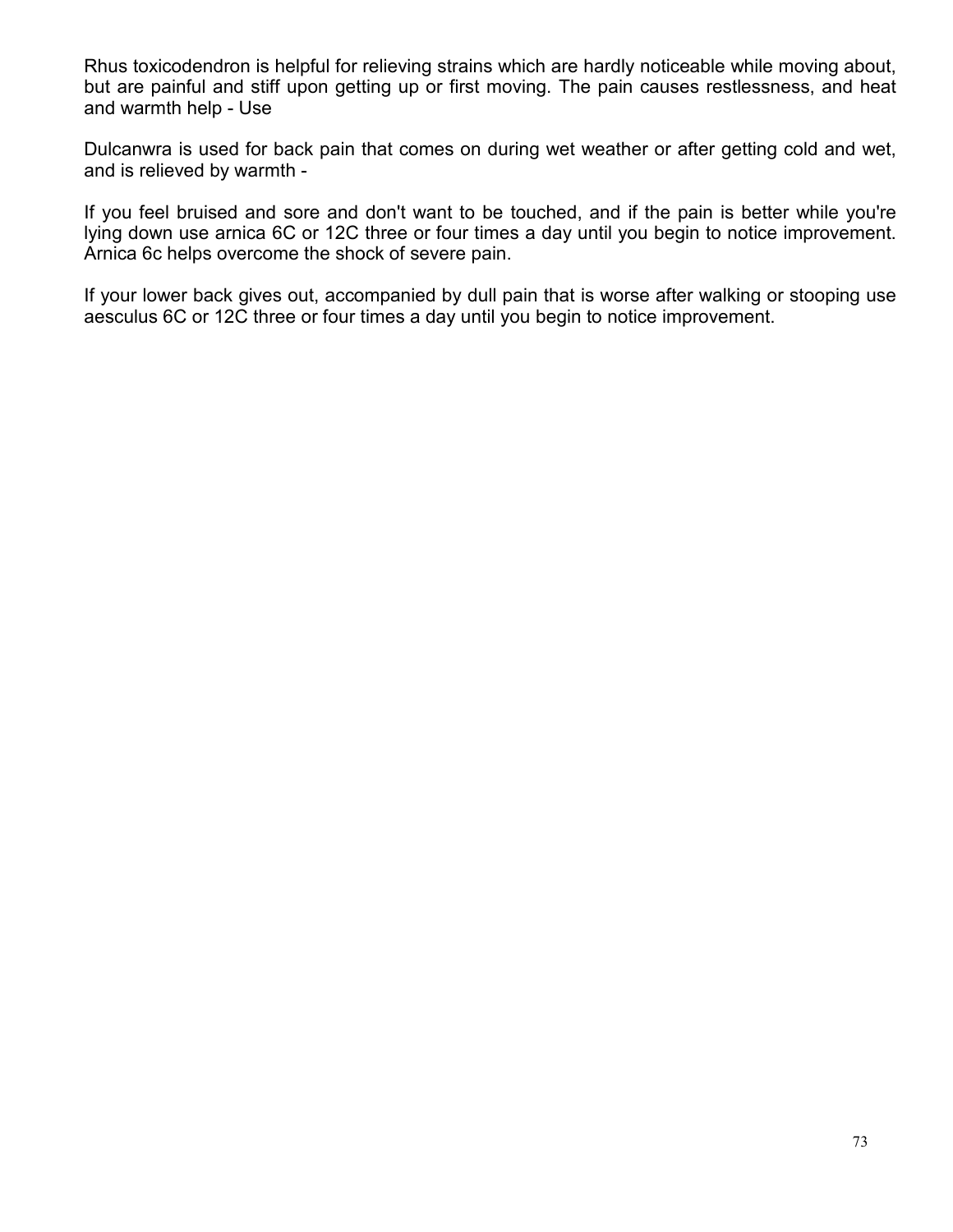# **Canker Sores**

Canker sores are painful, small ulcers in the mouth or on the inner lips caused by an assortment



of viruses. Doctors call this condition aphthous stomatitis or aphthous ulcers. Canker sores are usually white or yellow in color surrounded by red halos. They can appear on the tongue, the lips, the gums, or the insides of the cheeks. The first sign of a canker sore may be a tingling, burning sensation inside the mouth, followed shortly by the appearance of a white or yellowish spot edged by a red halo. Canker sores do not form blisters as cold sores (fever blisters) do. The cold sore, commonly confused with the canker sore, is caused by the herpes simplex virus type 1. The canker sore, on the other hand, is an inflammation, rather than an infection. Canker sores may range in size from the size of a pinhead to as large as a quarter. They are usually about an eighth of an inch in diameter-the size of a pencil eraser. They appear suddenly and

often leave suddenly, usually lasting from four to twenty days.

Canker sores often pop up when you're under stress or after you've eaten an irritating food (pineapple, nuts and chocolate are common culprits). They usually clear up by themselves within a week or so, but they often recur, sometimes in the form of multiple sores. Some believe canker sores are contagious. But most think it is not. A susceptibility to canker sores tends to run in families. No successful conventional treatment is available. The natural remedies may help relieve the symptoms of canker sores or may prevent sores from recurring.

#### **Causes of Canker Sores**

Canker sores can be triggered by any of a number of factors, including:

- Poor dental hygiene: If you get recurrent canker sores, your toothpaste may be the culprit. Try a toothpaste that does not contain the detergent sodium lauryl sulfate. This is a detergent that may cause the mucous surfaces in the mouth to dry out, leaving them vulnerable to attack from acidic foods. Do not use the same toothbrush for longer than one month. When canker sores on the gum are healing, it is best to use a very soft toothbrush.
- Irritation from dental work: Using a rough, hard-bristled toothbrush, or pressing unduly hard while brushing the teeth. This can irritate the mucous membranes and create a canker sore.
- Food allergies (especially milk and gluten sensitivity): It has been clearly demonstrated that allergic mechanisms are responsible for producing canker sores in many cases. There is considerable evidence that sensitivity to gluten (a protein found in grains) is the primary cause of recurrent canker sores in many cases. The frequency of recurrent canker sores is increased in patients with celiac disease, a condition characterized by diarrhea and malabsorption due to a sensitivity to gluten. Withdrawing gluten from the diet results in complete remission of recurrent canker sores in patients with celiac disease and some improvement in the rest of the patients.
- Non-food allergens: Allergens that commonly induce canker sores include preservatives such as benzoic acid, methylparaben, dichromate, and sorbic acid. Elimination of allergens usually brings complete resolution or significant improvement in people with recurrent canker sores.
- Nutritional deficiencies: Although a number of nutrient deficiencies can lead to canker sores, thiamine deficiency appears to be the most significant. Deficiencies of iron, lysine, vitamin B12, and folic acid also can lead to canker sores. Several studies showed that nutrient deficiencies are common among recurrent canker sore sufferers than in the general population. A study of 330 patients with recurrent canker sores showed that forty-seven (14.2 percent) were deficient in iron, folate, vitamin B12, or a combination of these nutrients. When these patients' deficiencies were corrected, the majority had complete remission. Other studies have shown similar deficiency rates for the same nutrients and equally good response to supplementation.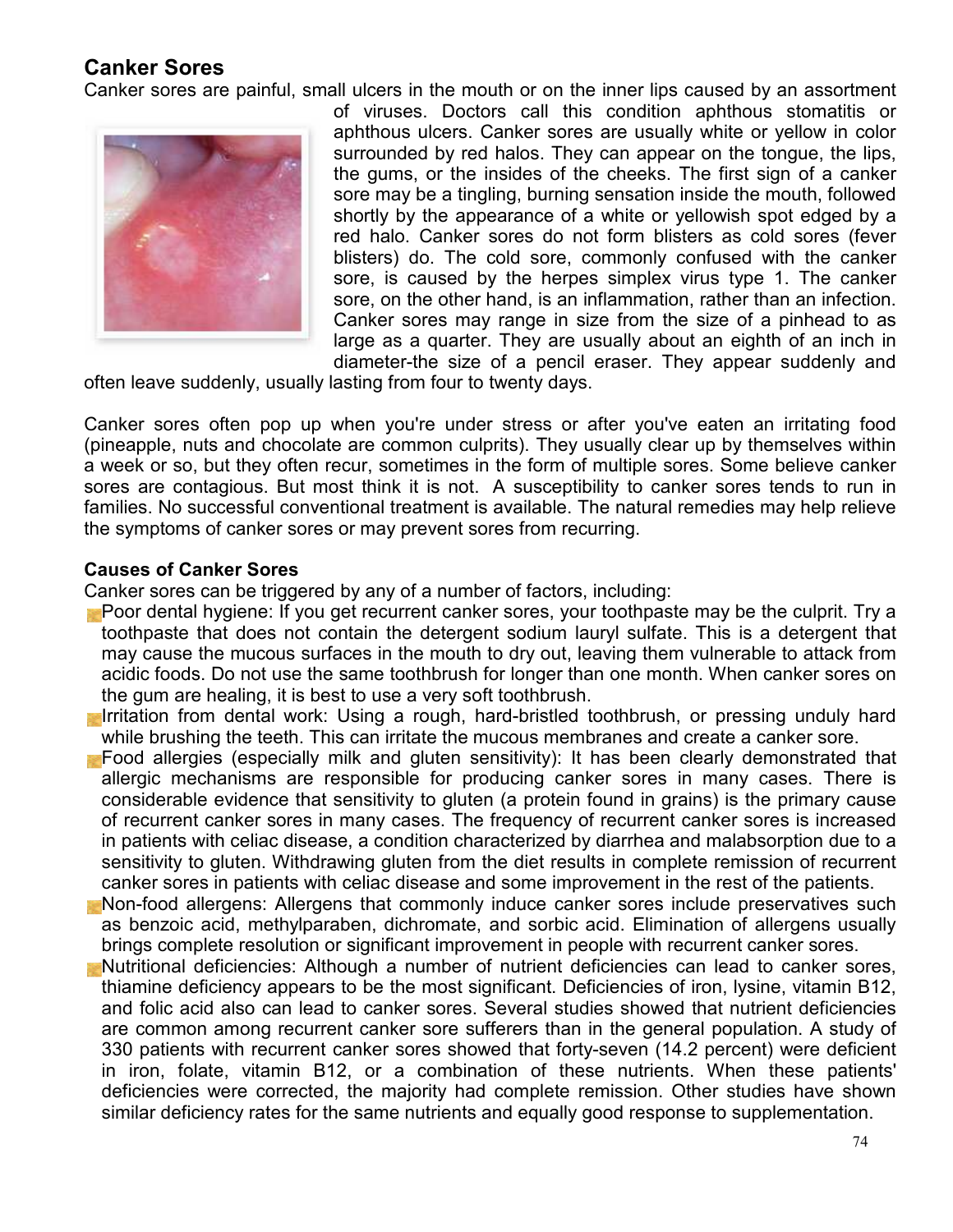- Biting the cheek: Some people bite the delicate tissues in their cheeks or lips during sleep, or while chewing or talking. This is true especially for people who are suffering from TMJ or whose bite is uneven. This can result in lacerations and canker sores.
- From ayurvedic point of view, people with high pitta in their saliva will have sharp teeth because the crown of the tooth becomes eroded. This can lead to repeated sores.
- Foods: When you eat sharp, dried, or hard foods, such as popcorn, corn chips, crackers, or dried bread, it can hurt the oral mucous membrane resulting in canker sores.
- Hormonal imbalances
- Viral infection
- An underlying immunologic disease (such as HIV infection)
- Trauma (such as that caused by biting the inside of the cheek or using a hard- bristled toothbrush)
- Stress: Stress is often a precipitating factor in recurrent canker sores, suggesting a breakdown in normal immune function and/or integrity of the mucosal lining
- Fatigue
- Abnormal immune response to normal bacteria in the mouth
- Canker sores are occasionally associated with Crohn's disease

### **Traditional Medicine Perspective**

Sores arise as a discharge of waste that is not being cleansed by the liver and kidneys. Canker sores, therefore, indicate a depressed liver and kidney function. Treatment consists of strengthening both of these organs so that blood can be more efficiently cleansed and detoxified.

### **See Your Medical Doctor When...**

- Your sore persists for more than two weeks. This may indicate a more serious condition that needs treatment. A mouth ulcer that sticks around, even if it's not causing pain, could be the sign of oral cancer or a number of other disorders, including vitamin deficiency, anemia, or Crohn's disease.
- You get sores once a week or more, especially when they appear in bunches.
- Your canker sores are extremely painful; your doctor can give you medication to alleviate pain.
- You have persistent multiple mouth sores, which may indicate an underlying problem, such as a drug reaction or, in rare cases, oral cancer or leukemia.

#### **Conventional Medicine**

Canker sores can be safely ignored. They generally heal themselves in seven-ten days. Doctors can give medications to reduce the discomfort or to treat any underlying medical problems.

- 1. Allopathic doctors don't have much to offer people with canker sores. They often prescribe antibiotics or corticosteroids, medications that help relieve pain and inflammation. But neither of these treatments helps much. So they tend to recommend traditional relief--ice to alleviate the pain and rinsing the mouth with warm saltwater several times a day.
- 2. Doctors also suggest eliminating things that sometimes trigger or aggravate canker sores, such as alcohol, chewing gum, citrus fruits, coffee, dairy products, meat, pineapple, spicy foods, tomatoes, toothpaste and vinegar and other acidic foods.
- 3. Doctors also suggest avoiding anything that you happen to be allergic to. Nibbling the "forbidden" foods (the ones you are allergic to) is a notorious cause of canker sores.
	- Over-the-counter ointments are recommended to relieve the discomfort of a canker sore. Look for a medicine that contains glycerin, which protects the sore, and peroxide, which fights bacteria.
	- If your sore does not respond to over-the-counter or at-home treatments, your doctor may prescribe a medication containing diphenhydramine to dry up the sore and lidocaine to relieve pain.
	- If you have an infection, it may be treated with an antibiotic such as tetracycline.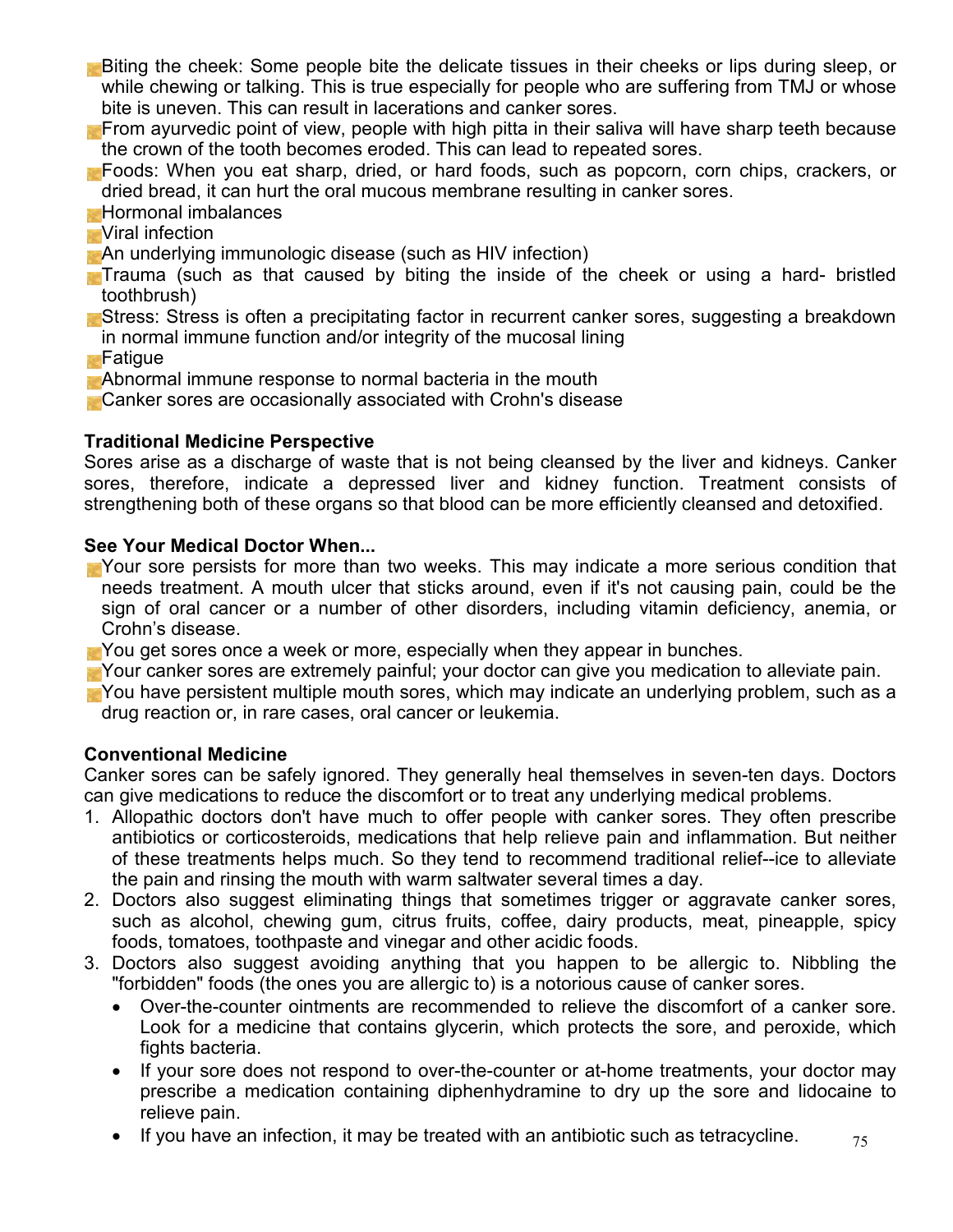#### **Common Sense Recommendations**

Eat plenty of salad with raw onions. Onions contain sulfur and have healing properties.

Include in the diet yogurt and other soured products, such as cottage cheese, and buttermilk.

- Rinse your mouth four times a day with a combination of 2 oz hydrogen peroxide, 2 oz water, and 1 tsp each of salt and baking soda. Do not swallow.
- Rinse your mouth with milk of magnesia to coat sores.
- When you feel a canker sore starting, just get a 1/2 gal. of orange juice & drink it up in 2 or 3 days-presto it goes away! Lack of vitamin C causes them. You can also take Vitamin C pills if you don't want to drink all that orange juice. (Tip courtesy of B. Chudalla)
- Try mouthwashes that contain the pain-relieving medication chlorhexidine.
- Cover the ulcer with a wet tea bag; the tannin will help dry up the sore.
- Sodium bicarbonate powder mixed with water is a very effective first aid remedy. This mixture can be used as a mouth rinse as well as swallowed to help make the body more alkaline. Use a toothpaste containing sodium bicarbonate instead of the standard toothpastes high in fluoride and other chemicals.
- Antacid Remedy**:** Antacids can soothe canker sores by reducing the acidity in your mouth that can irritate them. Here is an antacid remedy you can brew at home: Combine equal parts of the liquid form of Kaopectate or Milk of Magnesia (both antacids) with Benylin or Benadryl (both mild anesthetics). Apply the mixture to the canker sore with a cotton swab. You'll cut down on painful acidity in your mouth and numb the sore, too.
- Use over-the-counter salves containing glycerin and peroxide.
- You can use several OTC medications to suppress the pain. Aspirin, acetaminophen, or ibuprofen are useful. You can also use topical anesthetics. These range from ice, applied to the sore to reduce swelling, to over-the-counter treatments. Those medications with xylocaine numb the area temporarily. Ointments like Orabase and benzocaine coat the sore, protecting it from being irritated by food and from becoming infected.
- Try stress-relieving acupressure exercises. Avoid constant stress. Take time to exercise, sleep and relax.
- Eliminate sources for all food allergens and gluten.
- Do not eat fish or meat of any kind for two weeks. The consumption of animal protein increases the body's acidity, which slows healing.
- Avoid chewing gum, lozenges, mouthwashes, tobacco, coffee, citrus fruits, and any other foods that you know trigger these sores.
- Be careful not to irritate the gums with hard toothbrush bristles or sharp-edged foods such as potato chips or dry bread crusts. Too much acid from fruits and vegetables, and spicy foods can also trigger mouth sores.
- Keep the bowels regular to prevent toxic buildup. Walk regularly walking in fresh air to oxygenate the body and stimulate bowel movement.

Apply 1 open capsule of Lactobacillus acidophilus, onto sore twice daily.

- If you have repeated attacks of canker sores, check for nutritional deficiencies.
- To avoid getting canker sores, it is important to maintain a proper balance of minerals, acidity, and alkalinity in the body.
- Consult your dentist if you have a mouth sore that does not heal.
- Dab the sore with the medicated end of a styptic pencil (available in drugstores), just as you would to stem bleeding from a shaving nick. This will numb inflamed nerve endings. Use a new pencil to avoid infecting the sore with bacteria. This is an old remedy, but it still works.
- Stress and allergies are probably the most common cause of open sores in the mouth. Learn to relax and minimize stress from your life.

Some doctors prescribe mouthwashes that contain tetracycline, an antibiotic, for canker sores.

Do not use the same toothbrush for longer than one month.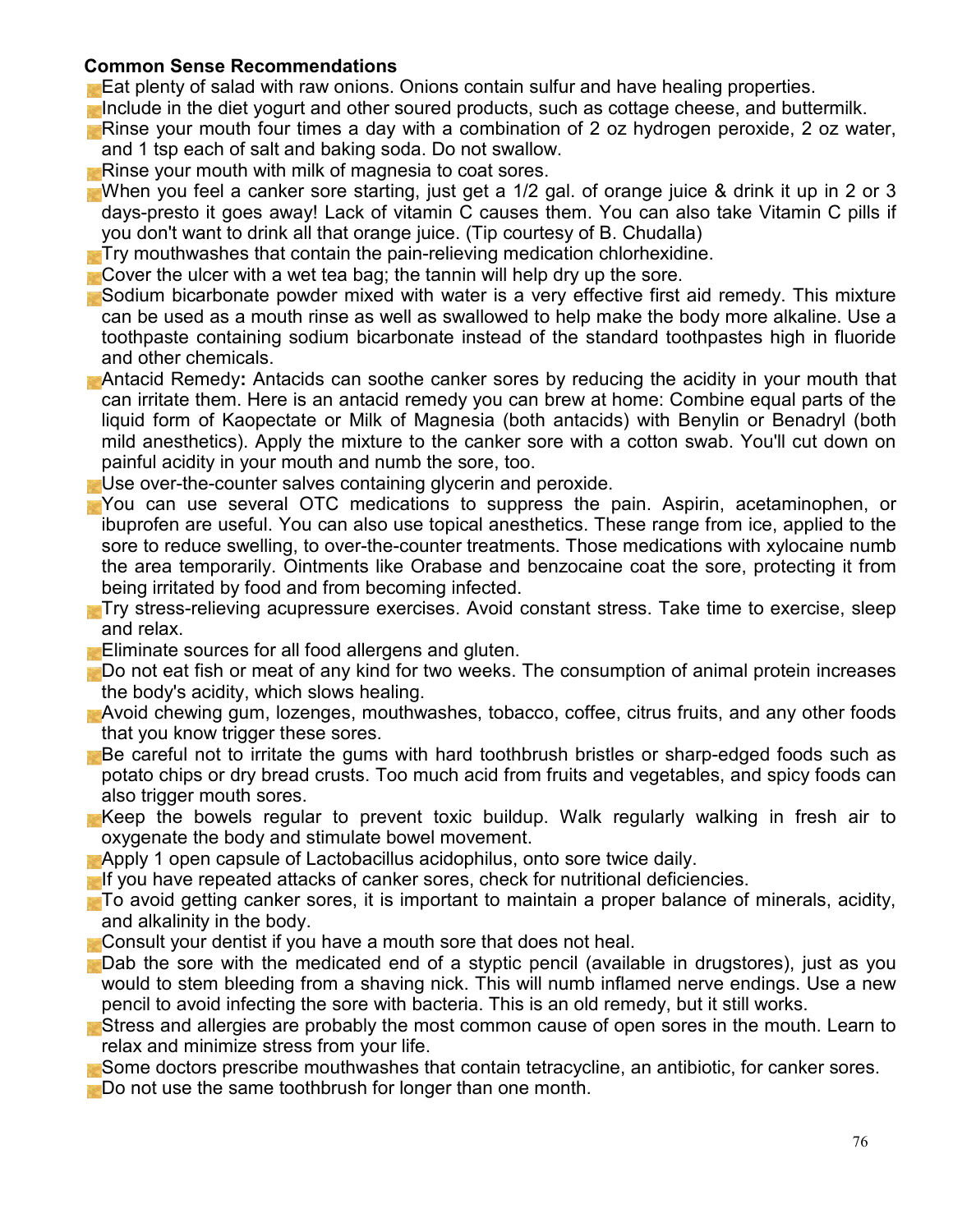## **Prevention**

- Brush your teeth with disinfecting baking soda. Use soft toothbrushes. Do brush hard. Change toothbrush regularly.
- Undertake stress management techniques.
- Eat 4 tbsp live-culture yogurt a day; it contains bacteria that can keep your system healthy.
- Avoid foods that are spicy, salty, or acidic.
- Take vitamin and mineral supplements C, B complex, folic acid, iron, and zinc.
- Many people have reported excellent relief with a mouth rinse of aqueous colloidal silver; it has a natural antimicrobial effect and boosts immunity. Use after brushing the teeth to help prevent any type of oral infection, including parasites and candida.
- According to B. Chudalla, "if you don't want to get canker sores, there is an easy preventative." A nurse told Chudalla how to prevent them 30 yrs. ago. "When you feel one starting, just get a 1/2 gal. of orange juice & drink it up in 2 or 3 days-presto it goes away! Lack of vitamin C cause's them." Cadullah says that you can also take the vitamin-C pills.

### **Acupressure**

To relieve stress, press Gall Bladder 21, the highest point of the shoulder muscle, midway between the outer tip of the shoulder and the spine. If you do this as soon as you notice a tingling in the mouth, before a sore develops, it may help reduce its severity.

### **Aromatherapy**

Apply antiseptic oils of myrrh (Commiphora molmol), tea tree (Metaleuca spp.), and geranium (Pelargonium adoratissimum) on the sores. You may also rinse your mouth four times a day with 1/2 cup water mixed with 1 drop each of the oils of geranium and lavender (Lavandula officinalis).

## **Ayurveda**

## **Topical Remedies**

- Honey and Turmeric: Mix together 1 teaspoon honey with 1/4 teaspoon turmeric, and rub it on the sore. It will burn a little at first, but the sore area will heal quickly.
- Aloe Vera Juice: Rinse your mouth several times a day with a little aloe vera juice.
- Aloe Vera Gel: Apply aloe vera gel, 2 tablespoons at the canker sore. Repeat the application 3 times a day.
- Aloe Vera Gel and Neem: Use a mix of aloe vera gel and neem powder (Indian herb). Mix 1 teaspoon of aloe vera gel with a pinch of neem powder, and apply directly to the canker sore.
- Tea Tree Oil: Add 10 drops of tea tree oil to 1/3 cup of water. Mix it well. Swish the liquid in your mouth. The mild solution will act as an antiseptic to help prevent secondary infection, and it will also help to heal the sore.
- Ayurvedic herb Kama Dudha: Mix 1/4 teaspoon of kama dudha with 1 teaspoon fresh cream. Mix together and rub it on the sore.

## **Internal Remedies**

- Ayurveda suggests that canker sores manifest in people with high pitta. Follow a pitta-soothing diet, avoiding hot, spicy foods and fermented food. Also avoid strong alcoholic drinks, as they may aggravate the sores.
- Between meals, drink 1/2 cup cranberry juice. Cranberry juice will help to heal the sore and relieve the burning sensation and irritation.
- Eat a mixture of rock candy powder (1/2 teaspoon) and cumin powder (1/2 teaspoon). This will help stop the pain, as well as reduce inflammation and irritation.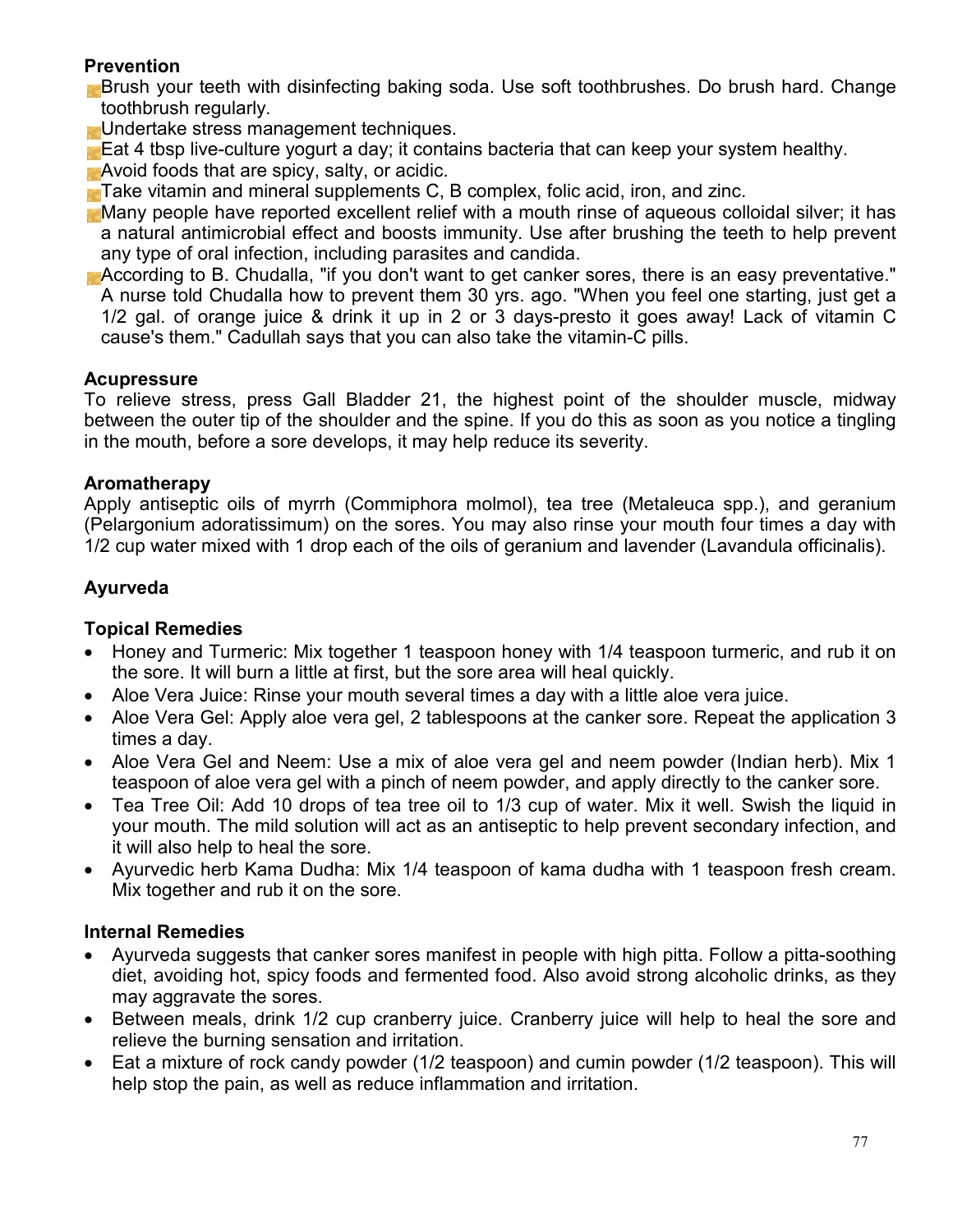### **Herbal Therapy**

Several herbs are useful in the treatment of canker sores. Most of them contain tannins and have other wound healing properties. Tannin, the common name for tannic acid, is a constituent of many plants and gives foods an astringent taste. An antiseptic with broad-spectrum antibacterial and antiviral action, it's especially helpful for treating mouth sores, which could be caused by a bacterium, a fungus, a virus or an allergy.

- Gargle with **calendula tea or goldenseal tea** to help canker sores heal. To make the tea: Pour a cup of boiling water over one to two teaspoons of the dried herb. Let this mixture steep for ten minutes. Strain it so that there is no herb left in the liquid. Use this tea as a mouthwash three or four times daily.
- **Myrrh**: Myrrh contains high amounts of tannins. Powdered myrrh is useful for the treatment of mild inflammations of the mouth. Myrrh had been used as a traditional remedy for mouth and gum irritations. Some herbalists suggest mixing 200-300 mg of herbal extract or 4 ml of myrrh tincture with warm water and swishing it in the mouth two to three times per day. Alternately, you can open a capsule and dab a little directly on the sore.
- **Tea:** Regular beverage tea also has a rich supply of tannins. Try placing a spent tea bag on your canker sores. Or make tea from some of the other herbs that are high in tannin, such as bearberry, eucalyptus, St. John's Wort, sage, raspberry, peppermint and licorice.
- **Cankerroot (Coptis groenlandica) or goldthread**. This plant got its name because of its traditional use as a treatment for canker sores. American Indians and early settlers alike used cankerroot as a tea to treat both sore throat and canker sores. They chewed raw root for canker sores and fever blisters.
- **Goldenseal:** This herb was an American Indian favorite for treating all sorts of wounds. Goldenseal contains astringent, antiseptic chemicals that help treat wounds and infections. Add two teaspoons of dried goldenseal to a cup of boiling water and steep until cool. Use it as a mouth rinse three or four times a day. Barberry and Oregon grape have similar constituents and healing effects.
- **Licorice**. Licorice contains tannin, and the compounds glycyrrhetinic-acid and glycyrrhizin. All of these help speed the healing of sores. Licorice that has had the glycyrrhizic acid removed is called deglycyrrhizinated licorice (DGL). Glycyrrhizic acid is the portion of licorice root that can increase blood pressure and cause water retention in some people. The wound-healing and soothing components of the root remain in DGL.A mixture of DGL and warm water obtained by combining 200 mg of powdered DGL and 200 ml of warm water may be applied to the inside of the mouth. This is found to shorten the healing time for mouth ulcers. It can then be swished in the mouth for two to three minutes and then spit out. Continue this on each morning and evening for one week.
- You can use licorice to sweeten the herbal teas recommended here. In one study that looked at the power of licorice to heal canker sores, a mouthwash containing this herb provided relief for 75 percent of the people who used it. Those who got relief noted substantial improvement within one day and complete healing by the third day.
- **Sage:** Many herbalists suggest making a strong sage tea to treat inflammations of the mouth and throat. To make this tea, use two teaspoons of dried herb per cup of boiling water. Let it steep until cool and then gargle with it.
- Caution: You should not drink too much of this tea. Sage contains a fair amount of thujone, a compound that in very high doses may cause convulsions if taken in excessive quantities.
- **Wild geranium (Geranium maculatum)**. The Cherokee Indians used wild geranium as an astringent to stop the bleeding of open wounds and as a wash to treat canker sores. It is widely used in folk medicine to treat mouth sores.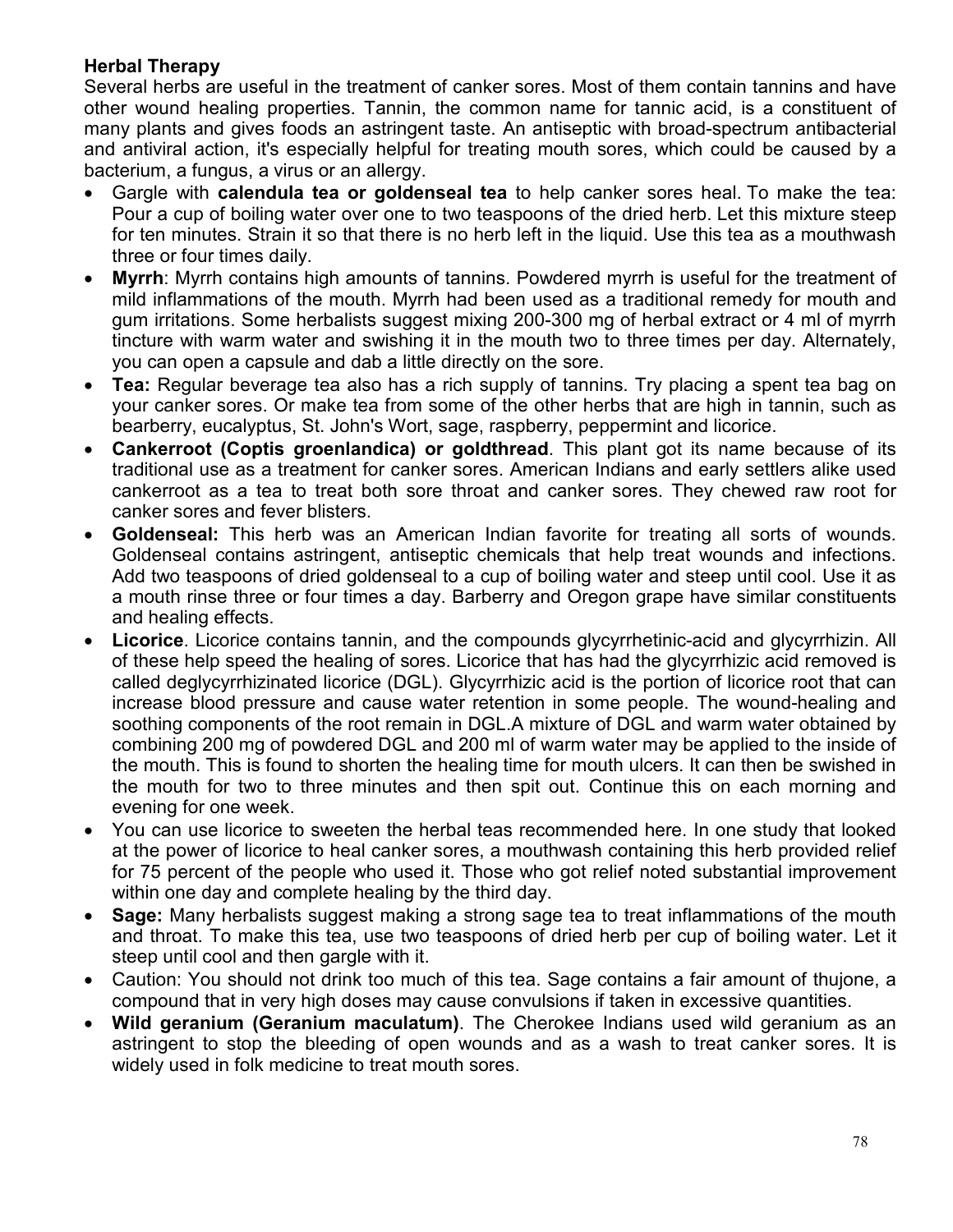- **Echinacea:** The antiviral, immune-enhancing, and wound-healing properties of Echinacea make it a reasonable choice for mouth ulcers. Liquid Echinacea in the amount of 4 ml can be swished in the mouth for two to three minutes, then swallowed. This can be repeated three times per day. Tablets and capsules containing Echinacea may also be helpful.
- **Chamomile**: Chamomile has a soothing effect on mucous membranes (including the lining of the mouth). It also has healing properties. A strong tea made from chamomile tincture can be swished in the mouth three to four times per day.
- **Aloe Vera:** Aloe Vera is used in Ayurvedic medicine to treat canker sore. An extract from aloe vera has been shown to be beneficial in one preliminary study. Some doctors of natural medicine recommend 1-3 tablespoons of aloe vera juice be used as a mouthwash then swallowed three times daily.
- **Tea tree oil** helps prevent infection and control parasites and candida. Rinse the mouth with 3 drops of tea tree oil diluted in a glass of water. Twice daily, after brushing the teeth, apply a few drops of oil with a cotton swab directly to infected area.

## **Herbal Mouth Rinses:**

- Rinse the mouth with licorice root tea, diluted myrrh oil or aloe vera juice to soothe and heal the sore.
- Use horsetail or Echinacea tincture (20 drops diluted in 1/4 cup water), sage, lavender or camomile tea to rinse the mouth every two hours.
- Place 1 tsp. fenugreek seeds in 1 cup cold water. After six hours, bring to a boil and strain immediately. When cooled to lukewarm, add 1 tsp. honey. Use to gargle and swallow a little.
- Oak, burdock root, rest-harrow, red clover, red raspberry and calendula are astringent and reduce inflammation. Make a strong tea with them and use it as a mouth wash.

## **A three-week herbal cure:**

- Mix 3 parts nettle, 1 part sage, and 3 parts chicory.
- Soak 3 tbsp. of the mix in 1 qt. cold water overnight. Next morning bring to a boil, steep for five minutes, strain.
- Drink 1 cup three times daily.

## **Diet/Food Therapy**

- **Consume more yogurt:** Yogurt contains active acidophilus cultures that can prevent and heal canker sores. Eat at least four tablespoons of yogurt daily to prevent outbreaks. To heal an outbreak, eat at least one eight-ounce container a day.
- **Avoid foods you are allergic or sensitive to:** Food sensitivities or allergies can make mouth ulcers worse. Many canker sores are the result of gluten intolerance. Avoid coffee, spices, citrus fruits, and other foods that may irritate your mouth. If you suffer from recurrent mouth ulcers, you should discuss the diagnosis and treatment of food sensitivities with a nutritionally oriented doctor. For some people, treating allergies may be a key component to restoring health.
- **Take Foods Rich in B-Vitamins:** Eat green, leafy vegetables and whole grains, These foods are rich in B complex vitamins, which help the body deal with stress, a common trigger in the development of canker sores. Nutritional yeast can supply B vitamins. It is available in health food stores in the form of flakes, which can be added to cereal or salads, or stirred into liquids. Nutritional yeast also comes in the form of a paste which can be spread on bread.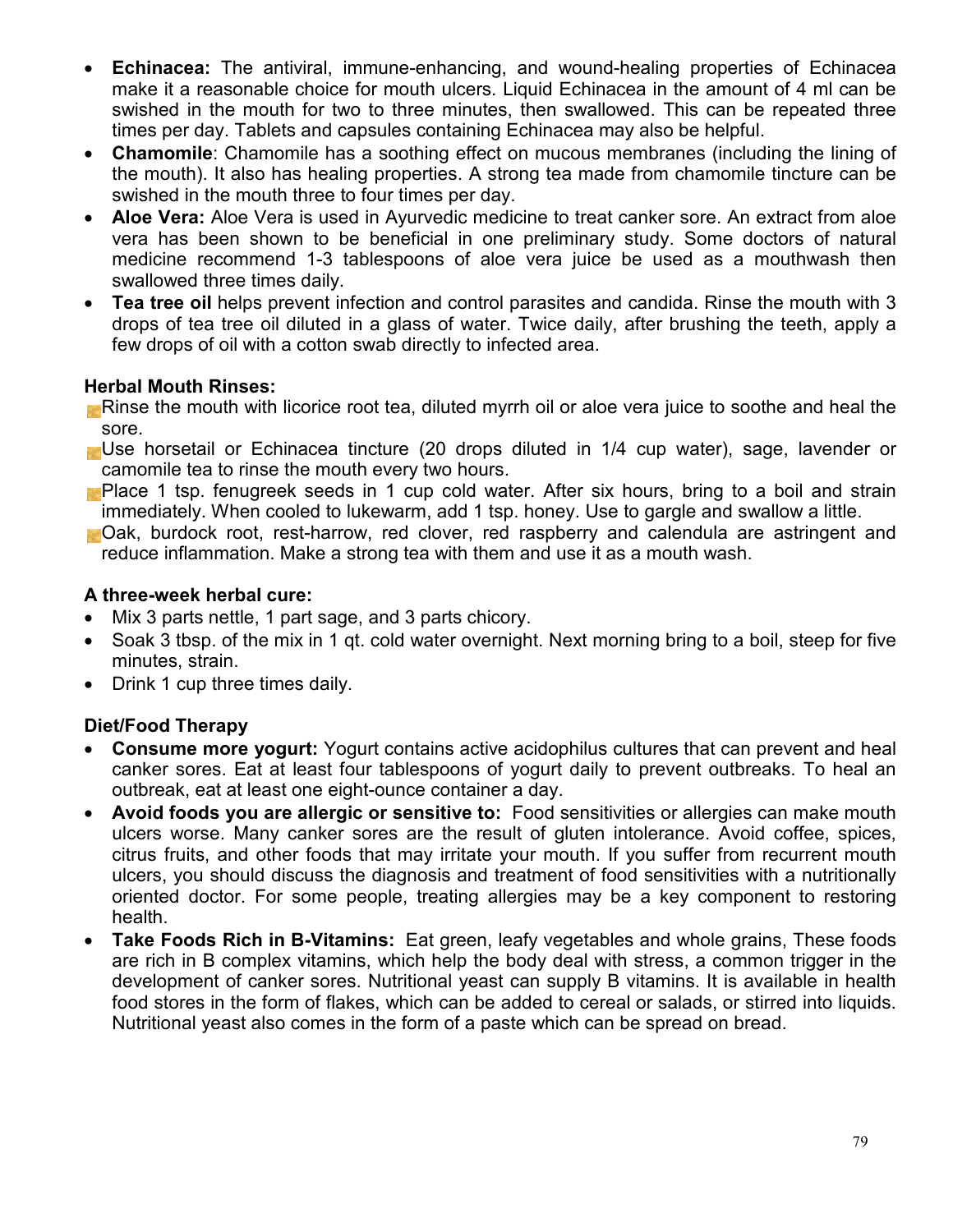## **Foods to Eat**

Eat foods that are easy to digest Do a one- to three-day carrot-juice fast. Wheatgrass juice or liquid chlorophyll; drink two ounces three times a day Soft grains, well cooked **Lightly cooked vegetables** 

## **Foods to Avoid**

**Dairy products** Oily foods Sweets such as cakes, candies, and raw fruit Salty foods Animal protein

## **Nutritional Therapy**

If your sores are caused by a vitamin or mineral deficiency, supplements of vitamins C and B complex, as well as folic acid, iron, and zinc, may help. Several studies have found a high incidence of iron and B vitamin deficiency among people with recurrent mouth ulcers. Supplementing with B vitamins-300 mg vitamin B1, 20 mg vitamin B2, and 150 mg vitamin B6-has been reported to provide some people with relief. Thiamine (B1) deficiency, specifically, has been linked to an increased risk. Some people with recurrent mouth ulcers have been reported to respond to lactobacillus acidophilus. Chewing four lactobacillus tablets three times per day may reduce soreness in some people with recurrent mouth ulcers.

- Take 1,000 milligrams of the amino acid lysine at each meal during an outbreak and then 500 milligrams at each meal for a week afterward.
- Rub the liquid from a vitamin E capsule directly on the sore. Apply it three times a day during an outbreak until the sore heals.
- Take 4,000 5,000 milligrams of vitamin C daily during outbreaks of canker sores and at least 500 milligrams daily as a way of preventing them.
- Zinc lozenges help resolve canker sores by supporting the immune system.
- Calcium supplements help counteract the over acidity.

# **Suggested Daily Dosages:**

- **Acidophilus (Lactobacillus acidophilus)** Aids in maintaining healthy balance of intestinal flora ("friendly" bacteria). Use a high-potency powdered form. **Dosage:** Take on an empty stomach as directed on the product.
- **L-Lysine** A deficiency may cause an outbreak of sores in and around the mouth. Do not take for longer than 6 months at a time. **Dosage:** 500 mg 3 times daily, on an empty stomach. Take with water or juice. Do not take with milk. Take with 50 mg vitamin B6 and 100 mg vitamin C for better absorption.
- **Vitamin B complex** Important for immune function and healing. **Dosage:** 50 mg of each major B vitamin 3 times daily.
- **Extra vitamin B3 (niacin)** Deficiencies of niacin have been linked to mouth sores. **Dosage:** 50-100 mg 3 times daily. Do not exceed this amount. **Caution:** Do not take niacin if you have a liver disorder, gout, or high blood pressure.
- **Pantothenic acid (vitamin B5)** Necessary for adrenal function. **Dosage:** 50-100 mg 3 times daily.
- **Vitamin B12 Dosage:** 1,000-2,000 mcg daily, on an empty stomach.
- **Folic acid Dosage:** 400 mcg daily.
- **Vitamin C with bioflavonoids** Fights infection and boosts the immune system. **Dosage:** 3,000-8,000 mg daily, in divided doses.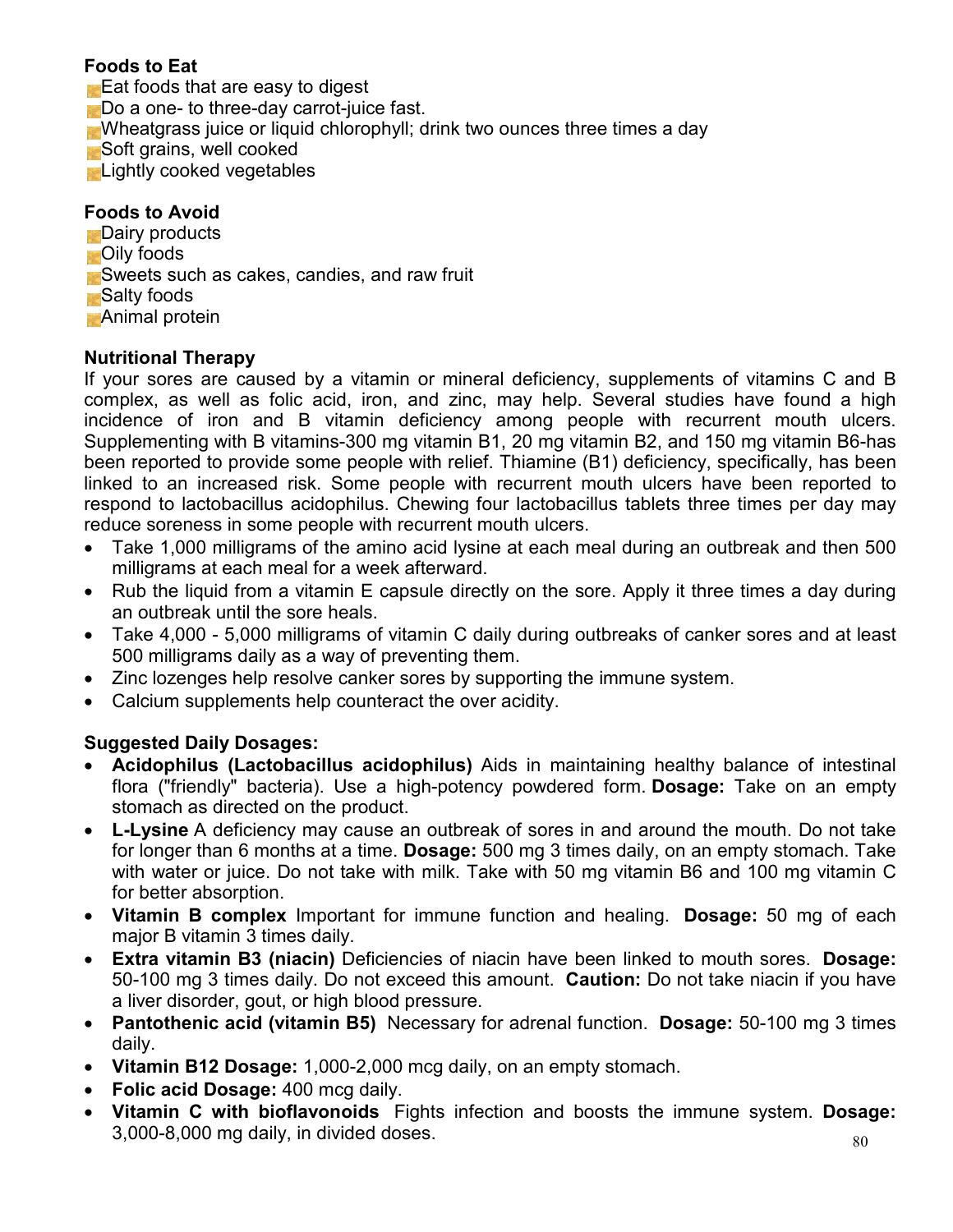- **Zinc lozenges** Enhances immune function and aids healing. **Dosage:** 1 15-mg lozenge every 3 waking hours for 2 days. Do not exceed a total of 100 mg daily. Take with 3 mg copper.
- Calcium **Dosage:** 1,000 mg
- **Aqueous colloidal silver Dosage:** 1 tsp. daily
- **Garlic** Acts as a natural antibiotic and immunostimulant. **Dosage:** 3 Capsules 3 times daily.

#### **Imagery**

Visualize a soothing light shining on your sore. For the next five minutes, see the light slowly penetrate the sore and begin healing it from the bottom. Do this twice a day until the sore has healed.

#### **Juice Therapy**

Frequent canker sores can signal that you're not getting enough iron or folic acid. Juice therapy is helpful in this case. Add two kale leaves, a small handful each of parsley and spinach and four or five carrots into a juicer. This drink is very nutritious and is also a good source of beta-carotene, which has been shown to heal mouth sores.

#### **Lifestyle Changes**

Minor trauma from poor-fitting dentures, rough fillings, or braces can aggravate mouth ulcers and should be remedied by a dentist. Sodium lauryl sulfate (SLS), a component of some toothpastes, is a potential cause of canker sores. In one study, most recurrent canker sores were eliminated just by avoiding SLS-containing toothpaste for three months. Positive effects of eliminating SLS have been confirmed in another double blind research. SLS is thought to increase the risk of canker sores by removing a protective coating (mucin) in the mouth. People with recurrent canker sores should use an SLS-free toothpaste for several months to see if such a change helps.

#### **Mind-Body Medicine**

Canker sores are often brought about by stress. Learn to meditate, do guided-imagery, and visualize yourself as a healthy, relaxed person. Find a relaxation technique that you will enjoy doing and will keep doing.

#### **Tissue Salts**

- For whitish ulcers in the mouth, use **Kali mur**.
- When the color is gray and the cause is nervous tension, use **Kali phos**.
- If the ulcers are located on the tongue, use **Silicea**.
- Use **Nat mur** if the corners of the lips are also cracked.

#### **Homeopathy**

Homeopathic remedies can ease the pain of canker sores, reduce inflammation, and help the tissues heal.

- **Arsenicum album**: A person who breaks out in burning, painful mouth sores, and also feels anxious and tired, is likely to benefit from this remedy. Hot drinks often ease the pain, and the person feels best when keeping warm. They often have unhealthy, easily-bleeding gums, and tend to be extremely neat and tense. Arsenicum album is recommended when the mouth is dry and burning, and the ulcers are soothed by warm water. Restlessness and anxiety are felt. Often caused by stress and worry.
- **Borax:** This remedy is often helpful when canker sores feel hot and sensitive. Sores may break out on the inside of the cheeks, on the gums, and on the tongue. Produces profuse saliva, yet still feels dry inside the mouth. Other indications are: sensitive to noise, suffers from motion sickness, bleeding ulcers when touched, and hot and tender mouth.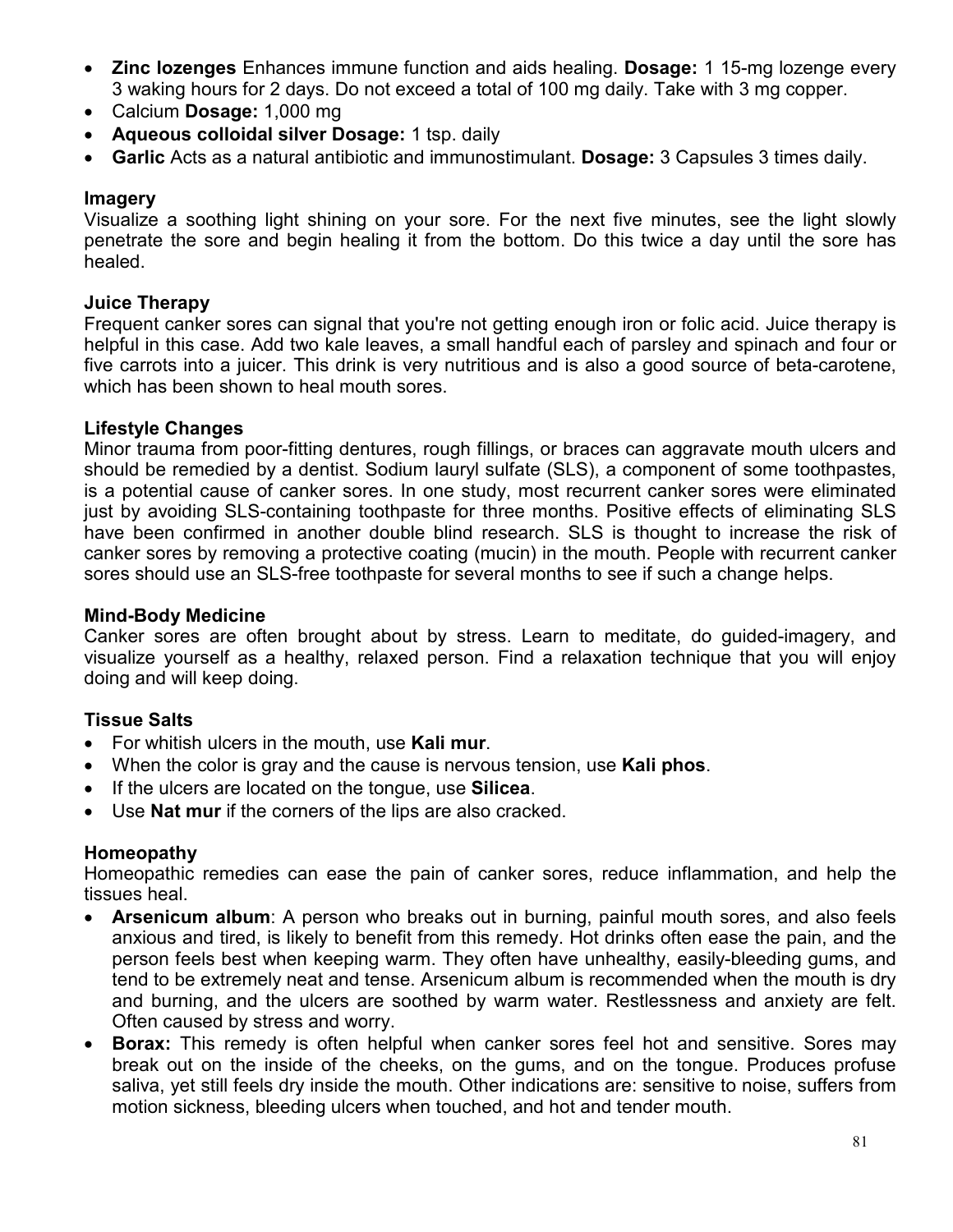- **Calcarea carbonica:** This remedy is often indicated for infants and small children who suffer from recurrent canker sores. Other indications are: head-sweats during sleep, and slow to teethe or learn to walk. May also canker sores in adults who are chilly, stout, and easily fatigued.
- **Hepar sulphuris calcareum**: This remedy may be indicated when a person develops painful mouth sores that become infected-with pus formation, extreme sensitivity, and aggravation from cold drinks. Often feels extremely chilly, vulnerable, and oversensitive.
- **Mercurius solubilis**: This remedy is useful when bleeding gums, a swollen coated tongue, and offensive breath are seen along with canker sores. The sores feel worse at night, and salivation is profuse, with drooling during sleep. The person tends to sweat at night and is very sensitive to any change in temperature.
- **Natrum muriaticum**: Pearly sores that erupt inside the mouth, especially on the gums or tongue, may respond to this remedy. The mouth feels dry, and the tongue may have a tingling feeling. Often troubled by cold sores around the corners of the mouth or chin, and have chapped or cracking lips. A craving for salt, strong thirst, and a tendency to feel worse from being in the sun are other indications for Natrum muriaticum.
- **Nux vomica:** A person who needs this remedy may break out in canker sores after overindulging in sweets, strong spicy foods, stimulants, or alcoholic beverages. The person may have swollen gums, a coated tongue, and bloody salivation. Irritability, impatience, and a general chilliness are often seen.
- **Sulphur**: For sores that are painful, red and inflamed, with burning pain that is worse from warm drinks and aggravated by heat of any kind. The mouth may have a bitter taste; the gums can be swollen and throbbing. Reddish lips and mucous membranes, and a tendency toward itching and skin irritations are other indications.

**Dosage**: Follow the label directions. Take one dose and wait for a response. If improvement is seen, continue to wait and let the remedy work. The frequency of dosage varies with the condition and the individual. If no response is seen within a reasonable amount of time, select a different remedy.